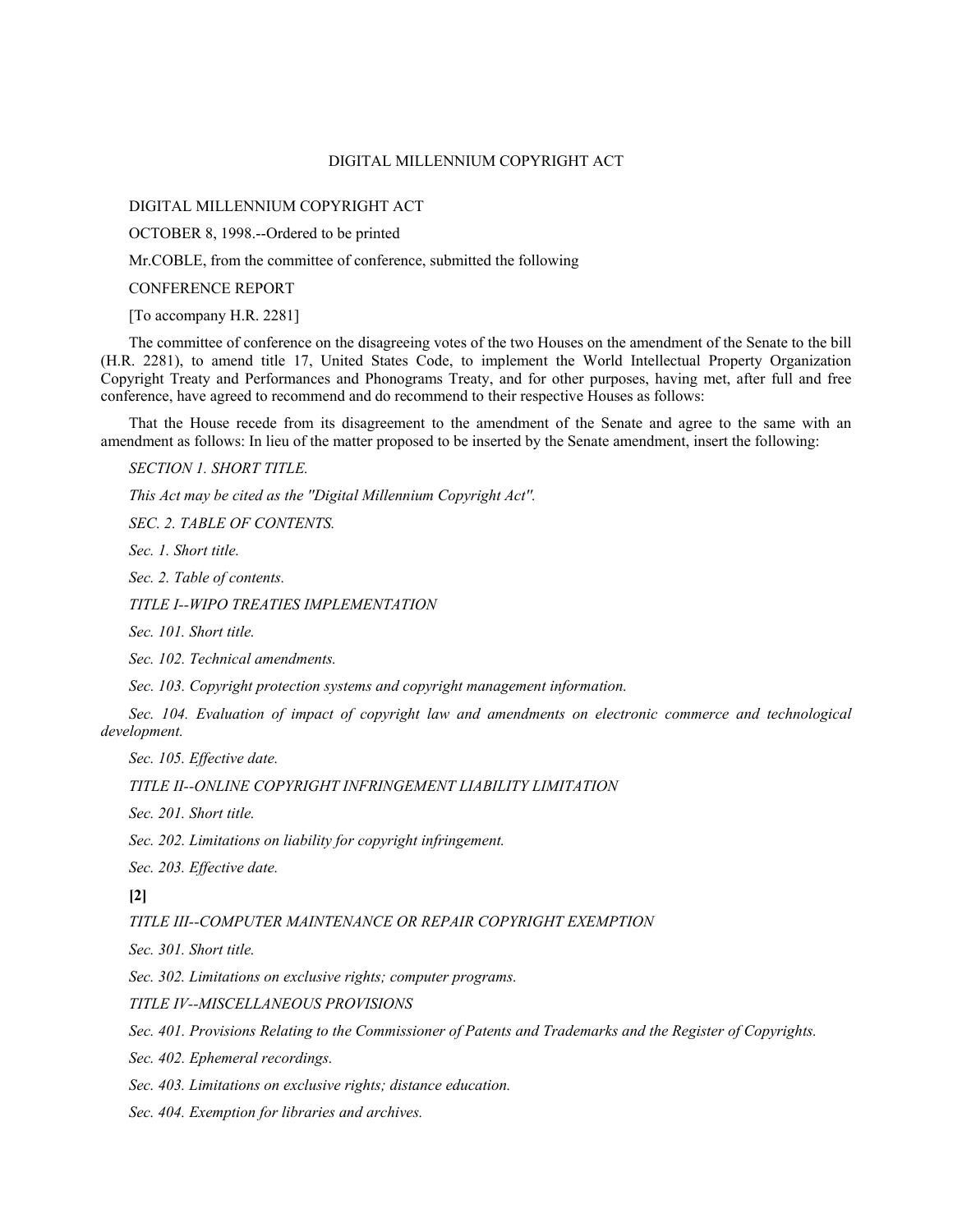*Sec. 405. Scope of exclusive rights in sound recordings; ephemeral recordings.*

*Sec. 406. Assumption of contractual obligations related to transfers of rights in motion pictures.*

*Sec. 407. Effective date.*

*TITLE V--PROTECTION OF CERTAIN ORIGINAL DESIGNS*

*Sec. 501. Short title.*

*Sec. 502. Protection of certain original designs.*

*Sec. 503. Conforming amendments.*

*Sec. 504. Joint study of the effect of this title.*

*Sec. 505. Effective date.*

#### *TITLE I--WIPO TREATIES IMPLEMENTATION*

#### *SEC. 101. SHORT TITLE.*

*This title may be cited as the ''WIPO Copyright and Performances and Phonograms Treaties Implementation Act of 1998''.* 

### *SEC. 102. TECHNICAL AMENDMENTS.*

*(a) DEFINITIONS.--Section 101 of title 17, United States Code, is amended--*

*(1) by striking the definition of ''Berne Convention work'';*

*(2) in the definition of ''The 'country of origin' of a Berne Convention work''--*

*(A) by striking ''The 'country of origin' of a Berne Convention work, for purposes of section 411, is the United States if'' and inserting ''For purposes of section 411, a work is a 'United States work' only if'';*

*(B) in paragraph (1)--*

*(i) in subparagraph (B) by striking ''nation or nations adhering to the Berne Convention'' and inserting ''treaty party or parties'';*

*(ii) in subparagraph (C) by striking ''does not adhere to the Berne Convention'' and inserting ''is not a treaty party''; and*

*(iii) in subparagraph (D) by striking ''does not adhere to the Berne Convention'' and inserting ''is not a treaty party''; and*

*(C) in the matter following paragraph (3) by striking ''For the purposes of section 411, the 'country of origin' of any other Berne Convention work is not the United States.'';*

*(3) by inserting after the definition of ''fixed'' the following:*

*''The 'Geneva Phonograms Convention' is the Convention for the Protection of Producers of Phonograms Against Unauthorized Duplication of Their Phonograms, concluded at Geneva, Switzerland, on October 29, 1971.'';*

*(4) by inserting after the definition of ''including'' the following:*

*''An 'international agreement' is--*

**[3]**

*''(1) the Universal Copyright Convention;*

*''(2) the Geneva Phonograms Convention;*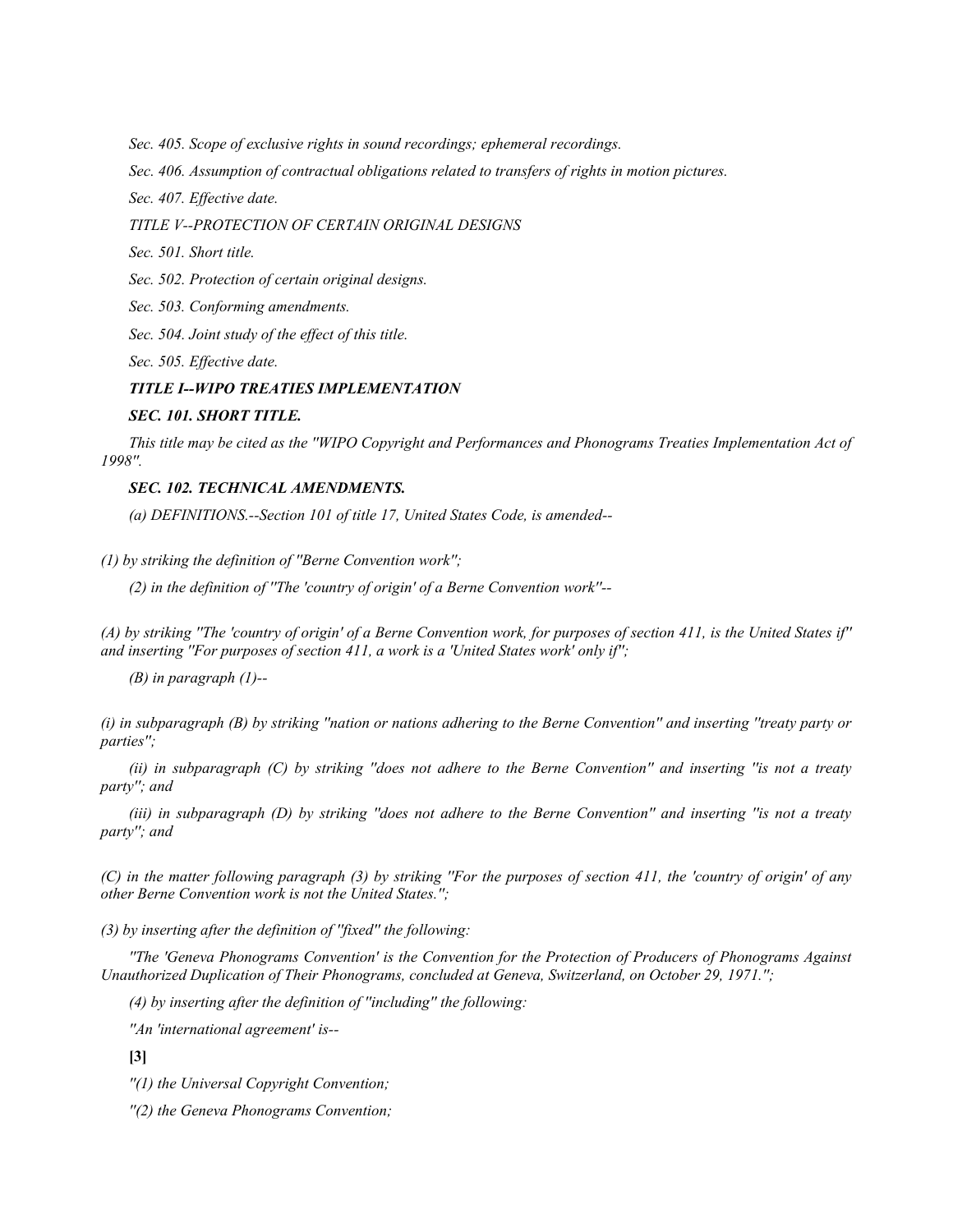*''(3) the Berne Convention;*

*''(4) the WTO Agreement;*

*''(5) the WIPO Copyright Treaty;*

*''(6) the WIPO Performances and Phonograms Treaty; and*

*''(7) any other copyright treaty to which the United States is a party.'';*

*(5) by inserting after the definition of ''transmit'' the following:*

*''A 'treaty party' is a country or intergovernmental organization other than the United States that is a party to an international agreement.'';*

*(6) by inserting after the definition of ''widow'' the following: ''The 'WIPO Copyright Treaty' is the WIPO Copyright Treaty concluded at Geneva, Switzerland, on December 20, 1996.'';*

*(7) by inserting after the definition of ''The 'WIPO Copyright Treaty' '' the following:*

*''The 'WIPO Performances and Phonograms Treaty' is the WIPO Performances and Phonograms Treaty concluded at Geneva, Switzerland, on December 20, 1996.''; and*

*(8) by inserting after the definition of ''work made for hire'' the following:*

*''The terms 'WTO Agreement' and 'WTO member country' have the meanings given those terms in paragraphs (9) and (10), respectively, of section 2 of the Uruguay Round Agreements Act.''*

*(b) SUBJECT MATTER OF COPYRIGHT; NATIONAL ORIGIN.--Section 104 of title 17, United States Code, is amended--*

*(1) in subsection (b)--*

*(A) in paragraph (1) by striking ''foreign nation that is a party to a copyright treaty to which the United States is also a party'' and inserting ''treaty party'';*

*(B) in paragraph (2) by striking ''party to the Universal Copyright Convention'' and inserting ''treaty party'';*

*(C) by redesignating paragraph (5) as paragraph (6);*

*(D) by redesignating paragraph (3) as paragraph (5) and inserting it after paragraph (4);*

*(E) by inserting after paragraph (2) the following:*

*''(3) the work is a sound recording that was first fixed in a treaty party; or'';*

*(F) in paragraph (4) by striking ''Berne Convention work'' and inserting ''pictorial, graphic, or sculptural work that is incorporated in a building or other structure, or an architectural work that is embodied in a building and the building or structure is located in the United States or a treaty party''; and*

*(G) by inserting after paragraph (6), as so redesignated, the following:*

*''For purposes of paragraph (2), a work that is published in the United States or a treaty party within 30 days after publication in a foreign nation that is not a treaty party shall be considered to be*

**[4]**

*first published in the United States or such treaty party, as the case may be.''; and*

*(2) by adding at the end the following new subsection:*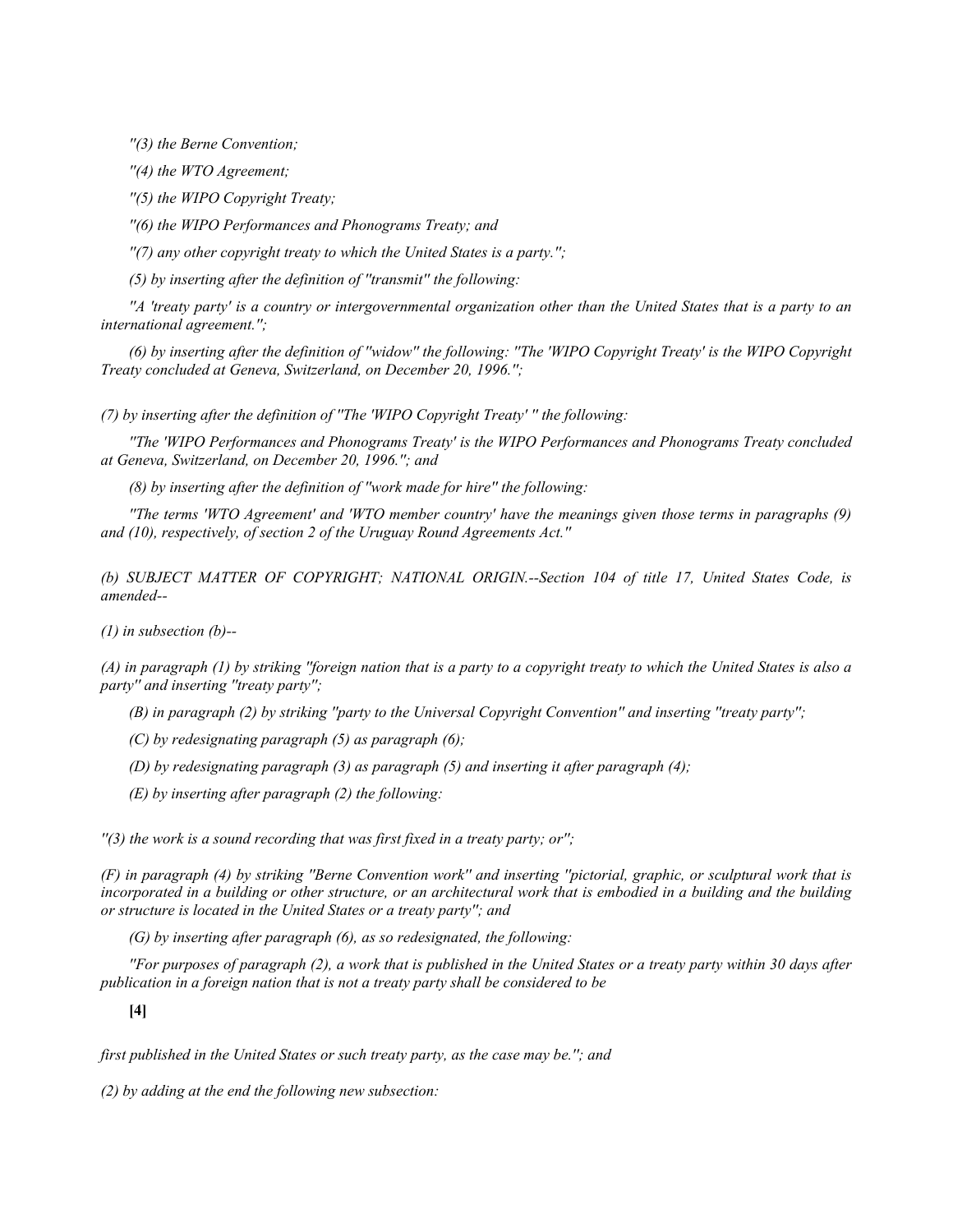*''(d) EFFECT OF PHONOGRAMS TREATIES.--Notwithstanding the provisions of subsection (b), no works other than sound recordings shall be eligible for protection under this title solely by virtue of the adherence of the United States to the Geneva Phonograms Convention or the WIPO Performances and Phonograms Treaty.''.*

*(c) COPYRIGHT IN RESTORED WORKS.-- Section 104A(h) of title 17, United States Code, is amended--*

*(1) in paragraph (1), by striking subparagraphs (A) and (B) and inserting the following:*

*''(A) a nation adhering to the Berne Convention;*

*''(B) a WTO member country;*

*''(C) a nation adhering to the WIPO Copyright Treaty;*

*''(D) a nation adhering to the WIPO Performances and Phonograms Treaty; or*

*''(E) subject to a Presidential proclamation under subsection (g).'';*

*(2) by amending paragraph (3) to read as follows:*

*''(3) The term 'eligible country' means a nation, other than the United States, that--*

*''(A) becomes a WTO member country after the date of the enactment of the Uruguay Round Agreements Act;*

*''(B) on such date of enactment is, or after such date of enactment becomes, a nation adhering to the Berne Convention;*

*''(C) adheres to the WIPO Copyright Treaty;*

*''(D) adheres to the WIPO Performances and Phonograms Treaty; or*

*''(E) after such date of enactment becomes subject to a proclamation under subsection (g).'';*

*(3) in paragraph (6)--*

*(A) in subparagraph (C)(iii) by striking ''and'' after the semicolon;*

*(B) at the end of subparagraph (D) by striking the period and inserting ''; and''; and*

*(C) by adding after subparagraph (D) the following:*

*''(E) if the source country for the work is an eligible country solely by virtue of its adherence to the WIPO Performances and Phonograms Treaty, is a sound recording.'';*

*(4) in paragraph (8)(B)(i)--*

*(A) by inserting ''of which'' before ''the majority''; and*

*(B) by striking ''of eligible countries''; and*

*(5) by striking paragraph (9).*

*(d) REGISTRATION AND INFRINGEMENT ACTIONS.--Section 411(a) of title 17, United States Code, is amended in the first sentence--*

*(1) by striking ''actions for infringement of copyright in Berne Convention works whose country of origin is not the United States and''; and*

*(2) by inserting ''United States'' after ''no action for infringement of the copyright in any''.*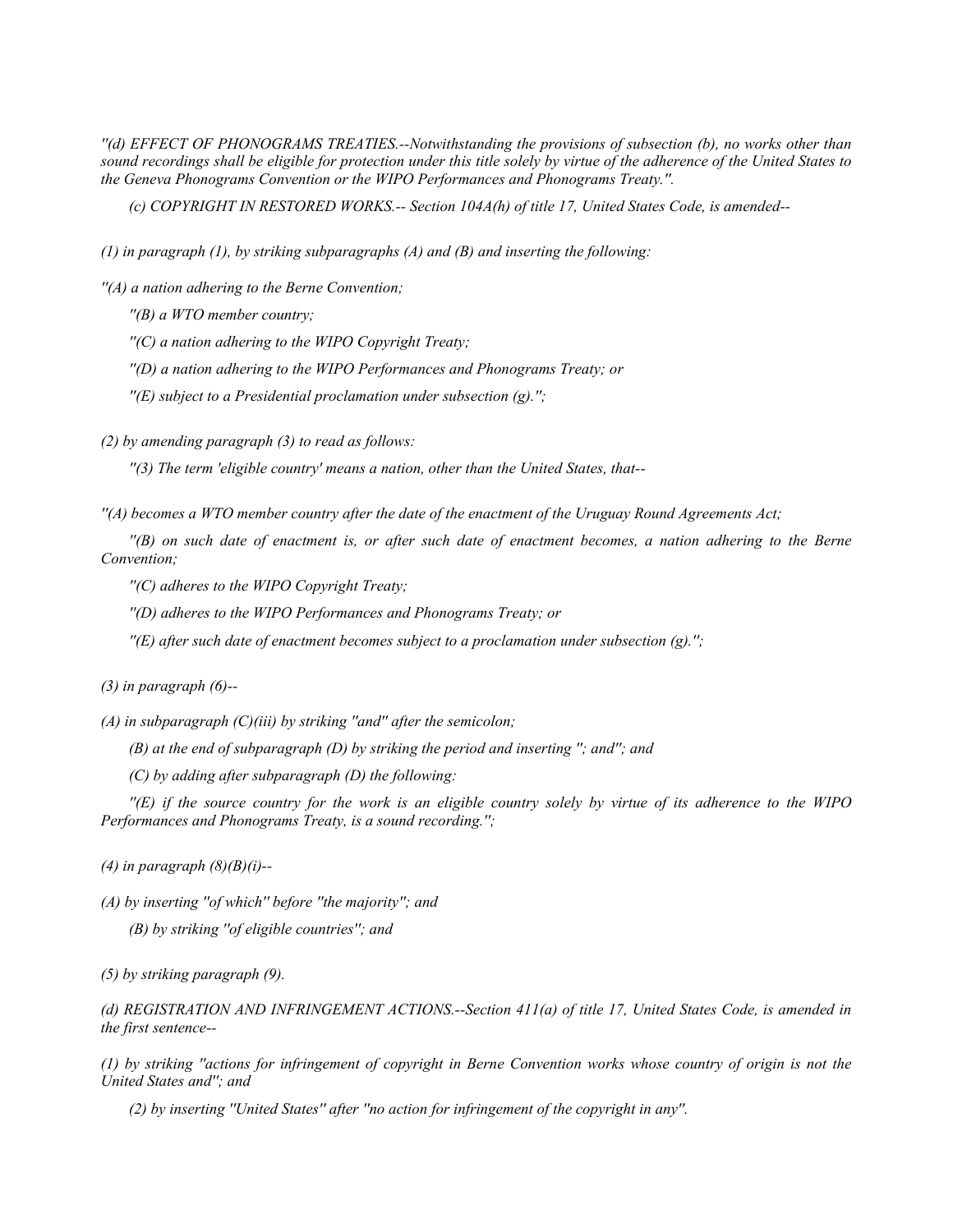*(e) STATUTE OF LIMITATIONS.--Section 507(a) of title 17, United State Code, is amended by striking ''No'' and inserting ''Except as expressly provided otherwise in this title, no''.*

### *SEC. 103. COPYRIGHT PROTECTION SYSTEMS AND COPYRIGHT MANAGEMENT INFORMATION.*

*(a) IN GENERAL.--Title 17, United States Code is amended by adding at the end the following new chapter:*

### *''CHAPTER 12--COPYRIGHT PROTECTION AND MANAGEMENT SYSTEMS*

*''Sec.*

*''1201. Circumvention of copyright protection systems.*

*''1202. Integrity of copyright management information.*

*''1203. Civil remedies.*

*''1204. Criminal offenses and penalties.*

*''1205. Savings clause.*

### *''§ 1201. Circumvention of copyright protection systems*

*''(a) VIOLATIONS REGARDING CIRCUMVENTION OF TECHNOLOGICAL MEASURES.--(1)(A) No person shall circumvent a technological measure that effectively controls access to a work protected under this title. The prohibition contained in the preceding sentence shall take effect at the end of the 2-year period beginning on the date of the enactment of this chapter.*

*''(B) The prohibition contained in subparagraph (A) shall not apply to persons who are users of a copyrighted work which is in a particular class of works, if such persons are, or are likely to be in the succeeding 3-year period, adversely affected by virtue of such prohibition in their ability to make noninfringing uses of that particular class of works under this title, as determined under subparagraph (C).*

*''(C) During the 2-year period described in subparagraph (A), and during each succeeding 3-year period, the Librarian of Congress, upon the recommendation of the Register of Copyrights, who shall consult with the Assistant Secretary for Communications and Information of the Department of Commerce and report and comment on his or her views in making such recommendation, shall make the determination in a rulemaking proceeding on the record for purposes of subparagraph (B) of whether persons who are users of a copyrighted work are, or are likely to be in the succeeding 3-year period, adversely affected by the prohibition under subparagraph (A) in their ability to make noninfringing uses under this title of a particular class of copyrighted works. In conducting such rulemaking, the Librarian shall examine--*

*''(i) the availability for use of copyrighted works;*

*''(ii) the availability for use of works for nonprofit archival, preservation, and educational purposes;*

*''(iii) the impact that the prohibition on the circumvention of technological measures applied to copyrighted works has on criticism, comment, news reporting, teaching, scholarship, or research;*

*''(iv) the effect of circumvention of technological measures on the market for or value of copyrighted works; and*

**[6]**

*''(v) such other factors as the Librarian considers appropriate.*

*''(D) The Librarian shall publish any class of copyrighted works for which the Librarian has determined, pursuant to the rulemaking conducted under subparagraph (C), that noninfringing uses by persons who are users of a copyrighted work are, or are likely to be, adversely affected, and the prohibition contained in subparagraph (A) shall not apply to such users with respect to such class of works for the ensuing 3-year period.*

**[5]**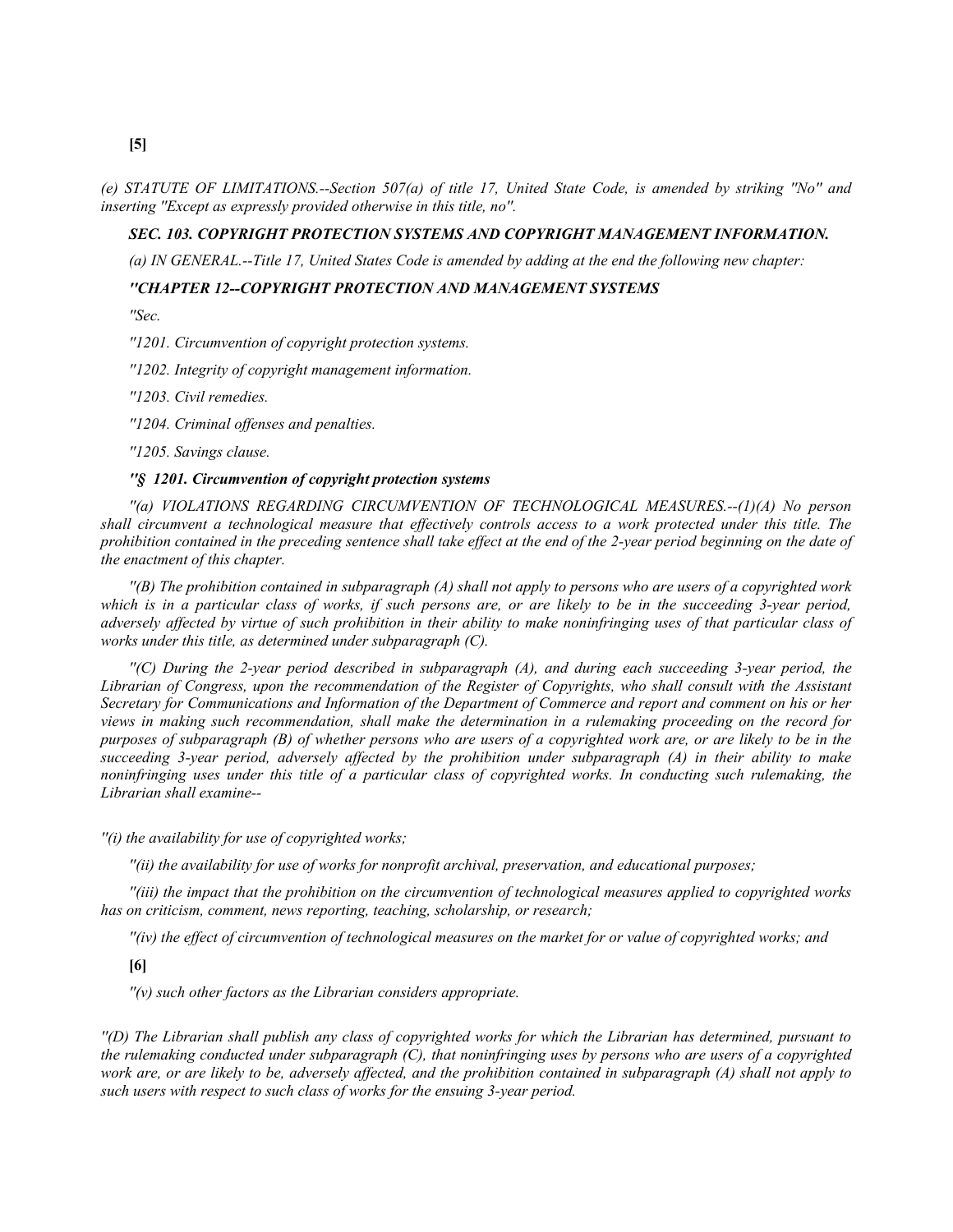*''(E) Neither the exception under subparagraph (B) from the applicability of the prohibition contained in subparagraph (A), nor any determination made in a rulemaking conducted under subparagraph (C), may be used as a defense in any action to enforce any provision of this title other than this paragraph.*

*''(2) No person shall manufacture, import, offer to the public, provide, or otherwise traffic in any technology, product, service, device, component, or part thereof, that--*

*''(A) is primarily designed or produced for the purpose of circumventing a technological measure that effectively controls access to a work protected under this title;*

*''(B) has only limited commercially significant purpose or use other than to circumvent a technological measure that effectively controls access to a work protected under this title; or*

*''(C) is marketed by that person or another acting in concert with that person with that person's knowledge for use in circumventing a technological measure that effectively controls access to a work protected under this title.*

*''(3) As used in this subsection--*

*''(A) to 'circumvent a technological measure' means to descramble a scrambled work, to decrypt an encrypted work, or otherwise to avoid, bypass, remove, deactivate, or impair a technological measure, without the authority of the copyright owner; and*

*''(B) a technological measure 'effectively controls access to a work' if the measure, in the ordinary course of its operation, requires the application of information, or a process or a treatment, with the authority of the copyright owner, to gain access to the work.*

*''(b) ADDITIONAL VIOLATIONS.--(1) No person shall manufacture, import, offer to the public, provide, or otherwise traffic in any technology, product, service, device, component, or part thereof, that--*

*''(A) is primarily designed or produced for the purpose of circumventing protection afforded by a technological measure that effectively protects a right of a copyright owner under this title in a work or a portion thereof;*

*''(B) has only limited commercially significant purpose or use other than to circumvent protection afforded by a technological measure that effectively protects a right of a copyright owner under this title in a work or a portion thereof; or*

*''(C) is marketed by that person or another acting in concert with that person with that person's knowledge for use in circumventing protection afforded by a technological measure that*

### **[7]**

*effectively protects a right of a copyright owner under this title in a work or a portion thereof.*

#### *''(2) As used in this subsection--*

*''(A) to 'circumvent protection afforded by a technological measure' means avoiding, bypassing, removing, deactivating, or otherwise impairing a technological measure; and*

*''(B) a technological measure 'effectively protects a right of a copyright owner under this title' if the measure, in the ordinary course of its operation, prevents, restricts, or otherwise limits the exercise of a right of a copyright owner under this title.*

*''(c) OTHER RIGHTS, ETC., NOT AFFECTED.--(1) Nothing in this section shall affect rights, remedies, limitations, or defenses to copyright infringement, including fair use, under this title.*

*''(2) Nothing in this section shall enlarge or diminish vicarious or contributory liability for copyright infringement in connection with any technology, product, service, device, component, or part thereof.*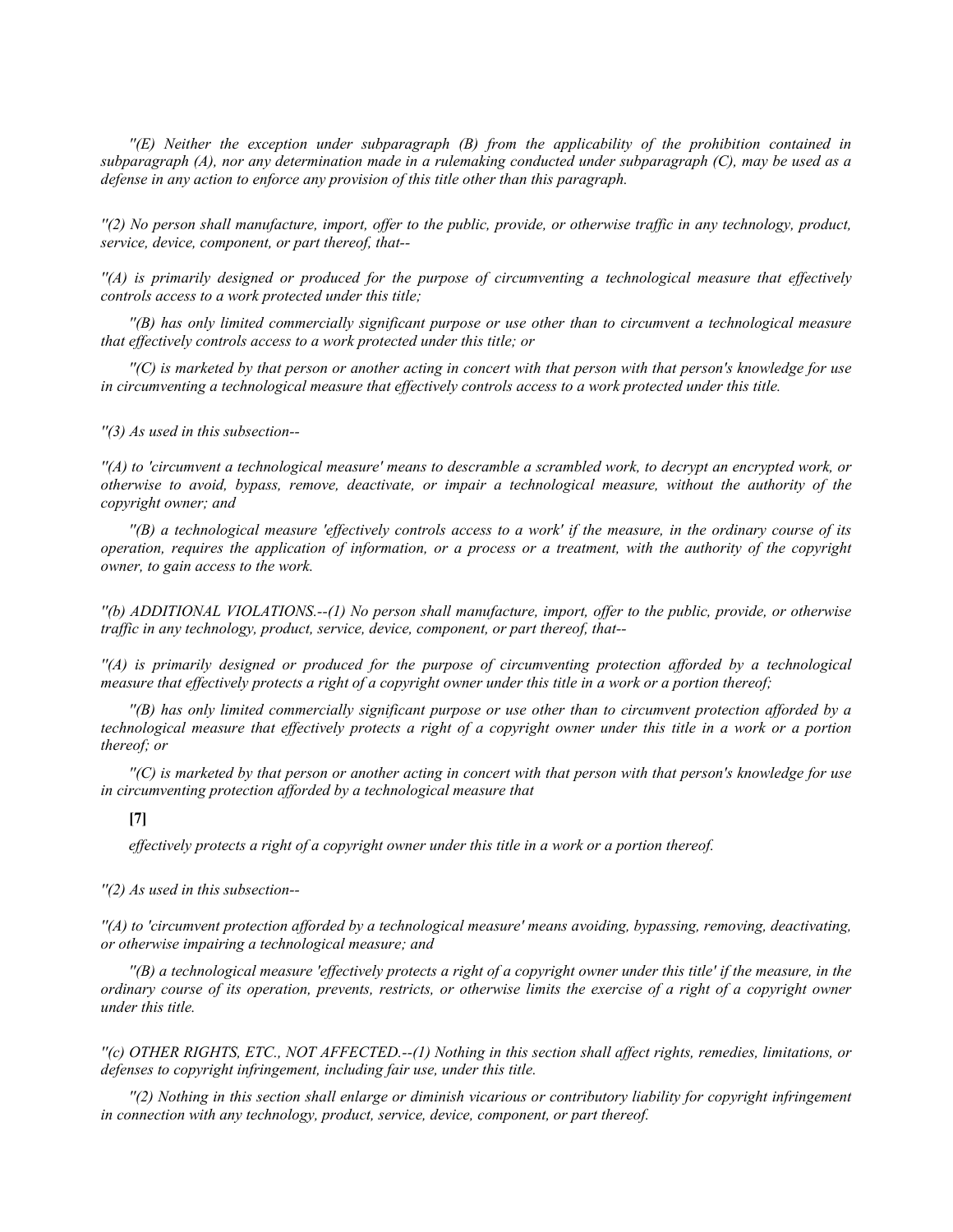*''(3) Nothing in this section shall require that the design of, or design and selection of parts and components for, a consumer electronics, telecommunications, or computing product provide for a response to any particular technological measure, so long as such part or component, or the product in which such part or component is integrated, does not otherwise fall within the prohibitions of subsection (a)(2) or (b)(1).*

*''(4) Nothing in this section shall enlarge or diminish any rights of free speech or the press for activities using consumer electronics, telecommunications, or computing products.*

*''(d) EXEMPTION FOR NONPROFIT LIBRARIES, ARCHIVES, AND EDUCATIONAL INSTITUTIONS.--(1) A nonprofit library, archives, or educational institution which gains access to a commercially exploited copyrighted work*  solely in order to make a good faith determination of whether to acquire a copy of that work for the sole purpose of engaging in conduct permitted under this title shall not be in violation of subsection  $(a)(1)(A)$ . A copy of a work to *which access has been gained under this paragraph--*

*''(A) may not be retained longer than necessary to make such good faith determination; and*

*''(B) may not be used for any other purpose.*

*''(2) The exemption made available under paragraph (1) shall only apply with respect to a work when an identical copy of that work is not reasonably available in another form.*

*''(3) A nonprofit library, archives, or educational institution that willfully for the purpose of commercial advantage or financial gain violates paragraph (1)--*

*''(A) shall, for the first offense, be subject to the civil remedies under section 1203; and*

*''(B) shall, for repeated or subsequent offenses, in addition to the civil remedies under section 1203, forfeit the exemption provided under paragraph (1).*

*''(4) This subsection may not be used as a defense to a claim under subsection (a)(2) or (b), nor may this subsection permit a nonprofit library, archives, or educational institution to manufacture, import, offer to the public, provide, or otherwise traffic in any technology,*

## **[8]**

*product, service, component, or part thereof, which circumvents a technological measure.*

*''(5) In order for a library or archives to qualify for the exemption under this subsection, the collections of that library or archives shall be--*

#### *''(A) open to the public; or*

*''(B) available not only to researchers affiliated with the library or archives or with the institution of which it is a part, but also to other persons doing research in a specialized field.*

*''(e) LAW ENFORCEMENT, INTELLIGENCE, AND OTHER GOVERNMENT ACTIVITIES.--This section does not prohibit any lawfully authorized investigative, protective, information security, or intelligence activity of an officer, agent, or employee of the United States, a State, or a political subdivision of a State, or a person acting pursuant to a contract with the United States, a State, or a political subdivision of a State. For purposes of this subsection, the term 'information security' means activities carried out in order to identify and address the vulnerabilities of a government computer, computer system, or computer network.*

*''(f) REVERSE ENGINEERING.--(1) Notwithstanding the provisions of subsection (a)(1)(A), a person who has lawfully obtained the right to use a copy of a computer program may circumvent a technological measure that effectively controls access to a particular portion of that program for the sole purpose of identifying and analyzing those elements of the program that are necessary to achieve interoperability of an independently created computer*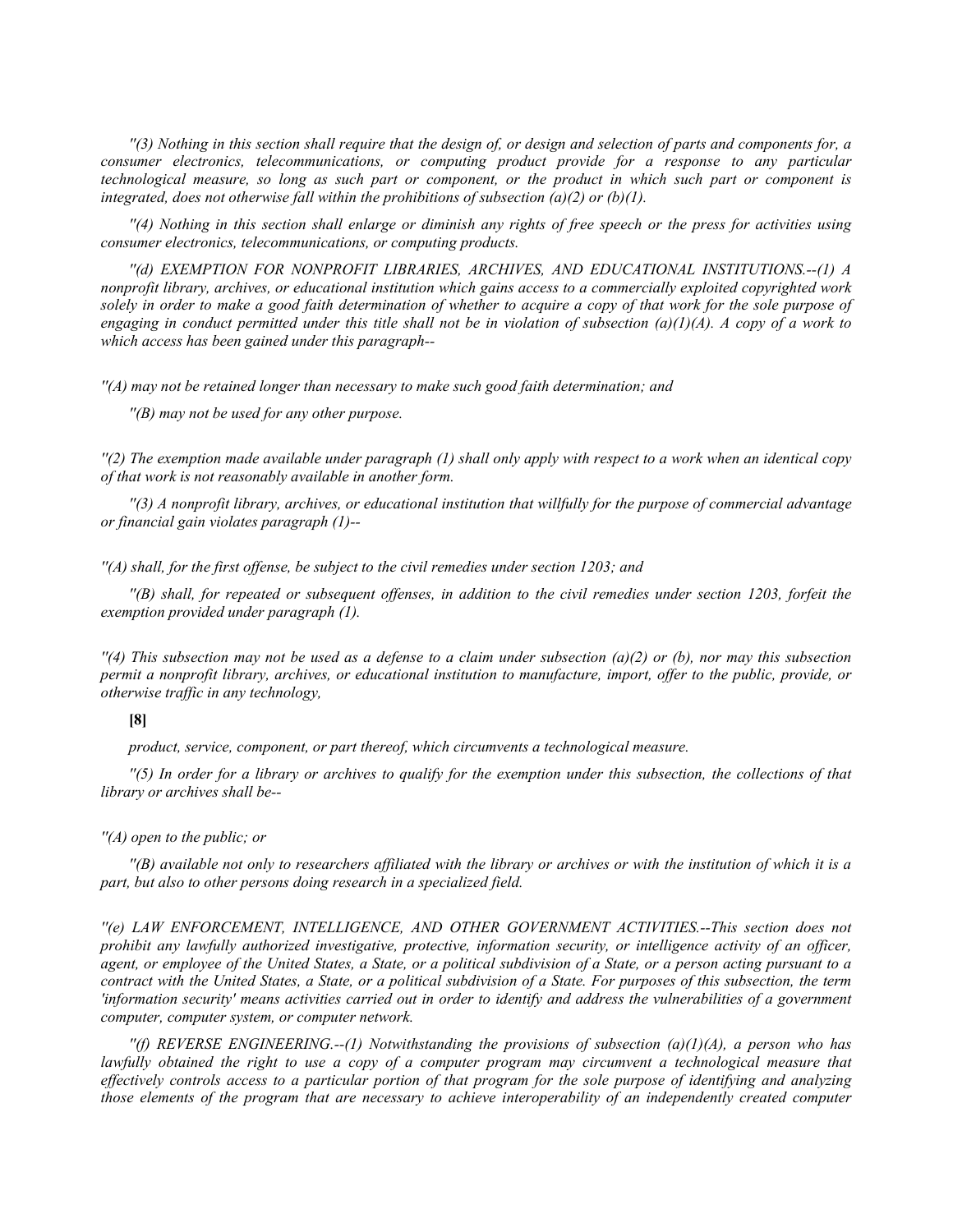*program with other programs, and that have not previously been readily available to the person engaging in the circumvention, to the extent any such acts of identification and analysis do not constitute infringement under this title.*

*''(2) Notwithstanding the provisions of subsections (a)(2) and (b), a person may develop and employ technological means to circumvent a technological measure, or to circumvent protection afforded by a technological measure, in order to enable the identification and analysis under paragraph (1), or for the purpose of enabling interoperability of an independently created computer program with other programs, if such means are necessary to achieve such interoperability, to the extent that doing so does not constitute infringement under this title.*

*''(3) The information acquired through the acts permitted under paragraph (1), and the means permitted under paragraph (2), may be made available to others if the person referred to in paragraph (1) or (2), as the case may be, provides such information or means solely for the purpose of enabling interoperability of an independently created computer program with other programs, and to the extent that doing so does not constitute infringement under this title or violate applicable law other than this section.*

*''(4) For purposes of this subsection, the term 'interoperability' means the ability of computer programs to exchange information, and of such programs mutually to use the information which has been exchanged.*

*''(g) ENCRYPTION RESEARCH.--*

*''(1)DEFINITIONS.--For purposes of this subsection--*

**[9]**

*''(A) the term 'encryption research' means activities necessary to identify and analyze flaws and vulnerabilities of*  encryption technologies applied to copyrighted works, if these activities are conducted to advance the state of *knowledge in the field of encryption technology or to assist in the development of encryption products; and*

*''(B) the term 'encryption technology' means the scrambling and descrambling of information using mathematical formulas or algorithms.*

*''(2) PERMISSIBLE ACTS OF ENCRYPTION RESEARCH.--Notwithstanding the provisions of subsection (a)(1)(A), it is not a violation of that subsection for a person to circumvent a technological measure as applied to a copy, phonorecord, performance, or display of a published work in the course of an act of good faith encryption research if--*

*''(A) the person lawfully obtained the encrypted copy, phonorecord, performance, or display of the published work;*

*''(B) such act is necessary to conduct such encryption research;*

*''(C) the person made a good faith effort to obtain authorization before the circumvention; and*

*''(D) such act does not constitute infringement under this title or a violation of applicable law other than this section, including section 1030 of title 18 and those provisions of title 18 amended by the Computer Fraud and Abuse Act of 1986.*

*''(3) FACTORS IN DETERMINING EXEMPTION.--In determining whether a person qualifies for the exemption under paragraph (2), the factors to be considered shall include--*

*''(A) whether the information derived from the encryption research was disseminated, and if so, whether it was disseminated in a manner reasonably calculated to advance the state of knowledge or development of encryption technology, versus whether it was disseminated in a manner that facilitates infringement under this title or a violation of applicable law other than this section, including a violation of privacy or breach of security;*

*''(B) whether the person is engaged in a legitimate course of study, is employed, or is appropriately trained or experienced, in the field of encryption technology; and*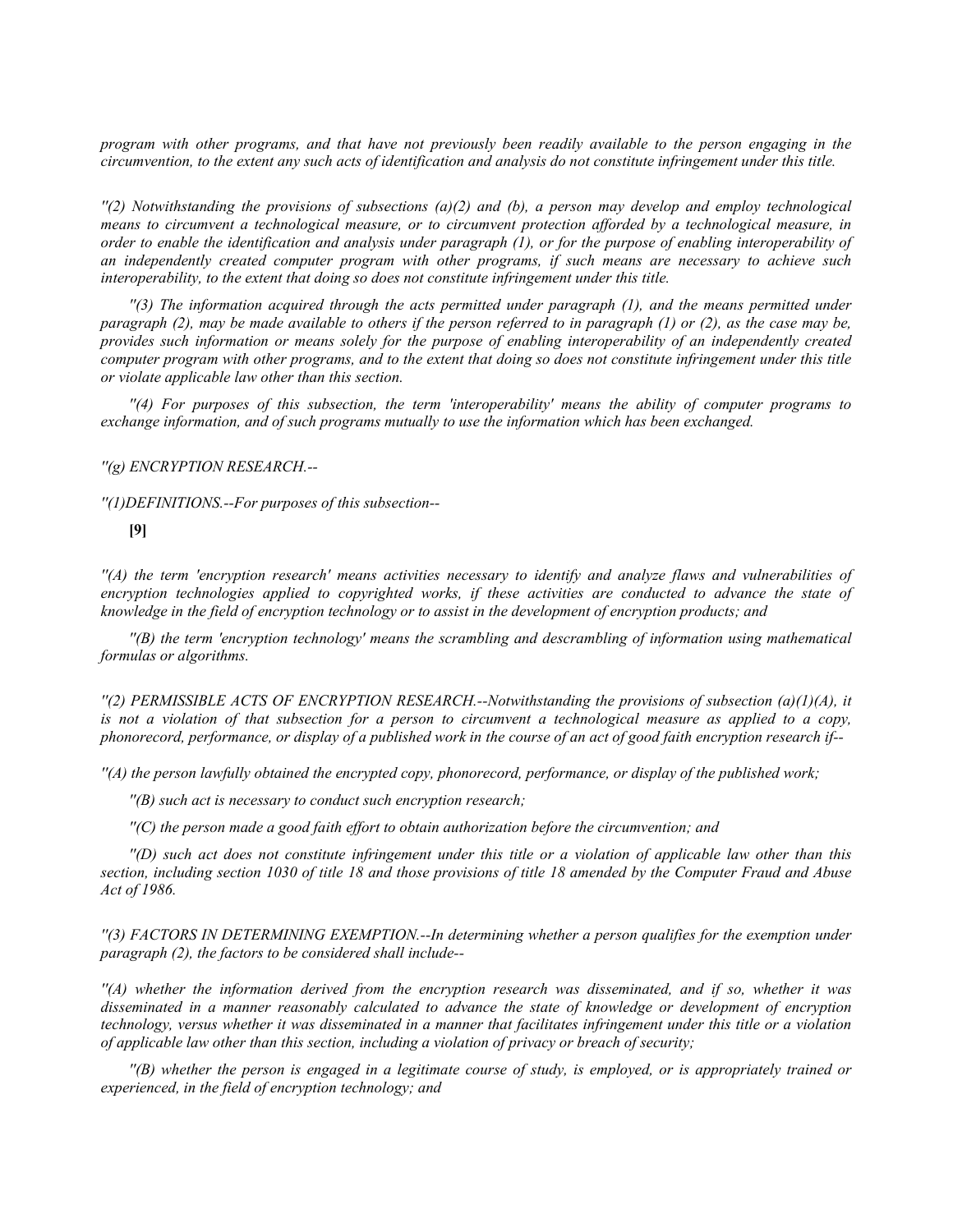*''(C) whether the person provides the copyright owner of the work to which the technological measure is applied with notice of the findings and documentation of the research, and the time when such notice is provided.*

*''(4) USE OF TECHNOLOGICAL MEANS FOR RESEARCH ACTIVITIES.--Notwithstanding the provisions of subsection (a)(2), it is not a violation of that subsection for a person to--*

*''(A) develop and employ technological means to circumvent a technological measure for the sole purpose of that person performing the acts of good faith encryption research described in paragraph (2); and*

*''(B) provide the technological means to another person with whom he or she is working collaboratively for the purpose*

**[10]**

*of conducting the acts of good faith encryption research described in paragraph (2) or for the purpose of having that other person verify his or her acts of good faith encryption research described in paragraph (2).*

*''(5) REPORT TO CONGRESS.--Not later than 1 year after the date of the enactment of this chapter, the Register of Copyrights and the Assistant Secretary for Communications and Information of the Department of Commerce shall jointly report to the Congress on the effect this subsection has had on--*

*(A) encryption research and the development of encryption technology;*

*''(B) the adequacy and effectiveness of technological measures designed to protect copyrighted works; and*

*''(C) protection of copyright owners against the unauthorized access to their encrypted copyrighted works. The report shall include legislative recommendations, if any.*

*''(h) EXCEPTIONS REGARDING MINORS.--In applying subsection (a) to a component or part, the court may consider the necessity for its intended and actual incorporation in a technology, product, service, or device, which--*

*''(1) does not itself violate the provisions of this title; and*

*''(2) has the sole purpose to prevent the access of minors to material on the Internet.*

*''(i) PROTECTION OF PERSONALLY IDENTIFYING INFORMATION.--*

*(1) CIRCUMVENTION PERMITTED.--Notwithstanding the provisions of subsection (a)(1)(A), it is not a violation of that subsection for a person to circumvent a technological measure that effectively controls access to a work protected under this title, if--*

*''(A) the technological measure, or the work it protects, contains the capability of collecting or disseminating personally identifying information reflecting the online activities of a natural person who seeks to gain access to the work protected;*

*''(B) in the normal course of its operation, the technological measure, or the work it protects, collects or disseminates personally identifying information about the person who seeks to gain access to the work protected, without providing conspicuous notice of such collection or dissemination to such person, and without providing such person with the capability to prevent or restrict such collection or dissemination;*

*''(C) the act of circumvention has the sole effect of identifying and disabling the capability described in subparagraph (A), and has no other effect on the ability of any person to gain access to any work; and*

*''(D) the act of circumvention is carried out solely for the purpose of preventing the collection or dissemination of personally identifying information about a natural person who seeks to gain access to the work protected, and is not in violation of any other law.*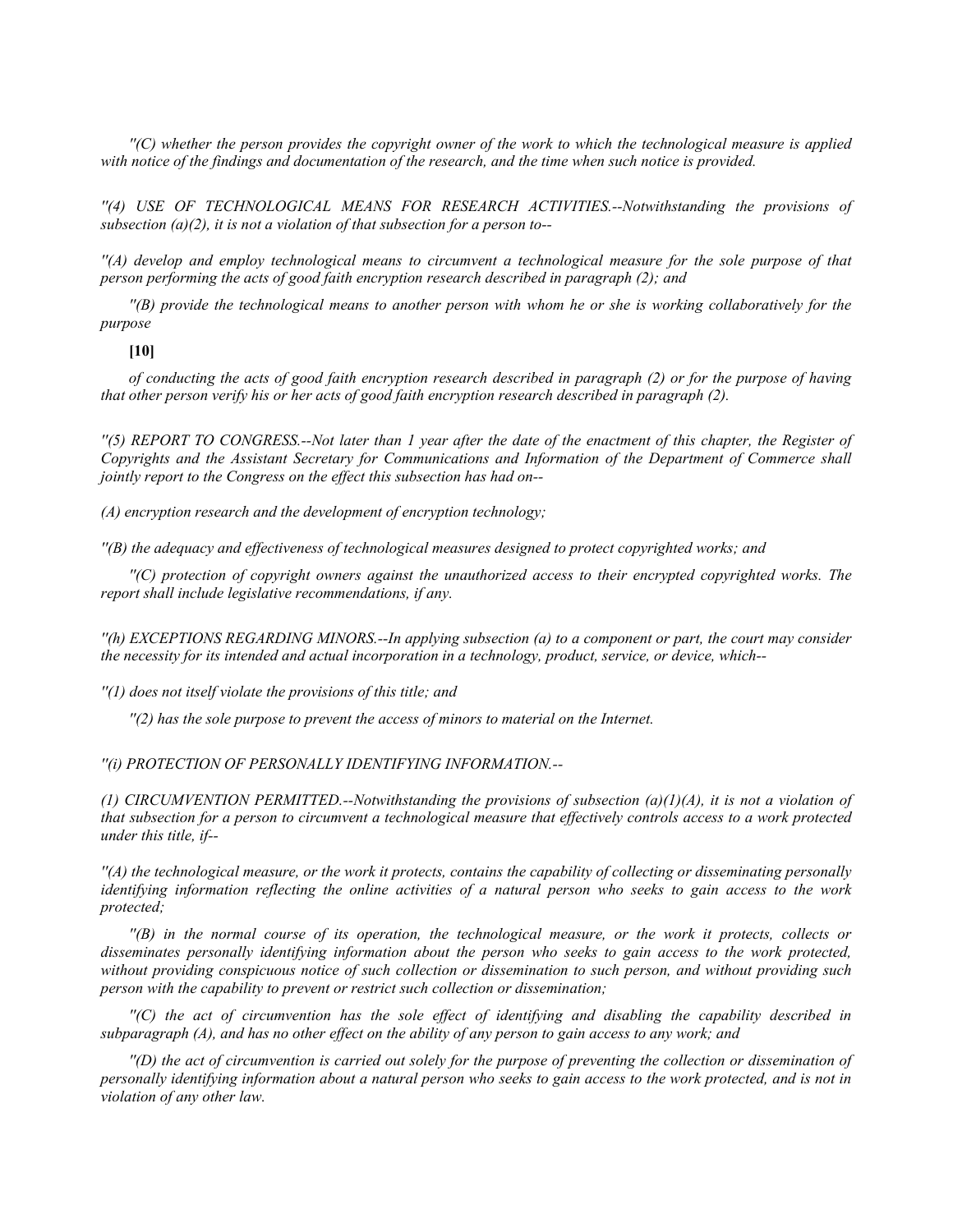*''(2) INAPPLICABILITY TO CERTAIN TECHNOLOGICAL MEASURES.--This subsection does not apply to a technological measure, or a work it protects, that does not collect or disseminate*

**[11]**

*personally identifying information and that is disclosed to a user as not having or using such capability.*

*''(j) SECURITY TESTING.--*

*''(1) DEFINITION.--For purposes of this subsection, the term 'security testing' means accessing a computer, computer system, or computer network, solely for the purpose of good faith testing, investigating, or correcting, a security flaw or vulnerability, with the authorization of the owner or operator of such computer, computer system, or computer network.*

*''(2) PERMISSIBLE ACTS OF SECURITY TESTING.--Notwithstanding the provisions of subsection (a)(1)(A), it is not a violation of that subsection for a person to engage in an act of security testing, if such act does not constitute infringement under this title or a violation of applicable law other than this section, including section 1030 of title 18 and those provisions of title 18 amended by the Computer Fraud and Abuse Act of 1986.*

*''(3) FACTORS IN DETERMINING EXEMPTION.--In determining whether a person qualifies for the exemption under paragraph (2), the factors to be considered shall include--*

*''(A) whether the information derived from the security testing was used solely to promote the security of the owner or operator of such computer, computer system or computer network, or shared directly with the developer of such computer, computer system, or computer network; and*

*''(B) whether the information derived from the security testing was used or maintained in a manner that does not facilitate infringement under this title or a violation of applicable law other than this section, including a violation of privacy or breach of security.*

*''(4) USE OF TECHNOLOGICAL MEANS FOR SECURITY TESTING.--Notwithstanding the provisions of subsection (a)(2), it is not a violation of that subsection for a person to develop, produce, distribute or employ technological means for the sole purpose of performing the acts of security testing described in subsection (2), provided such technological means does not otherwise violate section (a)(2).*

*''(k) CERTAIN ANALOG DEVICES AND CERTAIN TECHNOLOGICAL MEASURES.--*

*''(1) CERTAIN ANALOG DEVICES.--*

*''(A) Effective 18 months after the date of the enactment of this chapter, no person shall manufacture, import, offer to the public, provide or otherwise traffic in any--*

*''(i) VHS format analog video cassette recorder unless such recorder conforms to the automatic gain control copy control technology;*

*''(ii) 8mm format analog video cassette camcorder unless such camcorder conforms to the automatic gain control technology;*

*''(iii) Beta format analog video cassette recorder, unless such recorder conforms to the automatic gain control copy control technology, except that this requirement shall not apply until there are 1,000 Beta format analog video cassette recorders sold in the United*

**[12]**

*States in any one calendar year after the date of the enactment of this chapter;*

*''(iv) 8mm format analog video cassette recorder that is not an analog video cassette camcorder, unless such recorder conforms to the automatic gain control copy control technology, except that this requirement shall not apply*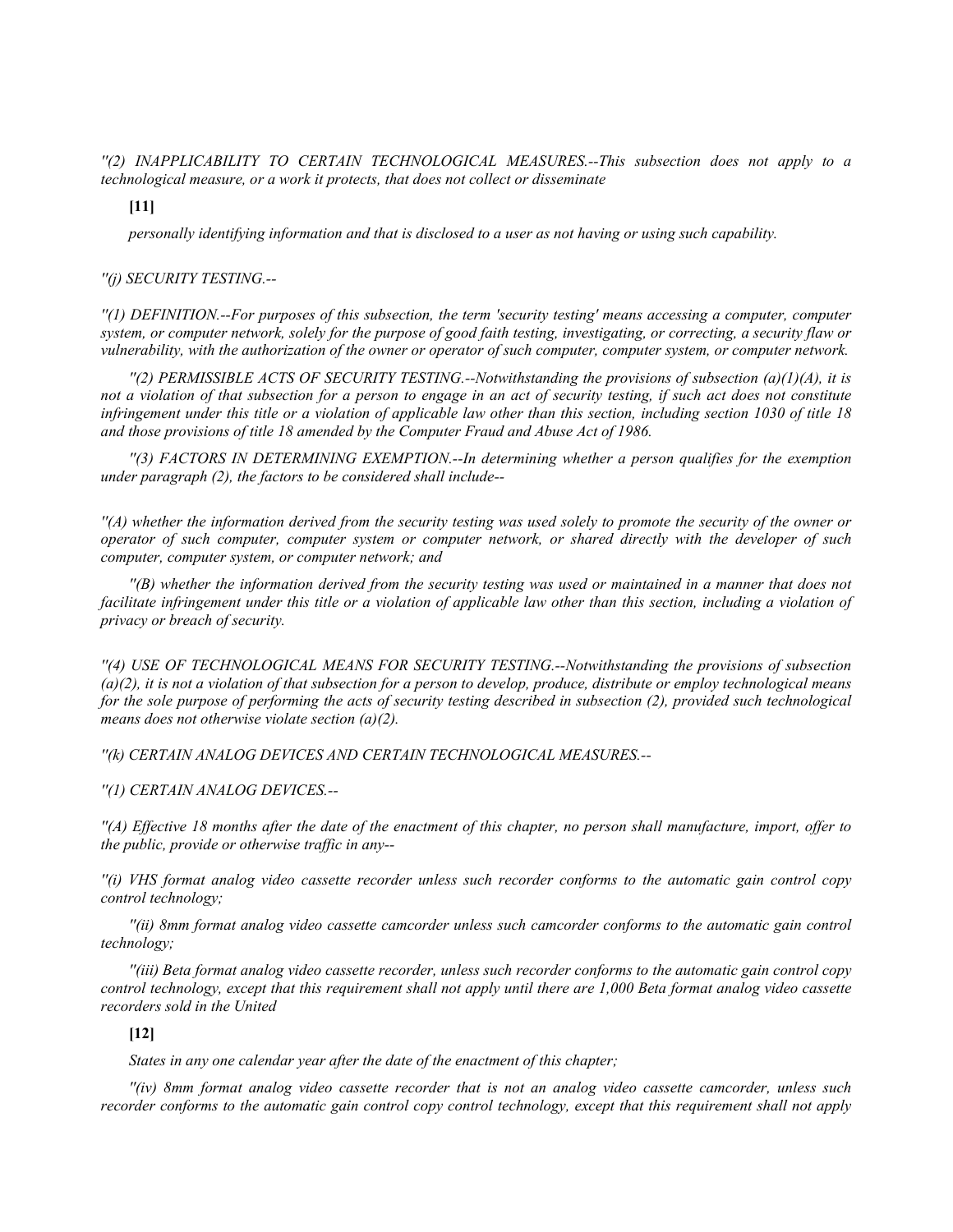*until there are 20,000 such recorders sold in the United States in any one calendar year after the date of the enactment of this chapter; or*

*''(v) analog video cassette recorder that records using an NTSC format video input and that is not otherwise covered under clauses (i) through (iv), unless such device conforms to the automatic gain control copy control technology.*

*''(B) Effective on the date of the enactment of this chapter, no person shall manufacture, import, offer to the public, provide or otherwise traffic in--*

*''(i) any VHS format analog video cassette recorder or any 8mm format analog video cassette recorder if the design of the model of such recorder has been modified after such date of enactment so that a model of recorder that previously conformed to the automatic gain control copy control technology no longer conforms to such technology; or*

*''(ii) any VHS format analog video cassette recorder, or any 8mm format analog video cassette recorder that is not an 8mm analog video cassette camcorder, if the design of the model of such recorder has been modified after such date of enactment so that a model of recorder that previously conformed to the four-line colorstripe copy control technology no longer conforms to such technology.*

*Manufacturers that have not previously manufactured or sold a VHS format analog video cassette recorder, or an 8mm format analog cassette recorder, shall be required to conform to the four-line colorstripe copy control technology in the initial model of any such recorder manufactured after the date of the enactment of this chapter, and thereafter to continue conforming to the four-line colorstripe copy control technology. For purposes of this subparagraph, an analog video cassette recorder 'conforms to' the four-line colorstripe copy control technology if it records a signal that, when played back by the playback function of that recorder in the normal viewing mode, exhibits, on a reference display device, a display containing distracting visible lines through portions of the viewable picture.*

*''(2) CERTAIN ENCODING RESTRICTIONS.--No person shall apply the automatic gain control copy control technology or colorstripe copy control technology to prevent or limit consumer copying except such copying--*

*''(A) of a single transmission, or specified group of transmissions, of live events or of audiovisual works for which a member of the public has exercised choice in selecting the transmissions, including the content of the transmissions*

## **[13]**

*or the time of receipt of such transmissions, or both, and as to which such member is charged a separate fee for each such transmission or specified group of transmissions;*

*''(B) from a copy of a transmission of a live event or an audiovisual work if such transmission is provided by a channel or service where payment is made by a member of the public for such channel or service in the form of a subscription fee that entitles the member of the public to receive all of the programming contained in such channel or service;*

*''(C) from a physical medium containing one or more prerecorded audiovisual works; or*

*''(D) from a copy of a transmission described in subparagraph (A) or from a copy made from a physical medium described in subparagraph (C). In the event that a transmission meets both the conditions set forth in subparagraph (A) and those set forth in subparagraph (B), the transmission shall be treated as a transmission described in subparagraph (A).*

#### *''(3) INAPPLICABILITY.--This subsection shall not--*

*''(A) require any analog video cassette camcorder to conform to the automatic gain control copy control technology with respect to any video signal received through a camera lens;*

*''(B) apply to the manufacture, importation, offer for sale, provision of, or other trafficking in, any professional analog video cassette recorder; or*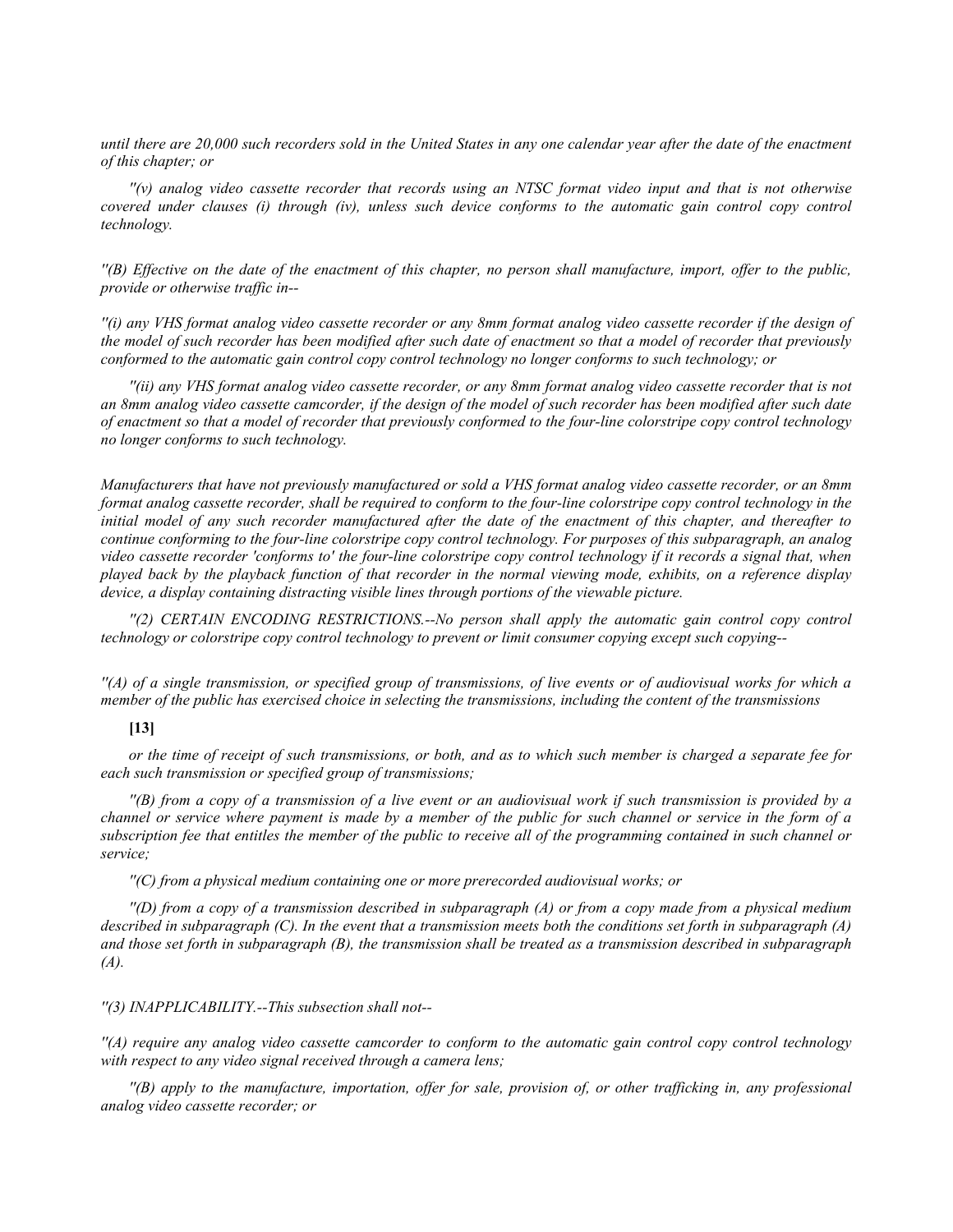*''(C) apply to the offer for sale or provision of, or other trafficking in, any previously owned analog video cassette recorder, if such recorder was legally manufactured and sold when new and not subsequently modified in violation of paragraph (1)(B).*

*''(4) DEFINITIONS.--For purposes of this subsection:*

*''(A) An 'analog video cassette recorder' means a device that records, or a device that includes a function that records, on electromagnetic tape in an analog format the electronic impulses produced by the video and audio portions of a television program, motion picture, or other form of audiovisual work.*

*''(B) An 'analog video cassette camcorder' means an analog video cassette recorder that contains a recording function that operates through a camera lens and through a video input that may be connected with a television or other video playback device.*

*''(C) An analog video cassette recorder 'conforms' to the automatic gain control copy control technology if it--*

*''(i) detects one or more of the elements of such technology and does not record the motion picture or transmission protected by such technology; or*

*''(ii) records a signal that, when played back, exhibits a meaningfully distorted or degraded display.*

*''(D) The term 'professional analog video cassette recorder' means an analog video cassette recorder that is designed,*

#### **[14]**

*manufactured, marketed, and intended for use by a person who regularly employs such a device for a lawful business or industrial use, including making, performing, displaying, distributing, or transmitting copies of motion pictures on a commercial scale.*

*''(E) The terms 'VHS format,' '8mm format,' 'Beta format,' 'automatic gain control copy control technology,' 'colorstripe copy control technology,' 'four-line version of the colorstripe copy control technology,' and 'NTSC' have the meanings that are commonly understood in the consumer electronics and motion picture industries as of the date of the enactment of this chapter.*

*''(5) VIOLATIONS.--Any violation of paragraph (1) of this subsection shall be treated as a violation of subsection (b)(1) of this section. Any violation of paragraph (2) of this subsection shall be deemed an 'act of circumvention' for the purposes of section 1203(c)(3)(A) of this chapter.*

#### *''§ 1202. Integrity of copyright management information*

*''(a) FALSE COPYRIGHT MANAGEMENT INFORMATION.--No person shall knowingly and with the intent to induce, enable, facilitate, or conceal infringement--*

*''(1) provide copyright management information that is false, or*

*''(2) distribute or import for distribution copyright management information that is false.*

*''(b) REMOVAL OR ALTERATION OF COPYRIGHT MANAGEMENT INFORMATION.--No person shall, without the authority of the copyright owner or the law--*

*''(1) intentionally remove or alter any copyright management information,*

*''(2) distribute or import for distribution copyright management information knowing that the copyright management information has been removed or altered without authority of the copyright owner or the law, or*

*''(3) distribute, import for distribution, or publicly perform works, copies of works, or phonorecords, knowing that copyright management information has been removed or altered without authority of the copyright owner or the law,*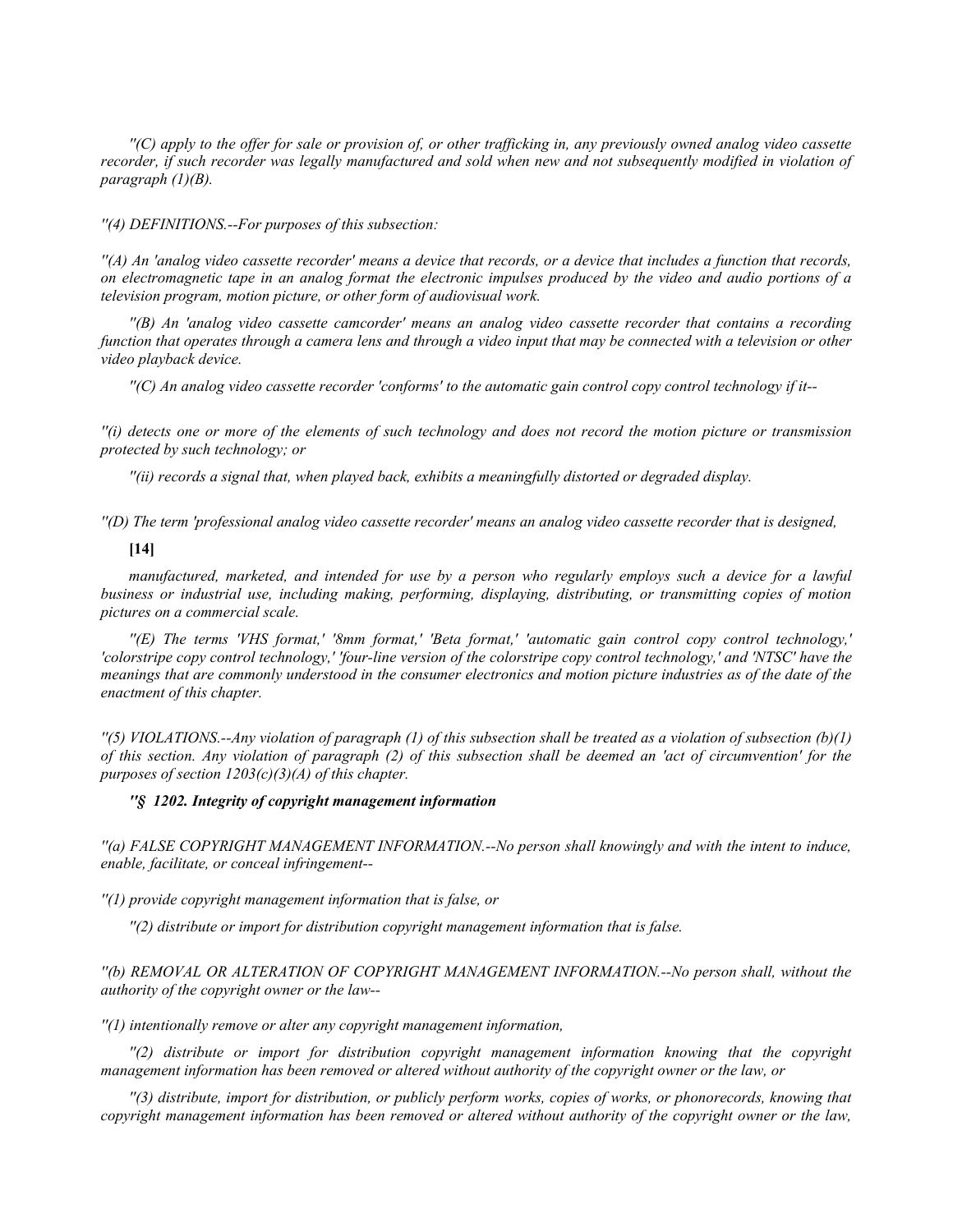*knowing, or, with respect to civil remedies under section 1203, having reasonable grounds to know, that it will induce, enable, facilitate, or conceal an infringement of any right under this title.*

*''(c) DEFINITION.--As used in this section, the term 'copyright management information' means any of the following information conveyed in connection with copies or phonorecords of a work or performances or displays of a work, including in digital form, except that such term does not include any personally identifying information about a user of a work or of a copy, phonorecord, performance, or display of a work:*

*''(1) The title and other information identifying the work, including the information set forth on a notice of copyright.*

*''(2) The name of, and other identifying information about, the author of a work.*

**[15]**

*''(3) The name of, and other identifying information about, the copyright owner of the work, including the information set forth in a notice of copyright.*

*''(4) With the exception of public performances of works by radio and television broadcast stations, the name of, and other identifying information about, a performer whose performance is fixed in a work other than an audiovisual work.*

*''(5) With the exception of public performances of works by radio and television broadcast stations, in the case of an audiovisual work, the name of, and other identifying information about, a writer, performer, or director who is credited in the audiovisual work.*

*''(6) Terms and conditions for use of the work.*

*''(7) Identifying numbers or symbols referring to such information or links to such information.*

*''(8) Such other information as the Register of Copyrights may prescribe by regulation, except that the Register of Copyrights may not require the provision of any information concerning the user of a copyrighted work.*

*''(d) LAW ENFORCEMENT, INTELLIGENCE, AND OTHER GOVERNMENT ACTIVITIES.--This section does not prohibit any lawfully authorized investigative, protective, information security, or intelligence activity of an officer, agent, or employee of the United States, a State, or a political subdivision of a State, or a person acting pursuant to a contract with the United States, a State, or a political subdivision of a State. For purposes of this subsection, the term 'information security' means activities carried out in order to identify and address the vulnerabilities of a government computer, computer system, or computer network.*

*''(e) LIMITATIONS ON LIABILITY.--*

*''(1) ANALOG TRANSMISSIONS.--In the case of an analog transmission, a person who is making transmissions in its capacity as a broadcast station, or as a cable system, or someone who provides programming to such station or system, shall not be liable for a violation of subsection (b) if--*

*''(A) avoiding the activity that constitutes such violation is not technically feasible or would create an undue financial hardship on such person; and*

*''(B) such person did not intend, by engaging in such activity, to induce, enable, facilitate, or conceal infringement of a right under this title.*

*''(2) DIGITAL TRANSMISSIONS.--*

*''(A) If a digital transmission standard for the placement of copyright management information for a category of works is set in a voluntary, consensus standard-setting process involving a representative cross-section of broadcast stations or cable systems and copyright owners of a category of works that are intended for public performance by such stations or systems, a person identified in paragraph (1) shall not be liable for a violation of subsection (b) with respect to the particular copyright management information addressed by such standard if--*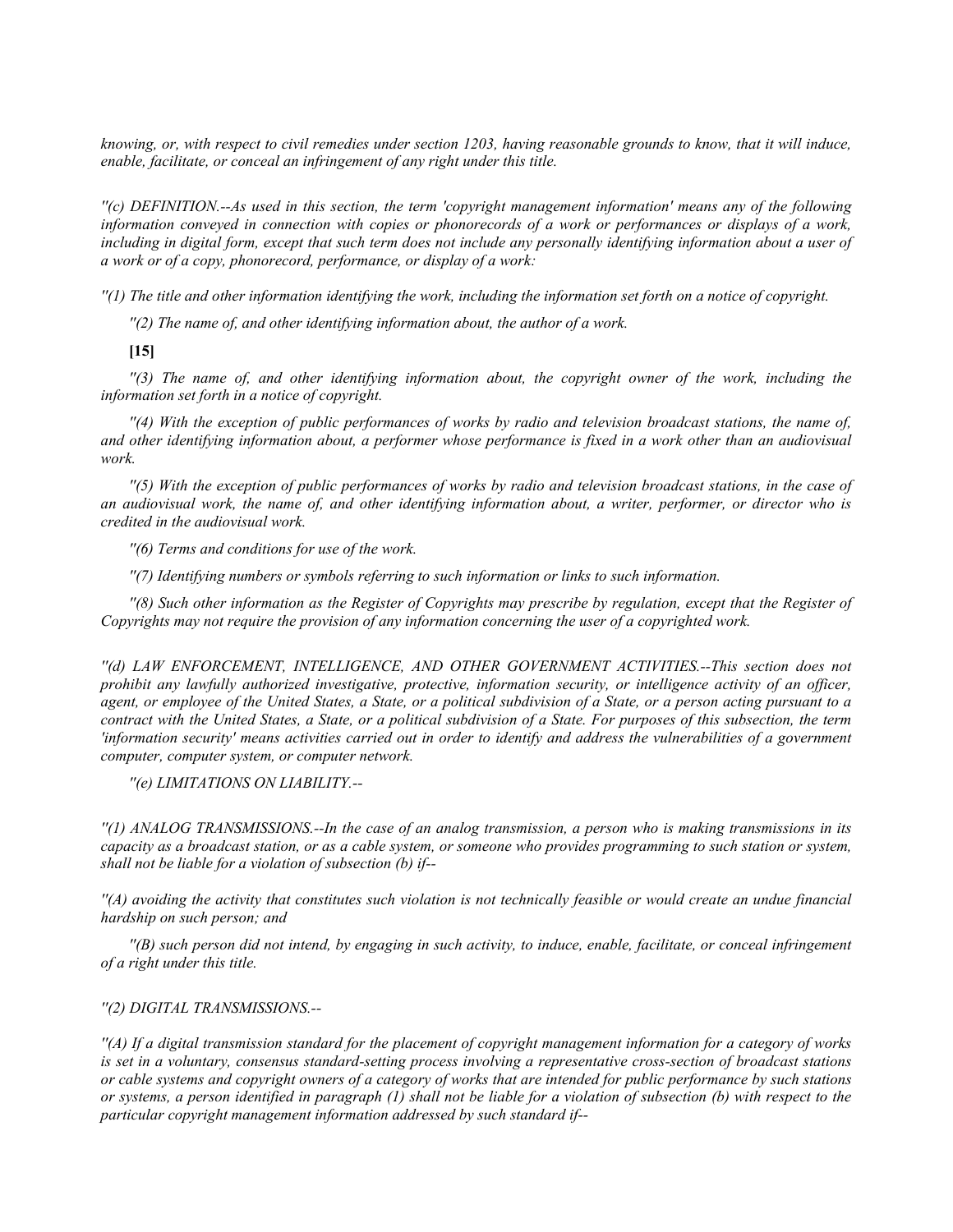*''(i) the placement of such information by someone other than such person is not in accordance with such standard; and*

*''(ii) the activity that constitutes such violation is not intended to induce, enable, facilitate, or conceal infringement of a right under this title.*

*''(B) Until a digital transmission standard has been set pursuant to subparagraph (A) with respect to the placement of copyright management information for a category or works, a person identified in paragraph (1) shall not be liable for a violation of subsection (b) with respect to such copyright management information, if the activity that constitutes such violation is not intended to induce, enable, facilitate, or conceal infringement of a right under this title, and if--* 

*''(i) the transmission of such information by such person would result in a perceptible visual or aural degradation of the digital signal; or*

*''(ii) the transmission of such information by such person would conflict with--*

*''(I) an applicable government regulation relating to transmission of information in a digital signal;*

*''(II) an applicable industry-wide standard relating to the transmission of information in a digital signal that was adopted by a voluntary consensus standards body prior to the effective date of this chapter; or*

*''(III) an applicable industry-wide standard relating to the transmission of information in a digital signal that was adopted in a voluntary, consensus standards-setting process open to participation by a representative cross-section of broadcast stations or cable systems and copyright owners of a category of works that are intended for public performance by such stations or systems.*

*''(3) DEFINITIONS.--As used in this subsection--*

*''(A) the term 'broadcast station' has the meaning given that term in section 3 of the Communications Act of 1934 (47 U.S.C. 153)); and*

*''(B) the term 'cable system' has the meaning given that term in section 602 of the Communications Act of 1934 (47 U.S.C. 522)).*

#### *''§ 1203. Civil remedies*

*''(a) CIVIL ACTIONS.--Any person injured by a violation of section 1201 or 1202 may bring a civil action in an appropriate United States district court for such violation.*

*''(b) POWERS OF THE COURT.--In an action brought under subsection (a), the court--*

*''(1) may grant temporary and permanent injunctions on such terms as it deems reasonable to prevent or restrain a violation, but in no event shall impose a prior restraint*

#### **[17]**

*on free speech or the press protected under the 1st amendment to the Constitution;*

*''(2) at any time while an action is pending, may order the impounding, on such terms as it deems reasonable, of any device or product that is in the custody or control of the alleged violator and that the court has reasonable cause to believe was involved in a violation;*

*''(3) may award damages under subsection (c);*

*''(4) in its discretion may allow the recovery of costs by or against any party other than the United States or an officer thereof;*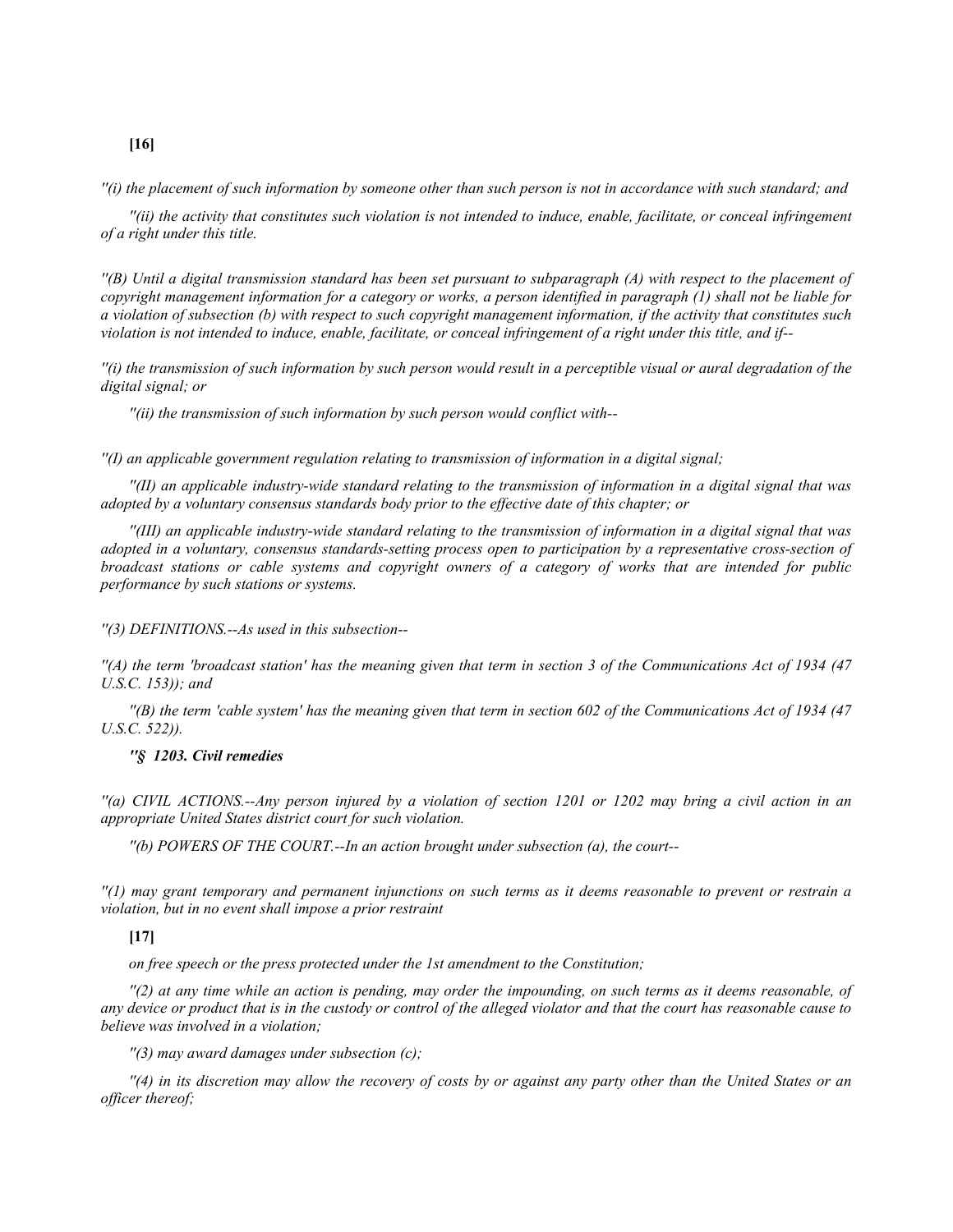*''(5) in its discretion may award reasonable attorney's fees to the prevailing party; and*

*''(6) may, as part of a final judgment or decree finding a violation, order the remedial modification or the destruction of any device or product involved in the violation that is in the custody or control of the violator or has been impounded under paragraph (2).*

*''(c) AWARD OF DAMAGES.--*

*''(1) IN GENERAL.--Except as otherwise provided in this title, a person committing a violation of section 1201 or 1202 is liable for either--*

*''(A) the actual damages and any additional profits of the violator, as provided in paragraph (2), or*

*''(B) statutory damages, as provided in paragraph (3).*

*''(2) ACTUAL DAMAGES.--The court shall award to the complaining party the actual damages suffered by the party as a result of the violation, and any profits of the violator that are attributable to the violation and are not taken into account in computing the actual damages, if the complaining party elects such damages at any time before final judgment is entered.*

*''(3) STATUTORY DAMAGES.--(A) At any time before final judgment is entered, a complaining party may elect to recover an award of statutory damages for each violation of section 1201 in the sum of not less than \$ 200 or more than \$ 2,500 per act of circumvention, device, product, component, offer, or performance of service, as the court considers just.*

*''(B) At any time before final judgment is entered, a complaining party may elect to recover an award of statutory damages for each violation of section 1202 in the sum of not less than \$ 2,500 or more than \$ 25,000.*

*''(4) REPEATED VIOLATIONS.--In any case in which the injured party sustains the burden of proving, and the court finds, that a person has violated section 1201 or 1202 within three years after a final judgment was entered against the person for another such violation, the court may increase the award of damages up to triple the amount that would otherwise be awarded, as the court considers just.*

*''(5) INNOCENT VIOLATIONS.--*

*''(A) IN GENERAL.--The court in its discretion may reduce or remit the total award of damages in any case in which the violator sustains the burden of proving, and the court finds, that the violator was not aware and had no reason to believe that its acts constituted a violation.*

## **[18]**

*''(B) NONPROFIT LIBRARY, ARCHIVES, OR EDUCATIONAL INSTITUTIONS.--In the case of a nonprofit library, archives, or educational institution, the court shall remit damages in any case in which the library, archives, or educational institution sustains the burden of proving, and the court finds, that the library, archives, or educational institution was not aware and had no reason to believe that its acts constituted a violation.*

### *''§ 1204. Criminal offenses and penalties*

*''(a) IN GENERAL.--Any person who violates section 1201 or 1202 willfully and for purposes of commercial advantage or private financial gain--*

*''(1) shall be fined not more than \$ 500,000 or imprisoned for not more than 5 years, or both, for the first offense; and*

*''(2) shall be fined not more than \$ 1,000,000 or imprisoned for not more than 10 years, or both, for any subsequent offense.*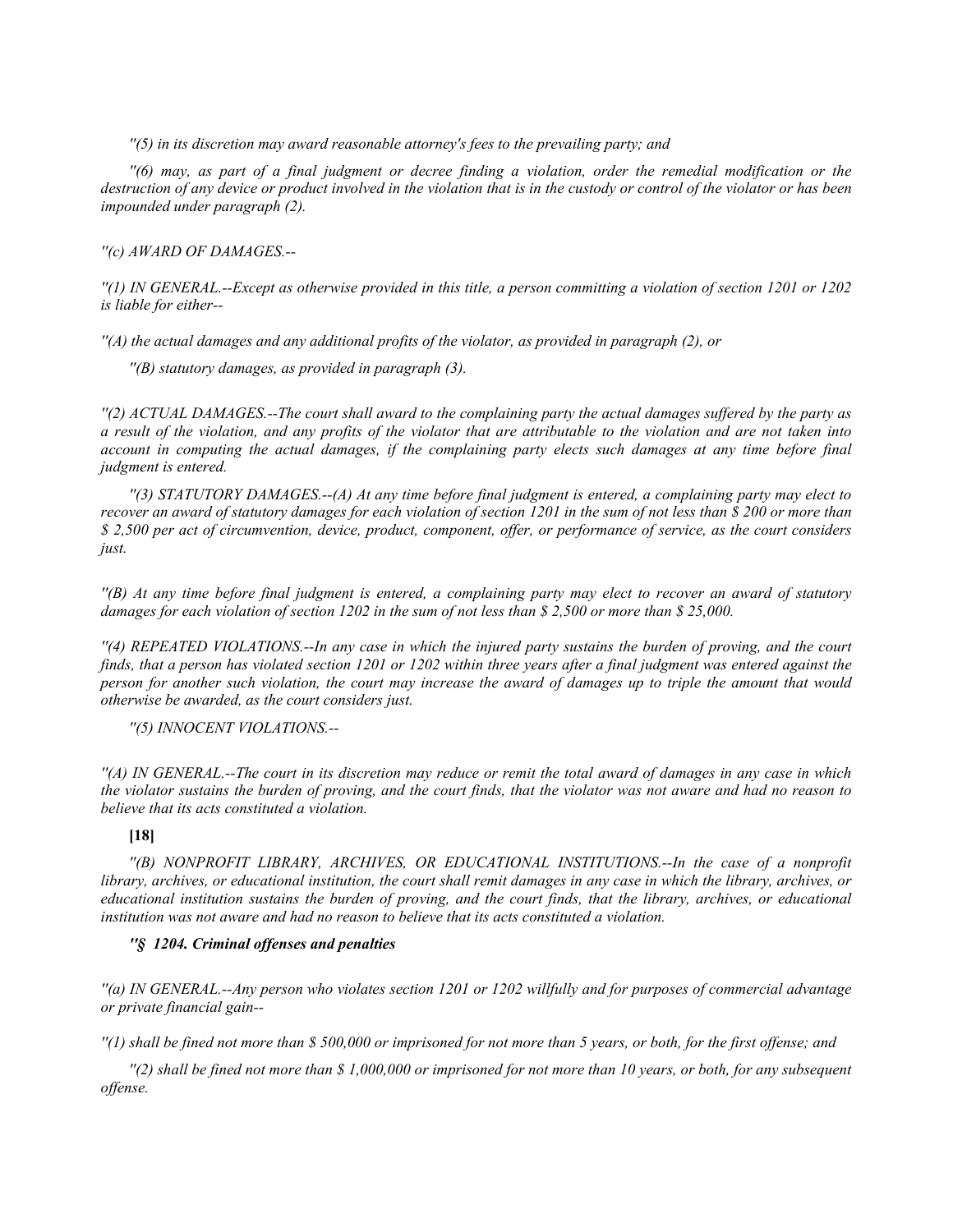*''(b) LIMITATION FOR NONPROFIT LIBRARY, ARCHIVES, OR EDUCATIONAL INSTITUTION.--Subsection (a) shall not apply to a nonprofit library, archives, or educational institution.*

*''(c) STATUTE OF LIMITATIONS.--No criminal proceeding shall be brought under this section unless such proceeding is commenced within five years after the cause of action arose.*

#### *''§ 1205. Savings clause*

*''Nothing in this chapter abrogates, diminishes, or weakens the provisions of, nor provides any defense or element of mitigation in a criminal prosecution or civil action under, any Federal or State law that prevents the violation of the privacy of an individual in connection with the individual's use of the Internet.''*

*(b) CONFORMING AMENDMENT.--The table of chapters for title 17, United States Code, is amended by adding after the item relating to chapter 11 the following:*

#### *''12. Copyright Protection and Management Systems\_\_\_\_\_\_\_\_\_\_\_\_\_\_\_\_\_1201''.*

## *SEC. 104. EVALUATION OF IMPACT OF COPYRIGHT LAW AND AMENDMENTS ON ELECTRONIC COMMERCE AND TECHNOLOGICAL DEVELOPMENT.*

*(a) EVALUATION BY THE REGISTER OF COPYRIGHTS AND THE ASSISTANT SECRETARY FOR COMMUNICATIONS AND INFORMATION.--The Register of Copyrights and the Assistant Secretary for Communications and Information of the Department of Commerce shall jointly evaluate--*

*(1) the effects of the amendments made by this title and the development of electronic commerce and associated technology on the operation of sections 109 and 117 of title 17, United States Code; and*

*(2) the relationship between existing and emergent technology and the operation of sections 109 and 117 of title 17, United States Code.*

*(b) REPORT TO CONGRESS.--The Register of Copyrights and the Assistant Secretary for Communications and Information of the Department of Commerce shall, not later than 24 months after the date of the enactment of this Act, submit to the Congress a joint report on the evaluation conducted under subsection (a), including*

### **[19]**

*any legislative recommendations the Register and the Assistant Secretary may have.*

### *SEC. 105. EFFECTIVE DATE.*

*(a) IN GENERAL.--Except as otherwise provided in this title, this title and the amendments made by this title shall take effect on the date of the enactment of this Act.*

*(b) AMENDMENTS RELATING TO CERTAIN INTERNATIONAL AGREEMENTS.--(1) The following shall take effect upon the entry into force of the WIPO Copyright Treaty with respect to the United States:*

*(A) Paragraph (5) of the definition of ''international agreement'' contained in section 101 of title 17, United States Code, as amended by section 102(a)(4) of this Act.*

*(B) The amendment made by section 102(a)(6) of this Act.*

*(C) Subparagraph (C) of section 104A(h)(1) of title 17, United States Code, as amended by section 102(c)(1) of this Act.*

*(D) Subparagraph (C) of section 104A(h)(3) of title 17, United States Code, as amended by section 102(c)(2) of this Act.*

*(2) The following shall take effect upon the entry into force of the WIPO Performances and Phonograms Treaty with respect to the United States:*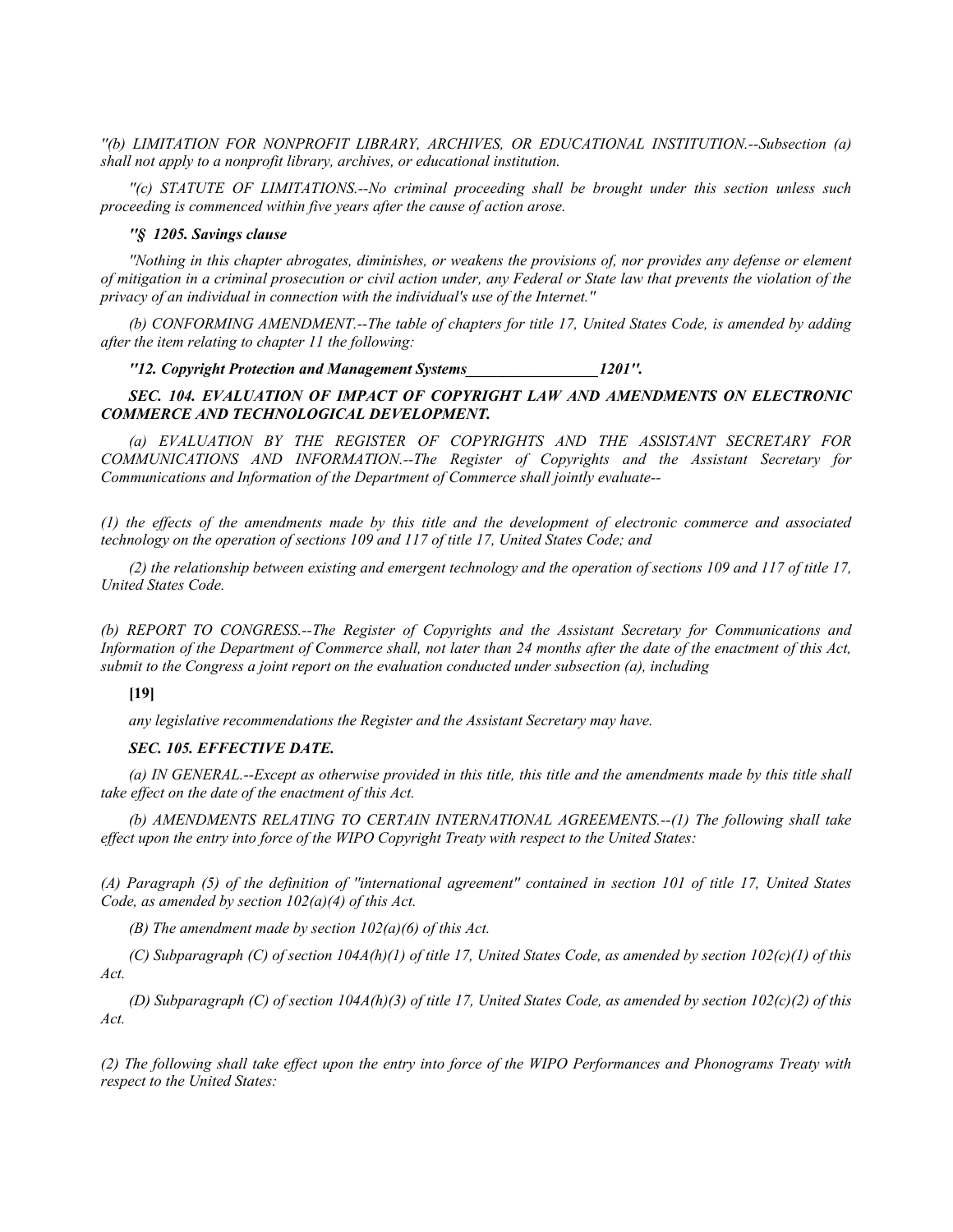*(A) Paragraph (6) of the definition of ''international agreement'' contained in section 101 of title 17, United States Code, as amended by section 102(a)(4) of this Act.*

*(B) The amendment made by section 102(a)(7) of this Act.*

*(C) The amendment made by section 102(b)(2) of this Act.*

*(D) Subparagraph (D) of section 104A(h)(1) of title 17, United States Code, as amended by section 102(c)(1) of this Act.*

*(E) Subparagraph (D) of section 104A(h)(3) of title 17, United States Code, as amended by section 102(c)(2) of this Act.*

*(F) The amendments made by section 102(c)(3) of this Act.*

### *TITLE II--ONLINE COPYRIGHT INFRINGEMENT LIABILITY LIMITATION*

#### *SEC. 201. SHORT TITLE.*

*This title may be cited as the ''Online Copyright Infringement Liability Limitation Act''.*

#### *SEC. 202. LIMITATIONS ON LIABILITY FOR COPYRIGHT INFRINGEMENT.*

*(a) IN GENERAL.--Chapter 5 of title 17, United States Code, is amended by adding after section 511 the following new section:*

#### *''§ 512. Limitations on liability relating to material online*

*''(a) TRANSITORY DIGITAL NETWORK COMMUNICATIONS.--A service provider shall not be liable for monetary relief, or, except as provided in subsection (j), for injunctive or other equitable relief, for infringement of copyright by reason of the provider's transmitting, routing, or providing connections for, material through a system or network controlled or operated by or for the service provider, or by reason of the intermediate and transient storage of that material in the course of such transmitting, routing, or providing connections, if--*

**[20]**

*''(1) the transmission of the material was initiated by or at the direction of a person other than the service provider;*

*''(2) the transmission, routing, provision of connections, or storage is carried out through an automatic technical process without selection of the material by the service provider;*

*''(3) the service provider does not select the recipients of the material except as an automatic response to the request of another person;*

*''(4) no copy of the material made by the service provider in the course of such intermediate or transient storage is maintained on the system or network in a manner ordinarily accessible to anyone other than anticipated recipients, and no such copy is maintained on the system or network in a manner ordinarily accessible to such anticipated recipients for a longer period than is reasonably necessary for the transmission, routing, or provision of connections; and*

*''(5) the material is transmitted through the system or network without modification of its content.*

#### *''(b) SYSTEM CACHING.--*

*''(1) LIMITATION ON LIABILITY.--A service provider shall not be liable for monetary relief, or, except as provided in subsection (j), for injunctive or other equitable relief, for infringement of copyright by reason of the intermediate and temporary storage of material on a system or network controlled or operated by or for the service provider in a case in which--*

*''(A) the material is made available online by a person other than the service provider,*

*''(B) the material is transmitted from the person described in subparagraph (A) through the system or network to a person other than the person described in subparagraph (A) at the direction of that other person, and*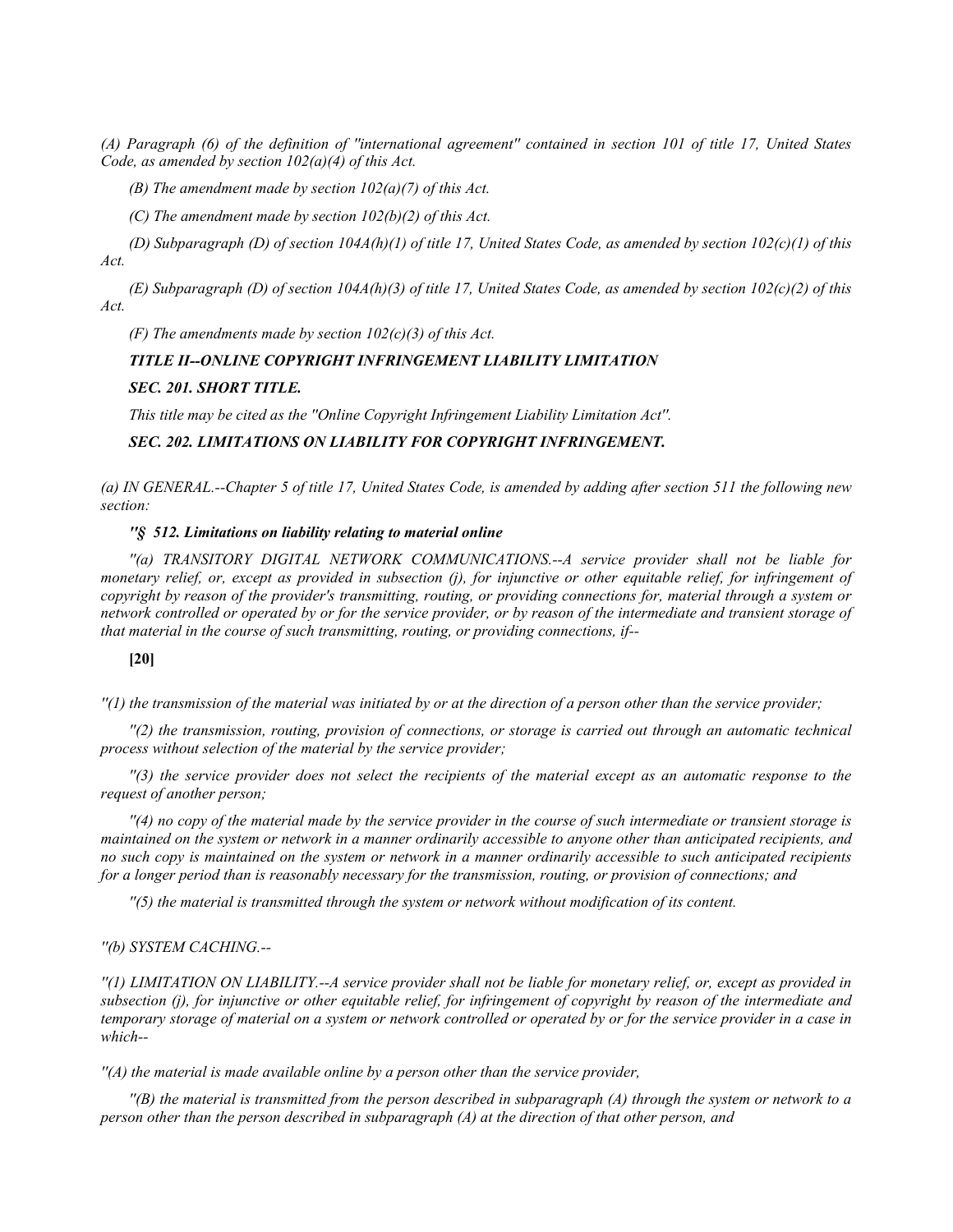*''(C) the storage is carried out through an automatic technical process for the purpose of making the material available to users of the system or network who, after the material is transmitted as described in subparagraph (B), request access to the material from the person described in subparagraph (A), if the conditions set forth in paragraph (2) are met.*

*(2) CONDITIONS.--The conditions referred to in paragraph (1) are that--*

 $'$ (A) the material described in paragraph (1) is transmitted to the subsequent users described in paragraph (1)(C) *without modification to its content from the manner in which the material was transmitted from the person described in paragraph (1)(A);*

*''(B) the service provider described in paragraph (1) complies with rules concerning the refreshing, reloading, or other updating of the material when specified by the person making the material available online in accordance with a generally accepted industry standard data communications protocol for the system or network through which that person makes the material available, except that this subparagraph applies only if those rules are not used by the person described in paragraph (1)(A) to prevent or unreasonably*

## **[21]**

*impair the intermediate storage to which this subsection applies;*

*''(C) the service provider does not interfere with the ability of technology associated with the material to return to the person described in paragraph (1)(A) the information that would have been available to that person if the material had been obtained by the subsequent users described in paragraph (1)(C) directly from that person, except that this subparagraph applies only if that technology--*

*''(i) does not significantly interfere with the performance of the provider's system or network or with the intermediate storage of the material;*

*''(ii) is consistent with generally accepted industry standard communications protocols; and*

*''(iii) does not extract information from the provider's system or network other than the information that would have been available to the person described in paragraph (1)(A) if the subsequent users had gained access to the material directly from that person;*

*''(D) if the person described in paragraph (1)(A) has in effect a condition that a person must meet prior to having access to the material, such as a condition based on payment of a fee or provision of a password or other information, the service provider permits access to the stored material in significant part only to users of its system or network that have met those conditions and only in accordance with those conditions; and*

*''(E) if the person described in paragraph (1)(A) makes that material available online without the authorization of the copyright owner of the material, the service provider responds expeditiously to remove, or disable access to, the material that is claimed to be infringing upon notification of claimed infringement as described in subsection (c)(3), except that this subparagraph applies only if--*

*''(i) the material has previously been removed from the originating site or access to it has been disabled, or a court has ordered that the material be removed from the originating site or that access to the material on the originating site be disabled; and*

*''(ii) the party giving the notification includes in the notification a statement confirming that the material has been removed from the originating site or access to it has been disabled or that a court has ordered that the material be removed from the originating site or that access to the material on the originating site be disabled.*

*''(c) INFORMATION RESIDING ON SYSTEMS OR NETWORKS AT DIRECTION OF USERS.--*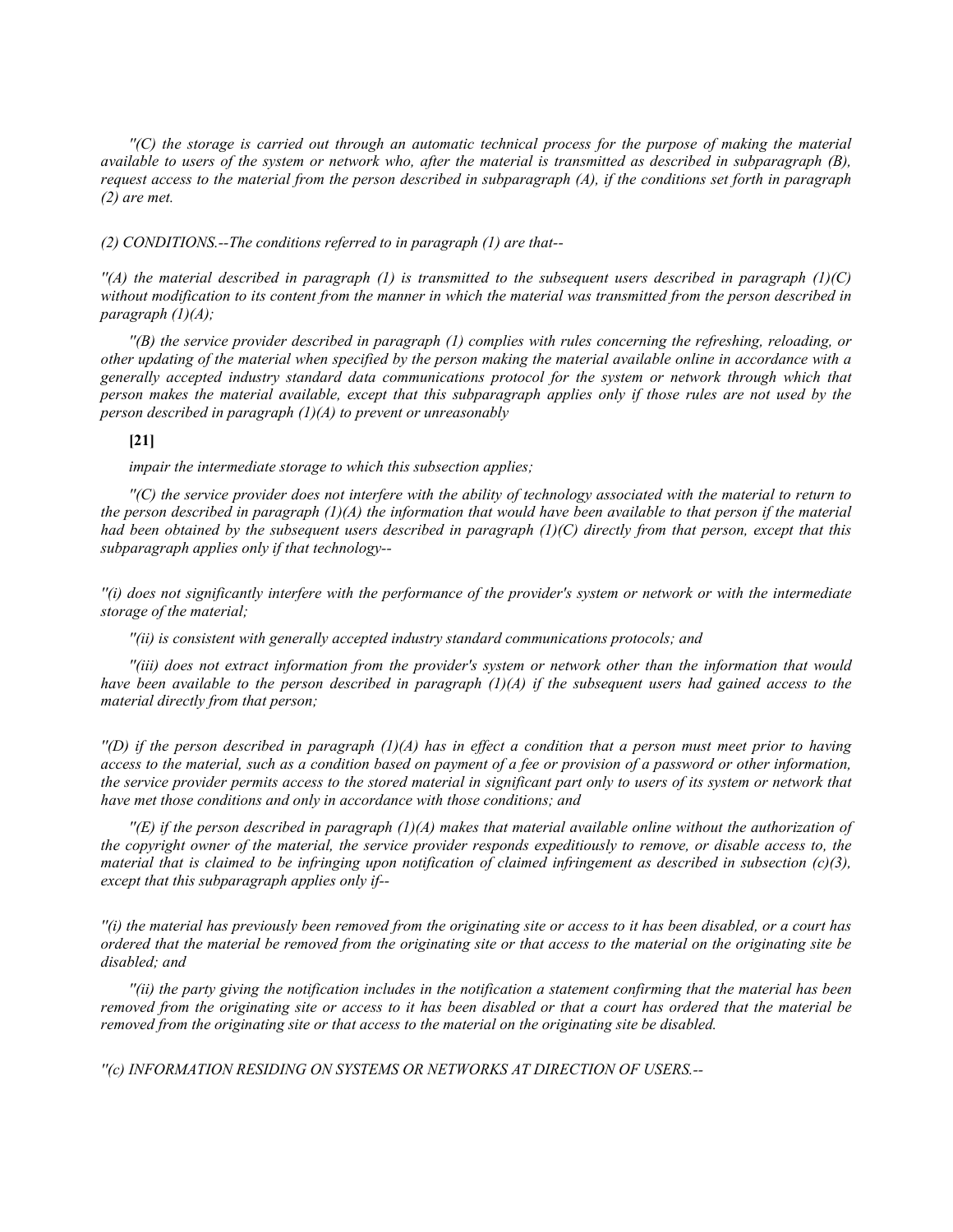*''(1) IN GENERAL.--A service provider shall not be liable for monetary relief, or, except as provided in subsection (j), for injunctive or other equitable relief, for infringement of copyright by reason of the storage at the direction of a user of material that resides on a system or network controlled or operated by or for the service provider, if the service provider--*

**[22]**

*''(A)(i) does not have actual knowledge that the material or an activity using the material on the system or network is infringing;*

*''(ii) in the absence of such actual knowledge, is not aware of facts or circumstances from which infringing activity is apparent; or*

*''(iii) upon obtaining such knowledge or awareness, acts expeditiously to remove, or disable access to, the material;*

*''(B) does not receive a financial benefit directly attributable to the infringing activity, in a case in which the service provider has the right and ability to control such activity; and*

*''(C) upon notification of claimed infringement as described in paragraph (3), responds expeditiously to remove, or disable access to, the material that is claimed to be infringing or to be the subject of infringing activity.*

*''(2) DESIGNATED AGENT.--The limitations on liability established in this subsection apply to a service provider only if the service provider has designated an agent to receive notifications of claimed infringement described in paragraph (3), by making available through its service, including on its website in a location accessible to the public, and by providing to the Copyright Office, substantially the following information:*

*''(A) the name, address, phone number, and electronic mail address of the agent.*

*''(B) other contact information which the Register of Copyrights may deem appropriate.*

*The Register of Copyrights shall maintain a current directory of agents available to the public for inspection, including through the Internet, in both electronic and hard copy formats, and may require payment of a fee by service providers to cover the costs of maintaining the directory.*

*''(3) ELEMENTS OF NOTIFICATION.--*

*''(A) To be effective under this subsection, a notification of claimed infringement must be a written communication provided to the designated agent of a service provider that includes substantially the following:*

*''(i) A physical or electronic signature of a person authorized to act on behalf of the owner of an exclusive right that is allegedly infringed.*

*''(ii) Identification of the copyrighted work claimed to have been infringed, or, if multiple copyrighted works at a single online site are covered by a single notification, a representative list of such works at that site.*

*''(iii) Identification of the material that is claimed to be infringing or to be the subject of infringing activity and that is to be removed or access to which is to be disabled, and information reasonably sufficient to permit the service provider to locate the material.*

*''(iv) Information reasonably sufficient to permit the service provider to contact the complaining party, such as an address, telephone number, and, if available,*

**[23]**

*an electronic mail address at which the complaining party may be contacted.*

*''(v) A statement that the complaining party has a good faith belief that use of the material in the manner complained of is not authorized by the copyright owner, its agent, or the law.*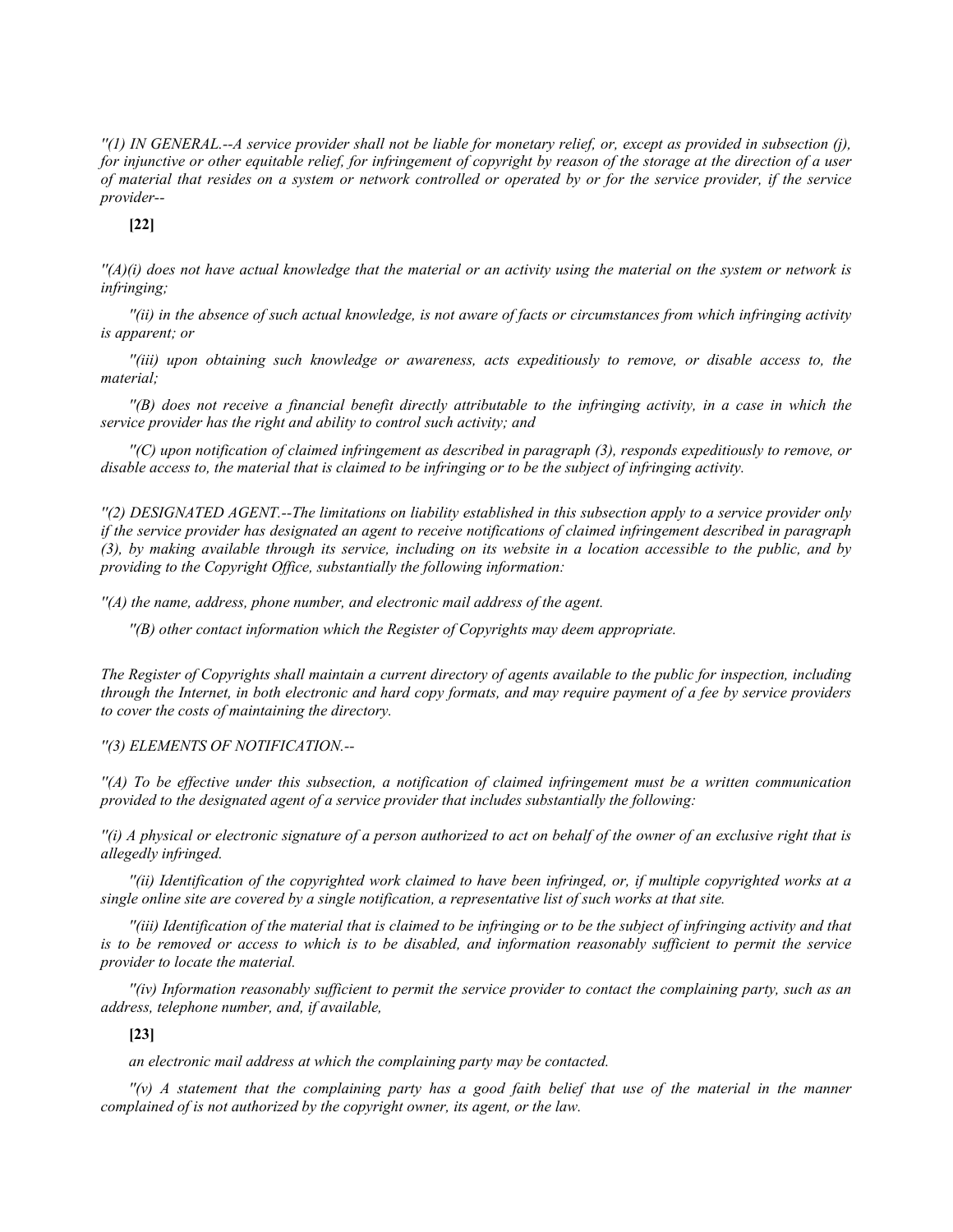*''(vi) A statement that the information in the notification is accurate, and under penalty of perjury, that the complaining party is authorized to act on behalf of the owner of an exclusive right that is allegedly infringed.*

*''(B)(i) Subject to clause (ii), a notification from a copyright owner or from a person authorized to act on behalf of the copyright owner that fails to comply substantially with the provisions of subparagraph (A) shall not be considered under paragraph (1)(A) in determining whether a service provider has actual knowledge or is aware of facts or circumstances from which infringing activity is apparent.*

*''(ii) In a case in which the notification that is provided to the service provider's designated agent fails to comply substantially with all the provisions of subparagraph (A) but substantially complies with clauses (ii), (iii), and (iv) of subparagraph (A), clause (i) of this subparagraph applies only if the service provider promptly attempts to contact the person making the notification or takes other reasonable steps to assist in the receipt of notification that substantially complies with all the provisions of subparagraph (A).*

*''(d) INFORMATION LOCATION TOOLS.--A service provider shall not be liable for monetary relief, or, except as provided in subsection (j), for injunctive or other equitable relief, for infringement of copyright by reason of the provider referring or linking users to an online location containing infringing material or infringing activity, by using information location tools, including a directory, index, reference, pointer, or hypertext link, if the service provider--*

*''(1)(A) does not have actual knowledge that the material or activity is infringing;*

*''(B) in the absence of such actual knowledge, is not aware of facts or circumstances from which infringing activity is apparent; or*

*''(C) upon obtaining such knowledge or awareness, acts expeditiously to remove, or disable access to, the material;*

*''(2) does not receive a financial benefit directly attributable to the infringing activity, in a case in which the service provider has the right and ability to control such activity; and*

*''(3) upon notification of claimed infringement as described in subsection (c)(3), responds expeditiously to remove, or disable access to, the material that is claimed to be infringing or to be the subject of infringing activity, except that, for purposes of this paragraph, the information described in subsection (c)(3)(A)(iii) shall be identification of the reference or link, to material or activity claimed to be infringing, that is to be removed or access to which is to be disabled, and information*

## **[24]**

*reasonably sufficient to permit the service provider to locate that reference or link.*

*''(e) LIMITATION ON LIABILITY OF NONPROFIT EDUCATIONAL INSTITUTIONS.--(1) When a public or other nonprofit institution of higher education is a service provider, and when a faculty member or graduate student who is an employee of such institution is performing a teaching or research function, for the purposes of subsections (a) and (b) such faculty member or graduate student shall be considered to be a person other than the institution, and for the purposes of subsections (c) and (d) such faculty member's or graduate student's knowledge or awareness of his or her infringing activities shall not be attributed to the institution, if--* 

*''(A) such faculty member's or graduate student's infringing activities do not involve the provision of online access to instructional materials that are or were required or recommended, within the preceding 3-year period, for a course taught at the institution by such faculty member or graduate student;*

*''(B) the institution has not, within the preceding 3-year period, received more than 2 notifications described in subsection (c)(3) of claimed infringement by such faculty member or graduate student, and such notifications of claimed infringement were not actionable under subsection (f); and*

*''(C) the institution provides to all users of its system or network informational materials that accurately describe, and promote compliance with, the laws of the United States relating to copyright.*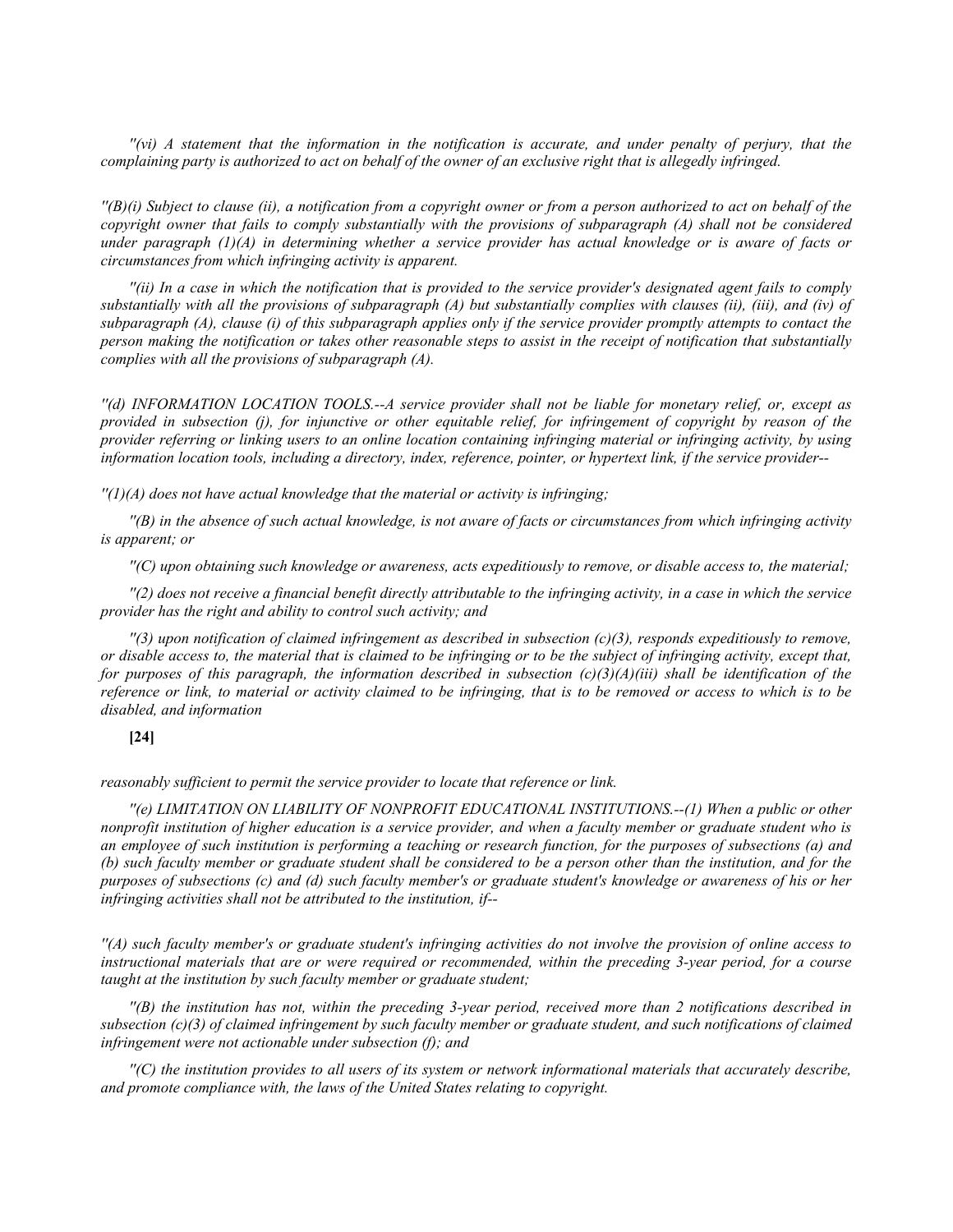*''(2) INJUNCTIONS.--For the purposes of this subsection, the limitations on injunctive relief contained in subsections*   $(j)(2)$  and  $(j)(3)$ , but not those in  $(j)(1)$ , shall apply.

*''(f) MISREPRESENTATIONS.--Any person who knowingly materially misrepresents under this section--*

*''(1) that material or activity is infringing, or*

*''(2) that material or activity was removed or disabled by mistake or misidentification,*

*shall be liable for any damages, including costs and attorneys' fees, incurred by the alleged infringer, by any copyright owner or copyright owner's authorized licensee, or by a service provider, who is injured by such misrepresentation, as the result of the service provider relying upon such misrepresentation in removing or disabling access to the material or activity claimed to be infringing, or in replacing the removed material or ceasing to disable access to it.*

*''(g) REPLACEMENT OF REMOVED OR DISABLED MATERIAL AND LIMITATION ON OTHER LIABILITY.--*

*''(1) NO LIABILITY FOR TAKING DOWN GENERALLY.--Subject to paragraph (2), a service provider shall not be liable to any person for any claim based on the service provider's good faith disabling of access to, or removal of, material or activity claimed to be infringing or based on facts or circumstances from which infringing activity is apparent, regardless of whether the material or activity is ultimately determined to be infringing.*

*''(2) EXCEPTION.--Paragraph (1) shall not apply with respect to material residing at the direction of a subscriber of the* 

#### **[25]**

*service provider on a system or network controlled or operated by or for the service provider that is removed, or to which access is disabled by the service provider, pursuant to a notice provided under subsection (c)(1)(C), unless the service provider--*

*''(A) takes reasonable steps promptly to notify the subscriber that it has removed or disabled access to the material;*

*''(B) upon receipt of a counter notification described in paragraph (3), promptly provides the person who provided the notification under subsection*  $(c)(1)(C)$  *with a copy of the counter notification, and informs that person that it will replace the removed material or cease disabling access to it in 10 business days; and*

*''(C) replaces the removed material and ceases disabling access to it not less than 10, nor more than 14, business days following receipt of the counter notice, unless its designated agent first receives notice from the person who submitted the notification under subsection (c)(1)(C) that such person has filed an action seeking a court order to restrain the subscriber from engaging in infringing activity relating to the material on the service provider's system or network.*

*''(3) CONTENTS OF COUNTER NOTIFICATION.--To be effective under this subsection, a counter notification must be a written communication provided to the service provider's designated agent that includes substantially the following:*

#### *''(A) A physical or electronic signature of the subscriber.*

*''(B) Identification of the material that has been removed or to which access has been disabled and the location at which the material appeared before it was removed or access to it was disabled.*

*''(C) A statement under penalty of perjury that the subscriber has a good faith belief that the material was removed or disabled as a result of mistake or misidentification of the material to be removed or disabled.*

*''(D) The subscriber's name, address, and telephone number, and a statement that the subscriber consents to the jurisdiction of Federal District Court for the judicial district in which the address is located, or if the subscriber's address is outside of the United States, for any judicial district in which the service provider may be found, and that the subscriber will accept service of process from the person who provided notification under subsection (c)(1)(C) or an agent of such person.*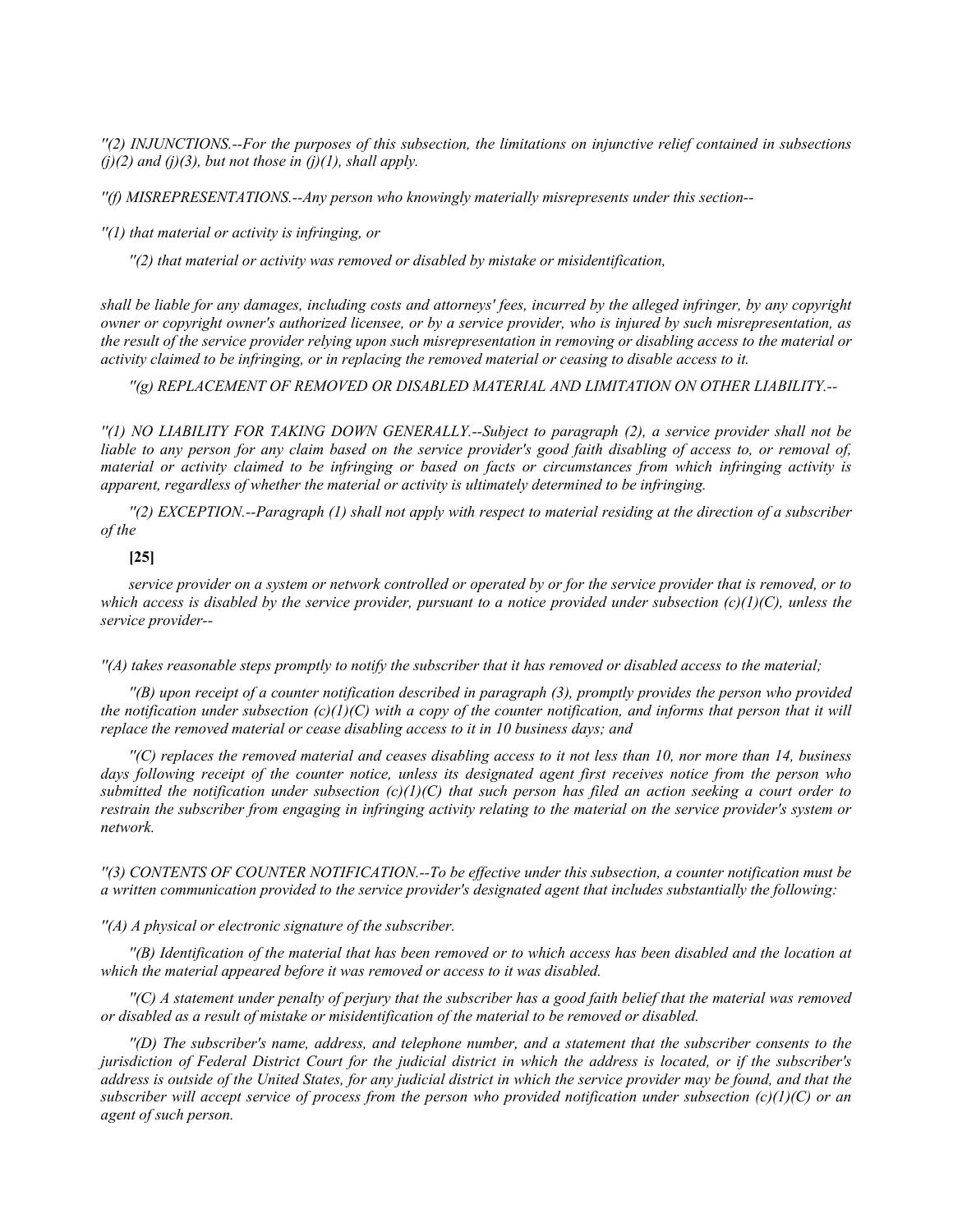*''(4) LIMITATION ON OTHER LIABILITY.--A service provider's compliance with paragraph (2) shall not subject the service provider to liability for copyright infringement with respect to the material identified in the notice provided under subsection (c)(1)(C).*

*''(h) SUBPOENA TO IDENTIFY INFRINGER.--*

*''(1) REQUEST.--A copyright owner or a person authorized to act on the owner's behalf may request the clerk of any United States district court to issue a subpoena to a service provider for*

**[26]**

*identification of an alleged infringer in accordance with this subsection.*

*''(2) CONTENTS OF REQUEST.--The request may be made by filing with the clerk--*

*''(A) a copy of a notification described in subsection (c)(3)(A);*

*''(B) a proposed subpoena; and*

*''(C) a sworn declaration to the effect that the purpose for which the subpoena is sought is to obtain the identity of an alleged infringer and that such information will only be used for the purpose of protecting rights under this title.*

*''(3) CONTENTS OF SUBPOENA.--The subpoena shall authorize and order the service provider receiving the notification and the subpoena to expeditiously disclose to the copyright owner or person authorized by the copyright owner information sufficient to identify the alleged infringer of the material described in the notification to the extent such information is available to the service provider.*

*''(4) BASIS FOR GRANTING SUBPOENA.--If the notification filed satisfies the provisions of subsection (c)(3)(A), the proposed subpoena is in proper form, and the accompanying declaration is properly executed, the clerk shall expeditiously issue and sign the proposed subpoena and return it to the requester for delivery to the service provider.*

*''(5) ACTIONS OF SERVICE PROVIDER RECEIVING SUBPOENA.--Upon receipt of the issued subpoena, either accompanying or subsequent to the receipt of a notification described in subsection (c)(3)(A), the service provider shall expeditiously disclose to the copyright owner or person authorized by the copyright owner the information required by the subpoena, notwithstanding any other provision of law and regardless of whether the service provider responds to the notification.*

*''(6) RULES APPLICABLE TO SUBPOENA.--Unless otherwise provided by this section or by applicable rules of the court, the procedure for issuance and delivery of the subpoena, and the remedies for noncompliance with the subpoena, shall be governed to the greatest extent practicable by those provisions of the Federal Rules of Civil Procedure governing the issuance, service, and enforcement of a subpoena duces tecum.*

### *''(i) CONDITIONS FOR ELIGIBILITY.--*

*''(1) ACCOMMODATION OF TECHNOLOGY.--The limitations on liability established by this section shall apply to a service provider only if the service provider--*

*''(A) has adopted and reasonably implemented, and informs subscribers and account holders of the service provider's system or network of, a policy that provides for the termination in appropriate circumstances of subscribers and account holders of the service provider's system or network who are repeat infringers; and*

*''(B) accommodates and does not interfere with standard technical measures.*

*''(2) DEFINITION.--As used in this subsection, the term 'standard technical measures' means technical measures that*

**[27]**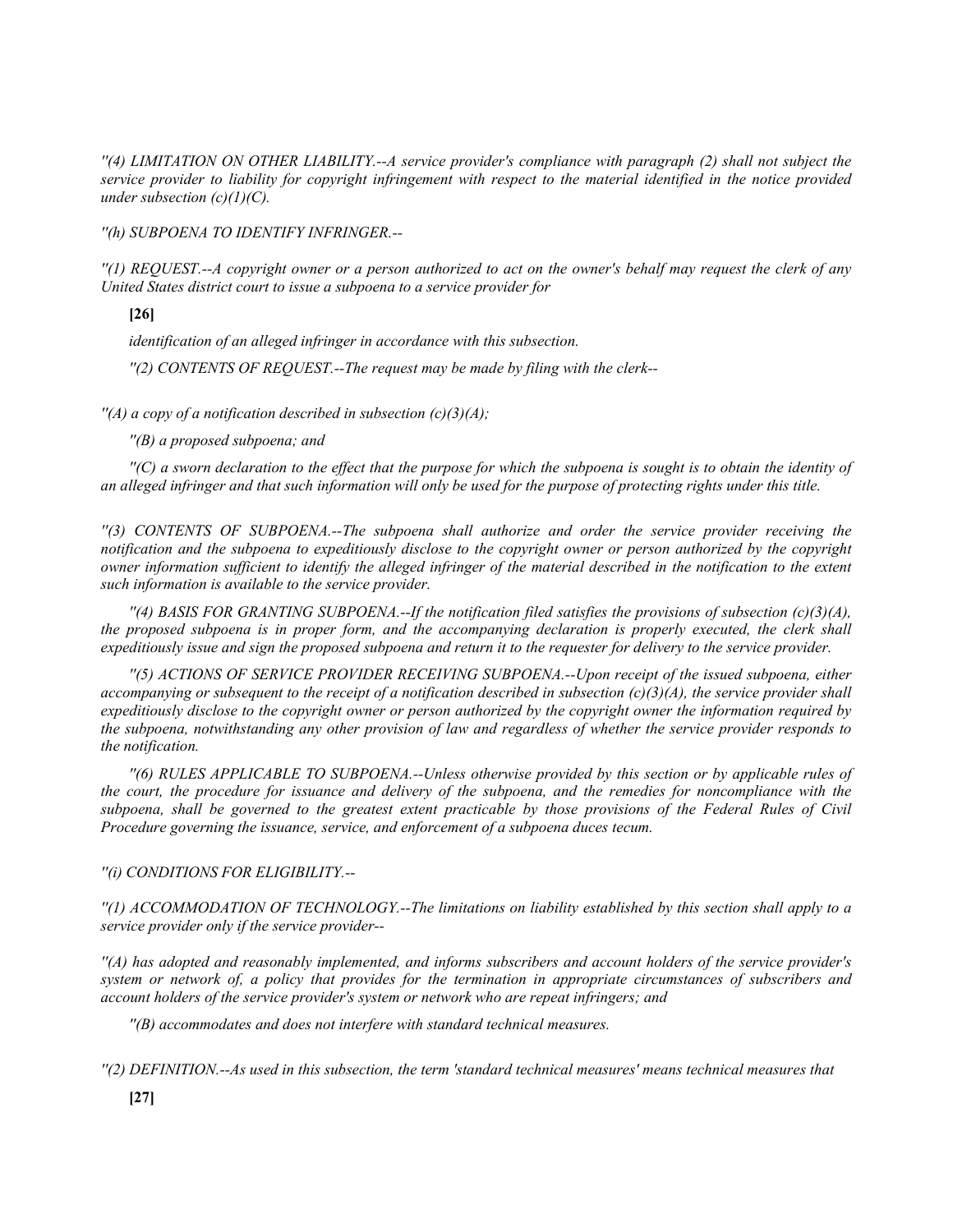*are used by copyright owners to identify or protect copyrighted works and--*

*''(A) have been developed pursuant to a broad consensus of copyright owners and service providers in an open, fair, voluntary, multi-industry standards process;*

*''(B) are available to any person on reasonable and nondiscriminatory terms; and*

*''(C) do not impose substantial costs on service providers or substantial burdens on their systems or networks.*

*''(j) INJUNCTIONS.--The following rules shall apply in the case of any application for an injunction under section 502 against a service provider that is not subject to monetary remedies under this section:*

*''(1) SCOPE OF RELIEF.--(A) With respect to conduct other than that which qualifies for the limitation on remedies set forth in subsection (a), the court may grant injunctive relief with respect to a service provider only in one or more of the following forms:*

*''(i) An order restraining the service provider from providing access to infringing material or activity residing at a particular online site on the provider's system or network.*

*''(ii) An order restraining the service provider from providing access to a subscriber or account holder of the service provider's system or network who is engaging in infringing activity and is identified in the order, by terminating the accounts of the subscriber or account holder that are specified in the order.*

*''(iii) Such other injunctive relief as the court may consider necessary to prevent or restrain infringement of copyrighted material specified in the order of the court at a particular online location, if such relief is the least burdensome to the service provider among the forms of relief comparably effective for that purpose.*

*''(B) If the service provider qualifies for the limitation on remedies described in subsection (a), the court may only grant injunctive relief in one or both of the following forms:*

*''(i) An order restraining the service provider from providing access to a subscriber or account holder of the service provider's system or network who is using the provider's service to engage in infringing activity and is identified in the order, by terminating the accounts of the subscriber or account holder that are specified in the order.*

*''(ii) An order restraining the service provider from providing access, by taking reasonable steps specified in the order to block access, to a specific, identified, online location outside the United States.*

*''(2) CONSIDERATIONS.--The court, in considering the relevant criteria for injunctive relief under applicable law, shall consider--*

*''(A) whether such an injunction, either alone or in combination with other such injunctions issued against the same service provider under this subsection, would significantly burden either the provider or the operation of the provider's system or network;*

## **[28]**

*''(B) the magnitude of the harm likely to be suffered by the copyright owner in the digital network environment if steps are not taken to prevent or restrain the infringement;*

*''(C) whether implementation of such an injunction would be technically feasible and effective, and would not interfere with access to noninfringing material at other online locations; and*

*''(D) whether other less burdensome and comparably effective means of preventing or restraining access to the infringing material are available.*

*''(3) NOTICE AND EX PARTE ORDERS.--Injunctive relief under this subsection shall be available only after notice to the service provider and an opportunity for the service provider to appear are provided, except for orders*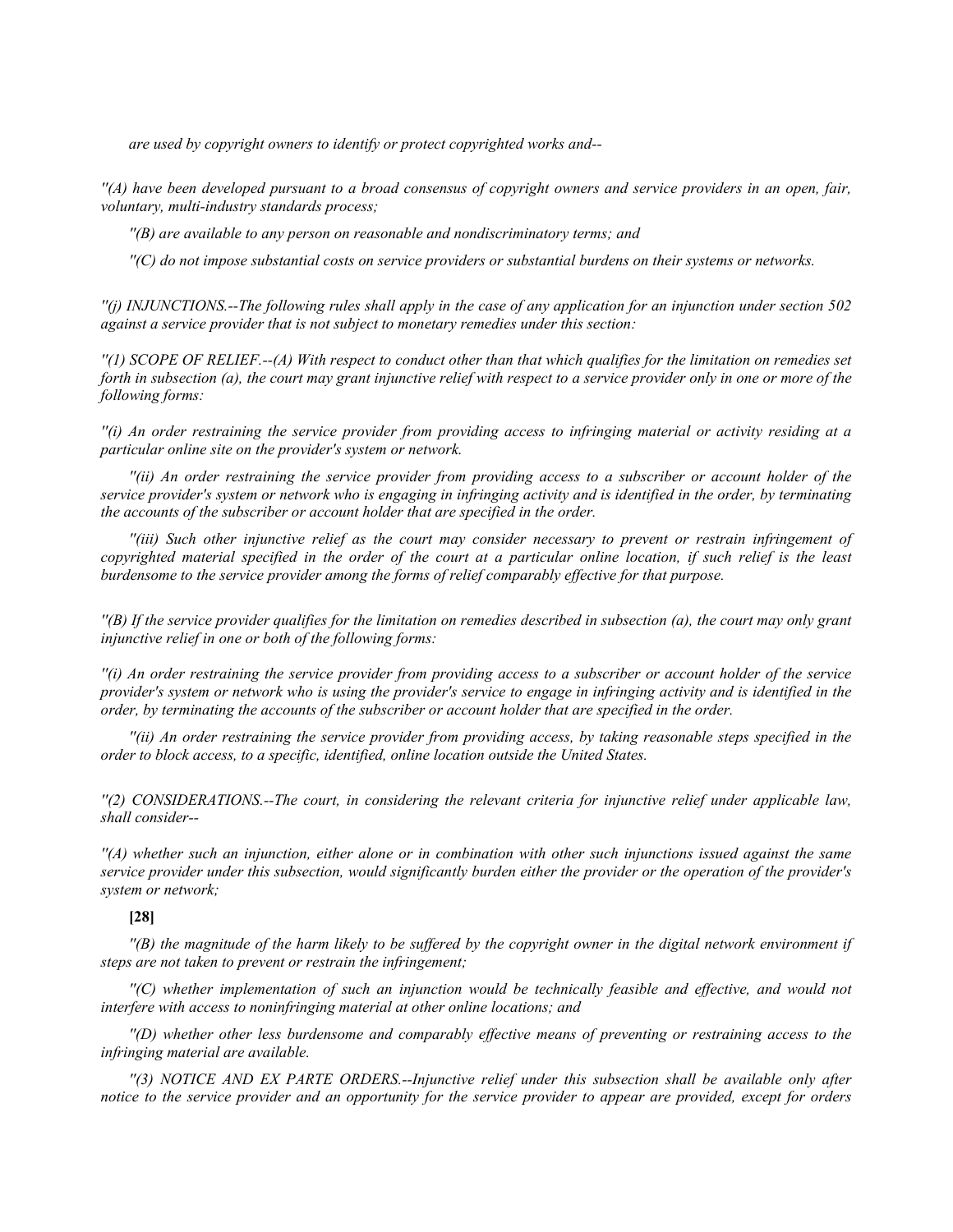*ensuring the preservation of evidence or other orders having no material adverse effect on the operation of the service provider's communications network.*

### *''(k) DEFINITIONS.--*

*''(1) SERVICE PROVIDER.--(A) As used in subsection (a), the term 'service provider' means an entity offering the transmission, routing, or providing of connections for digital online communications, between or among points specified by a user, of material of the user's choosing, without modification to the content of the material as sent or received.*

*''(B) As used in this section, other than subsection (a), the term 'service provider' means a provider of online services or network access, or the operator of facilities therefor, and includes an entity described in subparagraph (A).*

*''(2) MONETARY RELIEF.--As used in this section, the term 'monetary relief' means damages, costs, attorneys' fees, and any other form of monetary payment.*

*''(l) OTHER DEFENSES NOT AFFECTED.--The failure of a service provider's conduct to qualify for limitation of liability under this section shall not bear adversely upon the consideration of a defense by the service provider that the service provider's conduct is not infringing under this title or any other defense.*

*''(m) PROTECTION OF PRIVACY.--Nothing in this section shall be construed to condition the applicability of subsections (a) through (d) on--*

*''(1) a service provider monitoring its service or affirmatively seeking facts indicating infringing activity, except to the extent consistent with a standard technical measure complying with the provisions of subsection (i); or*

*''(2) a service provider gaining access to, removing, or disabling access to material in cases in which such conduct is prohibited by law.*

*''(n) CONSTRUCTION.--Subsections (a), (b), (c), and (d) describe separate and distinct functions for purposes of applying this section. Whether a service provider qualifies for the limitation on liability in any one of those subsections shall be based solely on the criteria in that subsection, and shall not affect a determination of whether that service provider qualifies for the limitations on liability under any other such subsection.''.*

## **[29]**

*(b) CONFORMING AMENDMENT.--The table of sections for chapter 5 of title 17, United States Code, is amended by adding at the end the following:*

*''512. Limitations on liability relating to material online.''.*

### *SEC. 203. EFFECTIVE DATE.*

*This title and the amendments made by this title shall take effect on the date of the enactment of this Act.*

## *TITLE III--COMPUTER MAINTENANCE OR REPAIR COPYRIGHT EXEMPTION*

### *SEC. 301. SHORT TITLE.*

*This title may be cited as the ''Computer Maintenance Competition Assurance Act''.*

## *SEC. 302. LIMITATIONS ON EXCLUSIVE RIGHTS; COMPUTER PROGRAMS.*

*Section 117 of title 17, United States Code, is amended--*

*(1) by striking ''Notwithstanding'' and inserting the following:*

*''(a) MAKING OF ADDITIONAL COPY OR ADAPTATION BY OWNER OF COPY.--Notwithstanding'';*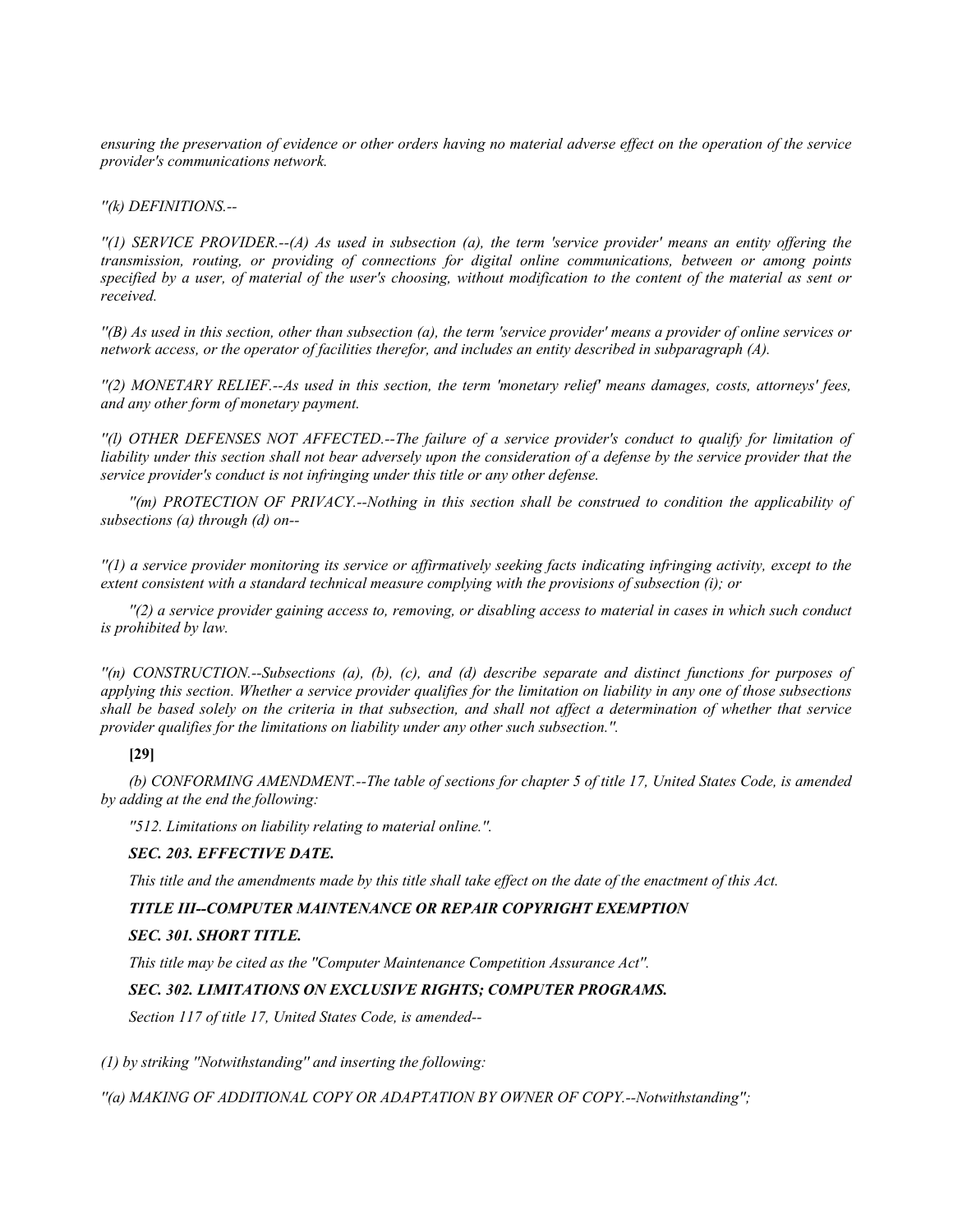*(2) by striking ''Any exact'' and inserting the following:*

*''(b) LEASE, SALE, OR OTHER TRANSFER OF ADDITIONAL COPY OR ADAPTATION.--Any exact''; and*

*(3) by adding at the end the following:*

*''(c) MACHINE MAINTENANCE OR REPAIR.--Notwithstanding the provisions of section 106, it is not an infringement for the owner or lessee of a machine to make or authorize the making of a copy of a computer program if such copy is made solely by virtue of the activation of a machine that lawfully contains an authorized copy of the computer program, for purposes only of maintenance or repair of that machine, if--*

*''(1) such new copy is used in no other manner and is destroyed immediately after the maintenance or repair is completed; and*

*''(2) with respect to any computer program or part thereof that is not necessary for that machine to be activated, such program or part thereof is not accessed or used other than to make such new copy by virtue of the activation of the machine.*

*''(d) DEFINITIONS.--For purposes of this section--*

*''(1) the 'maintenance' of a machine is the servicing of the machine in order to make it work in accordance with its original specifications and any changes to those specifications authorized for that machine; and*

*''(2) the 'repair' of a machine is the restoring of the machine to the state of working in accordance with its original specifications and any changes to those specifications authorized for that machine.''*

## *TITLE IV--MISCELLANEOUS PROVISIONS*

## **SEC. 401. PROVISIONS RELATING TO THE COMMISSIONER OF PATENTS AND TRADEMARKS AND** *THE REGISTER OF COPYRIGHTS*

*(a) COMPENSATION.--(1) Section 3(d) of title 35, United States Code, is amended by striking ''prescribed by law for Assistant Secretaries of*

## **[30]**

*Commerce'' and inserting ''in effect for level III of the Executive Schedule under section 5314 of title 5, United States Code''.*

*(2) Section 701(e) of title 17, United States Code, is amended--*

*(A) by striking ''IV'' and inserting ''III''; and*

*(B) by striking ''5315'' and inserting ''5314''.*

*(3) Section 5314 of title 5, United States Code, is amended by adding at the end the following:*

*''Assistant Secretary of Commerce and Commissioner of Patents and Trademarks.*

*''Register of Copyrights.''*

*(b) CLARIFICATION OF AUTHORITY OF THE COPYRIGHT OFFICE.--Section 701 of title 17, United States Code, is amended--* 

*(1) by redesignating subsections (b) through (e) as subsections (c) through (f), respectively; and*

*(2) by inserting after subsection (a) the following:*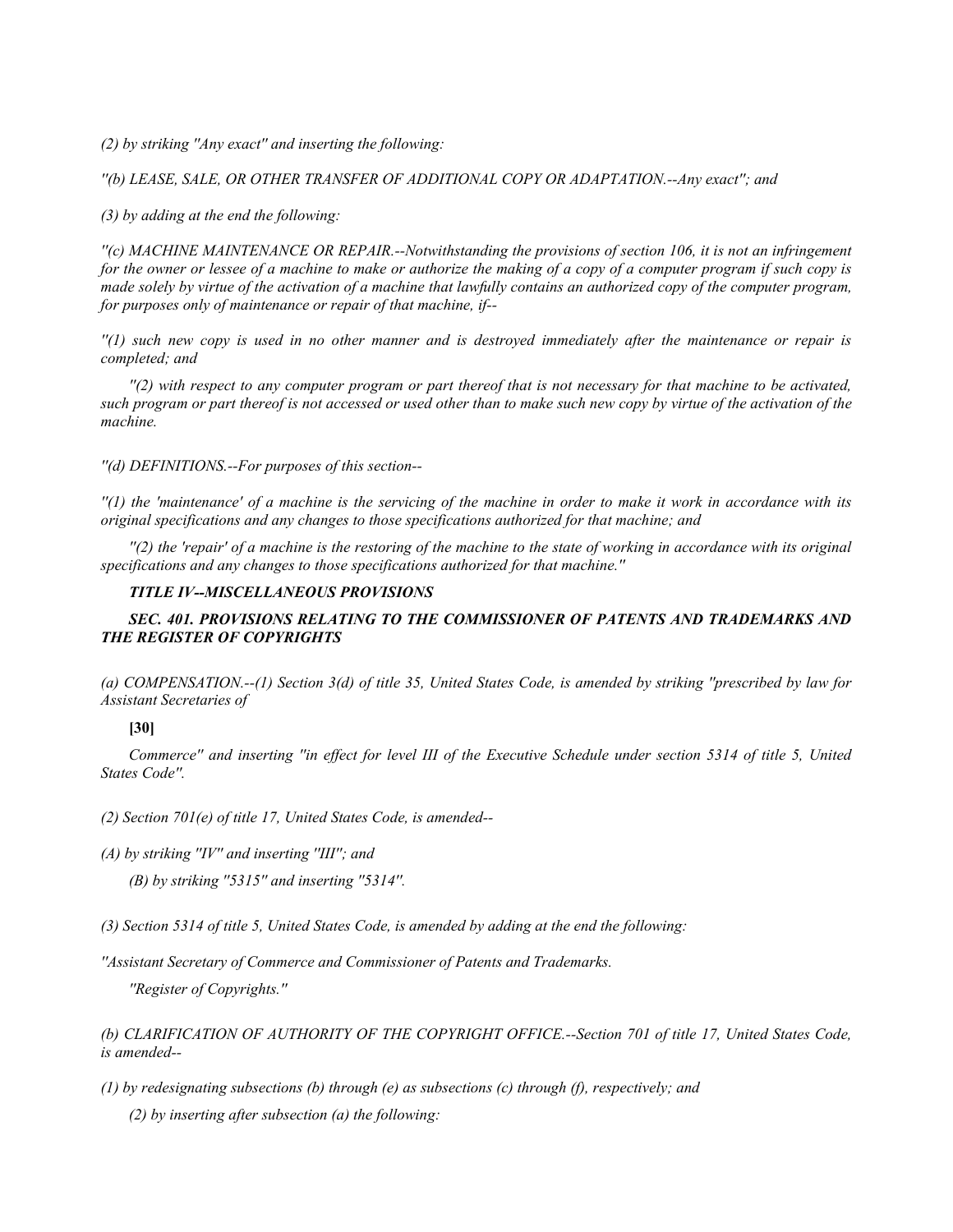*''(b) In addition to the functions and duties set out elsewhere in this chapter, the Register of Copyrights shall perform the following functions:*

*''(1) Advise Congress on national and international issues relating to copyright, other matters arising under this title, and related matters.*

*''(2) Provide information and assistance to Federal departments and agencies and the Judiciary on national and international issues relating to copyright, other matters arising under this title, and related matters.*

*''(3) Participate in meetings of international intergovernmental organizations and meetings with foreign government officials relating to copyright, other matters arising under this title, and related matters, including as a member of United States delegations as authorized by the appropriate Executive branch authority.*

*''(4) Conduct studies and programs regarding copyright, other matters arising under this title, and related matters, the administration of the Copyright Office, or any function vested in the Copyright Office by law, including educational programs conducted cooperatively with foreign intellectual property offices and nternational intergovernmental organizations.*

*''(5) Perform such other functions as Congress may direct, or as may be appropriate in furtherance of the functions and duties specifically set forth in this title.''*

#### *SEC. 402. EPHEMERAL RECORDINGS.*

*Section 112(a) of title 17, United States Code, is amended--*

*(1) by redesignating paragraphs (1), (2), and (3) as subparagraphs (A), (B), and (C), respectively;*

*(2) by inserting ''(1)'' after ''(a)'';*

*(3) by inserting after ''under a license'' the following: '', including a statutory license under section 114(f),'';*

*(4) by inserting after ''114(a),'' the following: ''or for a transmitting organization that is a broadcast radio or television station licensed as such by the Federal Communications Commission and that makes a broadcast transmission of a performance of a sound recording in a digital format on a nonsubscription basis,''; and*

*(5) by adding at the end the following:*

## **[31]**

*''(2) In a case in which a transmitting organization entitled to make a copy or phonorecord under paragraph (1) in connection with the transmission to the public of a performance or display of a work is prevented from making such copy or phonorecord by reason of the application by the copyright owner of technical measures that prevent the reproduction of the work, the copyright owner shall make available to the transmitting organization the necessary means for permitting the making of such copy or phonorecord as permitted under that paragraph, if it is technologically feasible and economically reasonable for the copyright owner to do so. If the copyright owner fails to do so in a timely manner in light of the transmitting organization's reasonable business requirements, the transmitting organization shall not be liable for a violation of section 1201(a)(1) of this title for engaging in such activities as are necessary to make such copies or phonorecords as permitted under paragraph (1) of this subsection.''*

### *SEC. 403. LIMITATIONS ON EXCLUSIVE RIGHTS; DISTANCE EDUCATION.*

*(a) RECOMMENDATIONS BY REGISTER OF COPYRIGHTS.--Not later than 6 months after the date of the enactment of this Act, the Register of Copyrights, after consultation with representatives of copyright owners, nonprofit educational institutions, and nonprofit libraries and archives, shall submit to the Congress recommendations on how to promote distance education through digital technologies, including interactive digital networks, while maintaining an appropriate balance between the rights of copyright owners and the needs of users of copyrighted works. Such recommendations shall include any legislation the Register of Copyrights considers appropriate to achieve the objective described in the preceding sentence.*

*(b) FACTORS.--In formulating recommendations under subsection (a), the Register of Copyrights shall consider--*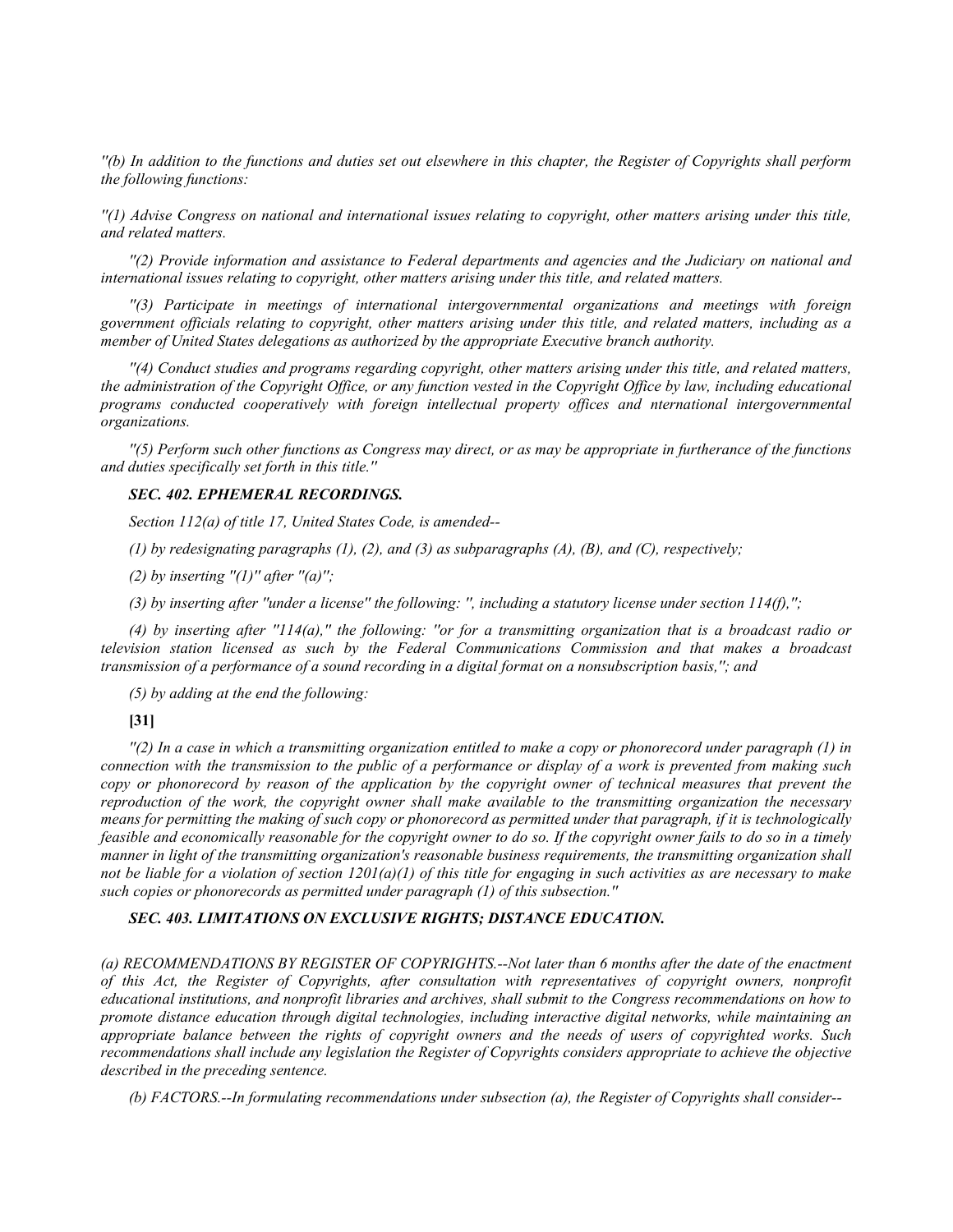*(1) the need for an exemption from exclusive rights of copyright owners for distance education through digital networks;*

*(2) the categories of works to be included under any distance education exemption;*

*(3) the extent of appropriate quantitative limitations on the portions of works that may be used under any distance education exemption;*

*(4) the parties who should be entitled to the benefits of any distance education exemption;*

*(5) the parties who should be designated as eligible recipients of distance education materials under any distance education exemption;*

*(6) whether and what types of technological measures can or should be employed to safeguard against unauthorized access to, and use or retention of, copyrighted materials as a condition of eligibility for any distance education exemption, including, in light of developing technological capabilities, the exemption set out in section 110(2) of title 17, United States Code;*

*(7) the extent to which the availability of licenses for the use of copyrighted works in distance education through interactive digital networks should be considered in assessing eligibility for any distance education exemption; and*

## **[32]**

*(8) such other issues relating to distance education through interactive digital networks that the Register considers appropriate.*

#### *SEC. 404. EXEMPTION FOR LIBRARIES AND ARCHIVES.*

*Section 108 of title 17, United States Code, is amended--*

*(1) in subsection (a)--*

*(A) by striking ''Notwithstanding'' and inserting ''Except as otherwise provided in this title and notwithstanding'';*

*(B) by inserting after ''no more than one copy or phonorecord of a work'' the following: '', except as provided in subsections (b) and (c)''; and*

*(C) in paragraph (3) by inserting after ''copyright'' the following: ''that appears on the copy or phonorecord that is reproduced under the provisions of this section, or includes a legend stating that the work may be protected by copyright if no such notice can be found on the copy or phonorecord that is reproduced under the provisions of this section'';*

*(2) in subsection (b)--*

*(A) by striking ''a copy or phonorecord'' and inserting ''three copies or phonorecords'';*

*(B) by striking ''in facsimile form''; and* 

*(C) by striking ''if the copy or phonorecord reproduced is currently in the collections of the library or archives.'' and inserting ''if--*

*''(1) the copy or phonorecord reproduced is currently in the collections of the library or archives; and*

*''(2) any such copy or phonorecord that is reproduced in digital format is not otherwise distributed in that format and is not made available to the public in that format outside the premises of the library or archives.''; and*

*(3) in subsection (c)--*

*(A) by striking ''a copy or phonorecord'' and inserting ''three copies or phonorecords'';*

*(B) by striking ''in facsimile form'';*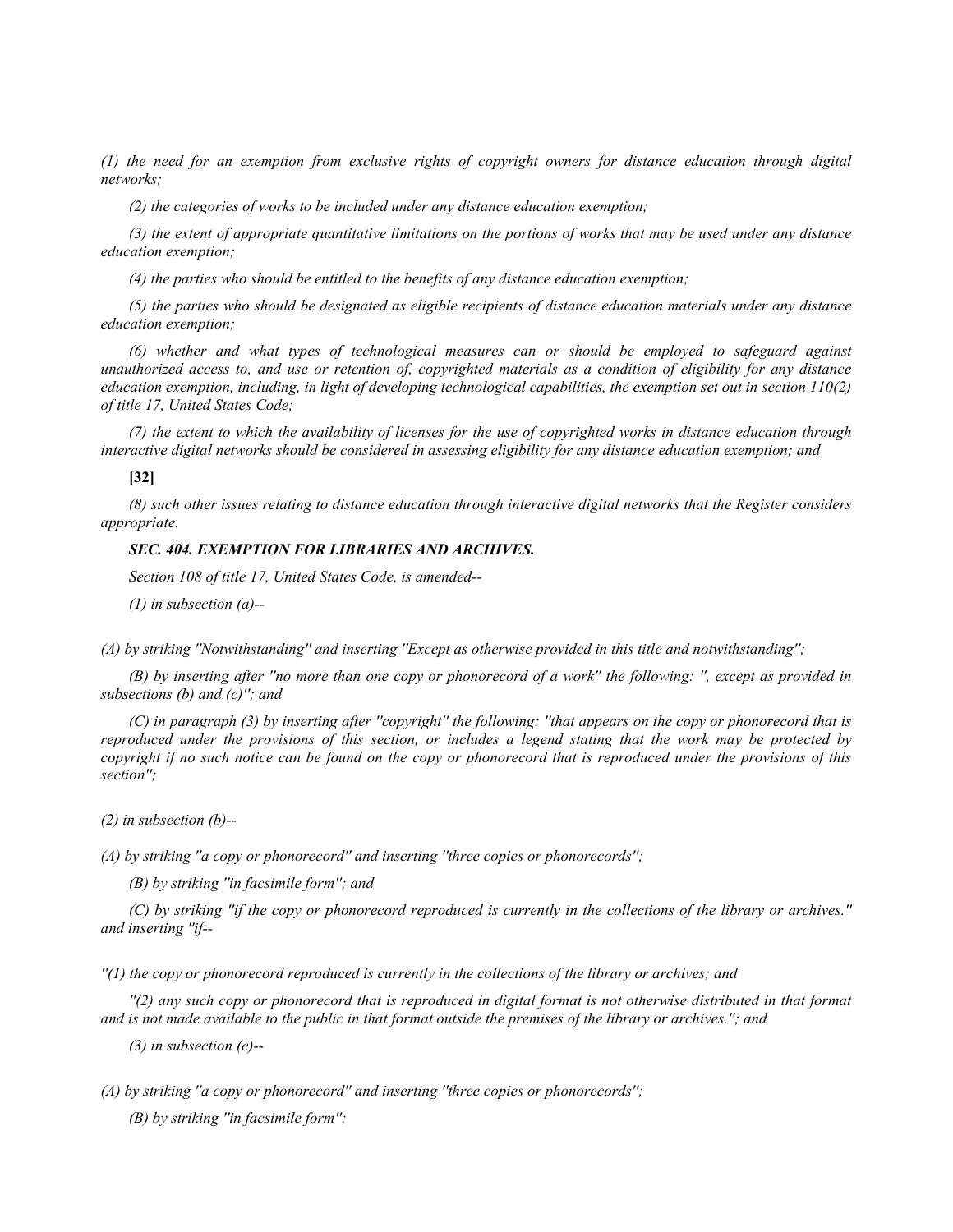*(C) by inserting ''or if the existing format in which the work is stored has become obsolete,'' after ''stolen,''; and*

*(D) by striking ''if the library or archives has, after a reasonable effort, determined that an unused replacement cannot be obtained at a fair price.'' and inserting ''if--*

*''(1) the library or archives has, after a reasonable effort, determined that an unused replacement cannot be obtained at a fair price; and*

*''(2) any such copy or phonorecord that is reproduced in digital format is not made available to the public in that format outside the premises of the library or archives in lawful possession of such copy.''; and*

*(E) by adding at the end the following:*

*''For purposes of this subsection, a format shall be considered obsolete if the machine or device necessary to render perceptible a work stored in that format is no longer manufactured or is no longer reasonably available in the commercial marketplace.''*

**[33]**

#### *SEC. 405. SCOPE OF EXCLUSIVE RIGHTS IN SOUND RECORDINGS; EPHEMERAL RECORDINGS.*

*(a) SCOPE OF EXCLUSIVE RIGHTS IN SOUND RECORDINGS.--Section 114 of title 17, United States Code, is amended as follows:*

*(1) Subsection (d) is amended--*

*(A) in paragraph (1) by striking subparagraph (A) and inserting the following:*

- *''(A) a nonsubscription broadcast transmission;''; and*
- *(B) by amending paragraph (2) to read as follows:*

*''(2) STATUTORY LICENSING OF CERTAIN TRANSMISSIONS.--The performance of a sound recording publicly by means of a subscription digital audio transmission not exempt under paragraph (1), an eligible nonsubscription transmission, or a transmission not exempt under paragraph (1) that is made by a preexisting satellite digital audio radio service shall be subject to statutory licensing, in accordance with subsection (f) if--*

*''(A)(i) the transmission is not part of an interactive service;*

*''(ii) except in the case of a transmission to a business establishment, the transmitting entity does not automatically and intentionally cause any device receiving the transmission to switch from one program channel to another; and*

*''(iii) except as provided in section 1002(e), the transmission of the sound recording is accompanied, if technically feasible, by the information encoded in that sound recording, if any, by or under the authority of the copyright owner of that sound recording, that identifies the title of the sound recording, the featured recording artist who performs on the sound recording, and related information, including information concerning the underlying musical work and its writer;*

*''(B) in the case of a subscription transmission not exempt under paragraph (1) that is made by a preexisting subscription service in the same transmission medium used by such service on July 31, 1998, or in the case of a transmission not exempt under paragraph (1) that is made by a preexisting satellite digital audio radio service--*

*''(i) the transmission does not exceed the sound recording performance complement; and*

*''(ii) the transmitting entity does not cause to be published by means of an advance program schedule or prior announcement the titles of the specific sound recordings or phonorecords embodying such sound recordings to be transmitted; and*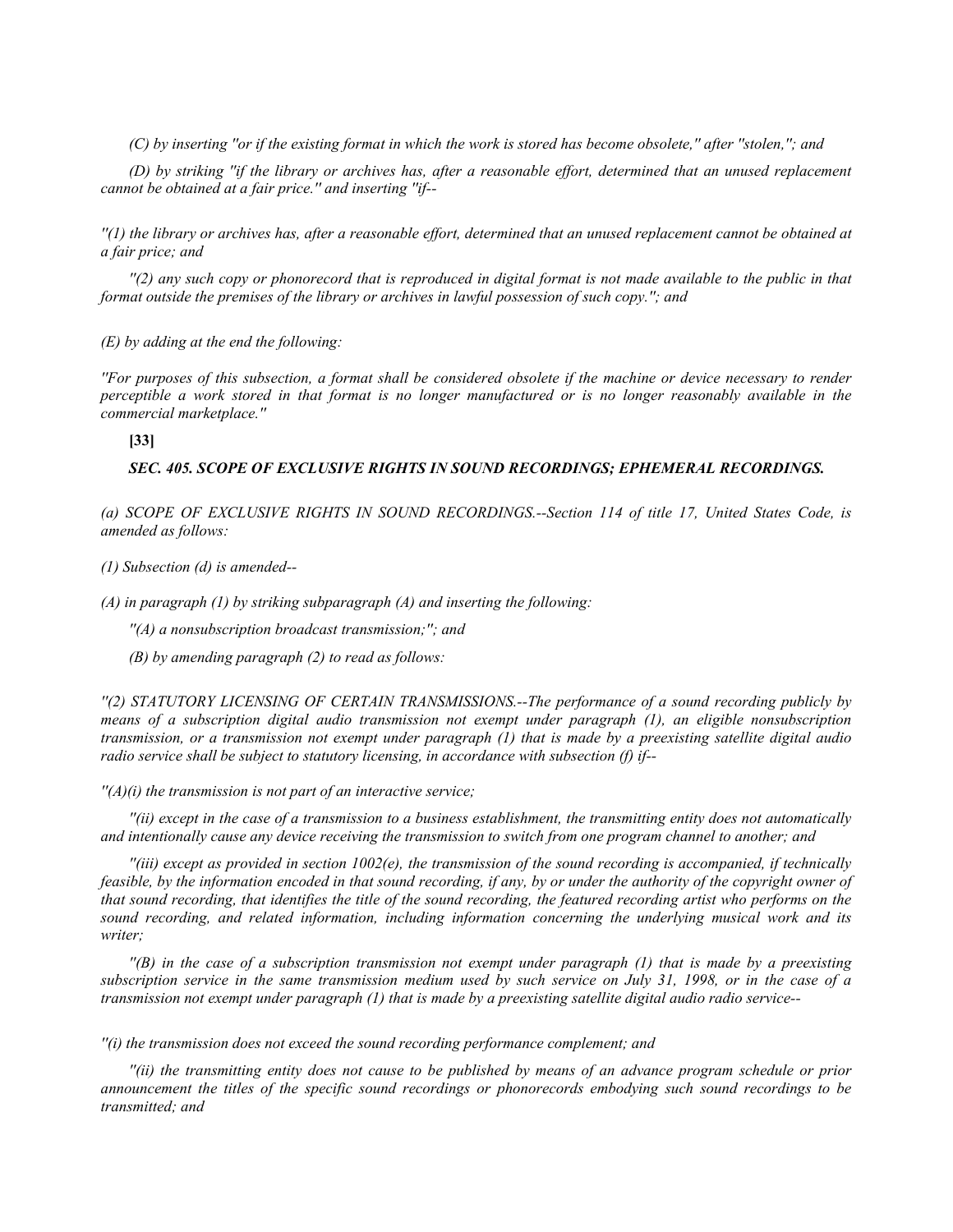*''(C) in the case of an eligible nonsubscription transmission or a subscription transmission not exempt under paragraph (1) that is made by a new subscription service or by a preexisting subscription service other than in the same transmission medium used by such service on July 31, 1998--*

*''(i) the transmission does not exceed the sound recording performance complement, except that this requirement shall not apply in the case of a retransmission*

**[34]**

*of a broadcast transmission if the retransmission is made by a transmitting entity that does not have the right or ability to control the programming of the broadcast station making the broadcast transmission, unless--*

*''(I) the broadcast station makes broadcast transmissions--*

*''(aa) in digital format that regularly exceed the sound recording performance complement; or*

*''(bb) in analog format, a substantial portion of which, on a weekly basis, exceed the sound recording performance complement; and* 

*''(II) the sound recording copyright owner or its representative has notified the transmitting entity in writing that broadcast transmissions of the copyright owner's sound recordings exceed the sound recording performance complement as provided in this clause;*

*''(ii) the transmitting entity does not cause to be published, or induce or facilitate the publication, by means of an advance program schedule or prior announcement, the titles of the specific sound recordings to be transmitted, the phonorecords embodying such sound recordings, or, other than for illustrative purposes, the names of the featured recording artists, except that this clause does not disqualify a transmitting entity that makes a prior announcement that a particular artist will be featured within an unspecified future time period, and in the case of a retransmission of a broadcast transmission by a transmitting entity that does not have the right or ability to control the programming of the broadcast transmission, the requirement of this clause shall not apply to a prior oral announcement by the broadcast station, or to an advance program schedule published, induced, or facilitated by the broadcast station, if the transmitting entity does not have actual knowledge and has not received written notice from the copyright owner or its representative that the broadcast station publishes or induces or facilitates the publication of such advance program schedule, or if such advance program schedule is a schedule of classical music programming published by the broadcast station in the same manner as published by that broadcast station on or before September 30, 1998;*

*''(iii) the transmission--*

*''(I) is not part of an archived program of less than 5 hours duration;*

*''(II) is not part of an archived program of 5 hours or greater in duration that is made available for a period exceeding 2 weeks;*

*''(III) is not part of a continuous program which is of less than 3 hours duration; or*

**[35]**

*''(IV) is not part of an identifiable program in which performances of sound recordings are rendered in a predetermined order, other than an archived or continuous program, that is transmitted at--*

*''(aa) more than 3 times in any 2-week period that have been publicly announced in advance, in the case of a program of less than 1 hour in duration, or*

*''(bb) more than 4 times in any 2-week period that have been publicly announced in advance, in the case of a program of 1 hour or more in duration,*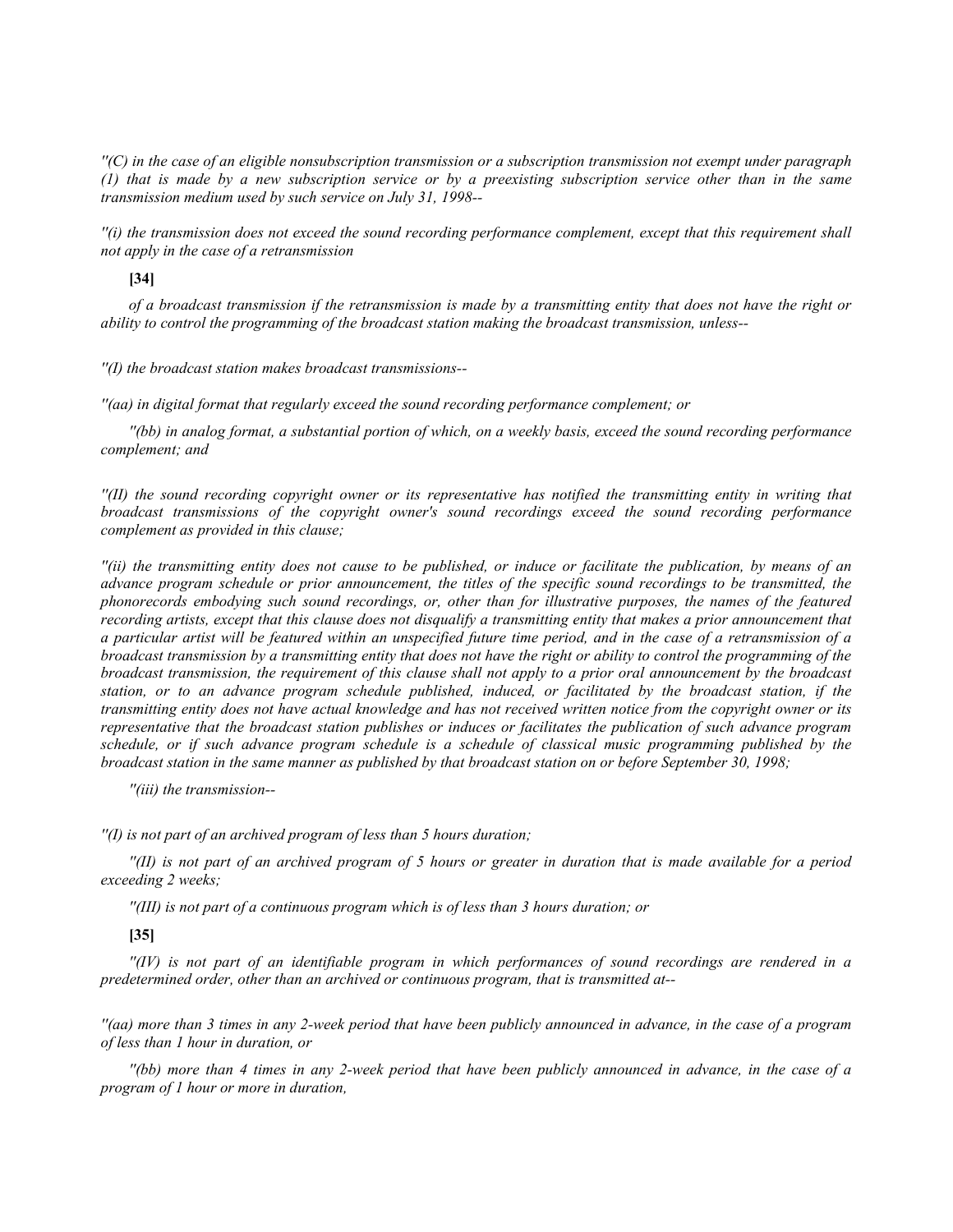*except that the requirement of this subclause shall not apply in the case of a retransmission of a broadcast transmission by a transmitting entity that does not have the right or ability to control the programming of the broadcast transmission, unless the transmitting entity is given notice in writing by the copyright owner of the sound recording that the broadcast station makes broadcast transmissions that regularly violate such requirement;*

*''(iv) the transmitting entity does not knowingly perform the sound recording, as part of a service that offers transmissions of visual images contemporaneously with transmissions of sound recordings, in a manner that is likely to cause confusion, to cause mistake, or to deceive, as to the affiliation, connection, or association of the copyright owner or featured recording artist with the transmitting entity or a particular product or service advertised by the transmitting entity, or as to the origin, sponsorship, or approval by the copyright owner or featured recording artist of the activities of the transmitting entity other than the performance of the sound recording itself;*

*''(v) the transmitting entity cooperates to prevent, to the extent feasible without imposing substantial costs or burdens, a transmission recipient or any other person or entity from automatically scanning the transmitting entity's transmissions alone or together with transmissions by other transmitting entities in order to select a particular sound recording to be transmitted to the transmission recipient, except that the requirement of this clause shall not apply to a satellite digital audio service that is in operation, or that is licensed by the Federal Communications Commission, on or before July 31, 1998;*

*''(vi) the transmitting entity takes no affirmative steps to cause or induce the making of a phonorecord by the transmission recipient, and if the technology used by the transmitting entity enables the transmitting entity to limit the making by the transmission recipient of phonorecords of the transmission directly in*

### **[36]**

*a digital format, the transmitting entity sets such technology to limit such making of phonorecords to the extent permitted by such technology;*

*''(vii) phonorecords of the sound recording have been distributed to the public under the authority of the copyright owner or the copyright owner authorizes the transmitting entity to transmit the sound recording, and the transmitting*  entity makes the transmission from a phonorecord lawfully made under the authority of the copyright owner, except that *the requirement of this clause shall not apply to a retransmission of a broadcast transmission by a transmitting entity that does not have the right or ability to control the programming of the broadcast transmission, unless the transmitting entity is given notice in writing by the copyright owner of the sound recording that the broadcast station makes broadcast transmissions that regularly violate such requirement;*

*''(viii) the transmitting entity accommodates and does not interfere with the transmission of technical measures that are widely used by sound recording copyright owners to identify or protect copyrighted works, and that are technically feasible of being transmitted by the transmitting entity without imposing substantial costs on the transmitting entity or resulting in perceptible aural or visual degradation of the digital signal, except that the requirement of this clause shall not apply to a satellite digital audio service that is in operation, or that is licensed under the authority of the Federal Communications Commission, on or before July 31, 1998, to the extent that such service has designed, developed, or made commitments to procure equipment or technology that is not compatible with such technical measures before such technical measures are widely adopted by sound recording copyright owners; and*

*''(ix) the transmitting entity identifies in textual data the sound recording during, but not before, the time it is performed, including the title of the sound recording, the title of the phonorecord embodying such sound recording, if any, and the featured recording artist, in a manner to permit it to be displayed to the transmission recipient by the device or technology intended for receiving the service provided by the transmitting entity, except that the obligation in this clause shall not take effect until 1 year after the date of the enactment of the Digital Millennium Copyright Act and shall not apply in the case of a retransmission of a broadcast transmission by a transmitting entity that does not have the right or ability to control the programming of the broadcast transmission, or in the case in which devices or technology intended for receiving the service provided by the transmitting entity that*

### **[37]**

*have the capability to display such textual data are not common in the marketplace.''.*

*(2) Subsection (f) is amended--*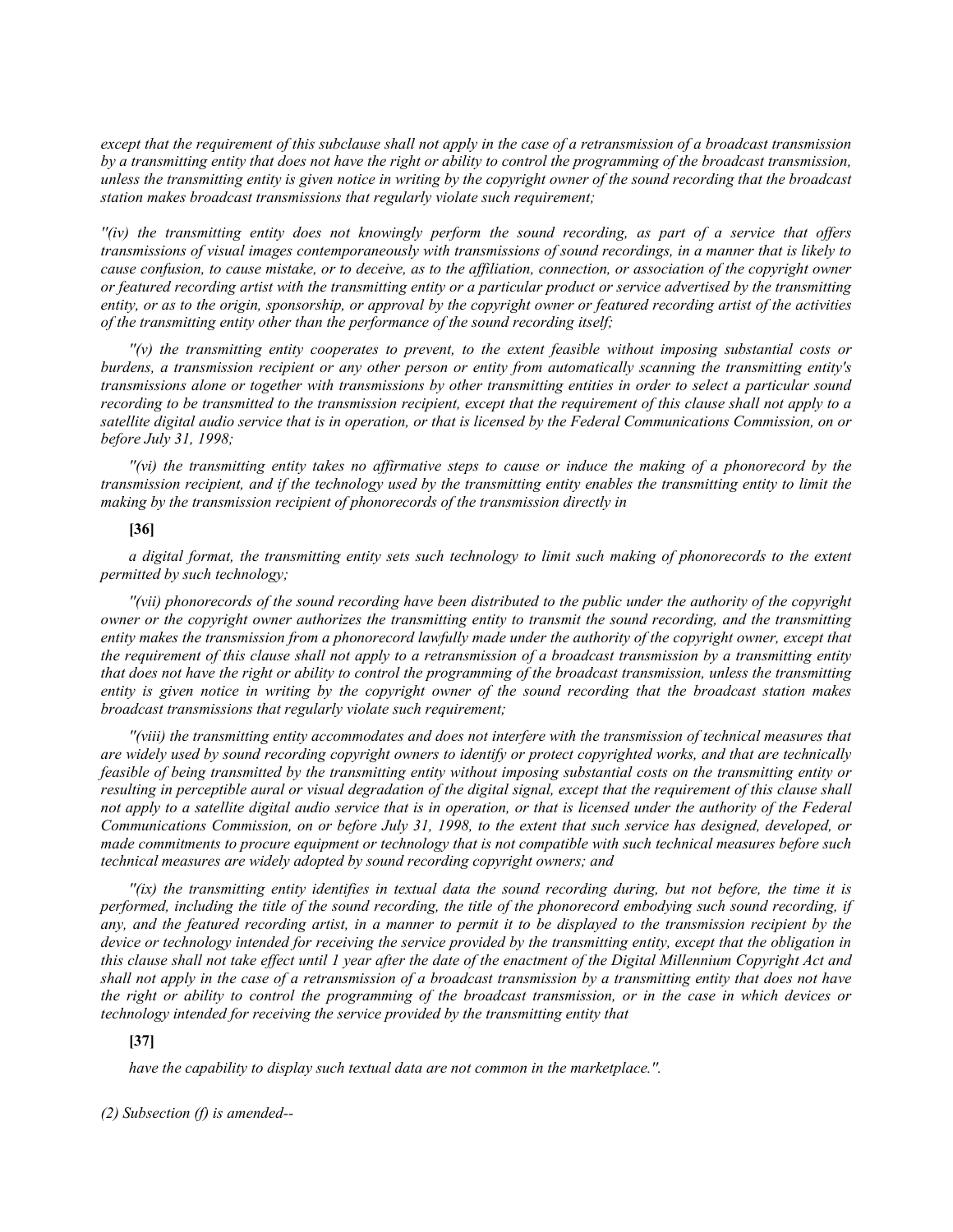# *(A) in the subsection heading by striking ''NONEXEMPT SUBSCRIPTION'' and inserting ''CERTAIN NONEXEMPT''; (B) in paragraph (1)--*

*(i) in the first sentence--*

*(I) by striking ''(1) No'' and inserting ''(1)(A) No'';*

*(II) by striking ''the activities'' and inserting ''subscription transmissions by preexisting subscription services and transmissions by preexisting satellite digital audio radio services''; and*

*(III) by striking ''2000'' and inserting ''2001''; and*

*(ii) by amending the third sentence to read as follows: ''Any copyright owners of sound recordings, preexisting subscription services, or preexisting satellite digital audio radio services may submit to the Librarian of Congress licenses covering such subscription transmissions with respect to such sound recordings.''; and*

*(C) by striking paragraphs (2), (3), (4), and (5) and inserting the following:*

*''(B) In the absence of license agreements negotiated under subparagraph (A), during the 60-day period commencing 6 months after publication of the notice specified in subparagraph (A), and upon the filing of a petition in accordance with section 803(a)(1), the Librarian of Congress shall, pursuant to chapter 8, convene a copyright arbitration royalty panel to determine and publish in the Federal Register a schedule of rates and terms which, subject to paragraph (3), shall be binding on all copyright owners of sound recordings and entities performing sound recordings affected by this paragraph. In establishing rates and terms for preexisting subscription services and preexisting satellite digital audio radio services, in addition to the objectives set forth in section 801(b)(1), the copyright arbitration royalty panel may consider the rates and terms for comparable types of subscription digital audio transmission services and comparable circumstances under voluntary license agreements negotiated as provided in subparagraph (A).*

*''(C)(i) Publication of a notice of the initiation of voluntary negotiation proceedings as specified in subparagraph (A) shall be repeated, in accordance with regulations that the Librarian of Congress shall prescribe--*

*''(I) no later than 30 days after a petition is filed by any copyright owners of sound recordings, any preexisting subscription services, or any preexisting satellite digital audio radio services indicating that a new type of subscription digital audio transmission service on which sound recordings are performed is or is about to become operational; and*

*''(II) in the first week of January, 2001, and at 5-year intervals thereafter.*

**[38]**

*''(ii) The procedures specified in subparagraph (B) shall be repeated, in accordance with regulations that the Librarian of Congress shall prescribe, upon filing of a petition in accordance with section 803(a)(1) during a 60-day period commencing--*

*''(I) 6 months after publication of a notice of the initiation of voluntary negotiation proceedings under subparagraph (A) pursuant to a petition under clause (i)(I) of this subparagraph; or*

*''(II) on July 1, 2001, and at 5-year intervals thereafter.*

*''(iii) The procedures specified in subparagraph (B) shall be concluded in accordance with section 802.*

*''(2)(A) No later than 30 days after the date of the enactment of the Digital Millennium Copyright Act, the Librarian of Congress shall cause notice to be published in the Federal Register of the initiation of voluntary negotiation proceedings for the purpose of determining reasonable terms and rates of royalty payments for public performances of sound recordings by means of eligible nonsubscription transmissions and transmissions by new subscription services*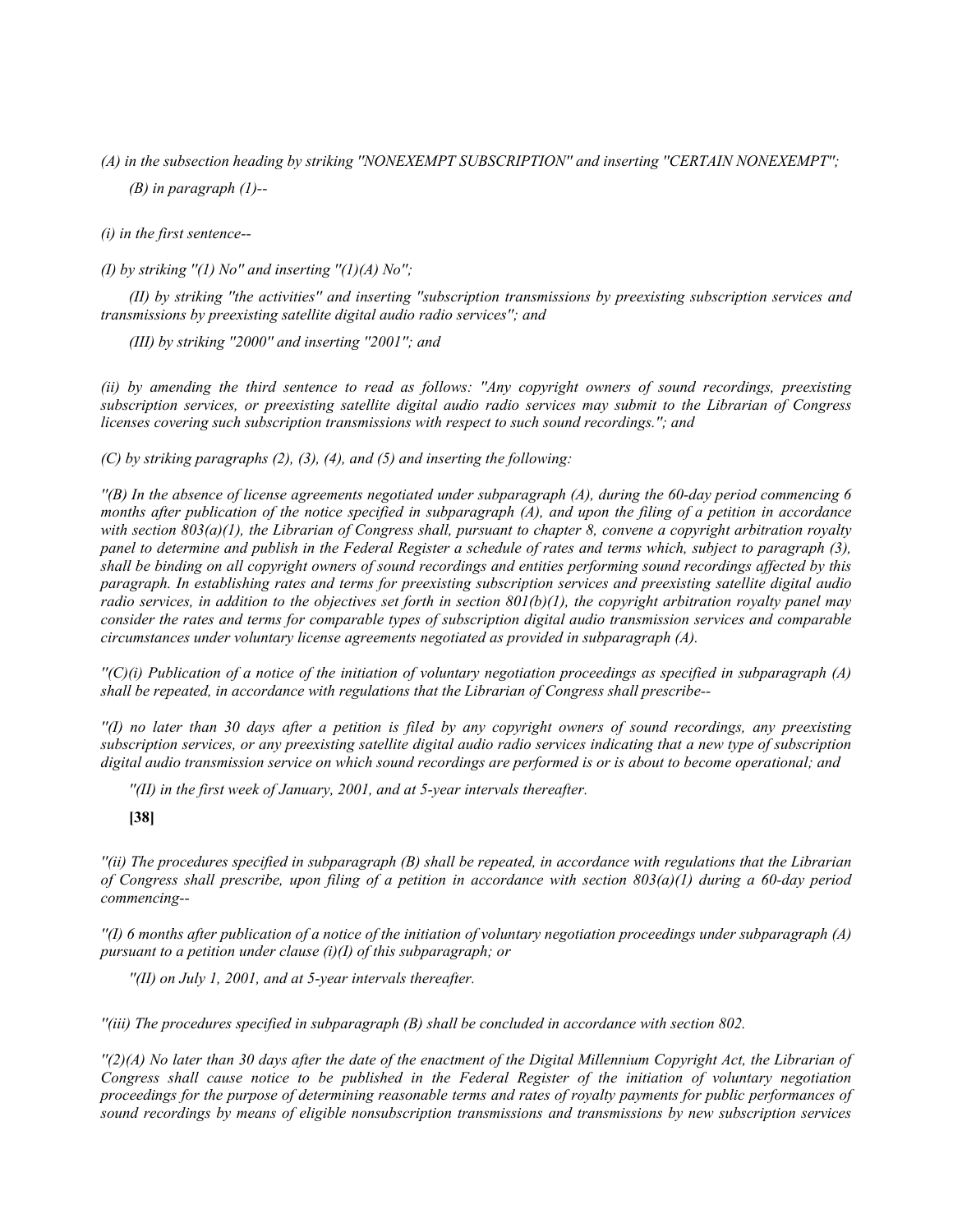*specified by subsection (d)(2) during the period beginning on the date of the enactment of such Act and ending on December 31, 2000, or such other date as the parties may agree. Such rates and terms shall distinguish among the different types of eligible nonsubscription transmission services and new subscription services then in operation and shall include a minimum fee for each such type of service. Any copyright owners of sound recordings or any entities performing sound recordings affected by this paragraph may submit to the Librarian of Congress licenses covering such eligible nonsubscription transmissions and new subscription services with respect to such sound recordings. The parties to each negotiation proceeding shall bear their own costs.*

*''(B) In the absence of license agreements negotiated under subparagraph (A), during the 60-day period commencing 6 months after publication of the notice specified in subparagraph (A), and upon the filing of a petition in accordance with section 803(a)(1), the Librarian of Congress shall, pursuant to chapter 8, convene a copyright arbitration royalty panel to determine and publish in the Federal Register a schedule of rates and terms which, subject*  to paragraph (3), shall be binding on all copyright owners of sound recordings and entities performing sound *recordings affected by this paragraph during the period beginning on the date of the enactment of the Digital Millennium Copyright Act and ending on December 31, 2000, or such other date as the parties may agree. Such rates and terms shall distinguish among the different types of eligible nonsubscription transmission services then in operation and shall include a minimum fee for each such type of service, such differences to be based on criteria including, but not limited to, the quantity and nature of the use of sound recordings and the degree to which use of the service may substitute for or may promote the purchase of phonorecords by consumers. In establishing rates and terms for transmissions by eligible nonsubscription services and new subscription services, the copyright arbitration royalty panel shall establish rates and terms that most clearly represent*

## **[39]**

*the rates and terms that would have been negotiated in the marketplace between a willing buyer and a willing seller. In determining such rates and terms, the copyright arbitration royalty panel shall base its decision on economic, competitive and programming information presented by the parties, including--*

*''(i) whether use of the service may substitute for or may promote the sales of phonorecords or otherwise may interfere with or may enhance the sound recording copyright owner's other streams of revenue from its sound recordings; and*

*''(ii) the relative roles of the copyright owner and the transmitting entity in the copyrighted work and the service made available to the public with respect to relative creative contribution, technological contribution, capital investment, cost, and risk. In establishing such rates and terms, the copyright arbitration royalty panel may consider the*  rates and terms for comparable types of digital audio transmission services and comparable circumstances under *voluntary license agreements negotiated under subparagraph (A).*

*''(C)(i) Publication of a notice of the initiation of voluntary negotiation proceedings as specified in subparagraph (A) shall be repeated in accordance with regulations that the Librarian of Congress shall prescribe--*

*''(I) no later than 30 days after a petition is filed by any copyright owners of sound recordings or any eligible nonsubscription service or new subscription service indicating that a new type of eligible nonsubscription service or new subscription service on which sound recordings are performed is or is about to become operational; and*

*''(II) in the first week of January 2000, and at 2-year intervals thereafter, except to the extent that different years for the repeating of such proceedings may be determined in accordance with subparagraph (A).*

*''(ii) The procedures specified in subparagraph (B) shall be repeated, in accordance with regulations that the Librarian of Congress shall prescribe, upon filing of a petition in accordance with section 803(a)(1) during a 60-day period commencing--*

*''(I) 6 months after publication of a notice of the initiation of voluntary negotiation proceedings under subparagraph (A) pursuant to a petition under clause (i)(I); or*

*''(II) on July 1, 2000, and at 2-year intervals thereafter, except to the extent that different years for the repeating of such proceedings may be determined in accordance with subparagraph (A).*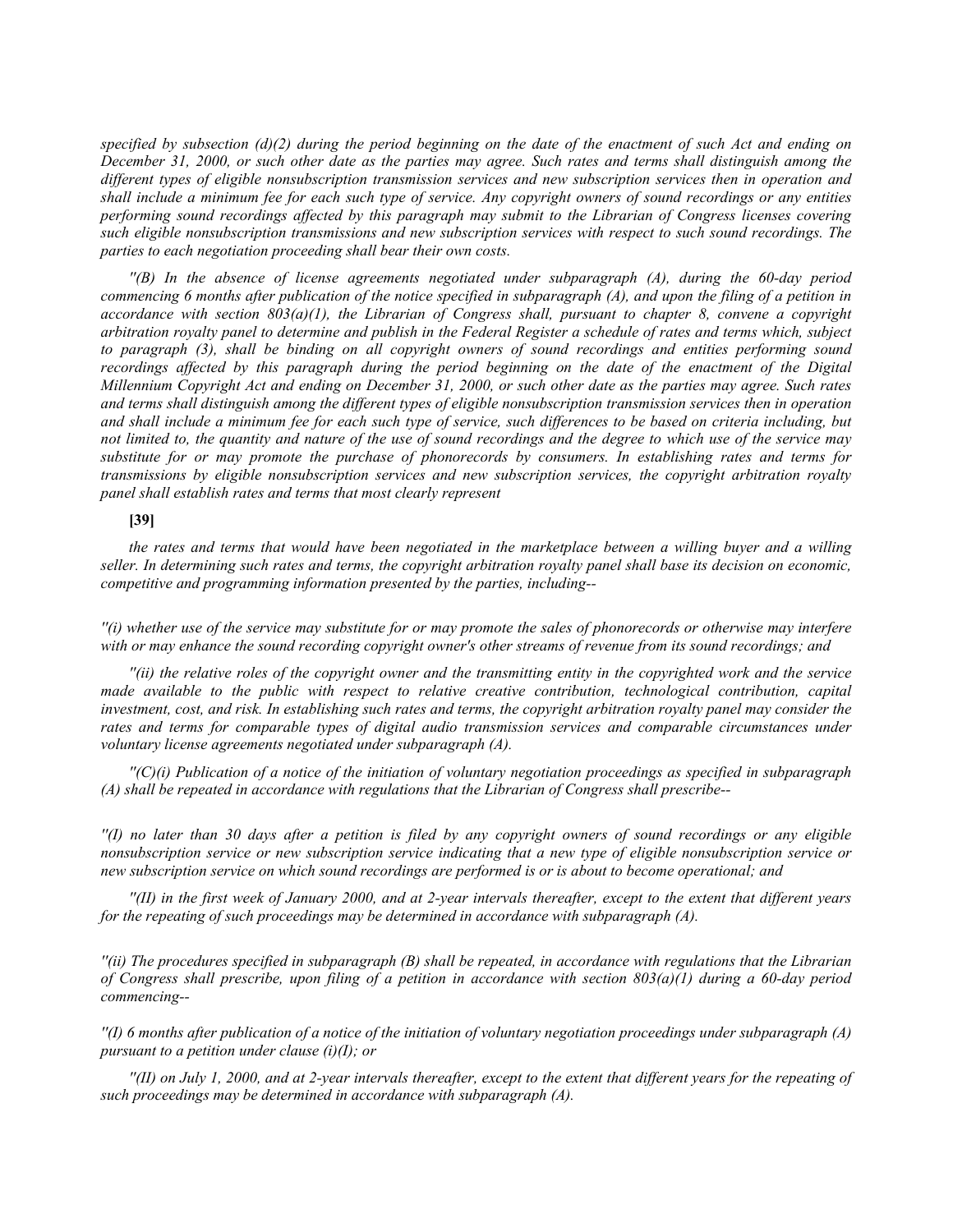*''(iii) The procedures specified in subparagraph (B) shall be concluded in accordance with section 802.*

*''(3) License agreements voluntarily negotiated at any time between 1 or more copyright owners of sound recordings and 1 or more entities performing sound recordings shall be given effect in lieu of any determination by a copyright arbitration royalty panel or decision by the Librarian of Congress.*

**[40]**

*''(4)(A) The Librarian of Congress shall also establish requirements by which copyright owners may receive reasonable notice of the use of their sound recordings under this section, and under which records of such use shall be kept and made available by entities performing sound recordings.*

*''(B) Any person who wishes to perform a sound recording publicly by means of a transmission eligible for statutory licensing under this subsection may do so without infringing the exclusive right of the copyright owner of the sound recording--*

*''(i) by complying with such notice requirements as the Librarian of Congress shall prescribe by regulation and by paying royalty fees in accordance with this subsection; or*

*''(ii) if such royalty fees have not been set, by agreeing to pay such royalty fees as shall be determined in accordance with this subsection.*

*''(C) Any royalty payments in arrears shall be made on or before the twentieth day of the month next succeeding the month in which the royalty fees are set.''*

*(3) Subsection (g) is amended--*

*(A) in the subsection heading by striking ''Subscription'';*

*(B) in paragraph (1) in the matter preceding subparagraph (A), by striking ''subscription transmission licensed'' and inserting ''transmission licensed under a statutory license'';*

*(C) in subparagraphs (A) and (B) by striking ''subscription''; and*

*(D) in paragraph (2) by striking ''subscription''.*

*(4) Subsection (j) is amended--*

*(A) by striking paragraphs (4) and (9) and redesignating paragraphs (2), (3), (5), (6), (7), and (8) as paragraphs (3), (5), (9), (12), (13), and (14), respectively;*

*(B) by inserting after paragraph (1) the following:*

*''(2) An 'archived program' is a predetermined program that is available repeatedly on the demand of the transmission recipient and that is performed in the same order from the beginning, except that an archived program shall not include a recorded event or broadcast transmission that makes no more than an incidental use of sound recordings, as long as such recorded event or broadcast transmission does not contain an entire sound recording or feature a particular sound recording.'';*

*(C) by inserting after paragraph (3), as so redesignated, the following:*

*''(4) A 'continuous program' is a predetermined program that is continuously performed in the same order and that is accessed at a point in the program that is beyond the control of the transmission recipient.'';*

*(D) by inserting after paragraph (5), as so redesignated, the following:*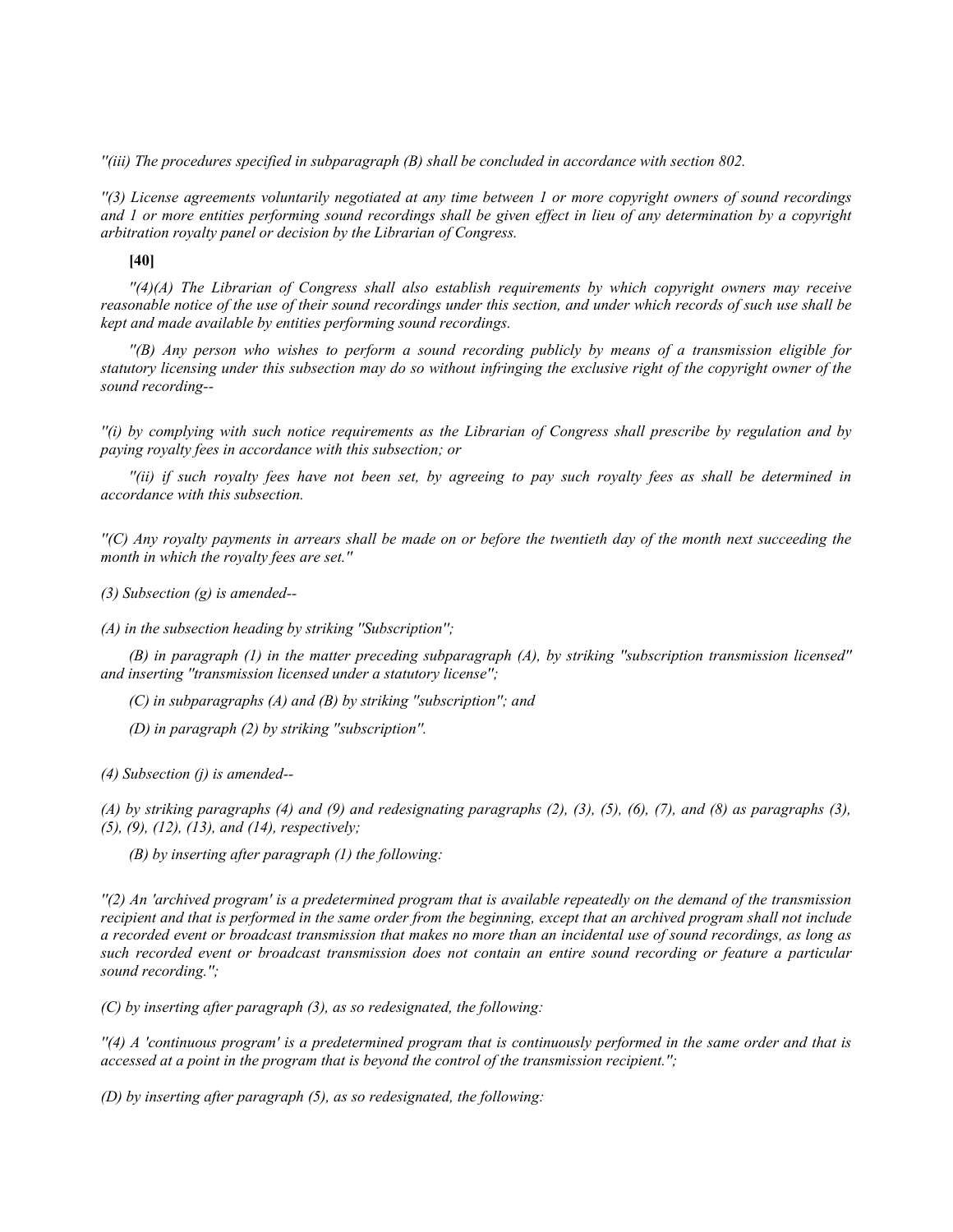*''(6) An 'eligible nonsubscription transmission' is a noninteractive nonsubscription digital audio transmission not exempt under subsection (d)(1) that is made as part of a service that provides audio programming consisting, in whole or in part, of performances of sound recordings, including retransmissions*

## **[41]**

*of broadcast transmissions, if the primary purpose of the service is to provide to the public such audio or other entertainment programming, and the primary purpose of the service is not to sell, advertise, or promote particular products or services other than sound recordings, live concerts, or other music-related events.*

*''(7) An 'interactive service' is one that enables a member of the public to receive a transmission of a program specially created for the recipient, or on request, a transmission of a particular sound recording, whether or not as part of a program, which is selected by or on behalf of the recipient. The ability of individuals to request that particular sound recordings be performed for reception by the public at large, or in the case of a subscription service, by all subscribers of the service, does not make a service interactive, if the programming on each channel of the service does not substantially consist of sound recordings that are performed within 1 hour of the request or at a time designated by either the transmitting entity or the individual making such request. If an entity offers both interactive and noninteractive services (either concurrently or at different times), the noninteractive component shall not be treated as part of an interactive service.*

*''(8) A 'new subscription service' is a service that performs sound recordings by means of noninteractive subscription digital audio transmissions and that is not a preexisting subscription service or a preexisting satellite digital audio radio service.'';*

*(E) by inserting after paragraph (9), as so redesignated, the following:*

*''(10) A 'preexisting satellite digital audio radio service' is a subscription satellite digital audio radio service provided pursuant to a satellite digital audio radio service license issued by the Federal Communications Commission on or before July 31, 1998, and any renewal of such license to the extent of the scope of the original license, and may include a limited number of sample channels representative of the subscription service that are made available on a nonsubscription basis in order to promote the subscription service.*

*''(11) A 'preexisting subscription service' is a service that performs sound recordings by means of noninteractive audio-only subscription digital audio transmissions, which was in existence and was making such transmissions to the public for a fee on or before July 31, 1998, and may include a limited number of sample channels representative of the subscription service that are made available on a nonsubscription basis in order to promote the subscription service.''; and*

#### *(F) by adding at the end the following:*

*''(15) A 'transmission' is either an initial transmission or a retransmission.''*.

*(5) The amendment made by paragraph (2)(B)(i)(III) of this subsection shall be deemed to have been enacted as part of the Digital Performance Right in Sound Recordings Act of 1995, and the publication of notice of proceedings under section 114(f)(1) of title 17, United States Code, as in effect upon the*

#### **[42]**

*effective date of that Act, for thedetermination of royalty payments shall be deemed to have been made for the period beginning on the effective date of that Act and ending on December 1, 2001.*

*(6) The amendments made by this subsection do not annul, limit, or otherwise impair the rights that are preserved by section 114 of title 17, United States Code, including the rights preserved by subsections (c), (d)(4), and (i) of such section.*

*(b) EPHEMERAL RECORDINGS.--Section 112 of title 17, United States Code, is amended--*

*(1) by redesignating subsection (e) as subsection (f); and*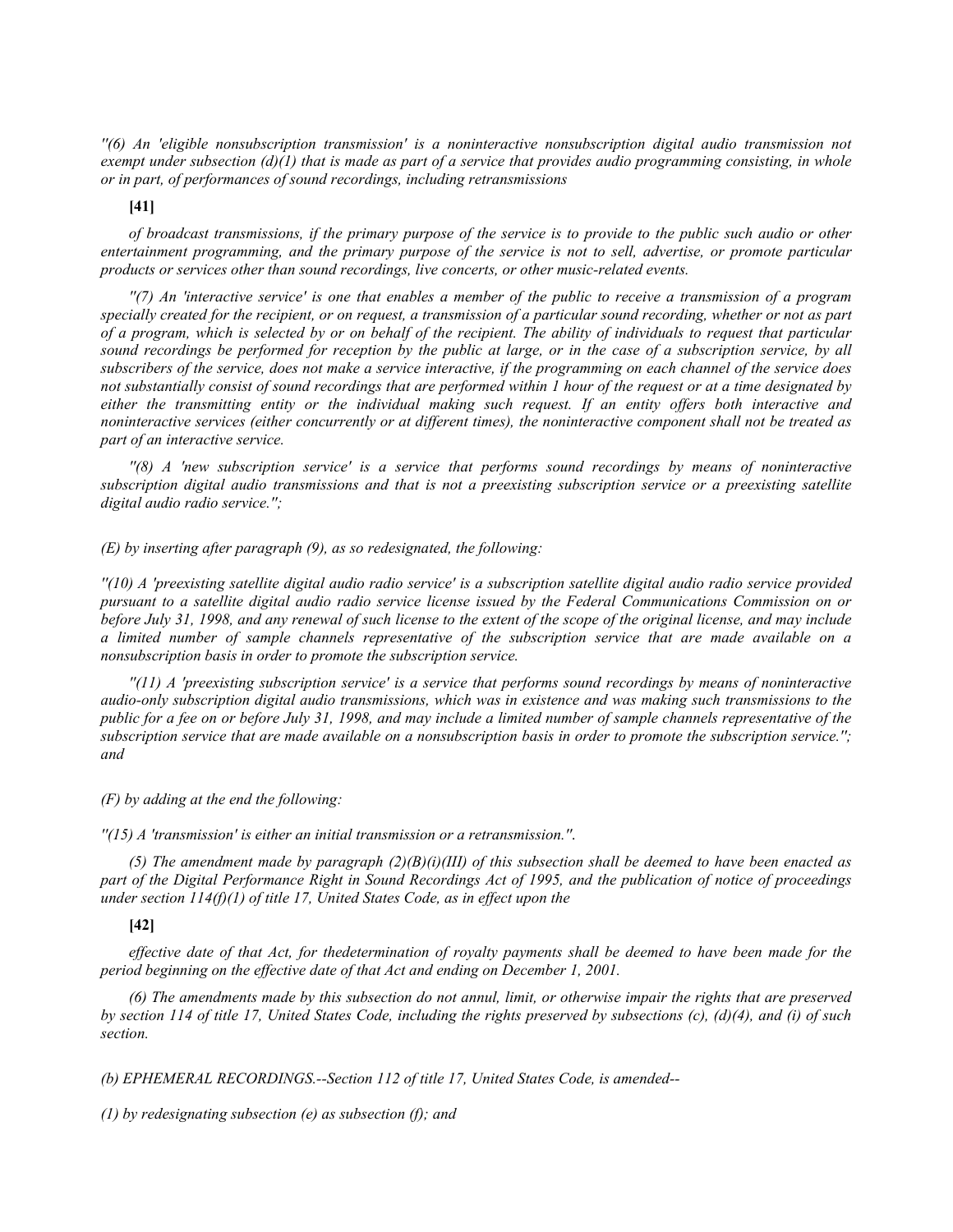*(2) by inserting after subsection (d) the following:*

*''(e) STATUTORY LICENSE.--(1) A transmitting organization entitled to transmit to the public a performance of a sound recording under the limitation on exclusive rights specified by section 114(d)(1)(C)(iv) or under a statutory license in accordance with section 114(f) is entitled to a statutory license, under the conditions specified by this subsection, to make no more than 1 phonorecord of the sound recording (unless the terms and conditions of the statutory license allow for more), if the following conditions are satisfied:*

*''(A) The phonorecord is retained and used solely by the transmitting organization that made it, and no further phonorecords are reproduced from it.*

*''(B) The phonorecord is used solely for the transmitting organization's own transmissions originating in the United States under a statutory license in accordance with section 114(f) or the limitation on exclusive rights specified by section 114(d)(1)(C)(iv).*

*''(C) Unless preserved exclusively for purposes of archival preservation, the phonorecord is destroyed within 6 months from the date the sound recording was first transmitted to the public using the phonorecord.*

*''(D) Phonorecords of the sound recording have been distributed to the public under the authority of the copyright owner or the copyright owner authorizes the transmitting entity to transmit the sound recording, and the transmitting entity makes the phonorecord under this subsection from a phonorecord lawfully made and acquired under the authority of the copyright owner.*

*''(3) Notwithstanding any provision of the antitrust laws, any copyright owners of sound recordings and any transmitting organizations entitled to a statutory license under this subsection may negotiate and agree upon royalty rates and license terms and conditions for making phonorecords of such sound recordings under this section and the proportionate division of fees paid among copyright owners, and may designate common agents to negotiate, agree to, pay, or receive such royalty payments.*

*''(4) No later than 30 days after the date of the enactment of the Digital Millennium Copyright Act, the Librarian of Congress shall cause notice to be published in the Federal Register of the initiation of voluntary negotiation proceedings for the purpose of determining reasonable terms and rates of royalty payments for the activities specified by paragraph (2) of this subsection during the period beginning on the date of the enactment of such Act and ending on December 31, 2000, or such other date as the parties may agree. Such rates shall include a minimum fee for each type of service offered by transmitting organizations. Any copyright owners of sound recordings or any transmitting organizations entitled to a statutory license under this subsection may submit to the Librarian of Congress licenses covering such activities with respect to such sound recordings. The parties to each negotiation proceeding shall bear their own costs.*

*''(5) In the absence of license agreements negotiated under paragraph (3), during the 60-day period commencing 6 months after publication of the notice specified in paragraph (4), and upon the filing of a petition in accordance with section 803(a)(1), the Librarian of Congress shall, pursuant to chapter 8, convene a copyright arbitration royalty panel to determine and publish in the Federal Register a schedule of reasonable rates and terms which, subject to paragraph (6), shall be binding on all copyright owners of sound recordings and transmitting organizations entitled to a statutory license under this subsection during the period beginning on the date of the enactment of the Digital Millennium Copyright Act and ending on December 31, 2000, or such other date as the parties may agree. Such*

### **[43]**

rates shall include a minimum fee for each type of service offered by transmitting organizations. The copyright *arbitration royalty panel shall establish rates that most clearly represent the fees that would have been negotiated in the marketplace between a willing buyer and a willing seller. In determining such rates and terms, the copyright arbitration royalty panel shall base its decision on economic, competitive, and programming information presented by the parties, including--*

*''(A) whether use of the service may substitute for or may promote the sales of phonorecords or otherwise interferes with or enhances the copyright owner's traditional streams of revenue; and*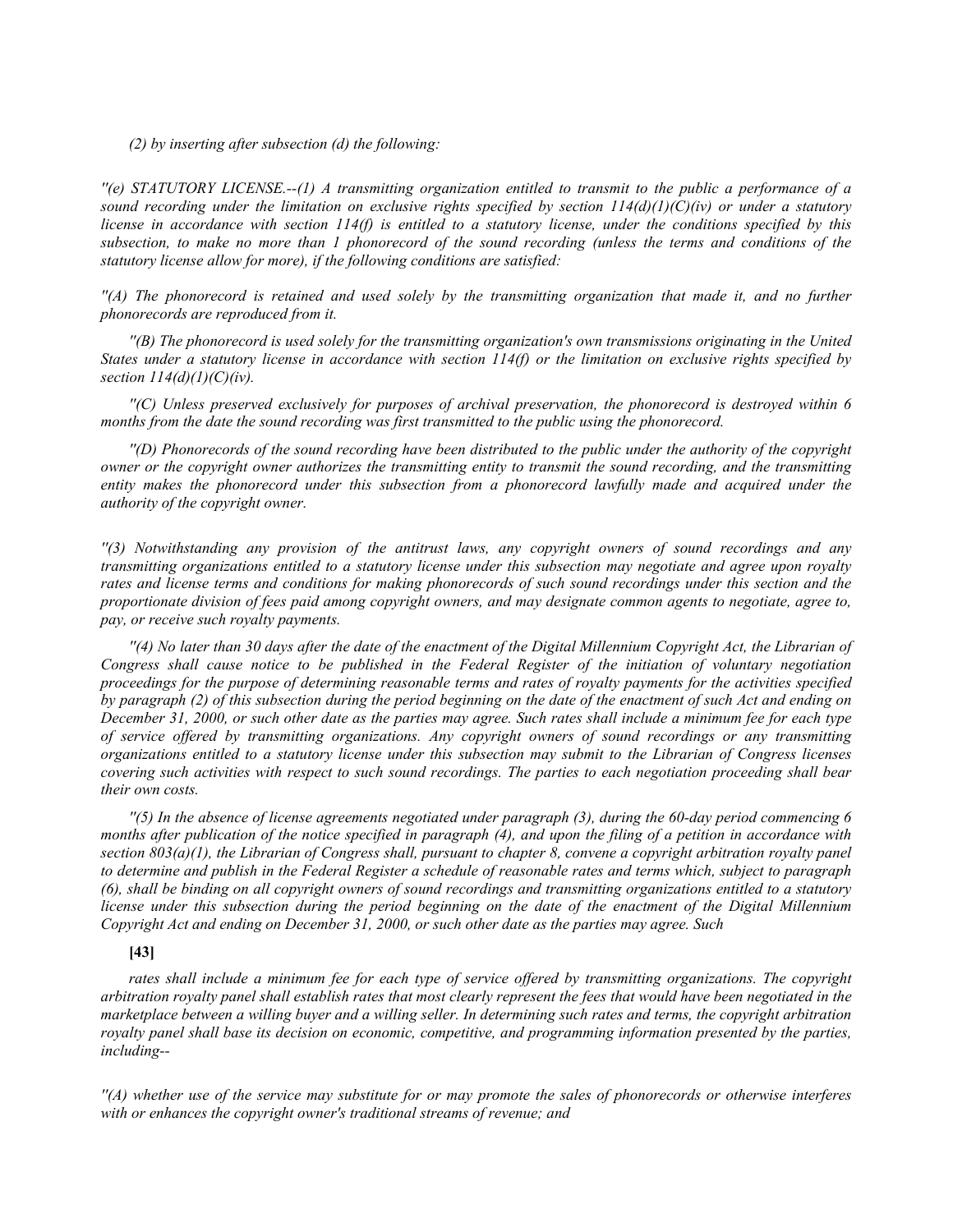*''(B) the relative roles of the copyright owner and the transmitting organization in the copyrighted work and the service made available to the public with respect to relative creative contribution, technological contribution, capital investment, cost, and risk.*

In establishing such rates and terms, the copyright arbitration royalty panel may consider the rates and terms under *voluntary license agreements negotiated as provided in paragraphs (3) and (4). The Librarian of Congress shall also establish requirements by which copyright owners may receive reasonable notice of the use of their sound recordings under this section, and under which records of such use shall be kept and made available by transmitting organizations entitled to obtain a statutory license under this subsection.*

*''(6) License agreements voluntarily negotiated at any time between 1 or more copyright owners of sound recordings and 1 or more transmitting organizations entitled to obtain a statutory license under this subsection shall be given effect in lieu of any determination by a copyright arbitration royalty panel or decision by the Librarian of Congress.*

*''(7) Publication of a notice of the initiation of voluntary negotiation proceedings as specified in paragraph (4) shall be repeated, in accordance with regulations that the Librarian of Congress shall prescribe, in the first week of January 2000, and at 2-year intervals*

## **[44]**

*thereafter, except to the extent that different years for the repeating of such proceedings may be determined in accordance with paragraph (4). The procedures specified in paragraph (5) shall be repeated, in accordance with*  regulations that the Librarian of Congress shall prescribe, upon filing of a petition in accordance with section *803(a)(1), during a 60-day period commencing on July 1, 2000, and at 2-year intervals thereafter, except to the extent that different years for the repeating of such proceedings may be determined in accordance with paragraph (4). The procedures specified in paragraph (5) shall be concluded in accordance with section 802.*

*''(8)(A) Any person who wishes to make a phonorecord of a sound recording under a statutory license in accordance with this subsection may do so without infringing the exclusive right of the copyright owner of the sound recording under section 106(1)--*

*''(i) by complying with such notice requirements as the Librarian of Congress shall prescribe by regulation and by paying royalty fees in accordance with this subsection; or*

*''(ii) if such royalty fees have not been set, by agreeing to pay such royalty fees as shall be determined in accordance with this subsection.*

*''(B) Any royalty payments in arrears shall be made on or before the 20th day of the month next succeeding the month in which the royalty fees are set.*

*''(9) If a transmitting organization entitled to make a phonorecord under this subsection is prevented from making such phonorecord by reason of the application by the copyright owner of technical measures that prevent the reproduction of the sound recording, the copyright owner shall make available to the transmitting organization the necessary means for permitting the making of such phonorecord as permitted under this subsection, if it is technologically feasible and economically reasonable for the copyright owner to do so. If the copyright owner fails to do so in a timely manner in*  light of the transmitting organization's reasonable business requirements, the transmitting organization shall not be *liable for a violation of section 1201(a)(1) of this title for engaging in such activities as are necessary to make such phonorecords as permitted under this subsection.*

*''(10) Nothing in this subsection annuls, limits, impairs, or otherwise affects in any way the existence or value of any of the exclusive rights of the copyright owners in a sound recording, except as otherwise provided in this subsection, or in a musical work, including the exclusive rights to reproduce and distribute a sound recording or musical work, including by means of a digital phonorecord delivery, under section 106(1), 106(3), and 115, and the*  right to perform publicly a sound recording or musical work, including by means of a digital audio transmission, under *sections 106(4) and 106(6).''*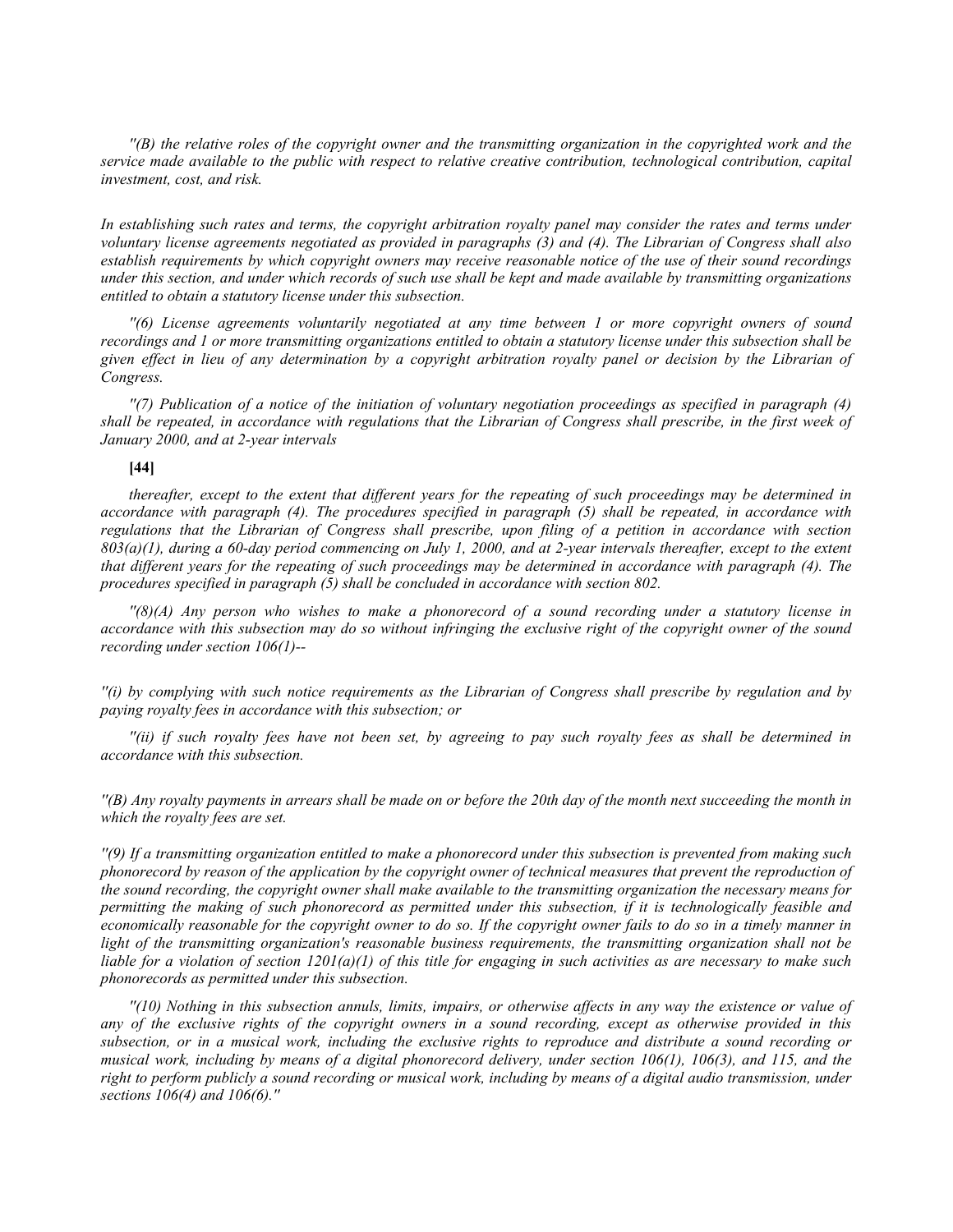*(c) SCOPE OF SECTION 112 (a) OF TITLE 17 NOT AFFECTED.--Nothing in this section or the amendments made by this section shall affect the scope of section 112(a) of title 17, United States Code, or the entitlement of any person to an exemption thereunder.*

*(d) PROCEDURAL AMENDMENTS TO CHAPTER 8.--Section 802 of title 17, United States Code, is amended--*

*(1) in subsection (f)--*

**[45]**

*(A) in the first sentence by striking ''60'' and inserting ''90''; and*

*(B) in the third sentence by striking ''that 60-day period'' and inserting ''an additional 30-day period''; and*

*(2) in subsection (g) by inserting after the second sentence the following: ''When this title provides that the royalty rates or terms that were previously in effect are to expire on a specified date, any adjustment by the Librarian of those rates or terms shall be effective as of the day following the date of expiration of the rates or terms that were previously in effect, even if the Librarian's decision is rendered on a later date.''*

*(e) CONFORMING AMENDMENTS.--(1) Section 801(b)(1) of title 17, United States Code, is amended in the second sentence by striking ''sections 114, 115, and 116'' and inserting ''sections 114(f)(1)(B), 115, and 116''.*

*(2) Section 802(c) of title 17, United States Code, is amended by striking ''section 111, 114, 116, or 119, any person entitled to a compulsory license'' and inserting ''section 111, 112, 114, 116, or 119, any transmitting organization entitled to a statutory license under section 112(f), any person entitled to a statutory license''.*

*(3) Section 802(g) of title 17, United States Code, is amended by striking ''sections 111, 114'' and inserting ''sections 111, 112, 114''.*

*(4) Section 802(h)(2) of title 17, United States Code, is amended by striking ''section 111, 114'' and inserting ''section 111, 112, 114''.*

*(5) Section 803(a)(1) of title 17, United States Code, is amended by striking ''sections 114, 115'' and inserting ''sections 112, 114, 115''.*

*(6) Section 803(a)(5) of title 17, United States Code, is amended--*

*(A) by striking ''section 114'' and inserting ''section 112 or 114''; and*

*(B) by striking ''that section'' and inserting ''those sections''.*

# *SEC. 406. ASSUMPTION OF CONTRACTUAL OBLIGATIONS RELATED TO TRANSFERS OF RIGHTS IN MOTION PICTURES.*

*(a) IN GENERAL.--Part VI of title 28, United States Code, is amended by adding at the end the following new chapter:*

## *''CHAPTER 180--ASSUMPTION OF CERTAIN CONTRACTUAL OBLIGATIONS*

*''Sec. 4001. Assumption of contractual obligations related to transfers of rights in motion pictures.*

## *''§ 4001. Assumption of contractual obligations related to transfers of rights in motion pictures*

*''(a) ASSUMPTION OF OBLIGATIONS.--(1) In the case of a transfer of copyright ownership under United States law in a motion picture (as the terms 'transfer of copyright ownership' and 'motion picture' are defined in section 101 of title 17) that is produced subject to 1 or more collective bargaining agreements negotiated under the laws of the United States, if the transfer is executed on or after the effective date of this chapter and is not limited to public performance rights, the transfer instrument shall be deemed to incorporate the*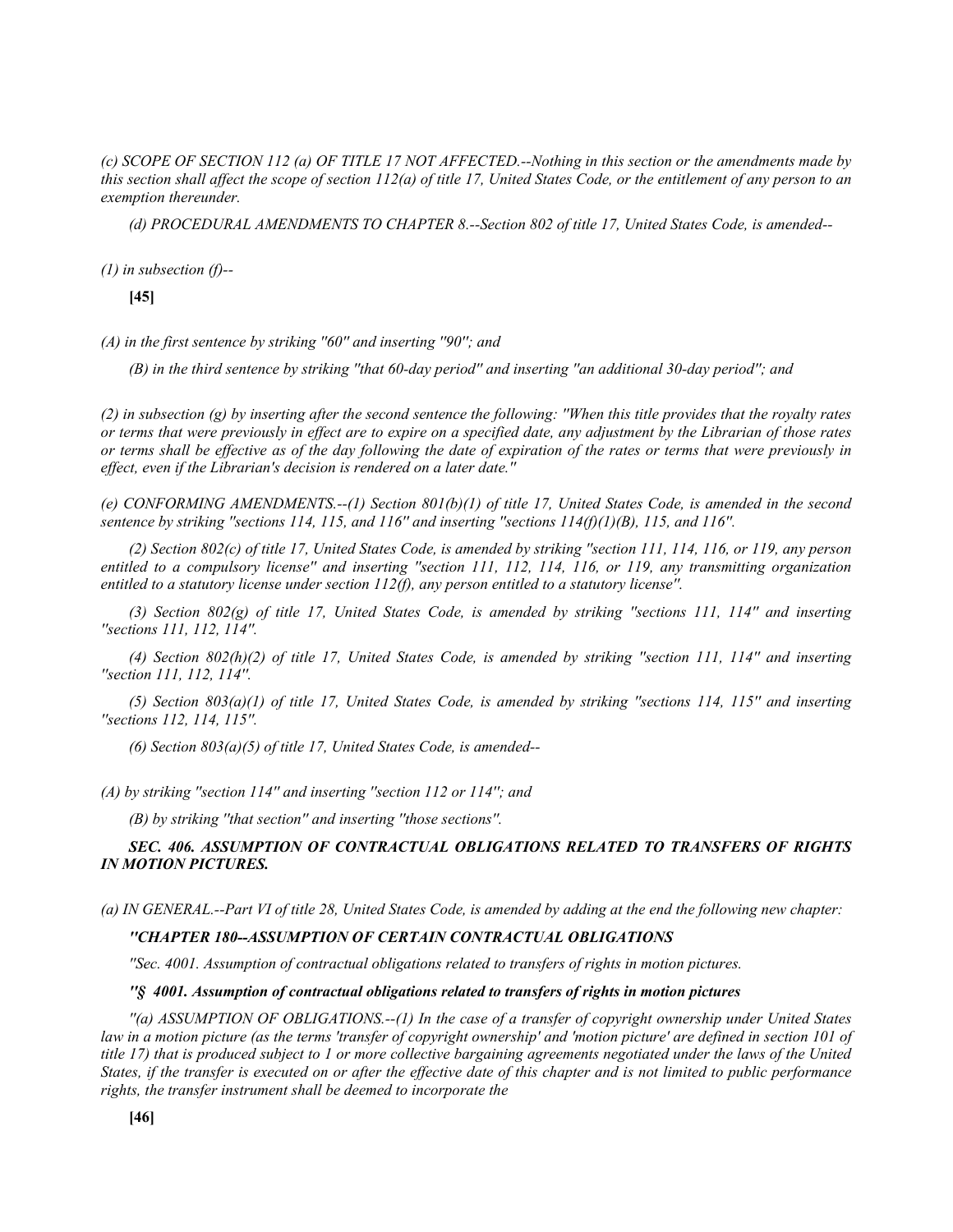*assumption agreements applicable to the copyright ownership being transferred that are required by the applicable collective bargaining agreement, and the transferee shall be subject to the obligations under each such assumption agreement to make residual payments and provide related notices, accruing after the effective date of the transfer and applicable to the exploitation of the rights transferred, and any remedies under each such assumption agreement for breach of those obligations, as those obligations and remedies are set forth in the applicable collective bargaining agreement, if--*

*''(A) the transferee knows or has reason to know at the time of the transfer that such collective bargaining agreement was or will be applicable to the motion picture; or*

*''(B) in the event of a court order confirming an arbitration award against the transferor under the collective bargaining agreement, the transferor does not have the financial ability to satisfy the award within 90 days after the order is issued.*

*''(2) For purposes of paragraph (1)(A), 'knows or has reason to know' means any of the following:*

*''(A) Actual knowledge that the collective bargaining agreement was or will be applicable to the motion picture.*

*''(B)(i) Constructive knowledge that the collective bargaining agreement was or will be applicable to the motion picture, arising from recordation of a document pertaining to copyright in the motion picture under section 205 of title 17 or from publication, at a site available to the public on-line that is operated by the relevant union, of information that identifies the motion picture as subject to a collective bargaining agreement with that union, if the site permits commercially reasonable verification of the date on which the information was available for access.*

*''(ii) Clause (i) applies only if the transfer referred to in subsection (a)(1) occurs--*

*''(i) after the motion picture is completed, or*

*''(ii) before the motion picture is completed and--*

*''(I) within 18 months before the filing of an application for copyright registration for the motion picture under section 408 of title 17, or*

*''(II) if no such application is filed, within 18 months before the first publication of the motion picture in the United States.*

*''(C) Awareness of other facts and circumstances pertaining to a particular transfer from which it is apparent that the collective bargaining agreement was or will be applicable to the motion picture.*

*''(b) SCOPE OF EXCLUSION OF TRANSFERS OF PUBLIC PERFORMANCE RIGHTS.--For purposes of this section, the exclusion under subsection (a) of transfers of copyright ownership in a motion picture that are limited to public performance rights includes transfers to a terrestrial broadcast station, cable system, or programmer to the extent that the station, system, or programmer is functioning as an exhibitor of the motion picture, either by exhibiting the motion picture on its own network, system, service, or station, or by initiating the transmission of an exhibition that is carried on another network, system, service, or station. When a terrestrial broadcast station, cable system, or programmer, or other transferee, is also functioning*

## **[47]**

*otherwise as a distributor or as a producer of the motion picture, the public performance exclusion does not affect any obligations imposed on the transferee to the extent that it is engaging in such functions.*

*''(c) EXCLUSION FOR GRANTS OF SECURITY INTERESTS.--Subsection (a) shall not apply to--* 

*''(1) a transfer of copyright ownership consisting solely of a mortgage, hypothecation, or other security interest; or*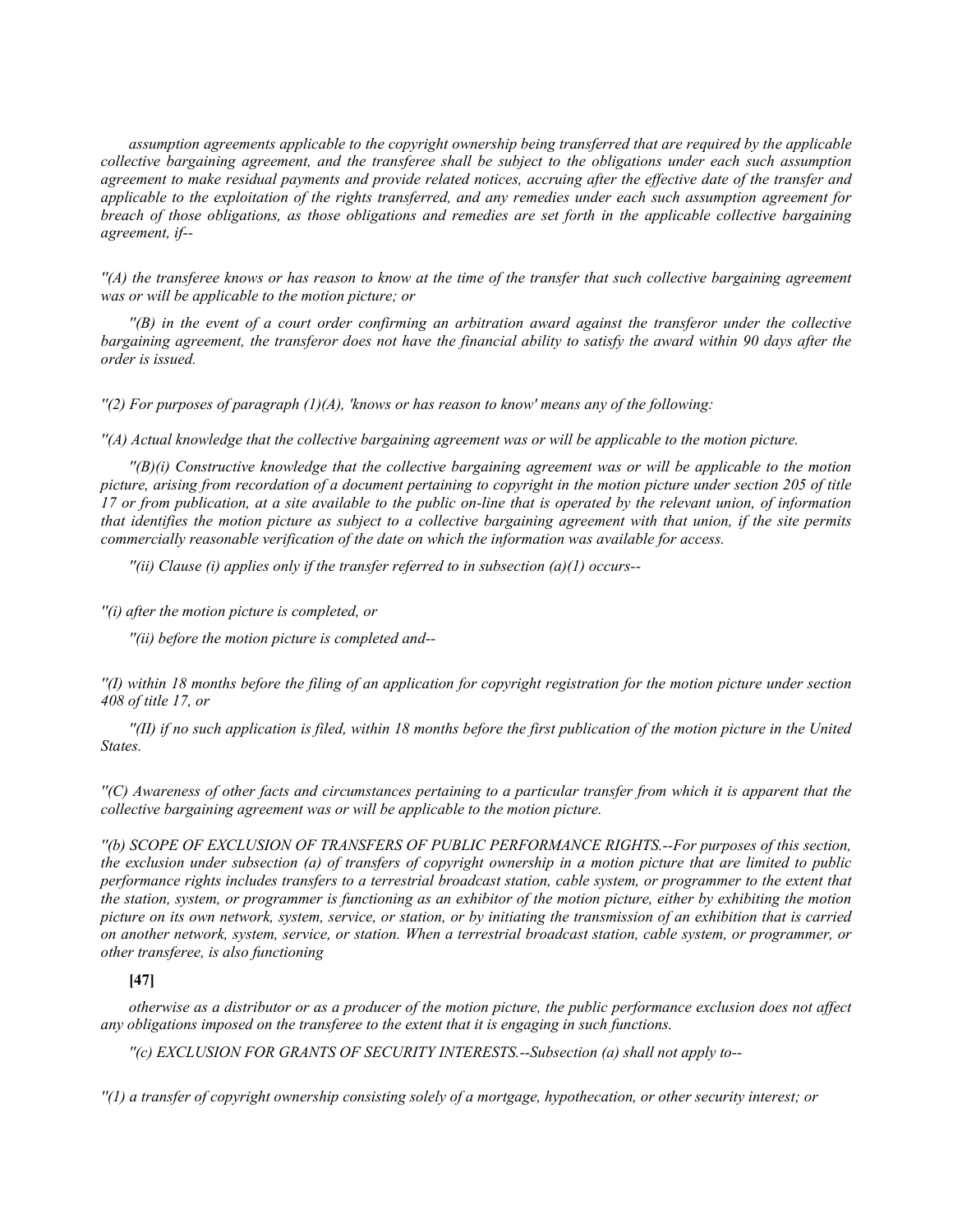*''(2) a subsequent transfer of the copyright ownership secured by the security interest described in paragraph (1) by or under the authority of the secured party, including a transfer through the exercise of the secured party's rights or remedies as a secured party, or by a subsequent transferee.*

*The exclusion under this subsection shall not affect any rights or remedies under law or contract.*

*''(d) DEFERRAL PENDING RESOLUTION OF BONA FIDE DISPUTE.--A transferee on which obligations are imposed under subsection (a) by virtue of paragraph (1) of that subsection may elect to defer performance of such obligations that are subject to a bona fide dispute between a union and a prior transferor until that dispute is resolved, except that such deferral shall not stay accrual of any union claims due under an applicable collective bargaining agreement.*

*''(e) SCOPE OF OBLIGATIONS DETERMINED BY PRIVATE AGREEMENT.--Nothing in this section shall expand or diminish the rights, obligations, or remedies of any person under the collective bargaining agreements or assumption agreements referred to in this section.*

*''(f) FAILURE TO NOTIFY.--If the transferor under subsection (a) fails to notify the transferee under subsection (a) of applicable collective bargaining obligations before the execution of the transfer instrument, and subsection (a) is made applicable to the transferee solely by virtue of subsection (a)(1)(B), the transferor shall be liable to the transferee for any damages suffered by the transferee as a result of the failure to notify.*

*''(g) DETERMINATION OF DISPUTES AND CLAIMS.--Any dispute concerning the application of subsections (a) through (f) shall be determined by an action in United States district court, and the court in its discretion may allow the recovery of full costs by or against any party and may also award a reasonable attorney's fee to the prevailing party as part of the costs.*

*''(h) STUDY.--The Comptroller General, in consultation with the Register of Copyrights, shall conduct a study of the conditions in the motion picture industry that gave rise to this section, and the impact of this section on the motion picture industry. The Comptroller General shall report the findings of the study to the Congress within 2 years after the effective date of this chapter.''*

*(b) CONFORMING AMENDMENT.--The table of chapters for part VI of title 28, United States Code, is amended by adding at the end the following:*

*''180. Assumption of Certain Contractual Obligations\_\_\_\_\_\_\_\_\_\_\_\_\_\_\_\_\_4001''.*

## *SEC. 407. EFFECTIVE DATE.*

*Except as otherwise provided in this title, this title and the amendments made by this title shall take effect on the date of the enactment of this Act.*

**[48]**

### *TITLE V--PROTECTION OF CERTAIN ORIGINAL DESIGNS*

#### *SEC. 501. SHORT TITLE.*

*This Act may be referred to as the ''Vessel Hull Design Protection Act''.*

## *SEC. 502. PROTECTION OF CERTAIN ORIGINAL DESIGNS.*

*Title 17, United States Code, is amended by adding at the end the following new chapter:*

# *''CHAPTER 13--PROTECTION OF ORIGINAL DESIGNS*

*''Sec.*

*''1301. Designs protected.*

*''1302. Designs not subject to protection.*

*''1303. Revisions, adaptations, and rearrangements.*

*''1304. Commencement of protection.*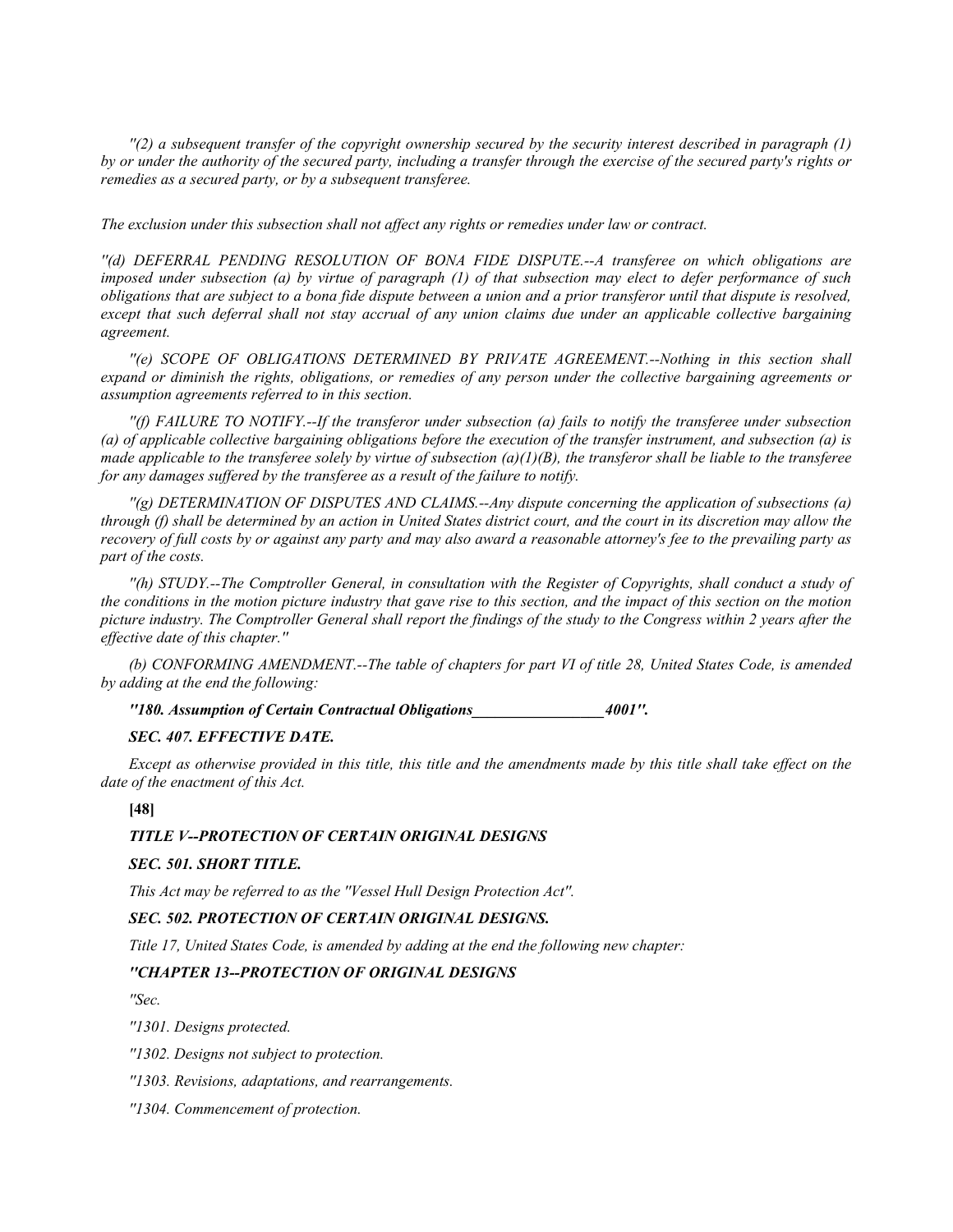- *''1305. Term of protection.*
- *''1306. Design notice.*
- *''1307. Effect of omission of notice.*
- *''1308. Exclusive rights.*
- *''1309. Infringement.*
- *''1310. Application for registration.*
- *''1311. Benefit of earlier filing date in foreign country.*
- *''1312. Oaths and acknowledgments.*
- *''1313. Examination of application and issue or refusal of registration.*
- *''1314. Certification of registration.*
- *''1315. Publication of announcements and indexes.*
- *''1316. Fees.*
- *''1317. Regulations.*
- *''1318. Copies of records.*
- *''1319. Correction of errors in certificates.*
- *''1320. Ownership and transfer.*
- *''1321. Remedy for infringement.*
- *''1322. Injunctions.*
- *''1323. Recovery for infringement.*
- *''1324. Power of court over registration.*
- *''1325. Liability for action on registration fraudulently obtained.*
- *''1326. Penalty for false marking.*
- *''1327. Penalty for false representation.*
- *''1328. Enforcement by Treasury and Postal Service.*
- *''1329. Relation to design patent law.*
- *''1330. Common law and other rights unaffected.*
- *''1331. Administrator; Office of the Administrator.*
- *''1332. No retroactive effect.*
- *''§ 1301. Designs protected*
- *''(a) DESIGNS PROTECTED.--*

*''(1) IN GENERAL.--The designer or other owner of an original design of a useful article which makes the article attractive or distinctive in appearance to the purchasing or using public may secure the protection provided by this chapter upon complying with and subject to this chapter.*

*''(2) VESSEL HULLS.--The design of a vessel hull, including a plug or mold, is subject to protection under this chapter, notwithstanding section 1302(4).*

*''(b) DEFINITIONS.--For the purpose of this chapter, the following terms have the following meanings:*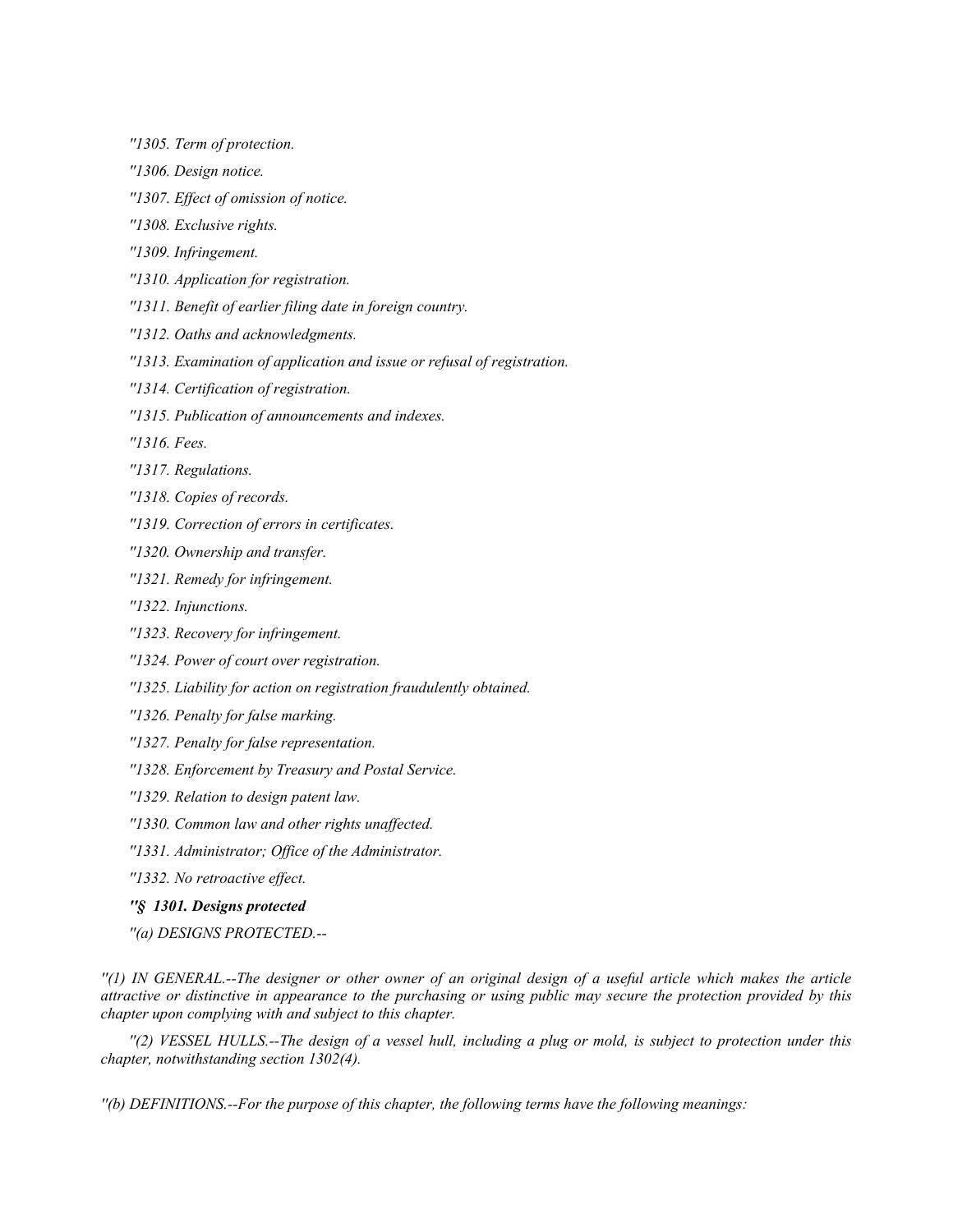*''(1) A design is 'original' if it is the result of the designer's creative endeavor that provides a distinguishable variation over prior work pertaining to similar articles which is more than merely trivial and has not been copied from another source.*

**[49]**

*''(2) A 'useful article' is a vessel hull, including a plug or mold, which in normal use has an intrinsic utilitarian function that is not merely to portray the appearance of the article or to convey information. An article which normally is part of a useful article shall be deemed to be a useful article.*

*''(3) A 'vessel' is a craft, especially one larger than a rowboat, designed to navigate on water, but does not include any such craft that exceeds 200 feet in length.*

*''(4) A 'hull' is the frame or body of a vessel, including the deck of a vessel, exclusive of masts, sails, yards, and rigging.*

*''(5) A 'plug' means a device or model used to make a mold for the purpose of exact duplication, regardless of whether the device or model has an intrinsic utilitarian function that is not only to portray the appearance of the product or to convey information.*

*''(6) A 'mold' means a matrix or form in which a substance for material is used, regardless of whether the matrix or form has an intrinsic utilitarian function that is not only to portray the appearance of the product or to convey information.*

#### *''§ 1302. Designs not subject to protection*

*''Protection under this chapter shall not be available for a design that is--*

*''(1) not original;*

*''(2) staple or commonplace, such as a standard geometric figure, a familiar symbol, an emblem, or a motif, or another shape, pattern, or configuration which has become standard, common, prevalent, or ordinary;*

*''(3) different from a design excluded by paragraph (2) only in insignificant details or in elements which are variants commonly used in the relevant trades;*

*''(4) dictated solely by a utilitarian function of the article that embodies it; or*

*''(5) embodied in a useful article that was made public by the designer or owner in the United States or a foreign country more than 1 year before the date of the application for registration under this chapter.*

#### *''§ 1303. Revisions, adaptations, and rearrangements*

*''Protection for a design under this chapter shall be available notwithstanding the employment in the design of subject matter excluded from protection under section 1302 if the design is a substantial revision, adaptation, or rearrangement of such subject matter. Such protection shall be independent of any subsisting protection in subject matter employed in the design, and shall not be construed as securing any right to subject matter excluded from protection under this chapter or as extending any subsisting protection under this chapter.*

#### *''§ 1304. Commencement of protection*

*''The protection provided for a design under this chapter shall commence upon the earlier of the date of publication of the registration under section 1313(a) or the date the design is first made public as defined by section 1310(b).*

**[50]**

### *''§ 1305. Term of protection*

*''(a) IN GENERAL.--Subject to subsection (b), the protection provided under this chapter for a design shall continue for a term of 10 years beginning on the date of the commencement of protection under section 1304.*

*''(b) EXPIRATION.--All terms of protection provided in this section shall run to the end of the calendar year in which they would otherwise expire.*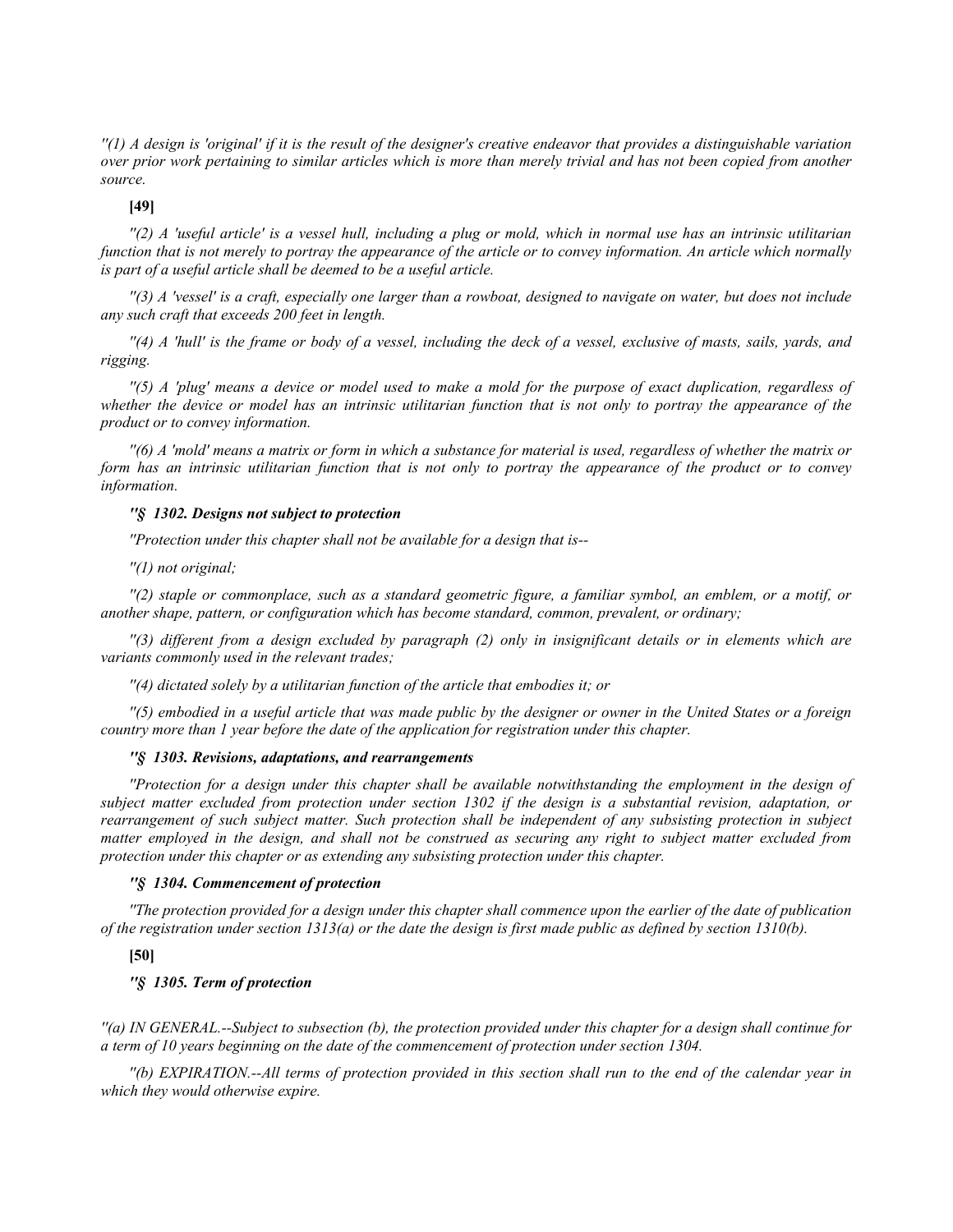*''(c) TERMINATION OF RIGHTS.--Upon expiration or termination of protection in a particular design under this chapter, all rights under this chapter in the design shall terminate, regardless of the number of different articles in which the design may have been used during the term of its protection.*

## *''§ 1306. Design notice*

*''(a) CONTENTS OF DESIGN NOTICE.--(1) Whenever any design for which protection is sought under this chapter is made public under section 1310(b), the owner of the design shall, subject to the provisions of section 1307, mark it or have it marked legibly with a design notice consisting of--*

*''(A) the words 'Protected Design', the abbreviation 'Prot'd Des.', or the letter 'D' with a circle, or the symbol \*D\*;*

*''(B) the year of the date on which protection for the design commenced; and*

*''(C) the name of the owner, an abbreviation by which the name can be recognized, or a generally accepted alternative designation of the owner.*

*Any distinctive identification of the owner may be used for purposes of subparagraph (C) if it has been recorded by the Administrator before the design marked with such identification is registered.*

*''(2) After registration, the registration number may be used instead of the elements specified in subparagraphs (B) and (C) of paragraph (1).*

*''(b) LOCATION OF NOTICE.--The design notice shall be so located and applied as to give reasonable notice of design protection while the useful article embodying the design is passing through its normal channels of commerce.*

*''(c) SUBSEQUENT REMOVAL OF NOTICE.--When the owner of a design has complied with the provisions of this section, protection under this chapter shall not be affected by the removal, destruction, or obliteration by others of the design notice on an article.*

## *''§ 1307. Effect of omission of notice*

*''(a) ACTIONS WITH NOTICE.--Except as provided in subsection (b), the omission of the notice prescribed in section 1306 shall not cause loss of the protection under this chapter or prevent recovery for infringement under this chapter against any person who, after receiving written notice of the design protection, begins an undertaking leading to infringement under this chapter.*

*''(b) ACTIONS WITHOUT NOTICE.--The omission of the notice prescribed in section 1306 shall prevent any recovery under section 1323 against a person who began an undertaking leading to infringement under this chapter before receiving written notice of the design protection. No injunction shall be issued under this chapter*

# **[51]**

*with respect to such undertaking unless the owner of the design reimburses that person for any reasonable expenditure or contractual obligation in connection with such undertaking that was incurred before receiving written notice of the design protection, as the court in its discretion directs. The burden of providing written notice of design protection shall be on the owner of the design.*

## *''§ 1308. Exclusive rights*

*''The owner of a design protected under this chapter has the exclusive right to--*

*''(1) make, have made, or import, for sale or for use in trade, any useful article embodying that design; and*

*''(2) sell or distribute for sale or for use in trade any useful article embodying that design.*

*''§ 1309. Infringement*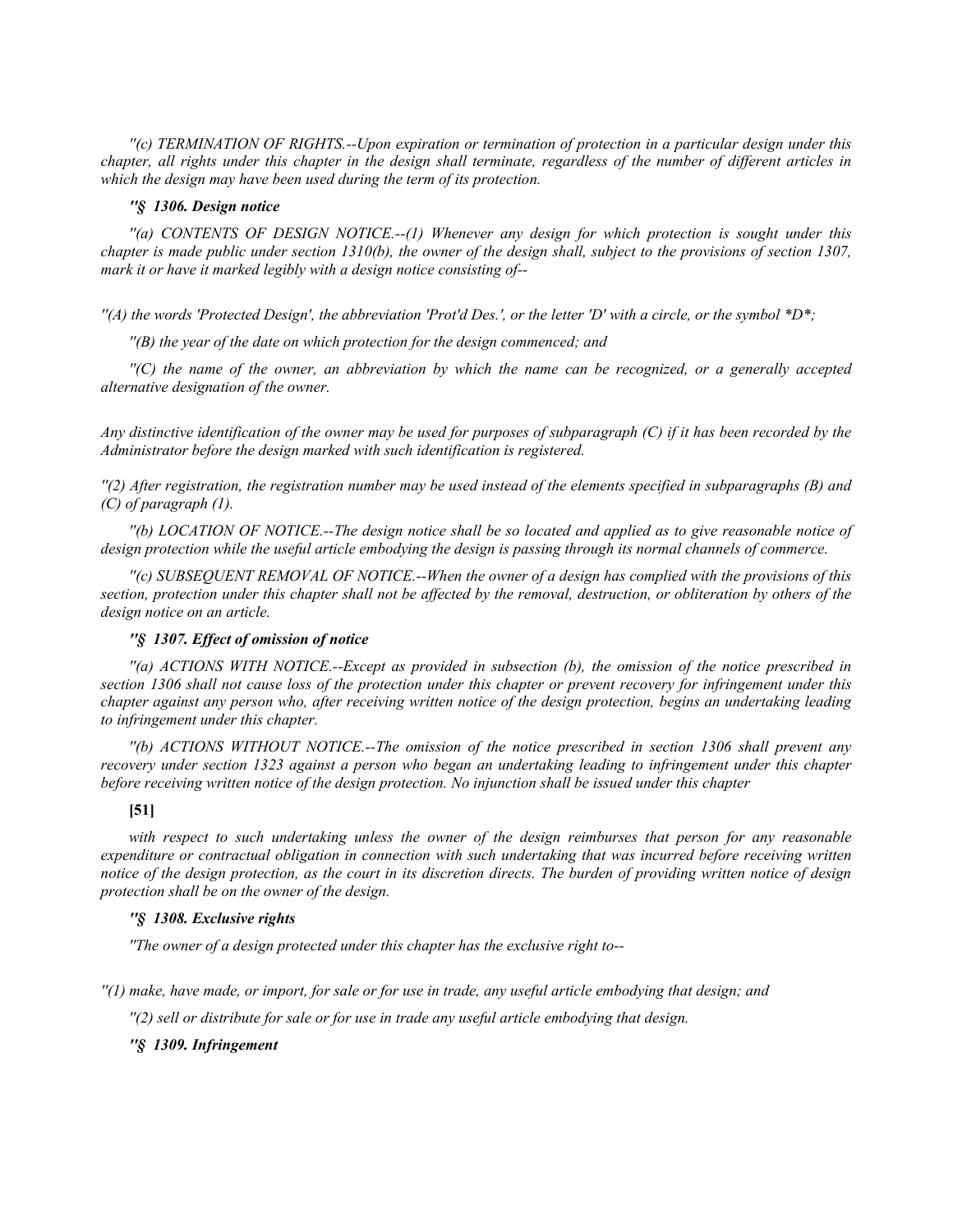*''(a) ACTS OF INFRINGEMENT.--Except as provided in subjection (b), it shall be infringement of the exclusive rights*  in a design protected under this chapter for any person, without the consent of the owner of the design, within the *United States and during the term of such protection, to--*

*''(1) make, have made, or import, for sale or for use in trade, any infringing article as defined in subsection (e); or*

*''(2) sell or distribute for sale or for use in trade any such infringing article.*

*''(b) ACTS OF SELLERS AND DISTRIBUTORS.--A seller or distributor of an infringing article who did not make or import the article shall be deemed to have infringed on a design protected under this chapter only if that person--*

*''(1) induced or acted in collusion with a manufacturer to make, or an importer to import such article, except that merely purchasing or giving an order to purchase such article in the ordinary course of business shall not of itself constitute such inducement or collusion; or*

*''(2) refused or failed, upon the request of the owner of the design, to make a prompt and full disclosure of that person's source of such article, and that person orders or reorders such article after receiving notice by registered or certified mail of the protection subsisting in the design.*

*''(c) ACTS WITHOUT KNOWLEDGE.--It shall not be infringement under this section to make, have made, import, sell, or distribute, any article embodying a design which was created without knowledge that a design was protected under this chapter and was copied from such protected design.*

*''(d) ACTS IN ORDINARY COURSE OF BUSINESS.--A person who incorporates into that person's product of manufacture an infringing article acquired from others in the ordinary course of business, or who, without knowledge of the protected design embodied in an infringing article, makes or processes the infringing article for the account of another person in the ordinary course of business, shall not be deemed to have infringed the rights in that design under this chapter except under a condition contained in paragraph (1) or (2) of subsection (b). Accepting an order or reorder from the source of*

# **[52]**

*the infringing article shall be deemed ordering or reordering within the meaning of subsection (b)(2).*

*''(e) INFRINGING ARTICLE DEFINED.--As used in this section, an 'infringing article' is any article the design of which has been copied from a design protected under this chapter, without the consent of the owner of the protected design. An infringing article is not an illustration or picture of a protected design in an advertisement, book, periodical, newspaper, photograph, broadcast, motion picture, or similar medium. A design shall not be deemed to have been copied from a protected design if it is original and not substantially similar in appearance to a protected design.*

*''(f) ESTABLISHING ORIGINALITY.--The party to any action or proceeding under this chapter who alleges rights under this chapter in a design shall have the burden of establishing the design's originality whenever the opposing party introduces an earlier work which is identical to such design, or so similar as to make prima facie showing that such design was copied from such work.*

*''(g) REPRODUCTION FOR TEACHING OR ANALYSIS.--It is not an infringement of the exclusive rights of a design owner for a person to reproduce the design in a useful article or in any other form solely for the purpose of teaching, analyzing, or evaluating the appearance, concepts, or techniques embodied in the design, or the function of the useful article embodying the design.*

## *''§ 1310. Application for registration*

*''(a) TIME LIMIT FOR APPLICATION FOR REGISTRATION.--Protection under this chapter shall be lost if application for registration of the design is not made within two years after the date on which the design is first made public.*

*''(b) WHEN DESIGN IS MADE PUBLIC.--A design is made public when an existing useful article embodying the design is anywhere publicly exhibited, publicly distributed, or offered for sale or sold to the public by the owner of the design or with the owner's consent.*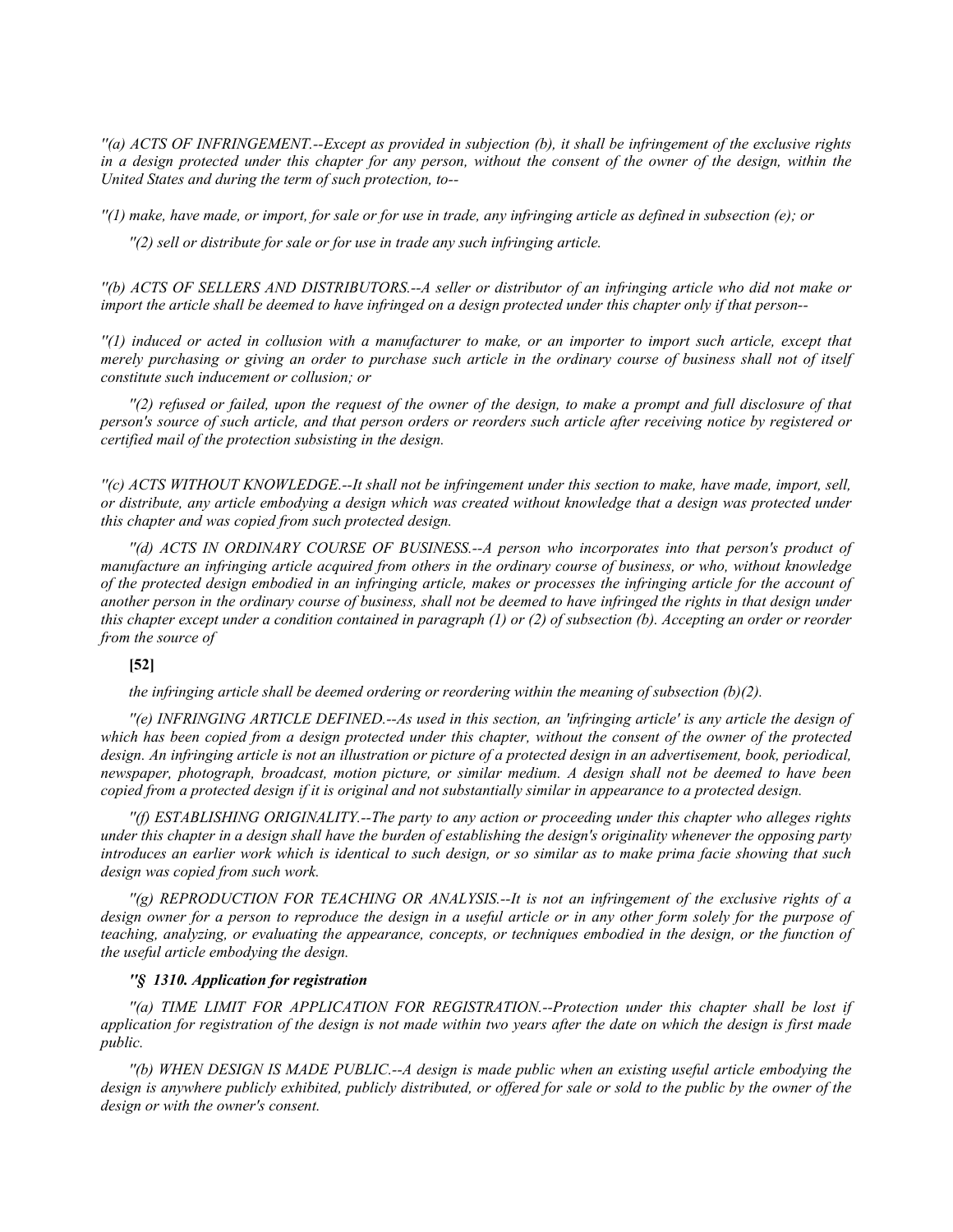*''(c) APPLICATION BY OWNER OF DESIGN.--Application for registration may be made by the owner of the design.*

*''(d) CONTENTS OF APPLICATION.--The application for registration shall be made to the Administrator and shall state--*

*''(1) the name and address of the designer or designers of the design;*

*''(2) the name and address of the owner if different from the designer;*

*''(3) the specific name of the useful article embodying the design;*

*''(4) the date, if any, that the design was first made public, if such date was earlier than the date of the application;*

*''(5) affirmation that the design has been fixed in a useful article; and*

*''(6) such other information as may be required by the Administrator.*

*The application for registration may include a description setting forth the salient features of the design, but the absence of such a description shall not prevent registration under this chapter.*

*''(e) SWORN STATEMENT.--The application for registration shall be accompanied by a statement under oath by the applicant or the applicant's duly authorized agent or representative, setting forth, to the best of the*

**[53]**

*applicant's knowledge and belief--*

*''(1) that the design is original and was created by the designer or designers named in the application;*

*''(2) that the design has not previously been registered on behalf of the applicant or the applicant's predecessor in title; and*

*''(3) that the applicant is the person entitled to protection and to registration under this chapter.*

*If the design has been made public with the design notice prescribed in section 1306, the statement shall also describe the exact form and position of the design notice.*

*''(f) EFFECT OF ERRORS.--(1) Error in any statement or assertion as to the utility of the useful article named in the application under this section, the design of which is sought to be registered, shall not affect the protection secured under this chapter.* 

*''(2) Errors in omitting a joint designer or in naming an alleged joint designer shall not affect the validity of the registration, or the actual ownership or the protection of the design, unless it is shown that the error occurred with deceptive intent.*

*''(g) DESIGN MADE IN SCOPE OF EMPLOYMENT.--In a case in which the design was made within the regular scope of the designer's employment and individual authorship of the design is difficult or impossible to ascribe and the application so states, the name and address of the employer for whom the design was made may be stated instead of that of the individual designer.*

*''(h) PICTORIAL REPRESENTATION OF DESIGN.--The application for registration shall be accompanied by two copies of a drawing or other pictorial representation of the useful article embodying the design, having one or more views, adequate to show the design, in a form and style suitable for reproduction, which shall be deemed a part of the application.*

*''(i) DESIGN IN MORE THAN ONE USEFUL ARTICLE.--If the distinguishing elements of a design are in substantially the same form in different useful articles, the design shall be protected as to all such useful articles when protected as to one of them, but not more than one registration shall be required for the design.*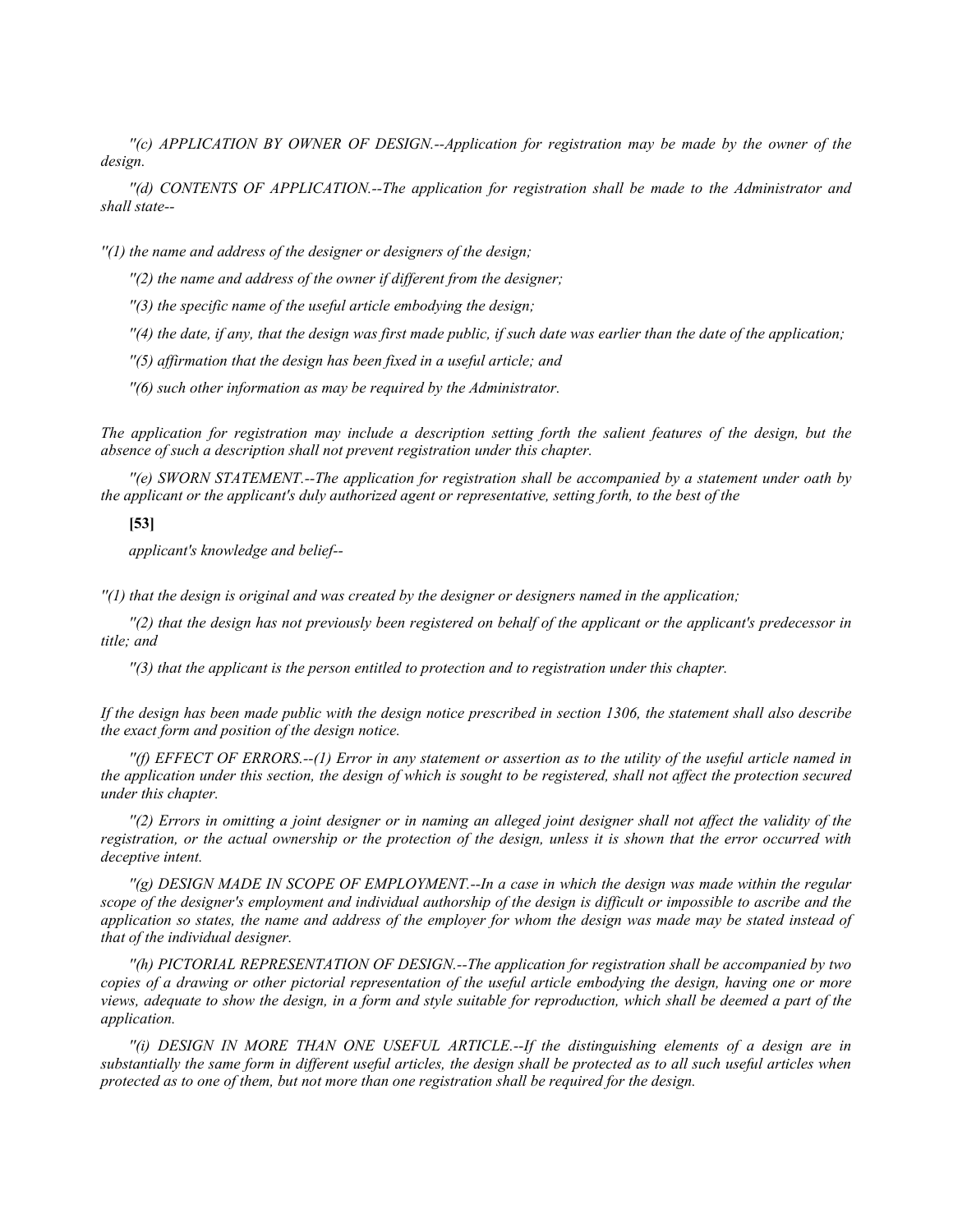*''(j) APPLICATION FOR MORE THAN ONE DESIGN.--More than one design may be included in the same application under such conditions as may be prescribed by the Administrator. For each design included in an application the fee prescribed for a single design shall be paid.*

# *''§ 1311. Benefit of earlier filing date in foreign country*

*''An application for registration of a design filed in the United States by any person who has, or whose legal representative or predecessor or successor in title has, previously filed an application for registration of the same design in a foreign country which extends to designs of owners who are citizens of the United States, or to applications filed under this chapter, similar protection to that provided under this chapter shall have that same effect as if filed in the United States on the date on which the application was first filed in such foreign country, if the application in the United States*

**[54]**

*is filed within 6 months after the earliest date on which any such foreign application was filed.*

#### *''§ 1312. Oaths and acknowledgments*

*''(a) IN GENERAL.--Oaths and acknowledgments required by this chapter--*

*''(1) may be made--*

*''(A) before any person in the United States authorized by law to administer oaths; or*

*''(B) when made in a foreign country, before any diplomatic or consular officer of the United States authorized to administer oaths, or before any official authorized to administer oaths in the foreign country concerned, whose authority shall be proved by a certificate of a diplomatic or consular officer of the United States; and*

*''(2) shall be valid if they comply with the laws of the State or country where made.*

*''(b) WRITTEN DECLARATION IN LIEU OF OATH.--(1) The Administrator may by rule prescribe that any document which is to be filed*

**[55]**

*under this chapter in the Office of the Administrator and which is required by any law, rule, or other regulation to be under oath, may be subscribed to by a written declaration in such form as the Administrator may prescribe, and such declaration shall be in lieu of the oath otherwise required.*

*''(2) Whenever a written declaration under paragraph (1) is used, the document containing the declaration shall state that willful false statements are punishable by fine or imprisonment, or both, pursuant to section 1001 of title 18, and may jeopardize the validity of the application or document or a registration resulting therefrom.*

## *''§ 1313. Examination of application and issue or refusal of registration*

*''(a) DETERMINATION OF REGISTRABILITY OF DESIGN; REGISTRATION.--Upon the filing of an application for registration in proper form under section 1310, and upon payment of the fee prescribed under section 1316, the Administrator shall determine whether or not the application relates to a design which on its face appears to be subject to protection under this chapter, and, if so, the Register shall register the design. Registration under this subsection shall be announced by publication. The date of registration shall be the date of publication.*

*''(b) REFUSAL TO REGISTER; RECONSIDERATION.--If, in the judgment of the Administrator, the application for registration relates to a design which on its face is not subject to protection under this chapter, the Administrator shall send to the applicant a notice of refusal to register and the grounds for the refusal. Within 3 months after the date on which the notice of refusal is sent, the applicant may, by written request, seek reconsideration of the application. After consideration of such a request, the Administrator shall either register the design or send to the applicant a notice of final refusal to register.*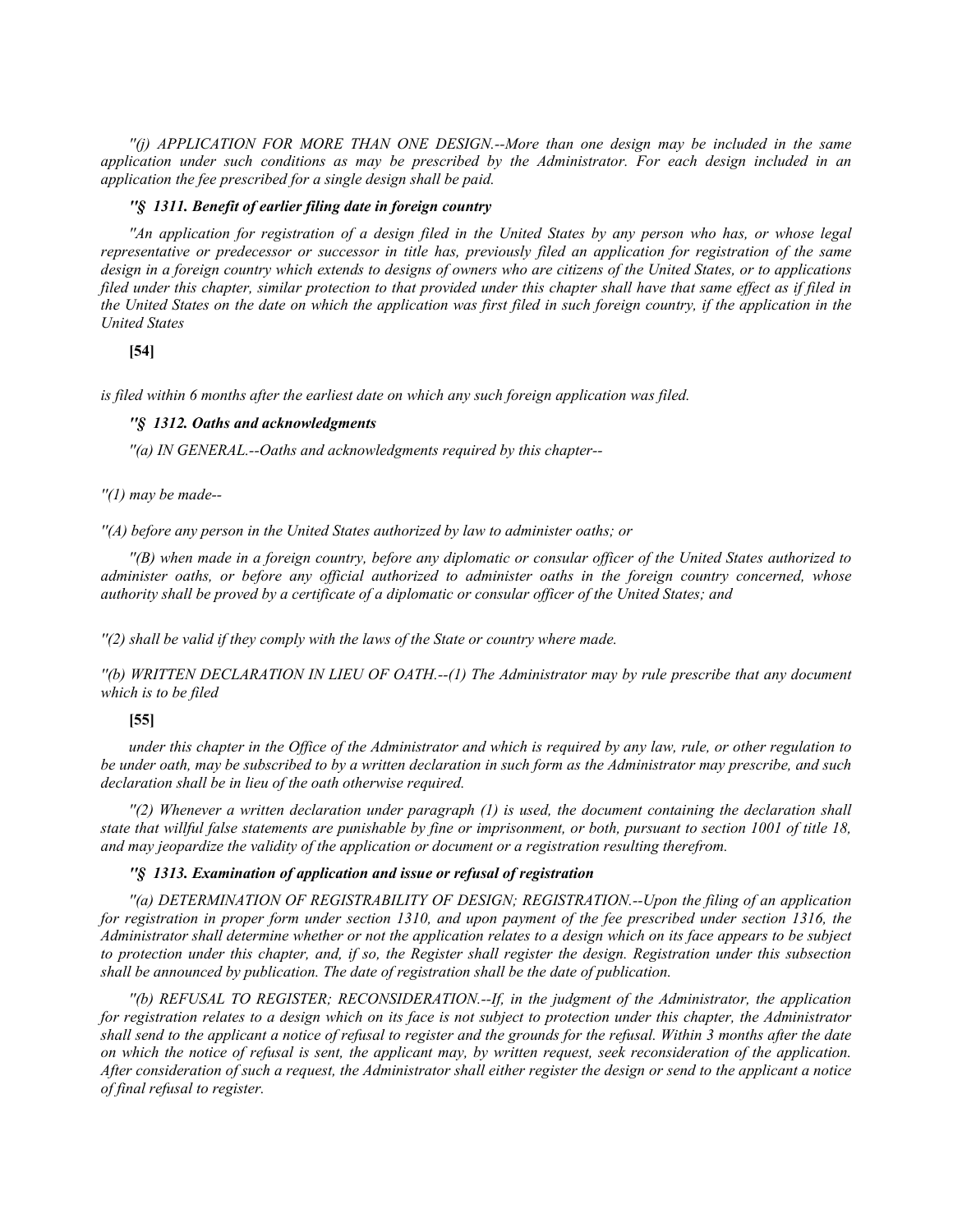*''(c) APPLICATION TO CANCEL REGISTRATION.--Any person who believes he or she is or will be damaged by a registration under this chapter may, upon payment of the prescribed fee, apply to the Administrator at any time to cancel the registration on the ground that the design is not subject to protection under this chapter, stating the reasons for the request. Upon receipt of an application for cancellation, the Administrator shall send to the owner of the design, as shown in the records of the Office of the Administrator, a notice of the application, and the owner shall have a period of 3 months after the date on which such notice is mailed in which to present arguments to the Administrator for support of the validity of the registration. The Administrator shall also have the authority to establish, by regulation, conditions under which the opposing parties may appear and be heard in support of their arguments. If, after the periods provided for the presentation of arguments have expired, the Administrator determines that the applicant for cancellation has established that the design is not subject to protection under this chapter, the Administrator shall order the registration stricken from the record. Cancellation under this subsection shall be announced by publication, and notice of the Administrator's final determination with respect to any application for cancellation shall be sent to the applicant and to the owner of record.*

## *''§ 1314. Certification of registration*

*''Certificates of registration shall be issued in the name of the United States under the seal of the Office of the Administrator and shall be recorded in the official records of the Office. The certificate shall state the name of the useful article, the date of filing of the application, the date of registration, and the date the design was made public, if*  earlier than the date of filing of the application, and shall contain a reproduction of the drawing or other pictorial *representation of the design. If a description of the salient features of the design appears in the application, the description shall also appear in the certificate. A certificate of registration shall be admitted in any court as prima facie evidence of the facts stated in the certificate.*

## *''§ 1315. Publication of announcements and indexes*

*''(a) PUBLICATIONS OF THE ADMINISTRATOR.--The Administrator shall publish lists and indexes of registered designs and cancellations of designs and may also publish the drawings or other pictorial representations of registered designs for sale or other distribution.*

*''(b) FILE OF REPRESENTATIVES OF REGISTERED DESIGNS.--The Administrator shall establish and maintain a file of the drawings or other pictorial representations of registered designs. The file shall be available for use by the public under such conditions as the Administrator may prescribe.*

# *''§ 1316. Fees*

*''The Administrator shall by regulation set reasonable fees for the filing of applications to register designs under this chapter and for other services relating to the administration of this chapter, taking into consideration the cost of providing these services and the benefit of a public record.*

**[56]**

#### *''§ 1317. Regulations*

*''The Administrator may establish regulations for the administration of this chapter.*

## *''§ 1318. Copies of records*

*''Upon payment of the prescribed fee, any person may obtain a certified copy of any official record of the Office of the Administrator that relates to this chapter. That copy shall be admissible in evidence with the same effect as the original.*

#### *''§ 1319. Correction of errors in certificates*

*''The Administrator may, by a certificate of correction under seal, correct any error in a registration incurred through the fault of the Office, or, upon payment of the required fee, any error of a clerical or typographical nature occurring in good faith but not through the fault of the Office. Such registration, together with the certificate, shall thereafter have the same effect as if it had been originally issued in such corrected form.*

### *''§ 1320. Ownership and transfer*

*''(a) PROPERTY RIGHT IN DESIGN.--The property right in a design subject to protection under this chapter shall vest in the designer, the legal representatives of a deceased designer or of one under legal incapacity, the employer for*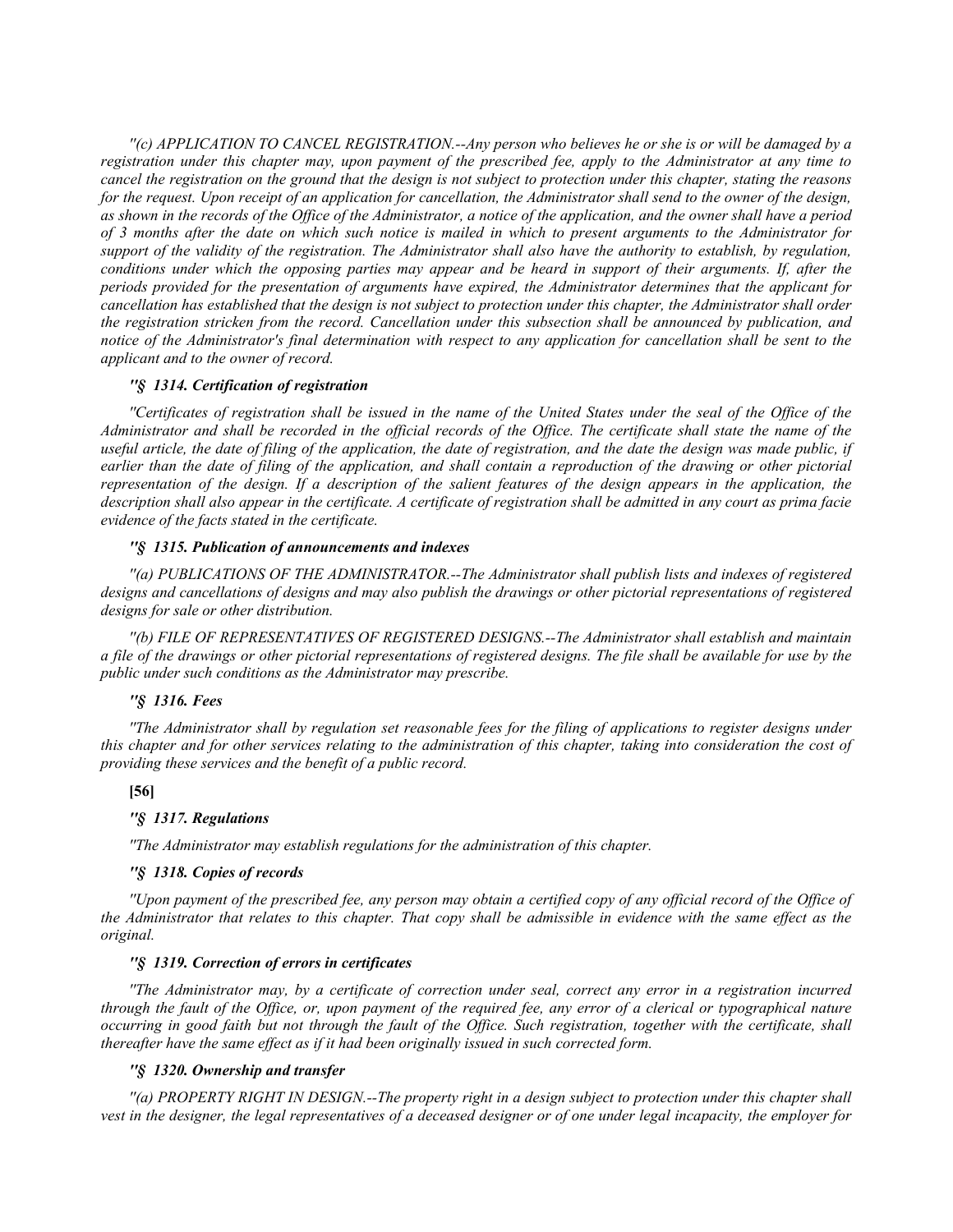*whom the designer created the design in the case of a design made within the regular scope of the designer's*  employment, or a person to whom the rights of the designer or of such employer have been transferred. The person in *whom the property right is vested shall be considered the owner of the design.* 

*''(b) TRANSFER OF PROPERTY RIGHT.--The property right in a registered design, or a design for which an application for registration has been or may be filed, may be assigned, granted, conveyed, or mortgaged by an instrument in writing, signed by the owner, or may be bequeathed by will.*

*''(c) OATH OR ACKNOWLEDGEMENT OF TRANSFER.--An oath or acknowledgment under section 1312 shall be prima facie evidence of the execution of an assignment, grant, conveyance, or mortgage under subsection (b).*

*''(d) RECORDATION OF TRANSFER.--An assignment, grant, conveyance, or mortgage under subsection (b) shall be void as against any subsequent purchaser or mortgagee for a valuable consideration, unless it is recorded in the Office of the Administrator within 3 months after its date of execution or before the date of such subsequent purchase or mortgage.*

### *''§ 1321. Remedy for infringement*

*''(a) IN GENERAL.--The owner of a design is entitled, after issuance of a certificate of registration of the design under this chapter, to institute an action for any infringement of the design.*

*''(b) REVIEW OF REFUSAL TO REGISTER.--(1) Subject to paragraph (2), the owner of a design may seek judicial review of a final refusal of the Administrator to register the design under this chapter by bringing a civil action, and may in the same action, if the court adjudges the design subject to protection under this chapter, enforce the rights in that design under this chapter.*

*''(2) The owner of a design may seek judicial review under this section if--*

*''(A) the owner has previously duly filed and prosecuted to final refusal an application in proper form for registration of the design;*

*''(B) the owner causes a copy of the complaint in the action to be delivered to the Administrator within 10 days after the commencement of the action; and*

*''(C) the defendant has committed acts in respect to the design which would constitute infringement with respect to a design protected under this chapter.*

*''(c) ADMINISTRATOR AS PARTY TO ACTION.--The Administrator may, at the Administrator's option, become a party to the action with respect to the issue of registrability of the design claim by entering an appearance within 60 days after being served with the complaint, but the failure of the Administrator to become a party shall not deprive the court of jurisdiction to determine that issue.*

*''(d) USE OF ARBITRATION TO RESOLVE DISPUTE.--The parties to an infringement dispute under this chapter, within such time as may be specified by the Administrator by regulation, may determine the dispute, or any aspect of the dispute, by arbitration. Arbitration shall be governed by title 9. The parties shall give notice of any arbitration award to the Administrator, and such award shall, as between the parties to the arbitration, be dispositive of the issues to which*  it relates. The arbitration award shall be unenforceable until such notice is given. Nothing in this subsection shall *preclude the Administrator from determining whether a design is subject to registration in a cancellation proceeding under section 1313(c).*

#### *''§ 1322. Injunctions''*

*''(a) IN GENERAL.--A court having jurisdiction over actions under this chapter may grant injunctions in accordance with the principles of equity to prevent infringement of a design under this chapter, including, in its discretion, prompt relief by temporary restraining orders and preliminary injunctions.*

*''(b) DAMAGES FOR INJUNCTIVE RELIEF WRONGFULLY OBTAINED.--A seller or distributor who suffers damage by reason of injunctive relief wrongfully obtained under this section has a cause of action against the applicant for such injunctive relief and may recover such relief as may be appropriate, including damages for lost profits, cost of*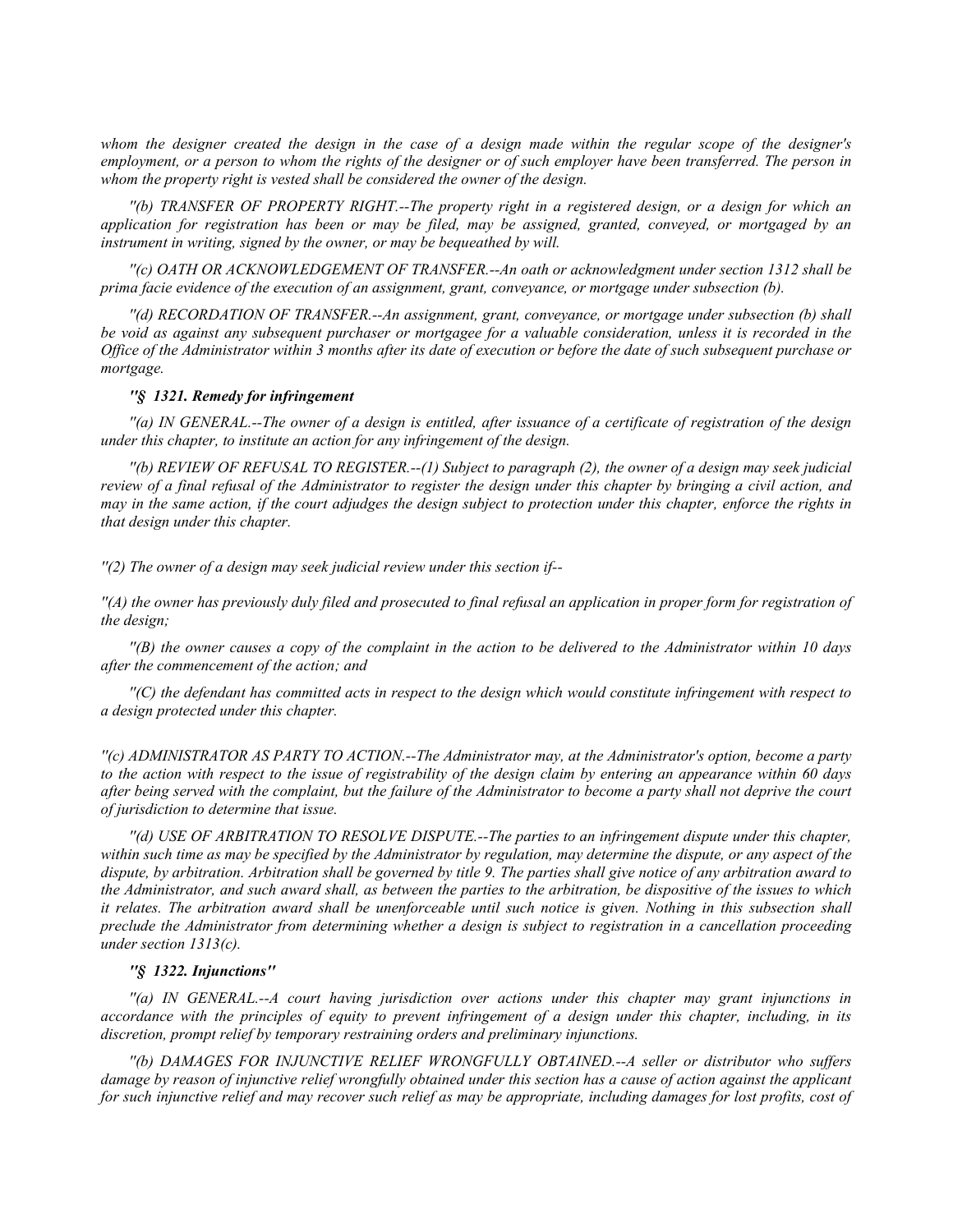*materials, loss of good will, and punitive damages in instances where the injunctive relief was sought in bad faith, and, unless the court finds extenuating circumstances, reasonable attorney's fees.*

# *''§ 1323. Recovery for infringement*

*''(a) DAMAGES.--Upon a finding for the claimant in an action for infringement under this chapter, the court shall award the claimant damages adequate to compensate for the infringement. In addition, the court may increase the damages to such amount, not exceeding \$ 50,000 or \$ 1 per copy, whichever is greater, as the court determines to be just. The damages awarded shall constitute compensation*

**[58]**

*and not a penalty. The court may receive expert testimony as an aid to the determination of damages.*

*''(b) INFRINGER'S PROFITS.--As an alternative to the remedies provided in subsection (a), the court may award the claimant the infringer's profits resulting from the sale of the copies*

**[57]**

*if the court finds that the infringer's sales are reasonably related to the use of the claimant's design. In such a case, the claimant shall be required to prove only the amount of the infringer's sales and the infringer shall be required to prove its expenses against such sales.*

*''(c) STATUTE OF LIMITATIONS.--No recovery under subsection (a) or (b) shall be had for any infringement committed more than 3 years before the date on which the complaint is filed.*

*''(d) ATTORNEY'S FEES.--In an action for infringement under this chapter, the court may award reasonable attorney's fees to the prevailing party.*

*''(e) DISPOSITION OF INFRINGING AND OTHER ARTICLES.--The court may order that all infringing articles, and any plates, molds, patterns, models, or other means specifically adapted for making the articles, be delivered up for destruction or other disposition as the court may direct.*

## *''§ 1324. Power of court over registration*

*''In any action involving the protection of a design under this chapter, the court, when appropriate, may order registration of a design under this chapter or the cancellation of such a registration. Any such order shall be certified by the court to the Administrator, who shall make an appropriate entry upon the record.*

#### *''§ 1325. Liability for action on registration fraudulently obtained*

*''Any person who brings an action for infringement knowing that registration of the design was obtained by a false or fraudulent representation materially affecting the rights under this chapter, shall be liable in the sum of \$ 10,000, or such part of that amount as the court may determine. That amount shall be to compensate the defendant and shall be charged against the plaintiff and paid to the defendant, in addition to such costs and attorney's fees of the defendant as may be assessed by the court.*

## *''§ 1326. Penalty for false marking*

*''(a) IN GENERAL.--Whoever, for the purpose of deceiving the public, marks upon, applies to, or uses in advertising in connection with an article made, used, distributed, or sold, a design which is not protected under this chapter, a design notice specified in section 1306, or any other words or symbols importing that the design is protected under this chapter, knowing that the design is not so protected, shall pay a civil fine of not more than \$ 500 for each such offense.*

*''(b) SUIT BY PRIVATE PERSONS.--Any person may sue for the penalty established by subsection (a), in which event one-half of the penalty shall be awarded to the person suing and the remainder shall be awarded to the United States.*

# **[59]**

### *''§ 1327. Penalty for false representation*

*''Whoever knowingly makes a false representation materially affecting the rights obtainable under this chapter for the purpose of obtaining registration of a design under this chapter shall pay a penalty of not less than \$ 500 and not*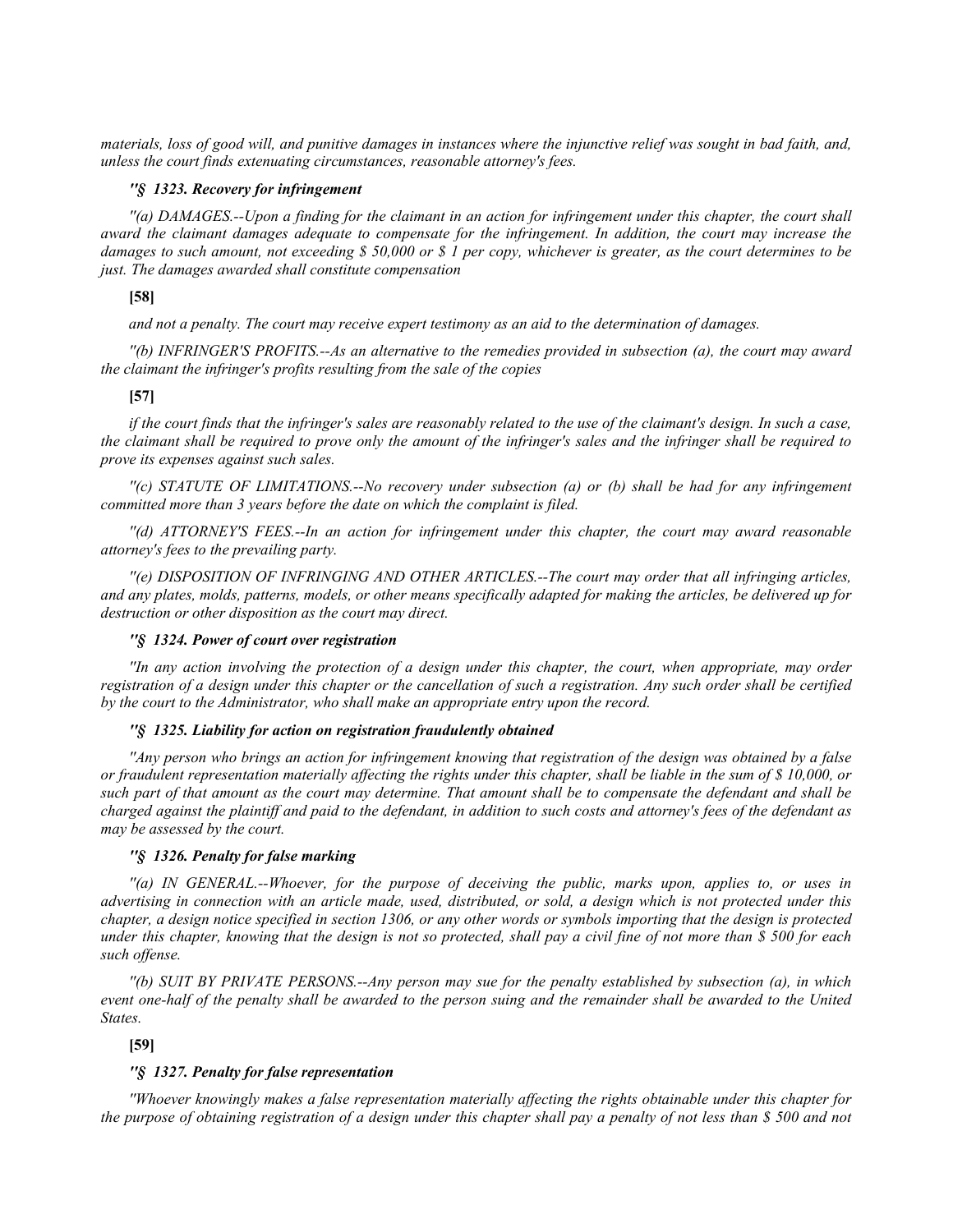*more than \$ 1,000, and any rights or privileges that individual may have in the design under this chapter shall be forfeited.*

### *''§ 1328. Enforcement by Treasury and Postal Service*

*''(a) REGULATIONS.--The Secretary of the Treasury and the United States Postal Service shall separately or jointly issue regulations for the enforcement of the rights set forth in section 1308 with respect to importation. Such regulations may require, as a condition for the exclusion of articles from the United States, that the person seeking exclusion take any one or more of the following actions:*

*''(1) Obtain a court order enjoining, or an order of the International Trade Commission under section 337 of the Tariff Act of 1930 excluding, importation of the articles.*

*''(2) Furnish proof that the design involved is protected under this chapter and that the importation of the articles would infringe the rights in the design under this chapter.*

*''(3) Post a surety bond for any injury that may result if the detention or exclusion of the articles proves to be unjustified.*

*''(b) SEIZURE AND FORFEITURE.--Articles imported in violation of the rights set forth in section 1308 are subject to seizure and forfeiture in the same manner as property imported in violation of the customs laws. Any such forfeited articles shall be destroyed as directed by the Secretary of the Treasury or the court, as the case may be, except that the articles may be returned to the country of export whenever it is shown to the satisfaction of the Secretary of the Treasury that the importer had no reasonable grounds for believing that his or her acts constituted a violation of the law.* 

### *''§ 1329. Relation to design patent law*

*''The issuance of a design patent under title 35 for an original design for an article of manufacture shall terminate any protection of the original design under this chapter.*

### *''§ 1330. Common law and other rights unaffected*

*''Nothing in this chapter shall annul or limit--*

*''(1) common law or other rights or remedies, if any, available to or held by any person with respect to a design which has not been registered under this chapter; or*

*''(2) any right under the trademark laws or any right protected against unfair competition.*

#### *''§ 1331. Administrator; Office of the Administrator*

*''In this chapter, the 'Administrator' is the Register of Copyrights, and the 'Office of the Administrator' and the 'Office' refer to the Copyright Office of the Library of Congress.*

**[60]**

#### *''§ 1332. No retroactive effect*

*''Protection under this chapter shall not be available for any design that has been made public under section 1310(b) before the effective date of this chapter.''*

## *SEC. 503. CONFORMING AMENDMENTS.*

*(a) TABLE OF CHAPTERS.--The table of chapters for title 17, United States Code, is amended by adding at the end the following:*

*''13. Protection of Original Designs\_\_\_\_\_\_\_\_\_\_\_\_\_\_\_\_\_1301''.*

*(b) JURISDICTION OF DISTRICT COURTS OVER DESIGN ACTIONS.--(1) Section 1338(c) of title 28, United States Code, is amended by inserting '', and to exclusive rights in designs under chapter 13 of title 17,'' after ''title 17''.*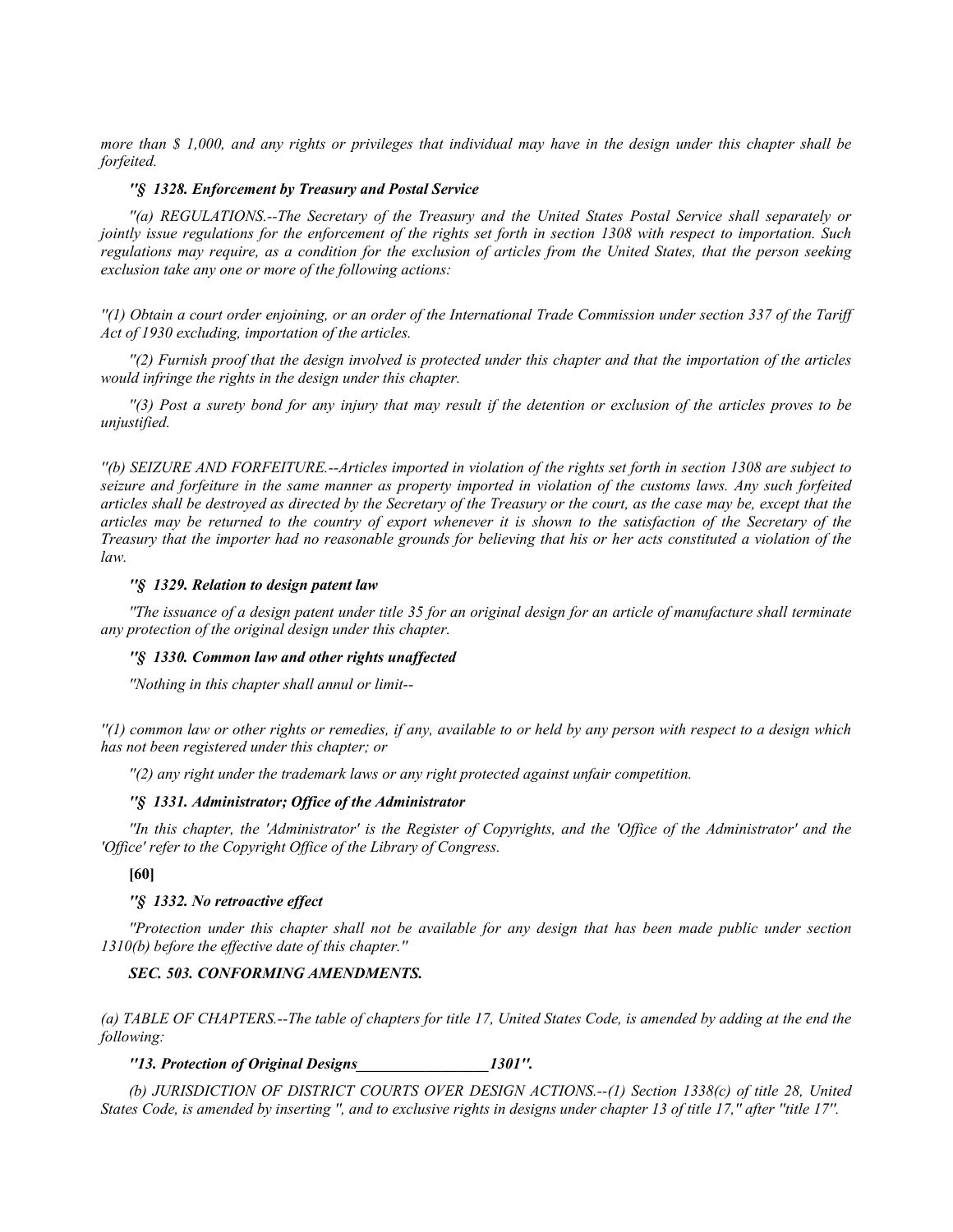*(2)(A) The section heading for section 1338 of title 28, United States Code, is amended by inserting ''designs,'' after ''mask works,''.*

*(B) The item relating to section 1338 in the table of sections at the beginning of chapter 85 of title 28, United States Code, is amended by inserting ''designs,'' after ''mask works,''.*

*(c) PLACE FOR BRINGING DESIGN ACTIONS.--(1) Section 1400(a) of title 28, United States Code, is amended by inserting ''or designs'' after ''mask works''.*

*(2) The section heading for section 1400 of title 28, United States Code is amended to read as follows:*

*''§ Patents and copyrights, mask works, and designs''.*

*(3) The item relating to section 1400 in the table of sections at the beginning of chapter 87 of title 28, United States Code, is amended to read as follows:*

*''1400. Patents and copyrights, mask works, and designs.''.*

*(d) ACTIONS AGAINST THE UNITED STATES.--Section 1498(e) of title 28, United States Code, is amended by inserting '', and to exclusive rights in designs under chapter 13 of title 17,'' after ''title 17''.* 

### *SEC. 504. JOINT STUDY OF THE EFFECT OF THIS TITLE.*

*(a) IN GENERAL.--Not later than 1 year after the date of the enactment of this Act, and not later than 2 years after such date of enactment, the Register of Copyrights and the Commissioner of Patents and Trademarks shall submit to the Committees on the Judiciary of the Senate and the House of Representatives a joint report evaluating the effect of the amendments made by this title.*

*(b) ELEMENTS FOR CONSIDERATION.--In carrying out subsection (a), the Register of Copyrights and the Commissioner of Patents and Trademarks shall consider--*

*(1) the extent to which the amendments made by this title has been effective in suppressing infringement of the design of vessel hulls;*

*(2) the extent to which the registration provided for in chapter 13 of title 17, United States Code, as added by this title, has been utilized;*

*(3) the extent to which the creation of new designs of vessel hulls have been encouraged by the amendments made by this title;*

#### **[61]**

*(4) the effect, if any, of the amendments made by this title on the price of vessels with hulls protected under such amendments; and*

*(5) such other considerations as the Register and the Commissioner may deem relevant to accomplish the purposes of the evaluation conducted under subsection (a).*

### *SEC. 505. EFFECTIVE DATE.*

*The amendments made by sections 502 and 503 shall take effect on the date of the enactment of this Act and shall remain in effect until the end of the 2-year period beginning on such date of enactment. No cause of action based on chapter 13 of title 17, United States Code, as added by this title, may be filed after the end of that 2-year period.*

*Amend the title so as to read: ''A bill to amend title 17, United States Code, to implement the World Intellectual Property Organization Copyright Treaty and Performances and Phonograms Treaty, and for other purposes.''*

And the Senate agree to the same.

From the Committee on Commerce, for consideration of the House bill, and the Senate amendment, and modifications committed to conference:

Tom Bliley,

Billy Tauzin,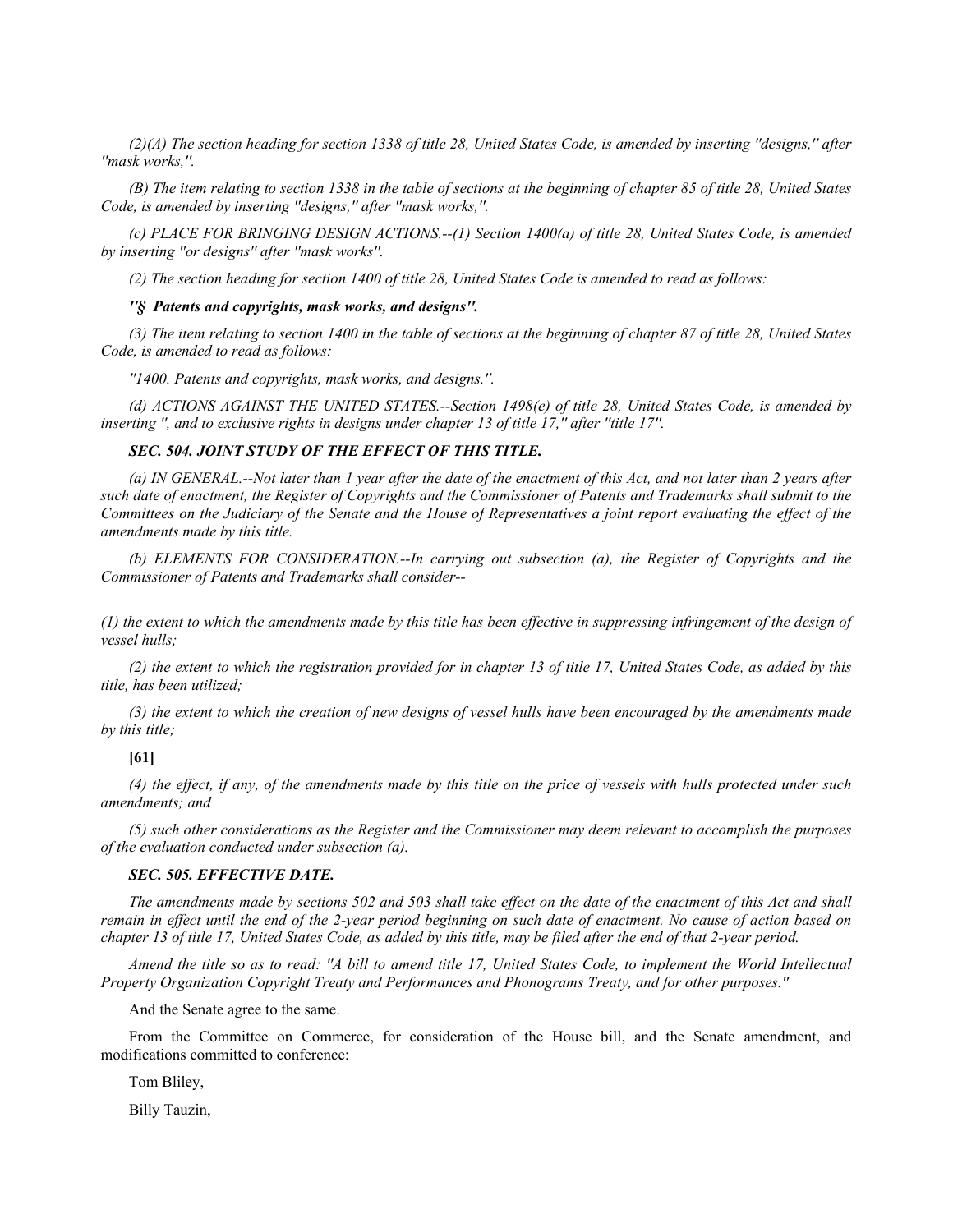John D. Dingell,

From the Committee on the Judiciary, for consideration of the House bill, and the Senate amendment, and modifications committed to conference:

Henry J. Hyde, Howard Coble, Bob Goodlatte, John Conyers, Jr., Howard L. Berman, *Managers on the Part of the House.* Orrin G. Hatch, Strom Thurmond, Patrick J. Leahy, *Managers on the Part of the Senate.* **[63]**

JOINT EXPLANATORY STATEMENT OF THE COMMITTEE OF CONFERENCE

The managers on the part of the House and the Senate at the conference on the disagreeing votes of the two Houses on the amendment of the Senate to the bill (H.R. 2281) to amend title 17, United States Code, to implement the World Intellectual Property Organization Copyright Treaty and Performances and Phonograms Treaty, and for other purposes, submit the following joint statement to the House and the Senate in explanation of the effect of the action agreed upon by the managers and recommended in the accompanying conference report:

The Senate amendment struck all of the House bill after the enacting clause and inserted a substitute text.

The House recedes from its disagreement to the amendment of the Senate with an amendment that is a substitute for the House bill and the Senate amendment. The differences between the House bill, the Senate amendment, and the substitute agreed to in conference are noted below, except for clerical corrections, conforming changes made necessary by agreements reached by the conferees, and minor drafting and clerical changes.

## TITLE I--WIPO TREATIES IMPLEMENTATION

This title implements two new intellectual property treaties, the WIPO Copyright Treaty and the WIPO Performances and Phonograms Treaty, signed in Geneva, Switzerland in December 1996.

## SECTION 101. SHORT TITLE

The House recedes to the Senate section 101. This section sets forth the short title of the Act. As between the short titles in the House bill and the Senate amendment, it is believed that the title in Section 101 of the Senate amendment more accurately reflects the effect of the Act.

#### SECTION 102. TECHNICAL AMENDMENTS

The Senate recedes to House section 102. This section makes technical and conforming amendments to the U.S. Copyright Act in order to comply with the obligations of the two WIPO treaties.

# SECTION 103. COPYRIGHT PROTECTION SYSTEMS AND COPYRIGHT MANAGEMENT INFORMATION

The Senate recedes to House section 103 with modification. The two new WIPO Treaties include substantively identical provisions on technological measures of protection (also commonly referred to as the ''black box'' or ''anticircumvention'' provisions). These provisions require contracting parties to provide ''adequate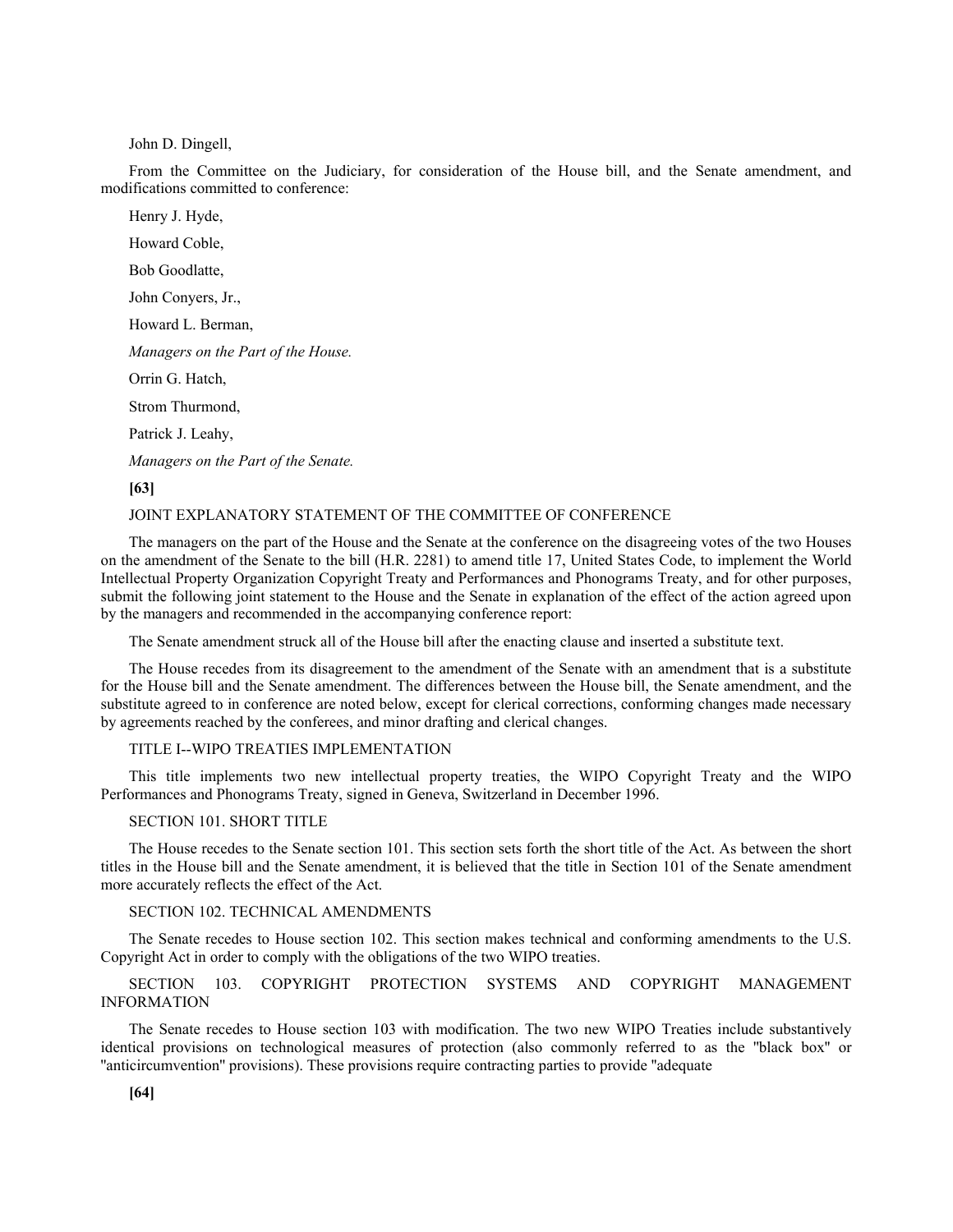legal protection and effective legal remedies against the circumvention of effective technological measures that are used by authors in connection with the exercise of their rights under this Treaty or the Berne Convention and that restrict acts, in respect of their works, which are not authorized by the authors concerned or permitted by law.''

Both of the new WIPO treaties also include substantively identical provisions requiring contracting parties to protect the integrity of copyright management information. The treaties define copyright management information as ''information which identifies the work, the author of the work, the owner of any right in the work, or information about the terms and conditions of use of the work, and any numbers or codes that represent such information, when any of these items of information is attached to a copy of a work or appears in connection with the communication of a work to the public.''

Legislation is required to comply with both of these provisions. To accomplish this, both the House bill and the Senate amendment, in section 103, would add a new chapter (chapter twelve) to title 17 of the United States Code. This new chapter twelve includes five sections--(1) section 1201, which prohibits the circumvention of technological measures of protection; (2) section 1202, which protects the integrity of copyright management information; (3) section 1203, which provides for civil remedies for violations of sections 1201 and 1202; (4) section 1204, which provides for criminal penalties for violations of sections 1201 and 1202; and (5) section 1205, which provides a savings clause to preserve the effectiveness of federal and state laws in protecting individual privacy on the Internet. The House bill and the Senate amendment differ in several respects, primarily related to the scope and availability of exemptions from the prohibitions under section 1201.

*Section 1201(a)(1)--Rulemaking by the Librarian of Congress.* Section 1201(a)(1)(C) provides that the determination of affected classes of works described in subparagraph (A) shall be made by the Librarian of Congress ''upon the recommendation of the Register of Copyrights, who shall consult with the Assistant Secretary for Communications and Information of the Department of Commerce and report and comment on his or her views in making such recommendation.'' The determination will be made in a rulemaking proceeding on the record. It is the intention of the conferees that, as is typical with other rulemaking under title 17, and in recognition of the expertise of the Copyright Office, the Register of Copyrights will conduct the rulemaking, including providing notice of the rulemaking, seeking comments from the public, consulting with the Assistant Secretary for Communications and Information of the Department of Commerce and any other agencies that are deemed appropriate, and recommending final regulations in the report to the Librarian.

*Section 1201(a) and 1202--technological measures.* It is the understanding of the conferees that technological measures will most often be developed through consultative, private sector efforts by content owners, and makers of computers, consumer electronics and telecommunications devices. The conferees expect this consultative approach to continue as a constructive and positive method.

## **[65]**

One of the benefits of such consultation is to allow testing of proposed technologies to determine whether there are adverse effects on the ordinary performance of playback and display equipment in the marketplace, and to take steps to eliminate or substantially mitigate those effects before technologies are introduced. The public interest is well-served by such activities.

Persons may also choose to implement a technological measure without vetting it through an inter-industry consultative process, or without regard to the input of affected parties. Under such circumstances, such a technological measure may materially degrade or otherwise cause recurring appreciable adverse effects on the authorized performance or display of works. Steps taken by the makers or servicers of consumer electronics, telecommunications or computing products used for such authorized performances or displays solely to mitigate these adverse effects on product performance (whether or not taken in combination with other lawful product modifications) shall not be deemed a violation of sections 1201(a) or (b).

However, this construction is not meant to afford manufacturers or servicers an opportunity to give persons unauthorized access to protected content, or to exercise the rights under the Copyright Act of copyright owners in such works, under the guise of ''correcting'' a performance problem that results from the implementation of a particular technological measure. Thus, it would violate sections 1201(a) or (b) for a manufacturer or servicer to take remedial measures if they are held out for or undertaken with, or result in equipment with only limited commercially significant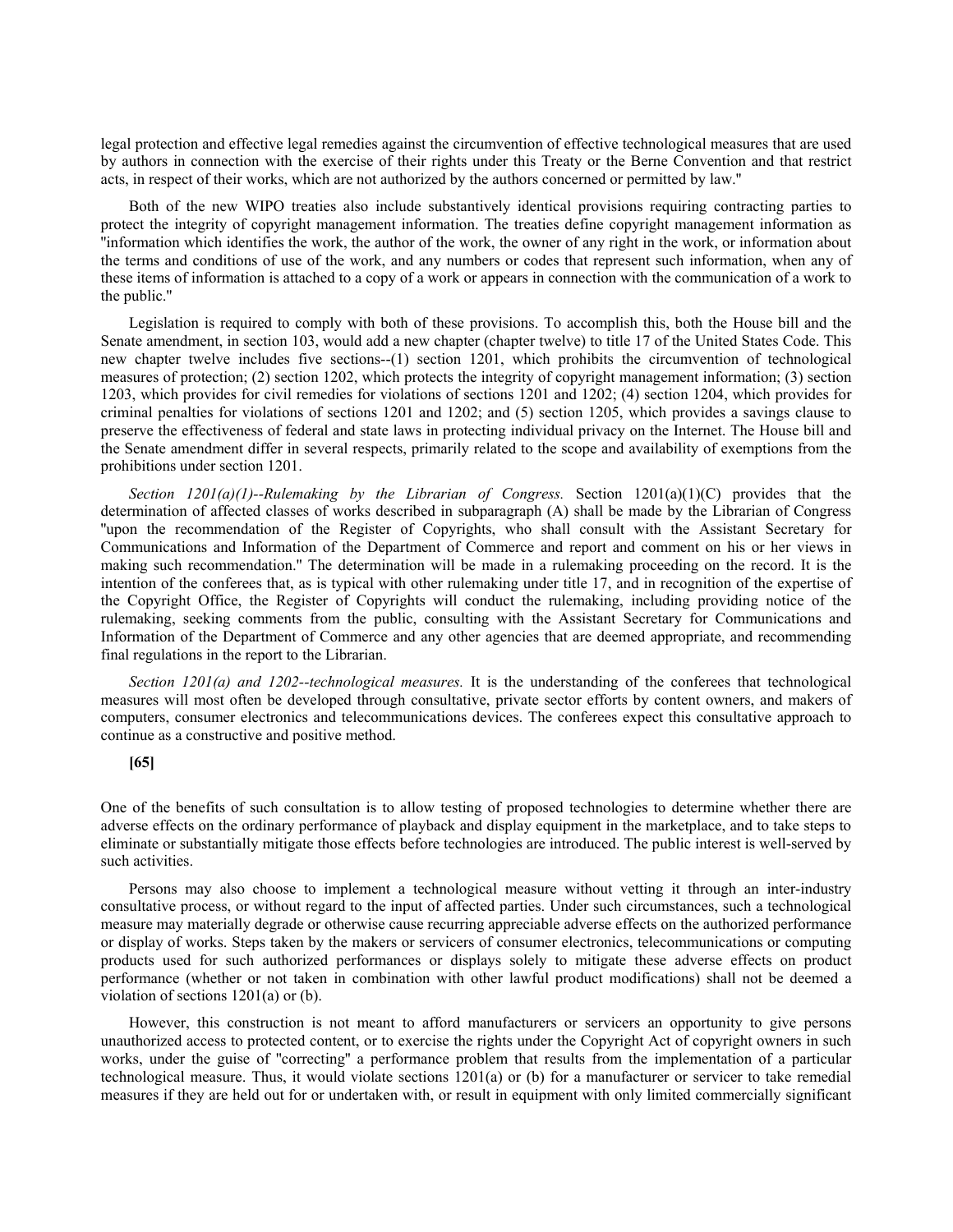use other than, the prohibited purpose of allowing users to gain unauthorized access to protected content or to exercise the rights under the Copyright Act of copyright owners in such works.

With regard to section 1202, product adjustments made to eliminate recurring appreciable adverse effects on the authorized performance or display of works caused by copyright management information will not be deemed a violation of section 1202 unless such steps are held out for or undertaken with a prohibited purpose, or the requisite knowledge, of inducing, enabling, facilitating or concealing infringement of rights of copyright owners under the Copyright Act.

*Section 1201(e) and 1202(d)--Law enforcement, intelligence, and other government activities.* Sections 1201(e) and 1202(d) create an exception to the prohibitions of sections 1201 and 1202 for the lawfully authorized investigative, protective, or intelligence activities of an officer, agent, or employee of, the United States, a State, or a political subdivision of a State, or of persons acting pursuant to a contract with such an entity. The anticircumvention provisions of this legislation might be read to prohibit some aspects of the information security testing that is critical to preventing cyber attacks against government computers, computer systems, and computer networks. The conferees have added language to sections 1201(e) and 1202(d) to make it clear that the anticircumvention prohibition does not apply to lawfully authorized information security activities of the federal government, the states, political subdivisions of states, or persons acting within the scope of their government information security contract. In this way, the bill will

**[66]**

permit the continuation of information security activities that protect the country against one of the greatest threats to our national security as well as to our economic security.

At the same time, this change is narrowly drafted so that it does not open the door to the very piracy the treaties are designed to prevent. For example, the term ''information security'' activities is intended to include presidential directives and executive orders concerning the vulnerabilities of a computer, computer system, or computer network. By this, the conferees intend to include the recently-issued Presidential Decision Directive 63 on Critical Infrastructure Protection. PDD 63 contains a number of initiatives to ensure that the United States takes all necessary measures to swiftly eliminate any significant vulnerability to both physical and cyber attacks on the nation's critical infrastructures, including especially our cyber systems.

The Term ''computer system'' has the same definition for purposes of this section as that term is defined in the Computer Security Act, *15 U.S.C. § 278g* 3(d)(1).

*Subsection 1201(g)--Encryption Research.* Subsection (g) permits the circumvention of access control technologies in certain circumstances for the purpose of good faith encryption research. The conferees note that section  $1201(g)(3)(A)$  does not imply that the results of encryption research must be disseminated. There is no requirement that legitimate encryption researchers disseminate their findings in order to quality for the encryption research exemption in section  $1201(g)$ . Rather, the subsection describes circumstances in which dissemination, if any, would be weighed in determining eligibility.

*Section 1201(j)--Security Testing.* Subsection (j) clarifies the intended effect of the bill with respect to information security. The conferees understand this act to prohibit unauthorized circumvention of technological measures applied to works protected under title 17. The conferees recognize that technological measures may also be used to protect the integrity and security of computers, computer systems or computer networks. It is not the intent of this act to prevent persons utilizing technological measures in respect of computers, computer systems or networks from testing the security value and effectiveness of the technological measures they employ, or from contracting with companies that specialize in such security testing.

Thus, in addition to the exception for good faith encryption research contained in Section  $1201(g)$ , the conferees have adopted Section 1201(j) to resolve additional issues related to the effect of the anti-circumvention provision on legitimate information security activities. First, the conferees were concerned that Section 1201(g)'s exclusive focus on encryption-related research does not encompass the entire range of legitimate information security activities. Not every technological means that is used to provide security relies on encryption technology, or does so to the exclusion of other methods. Moreover, an individual who is legitimately testing a security technology may be doing so not to advance the state of encryption research or to develop encryption products, but rather to ascertain the effectiveness of that particular security technology.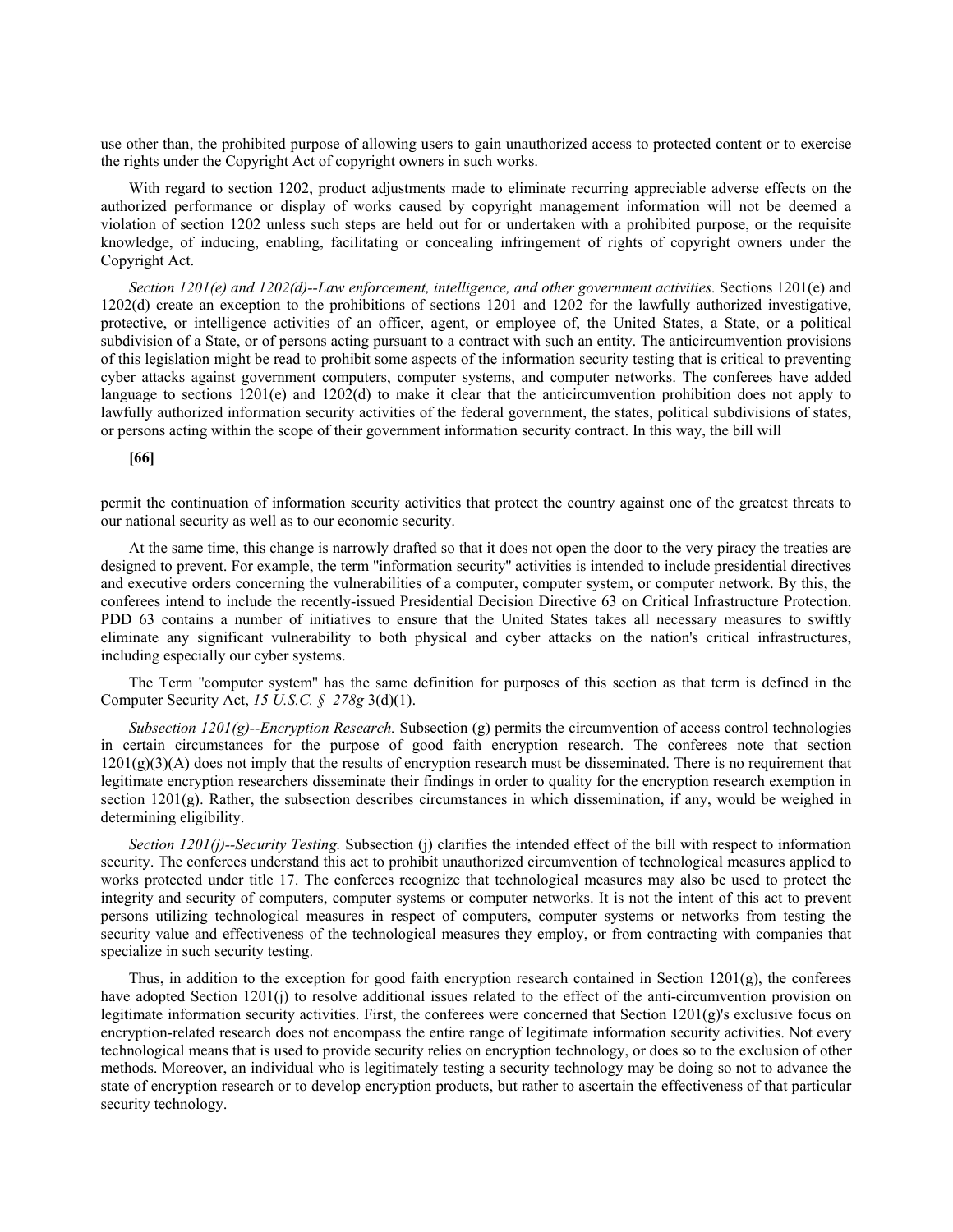## **[67]**

The conferees were also concerned that the anti-circumvention provision of Section 1201(a) could be construed to inhibit legitimate forms of security testing. It is not unlawful to test the effectiveness of a security measure before it is implemented to protect the work covered under title 17. Nor is it unlawful for a person who has implemented a security measure to test its effectiveness. In this respect, the scope of permissible security testing under the Act should be the same as permissible testing of a simple door lock: a prospective buyer may test the lock at the store with the store's consent, or may purchase the lock and test it at home in any manner that he or she sees fit--for example, by installing the lock on the front door and seeing if it can be picked. What that person may not do, however, is test the lock once it has been installed on someone else's door, without the consent of the person whose property is protected by the lock.

In order to resolve these concerns, Section  $1201(i)$  creates an exception for "security testing." Section  $1201(i)(1)$ defines "security testing" as obtaining access to a computer, computer system, or computer network for the sole purpose of testing, investigating, or correcting a security flaw or vulnerability, provided that the person engaging in such testing is doing so with the consent of the owner or operator of the computer, computer system, or computer network. Section  $102(j)(2)$  provides that, notwithstanding the provisions of Section 1201(a), a person may engage in such testing, provided that the act does not constitute infringement or violate any other applicable law. Section 1201(j)(3) provides a non-exclusive list of factors that a court shall consider in determining whether a person benefits from this exception.

Section  $1201(j)(4)$  permits an individual, notwithstanding the prohibition contained in Section  $1201(a)(2)$ , to develop, produce, distribute, or employ technological means for the sole purpose of performing acts of good faith security testing under Section 1201(j)(2), provided the technological means do not otherwise violate section 1201(a)(2). It is Congress' intent for this subsection to have application only with respect to good faith security testing. The intent is to ensure that parties engaged in good faith security testing have the tools available to them to complete such acts. The conferees understand that such tools may be coupled with additional tools that serve purposes wholly unrelated to the purposes of this Act. Eligibility for this exemption should not be precluded because these tools are coupled in such a way. The exemption would not be available, however, when such tools are coupled with a product or technology that violates section 1201(a)(2).

*Section 1201(k)--Certain Analog Devices and Certain Technological Measures.* The conferees included a provision in the final legislation to require that analog video cassette recorders must conform to the two forms of copy control technology that are in wide use in the market today--the automatic gain control copy control technology and the colorstripe copy control technology. Neither are currently required elements of any format of video recorder, and the ability of each technology to work as intended depends on the consistency of design of video recorders or on incorporation of specific response elements in video recorders. Moreover, they do not employ encryption or scrambling of the content being protected.

## **[68]**

As a consequence, these analog copy control technologies may be rendered ineffective either by redesign of video recorders or by intervention of ''black box'' devices or software ''hacks''. The conferees believe, and specifically intend, that the general circumvention prohibition in Section 1201(b)(2) will prohibit the manufacture and sale of ''black box'' devices that defeat these technologies. Moreover, the conferees believe and intend that the term ''technology'' should be read to include the software ''hacks'' of this type, and that such ''hacks'' are equally prohibited by the general circumvention provision. Devices have been marketed that claim to ''fix'' television picture disruptions allegedly caused by these technologies. However, as described in more detail below, there is no justification for the existence of any intervention device to ''fix'' such problems allegedly caused by these technologies, including ''fixes'' allegedly related to stabilization or clean up of the picture quality. Such devices should be seen for what they are--circumvention devices prohibited by this legislation.

The conferees emphasize that this particular provision is being included in this bill in order to deal with a very specific situation involving the protection of analog television programming and prerecorded movies and other audiovisual works in relation to recording capabilities of ordinary consumer analog video cassette recorders. The conferees also acknowledge that numerous other activities are underway in the private sector to develop, test, and apply copy control technologies, particularly in the digital environment. Subject to the other requirements of this section, circumvention of these technologies may be prohibited under this Act. Moreover, in some cases, these technologies are subject to licensing arrangements that provide legally enforceable obligations. The conferees applaud these undertakings and encourage their continuation, including the inter-industry meetings and working groups that are essential to their success. If, as a result of such activities, the participants request further Congressional action, the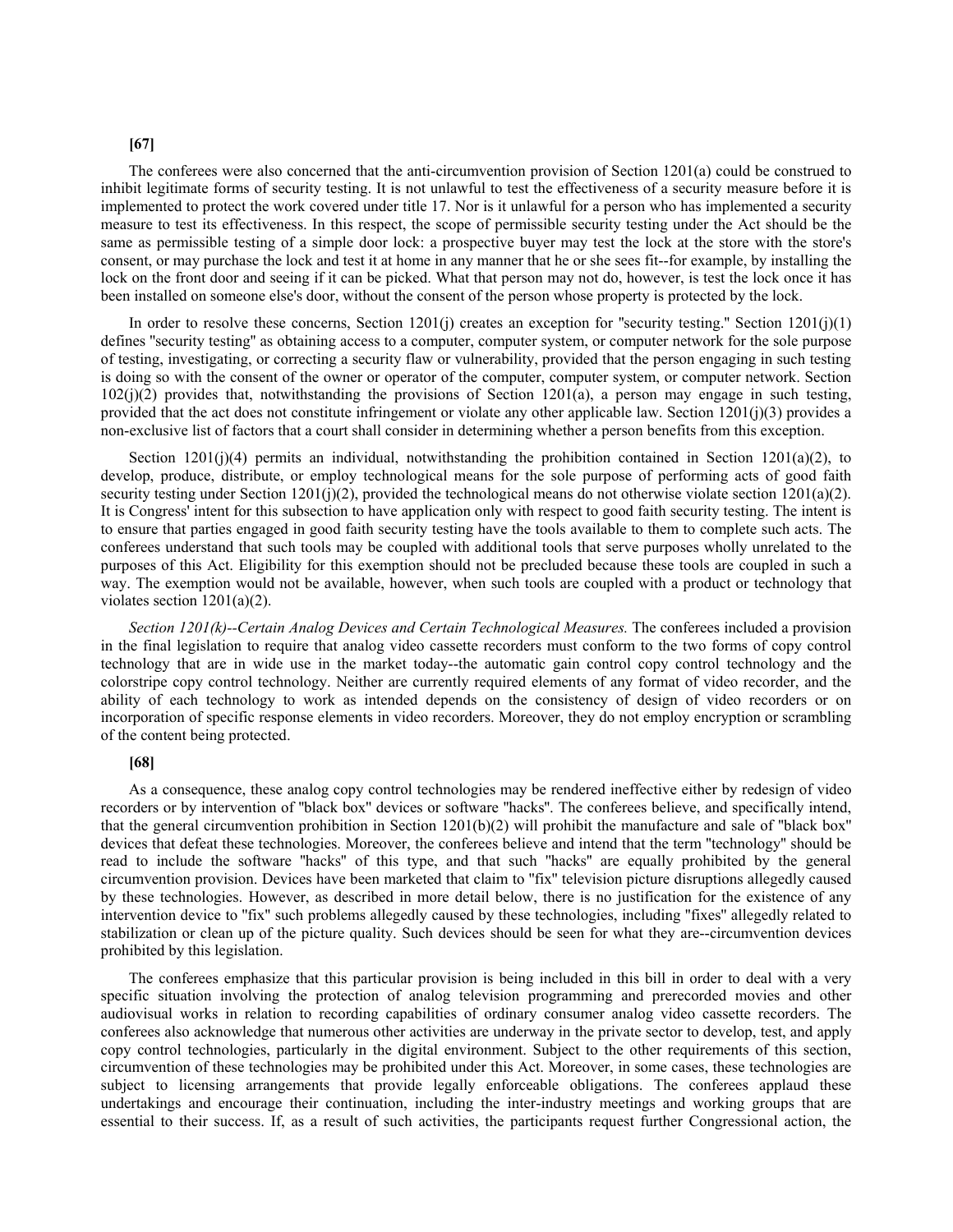conferees expect that the Congress, and the committees involved in this Conference specifically, will consider whether additional statutory requirements are necessary and appropriate.

Before agreeing to include this requirement in the final legislation, the conferees assured themselves in relation to two critical issues--that these analog copy control technologies do not create ''playability'' problems on normal consumer electronics products and that the intellectual property necessary for the operation of these technologies will be available on reasonable and non-discriminatory terms.

In relation to the playability issue, the conferees have received authoritative assurances that playability issues have already been resolved in relation to the current specifications for these technologies and that an inter-industry forum will be established to resolve any playability issues that may arise in the future in relation to either revisions to the copy control specifications or development of new consumer technologies and products.

As further explanation on the playability issue, the conferees understand that the existing technologies were the subject of extensive testing that included all or virtually all of the major consumer electronics manufacturers and that this testing resulted in modification

**[69]**

of the specifications to assure that the technologies do not produce noticeable adverse effects on the normal display of content that is protected utilizing these technologies. Currently, all manufacturers are effectively ''on notice'' of the existence of these technologies and their specifications and should be able to design their products to avoid any adverse effects.

In relation to the intellectual property licensing issues, the owner of the analog copy control intellectual property-- Macrovision Corporation--has written a letter to the Chairman of the Conference Committee to provide the following assurances in relation to the licenses for intellectual property necessary to implement these analog copy control technologies: (1) that its intellectual property is generally available on reasonable and non-discriminatory terms, as that phrase is used in normal industry parlance; (2) that manufacturers of the analog video cassette recorders that are required by this legislation to conform to these technologies will be provided royalty-free licenses for the use of its relevant intellectual property in any device that plays back packaged, prerecorded content, or that reads and responds to or generates or carries forward the elements of these technologies associated with such content; (3) in the same circumstances as described in (2), other manufacturers of devices that generate, carry forward, or read and respond to these technologies will be provided licenses carrying only modest fees (in the range of \$ 25,000--in current dollars- initial payment and lesser amounts as recurring annual fees); (4) that manufacturers of other products, including set-topboxes and devices that perform similar functions (including integrated devices containing such functionality), will receive licenses on reasonable and non-discriminatory terms, including royalty terms and other considerations; and (5) that playability issues will not be the subject of license requirements but rather will be handled through an inter-industry forum that is being established for this purpose. The conferees emphasize the need for the technology's proprietor to adhere to these assurances in all future licensing.

With regard to the specific elements of this provision:

First, these technologies operate within the general NTSC television signal environment, and the conferees understand that this means that they work in relation to television signals that are of the 525/60 interlaced type, i.e., the standard definition television signal that has been used in the United States. The S-video and Hi-8 versions of covered devices are, of course, included within the coverage. Further, the new format analog video cassette recorders that are covered by paragraph  $(1)(A)(v)$  are those that receive the 525/60 interlaced type of input.

Second, it is the conferees understanding that not all analog video signals will utilize this technology, and, obviously, a device that receives a signal that does not contain these technologies need not read and respond to what might have been there if the signal had utilized the technology.

Third, a violation of paragraph  $(1)$  is a form of circumvention under Section 1201(b) $(1)$ . Accordingly, the enforcement of this provision is through the penalty provisions applicable to Section 1201 generally. A violation of paragraph (2) is also a violation of Section 1201 and hence subject to those penalty provisions. The inclusion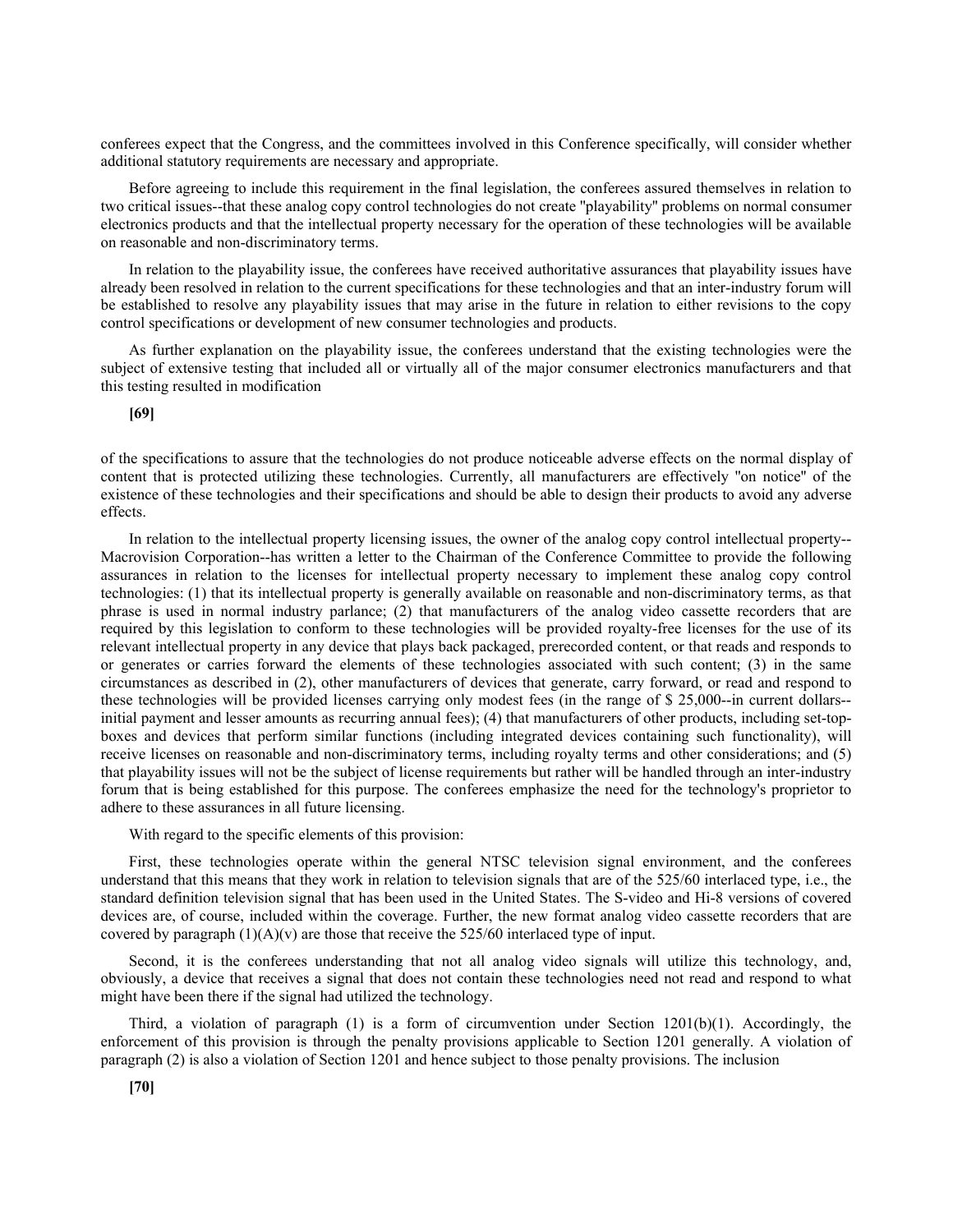of paragraph (5) with regard to enforcement of paragraph (2) is intended merely to allow the particular statutory damage provisions of Section 1203 to apply to violations of this subsection.

Fourth, the conferees understand that minor modifications may be necessary in the specifications for these technologies and intend that any such modifications (and related new ''revised specifications'') should not negate in any way the requirements imposed by this subsection. The modifications should, however, be sufficiently minor that manufacturers of analog video cassette recorders should be free to continue to design products to conform to these technologies on the basis of the specifications existing, or actually implemented by manufacturers, as of the date of enactment of this Act.

Fifth, the provisions of paragraph (2) are intended to operate to allow copyright owners to use these technologies to prevent the making of a viewable copy of a pay-per-view, near video on demand, or video on demand transmission or prerecorded tape or disc containing one or more motion pictures or other audiovisual works, at the same time as consumers are afforded their customary ability to make analog copies of programming offered through other channels or services. Copyright owners may utilize these technologies to prevent the making of a ''second generation'' copy where the original transmission was through a pay television service (such as HBO, Showtime, or the like). The basic and extended basic tiers of programming services, whether provided through cable or other wireline, satellite, or future over the air terrestrial systems, may not be encoded with these technologies at all. The inclusion of paragraph  $(2)(D)$  is not intended to be read to authorize the making of a copy by consumers or others in relation to pay-per-view, near video on demand or video-on-demand transmissions or prerecorded media.

Sixth, the exclusion of professional analog video cassette recorders is necessary in order to allow the motion picture, broadcasting, and other legitimate industries and individual businesses to obtain and use equipment that is essential to their normal, lawful business operations. As a further explanation of the types of equipment that are to be subject to this exception, the following factors should be used in evaluating whether a specific product is a ''professional'' product:

(1) whether, in the preceding year, only a small number of the devices that are of the same kind, nature, and description were sold to consumers other than professionals employing such devices in a lawful business or industrial use;

(2) whether the device has special features designed for use by professionals employing the device in a lawful business or industrial use;

(3) whether the advertising, promotional and descriptive literature or other materials used to market the device were directed at professionals employing such devices in a lawful business or industrial use;

(4) whether the distribution channels and retail outlets through which the device is distributed and sold are ones used primarily to make sales to professionals employing such devices in a lawful business or industrial use; and

### **[71]**

(5) whether the uses to which the device is most commonly put are those associated with the work of professionals employing the device in a lawful business or industrial use.

Seventh, paragraph (1)(B) contains a number of points worthy of explanation. In general, the requirement in paragraph (1)(B) is that manufacturers not materially reduce the responsiveness of their existing products and is also intended to be carried forward in the introduction of new models. This is particularly important in relation to the fourline colorstripe copy control technology, where the basic requirement in the statute is that a model of a recorder not be modified to eliminate conformance with the four-line colorstripe technology and where the standard for ''conformance'' is simply that the lines be visible and distracting in the display of a copy of material that was protected with the technology when the copy is played back, in normal viewing mode, by the recorder that made the copy and displayed on a reference display device. Specific elements of that requirement include:

(1) ''Normal viewing mode'' is intended to mean the viewing of a program in its natural sequence at the regular speed for playback and is not intended to allow ''AGC-stripping viewing modes'' to be developed. It is intended to exclude still frame or slow motion viewing from this definition.

(2) The ''reference display device'' concept is used in the legislation to acknowledge that manufacturers of analog video cassette recorders may use a specific display device to test their responsiveness to the colorstripe technology and then may use the level of such responsiveness as their baseline to achieve compliance. The reference display device for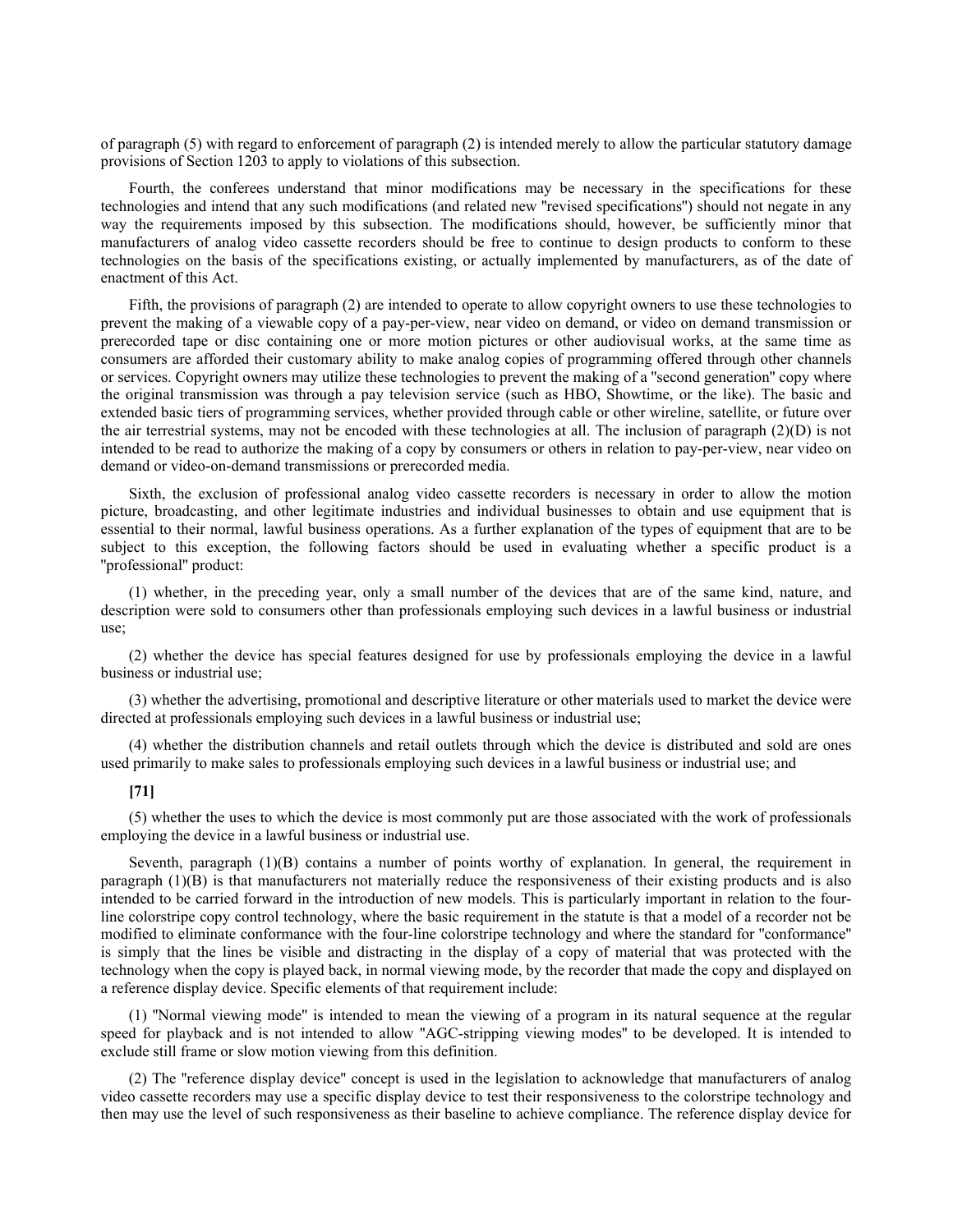manufacturers that make televisions is intended to be a television set also made by that manufacturer. Where an analog video cassette recorder manufacturer does not make display devices, that manufacturer may choose a display device made by another manufacturer to serve as a reference. In general, a reference display device should be one that is generally representative of display devices in the U.S. market at the time of the testing.

(3) The conferees intend that the word ''model'' should be interpreted broadly and is not to be determined exclusively by alphabetic, numeric, name, or other label. Courts should look with suspicion at ''new models'' that reduce or eliminate conformance with this technology, as compared with that manufacturer's ''previous models.'' Further, a manufacturer should not replace a previous model that showed intense lines with a model that shows weak lines in the played back picture.

For any new entrant into the VHS format analog video cassette recorder manufacturing business, the legislation provides that such a manufacturer will build its initial devices so as to be in conformance with the four-line colorstripe copy control technology based on the playback on a reference display device and thereafter not modify the design so that its products no longer conform to this technology.

Finally, the proprietor of the colorstripe copy control technology has supplied the Committee with a description of how the technology should work so as to provide the desired copy protection benefits.

**[72]**

That description is as follows: the colorstripe copy control technology works as intended if a recorder records a signal that, when played back by the playback function of that recorder in the normal viewing mode, exhibits on a reference display device a significant distortion of color on the lines which begin with a colorstripe colorburst, or a complete or intermittent loss of color throughout at least 50% of the visible image. While the conferees realize that there may be variations among recorders in relation to this technology, the conferees expect the affected manufacturers to work with the proprietor of the technology to ensure that the basic goal of content protection through this technology is achieved. The conferees understand that content protection through this technology is to the manufacturers' benefit, as well, since it encourages content providers to release more valuable content than they might otherwise release without such protection. The conferees further intend that manufacturers should seek to respond to the colorstripe technology at the highest feasible level and should not modify their recorder designs, or substitute weaker responding recorders for stronger responding recorders in order to avoid the requirements of this subsection.

Eighth, the type of colorstripe copy control technology to which the legislation requires conformance is the fourline ''half burst'' type version of this technology. The content provider may shift, in an adaptive fashion, from no colorstripe encoding to the two-line version to the four-line version, in order to balance the copy control features of the technology against the possible playback distortion that the four-line technology occasionally creates. This legislation requires conformance only to the four-line version, but prohibits any effort to eliminate or reduce materially the effectiveness of the two-line version in relation to any particular analog video cassette recorder that, in fact, provides a response to the two-line version. The legislation also applies the ''encoding rules'' in paragraph (2) to either the two-line or four-line versions of this technology.

# SECTION 104. EVALUATION OF IMPACT OF COPYRIGHT LAW AND AMENDMENTS ON ELECTRONIC COMMERCE AND TECHNOLOGICAL DEVELOPMENT

The Senate recedes to House section 105 with modification.

## SECTION 105. EFFECTIVE DATE

The Senate recedes to House section 106. This section sets forth the effective date of the amendments made by this title. The corresponding sections of the House bill and the Senate amendment are substantively identical.

#### TITLE II--ONLINE COPYRIGHT INFRINGEMENT LIABILITY LIMITATION

Title II preserves strong incentives for service providers and copyright owners to cooperate to detect and deal with copyright infringements that take place in the digital networked environment. At the same time, it provides greater certainty to service providers concerning their legal exposure for infringements that may occur in the course of their activities.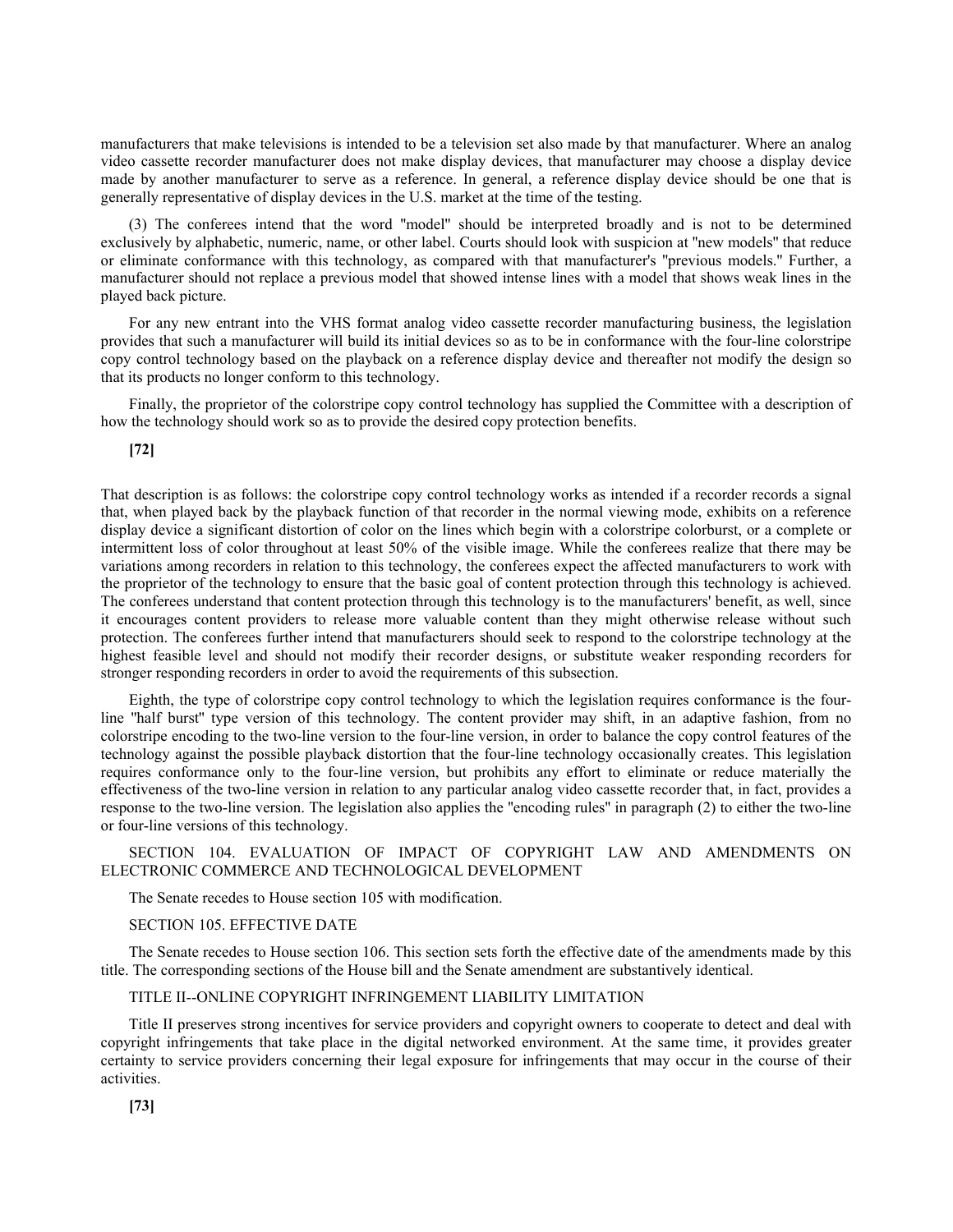#### SECTION 201. SHORT TITLE

The Senate recedes to House section 201. This section sets forth the short title of the Act. The Senate accepts the House formulation.

# SECTION 202. LIMITATIONS ON LIABILITY FOR COPYRIGHT INFRINGEMENT

The Senate recedes to House section 202 with modification. This section amends chapter 5 of the Copyright Act *(17 U.S.C. 501,* et seq.) to create a new section 512, titled ''Limitations on liability relating to material online.'' New Section 512 contains limitations on service providers' liability for five general categories of activity set forth in subsections (a) through (d) and subsection (g). As provided in subsection (l), Section 512 is not intended to imply that a service provider is or is not liable as an infringer either for conduct that qualifies for a limitation of liability or for conduct that fails to so qualify. Rather, the limitations of liability apply if the provider is found to be liable under existing principles of law. This legislation is not intended to discourage the service provider from monitoring its service for infringing material. Courts should not conclude that the service provider loses eligibility for limitations on liability under section 512 solely because it engaged in a monitoring program.

The limitations in subsections (a) through (d) protect qualifying service providers from liability for all monetary relief for direct, vicarious and contributory infringement. Monetary relief is defined in subsection (k)(2) as encompassing damages, costs, attorneys' fees, and any other form of monetary payment. These subsections also limit injunctive relief against qualifying service providers to the extent specified in subsection (j). To qualify for these protections, service providers must meet the conditions set forth in subsection (i), and service providers' activities at issue must involve a function described in subsection (a), (b), (c), (d) or (g), respectively. The liability limitations apply to networks ''operated by or for the service provider,'' thereby protecting both service providers who offer a service and subcontractors who may operate parts of, or an entire, system or network for another service provider.

Subsection (b) provides for a limitation on liability with respect to certain acts of ''system caching''. Paragraphs (5) and (6) of this subsection refer to industry standard communications protocols and technologies that are only now in the initial stages of development and deployment. The conferees expect that the Internet industry standards setting organizations, such as the Internet Engineering Task Force and the World Wide Web Consortium, will act promptly and without delay to establish these protocols so that subsection (b) can operate as intended.

Subsection (e) is included by the conferees in order to clarify the provisions of the bill with respect to the liability of nonprofit institutions of higher learning that act as service providers. This provision serves as a substitute for section  $512(c)(2)$  of the House bill and for the study proposed by section 204 of the Senate amendment.

## **[74]**

In general, Title II provides that a university or other public or nonprofit institution of higher education which is also a ''service provider'' (as that term is defined in title II) is eligible for the limitations on liability provided in title II to the same extent as any other service provider.

However, the conferees recognize that the university environment is unique. Ordinarily, a service provider may fail to qualify for the liability limitations in Title II simply because the knowledge or actions of one of its employees may be imputed to it under basic principles of respondeat superior and agency law. The special relationship which exists between universities and their faculty members (and their graduate student employees) when they are engaged in teaching or research is different from the ordinary employer-employee relationship. Since independence--freedom of thought, word and action--is at the core of academic freedom, the actions of university faculty and graduate student teachers and researchers warrant special consideration in the context of this legislation. This special consideration is embodied in new subsection (e), which provides special rules for determining whether universities, in their capacity as a service provider, may or may not be liable for acts of copyright infringement by faculty members or graduate students in certain circumstances.

Subsection  $(e)(1)$  provides that the online infringing actions of faculty members or graduate student employees, which occur when they are "performing a teaching or research function," will not be attributed to an institution of higher education in its capacity as their employer for purposes of section 512, if certain conditions are met. For the purposes of subsections (a) and (b) of section 512, such faculty member or graduate student shall be considered to be a person other than the institution, and for the purposes of subsections (c) and (d) of section 512 the faculty member's or graduate student's knowledge or awareness of his or her infringing activities will not be attributed to the institution, when they are performing a teaching or research function and the conditions in paragraphs (A) (C) are met.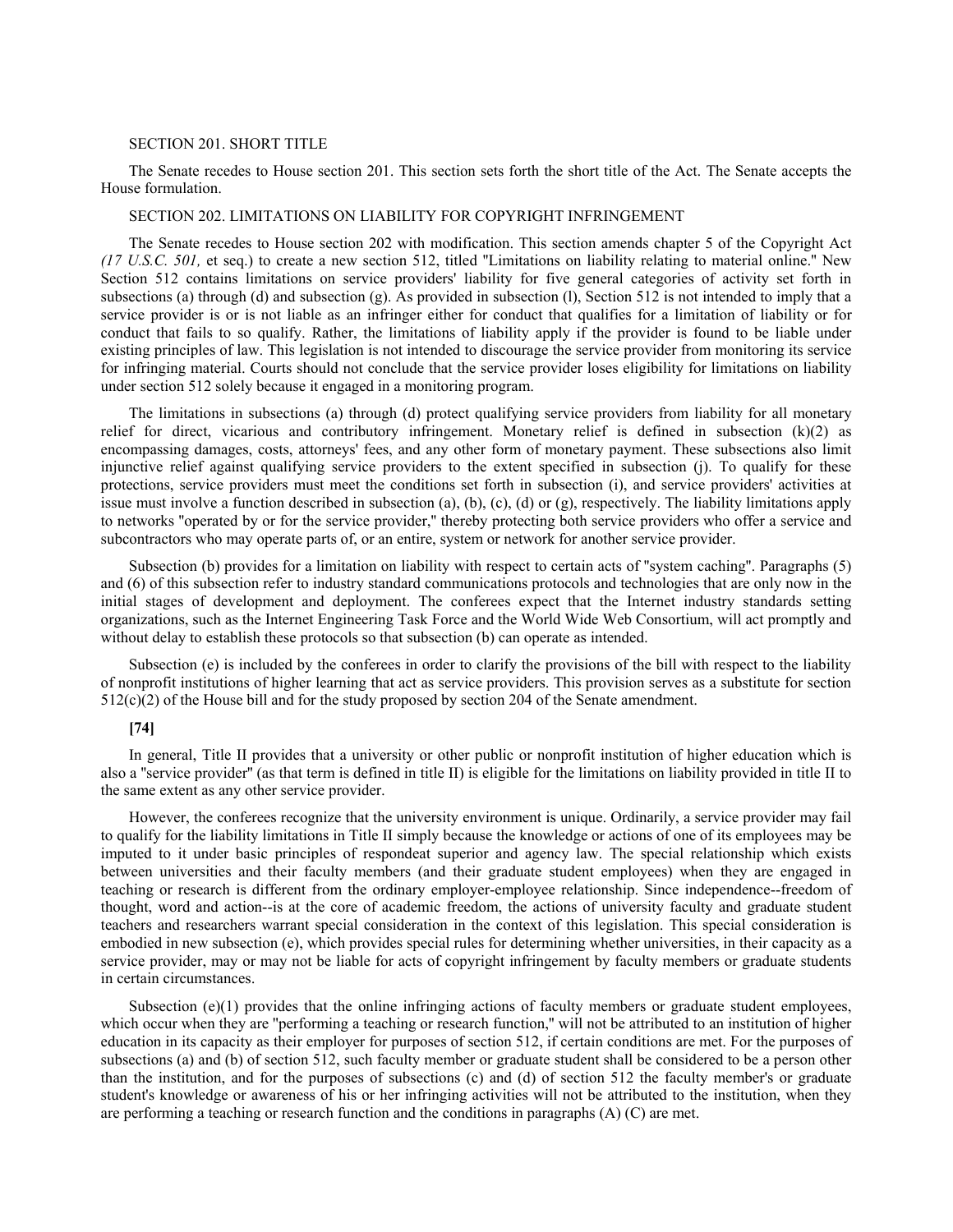When the faculty member or the graduate student employee is performing a function other than teaching or research, this subsection provides no protection against liability for the institution if infringement occurs. For example, a faculty member or graduate student is performing a function other than teaching or research when the faculty member or graduate student is exercising institutional administrative responsibilities, or is carrying out operational responsibilities that relate to the institution's function as a service provider. Further, for the exemption to apply on the basis of research activity, the research must be a genuine academic exercise--i.e. a legitimate scholarly or scientific investigation or inquiry--rather than an activity which is claimed to be research but is undertaken as a pretext for engaging in infringing activity.

In addition to the ''teaching or research function'' test, the additional liability protections contained in subsection  $(e)(1)$  do not apply unless the conditions in paragraphs  $(A)$  through  $(C)$  are satisfied. First, paragraph  $(A)$  requires that the infringing activities must not involve providing online access to instructional materials that are ''required or recommended'' for a course taught by the infringing

**[75]**

faculty member and/or the infringing graduate student within the last three years. The reference to "providing online" access'' to instructional materials includes the use of e-mail for that purpose. The phrase ''required or recommended'' is intended to refer to instructional materials that have been formally and specifically identified in a list of course materials that is provided to all students enrolled in the course for credit; it is not intended, however, to refer to the other materials which, from time to time, the faculty member or graduate student may incidentally and informally bring to the attention of students for their consideration during the course of instruction.

Second, under paragraph (B) the institution must not have received more than two notifications of claimed infringement with respect to the particular faculty member or particular graduate student within the last three years. If more than two such notifications have been received, the institution may be considered to be on notice of a pattern of infringing conduct by the faculty member or graduate student, and the limitation of subsection (e) does not apply with respect to the subsequent infringing actions of that faculty member or that graduate student. Where more than two notifications have previously been received with regard to a particular faculty member or graduate student, the institution will only become potentially liable for the infringing actions of that faculty member or that graduate student. Any notification of infringement that gives rise to a cause of action for misrepresentation under subsection (f) does not count for purposes of paragraph (B).

Third, paragraph (C) states that the institution must provide to the users of its system or network--whether they are administrative employees, faculty, or students--materials that accurately describe and promote compliance with copyright law. The legislation allows, but does not require, the institutions to use relevant informational materials published by the U.S. Copyright Office in satisfying the condition imposed by paragraph (C).

Subsection  $(e)(2)$  defines the terms and conditions under which an injunction may be issued against an institution of higher education that is a service provider in cases to which subsection  $(e)(1)$  applies. First, all the factors and considerations taken into account by a court under *17 U.S.C. § 502* will apply in the case of any application for an injunction in cases covered by this subsection. In addition, the court is also required to consider the factors of particular significance in the digital environment listed in subsection (j)(2). Finally, the provisions contained in (j)(3), concerning notice to the service provider and the opportunity to appear, are also applicable in cases to which subsection  $(e)(1)$ applies.

The conferees also want to emphasize that nothing contained in subsection (e) should be interpreted to establish new liability for institutions of higher education, including under the doctrines of respondeat superior, or of contributory liability, where liability does not now exist. Further, subsection (e) does not alter any of the existing limitations on the rights of copyright owners that are already contained in the Copyright Act. So, for example, subsection (e) has no impact on the fair use (section 107) doctrine or the availability of fair use in a university setting; similarly, section 110 of the Copyright Act dealing with classroom performance and distance

**[76]**

learning is not changed by subsection (e). In this regard, subsection (e) is fully consistent with the rest of section 512, which neither creates any new liabilities for service providers, nor affects any defense to infringement available to a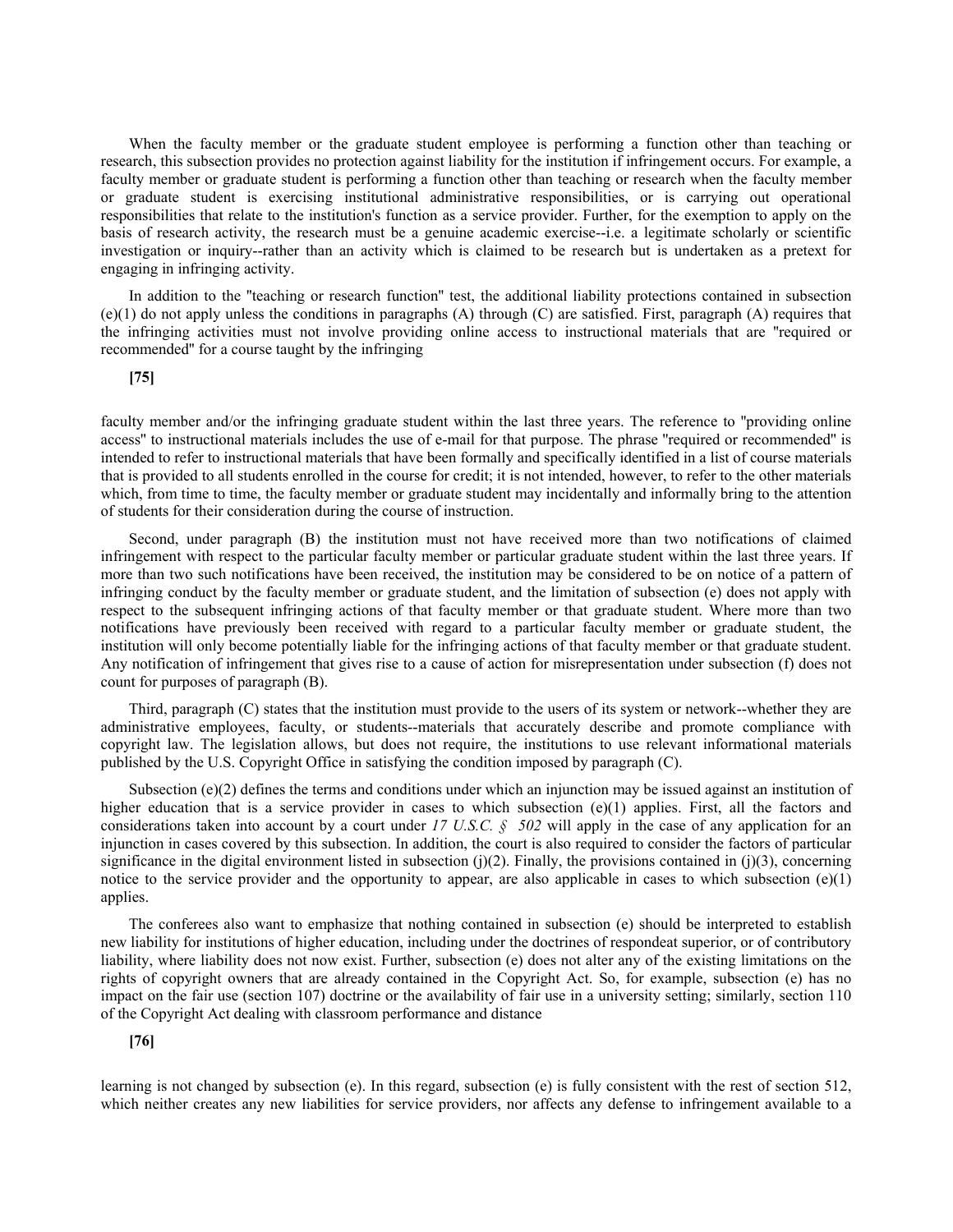service provider. Finally, subsection (e) has no applicability to any case asserting that a university is liable for copyright infringement in any capacity other than as a service provider.

# SECTION 203. EFFECTIVE DATE

The Senate recedes to House section 203. This section sets forth the effective date of the amendments made by this title. The corresponding sections of the House bill and the Senate amendment are substantively identical.

## TITLE III--COMPUTER MAINTENANCE OR REPAIR COPYRIGHT EXEMPTION

#### SECTIONS 301-302

The Senate recedes to the House sections 301-302. These sections effect a minor, yet important clarification in section 117 of the Copyright Act to ensure that the lawful owner or lessee of a computer machine may authorize an independent service provider--a person unaffiliated with either the owner or lessee of the machine--to activate the machine for the sole purpose of servicing its hardware components. When a computer is activated, certain software or parts thereof is automatically copied into the machine's random access memory, or ''RAM''. A clarification in the Copyright Act is necessary in light of judicial decisions holding that such copying is a ''reproduction'' under section 106 of the Copyright Act *(17 U.S.C. 106),*n1 thereby calling into question the right of an independent service provider who is not the licensee of the computer program resident on the client's machine to even activate that machine for the purpose of servicing the hardware components. This section does not in any way alter the law with respect to the scope of the term ''reproduction'' as it is used the Copyright Act. Rather, this section it is narrowly crafted to achieve the objectives just described--namely, ensuring that an independent service provider may turn on a client's computer machine in order to service its hardware components, provided that such service provider complies with the provisions of this section designed to protect the rights of copyright owners of computer software. The corresponding sections of the House bill and the Senate amendment are substantively identical.

### TITLE IV--MISCELLANEOUS PROVISIONS

SEC. 401. PROVISIONS RELATING TO THE COMMISSIONER OF PATENTS AND TRADEMARKS AND THE REGISTER OF COPYRIGHTS

The Senate recedes to the House sections 401 402 with modification. This section provides parity in compensation between the Register of Copyrights and the Commissioner of Patent and Trademarks

### **[77]**

and clarifies the duties and functions of the Register of Copyrights.

The new subsection to be added to *17 U.S.C. § 701* sets forth in express statutory language the functions presently performed by the Register of Copyrights under her general administrative authority under subsection 701(a). Like the Library of Congress, its parent agency, the Copyright Office is a hybrid entity that historically has performed both legislative and executive or administrative functions. *Eltra Corp. v. Ringer, 579 F.2d 294 (4th Cir. 1978).* Existing subsection 701(a) addresses some of the latter functions. New subsection 701(b) is intended to codify the other traditional roles of the Copyright Office and to confirm the Register's existing areas of jurisdiction.

Paragraph (1) of new subsection 701(b) reflects the Copyright Office's longstanding role as advisor to Congress on matters within its competence. This includes copyright and all matters within the scope of title 17 of the U.S. Code. Such advice, which often takes the form of testimony of pending legislation, is separate from testimony or other recommendations by the Administration pursuant to the President's concurrent constitutional power to make recommendations to Congress.

Paragraph (2) reflects the Copyright Office's longstanding role in advising federal agencies on matters within its competence. For example, the Copyright Office advises the U.S. Trade Representative and the State Department on an ongoing basis on the adequacy of foreign copyright laws, and serves as a technical consultant to those agencies in bilateral, regional and multilateral consultations or negotiations with other countries on copyright-related issues.

Paragraph (3) reflects the Copyright Office's longstanding role as a key participant in international meetings of various kinds, including as part of U.S. delegations as authorized by the Executive Branch, serving as substantive experts on matters within the Copyright Office's competence. Recent examples of the Copyright Office acting in the capacity include its central role on the U.S. delegation that negotiated the two new WIPO treaties at the 1996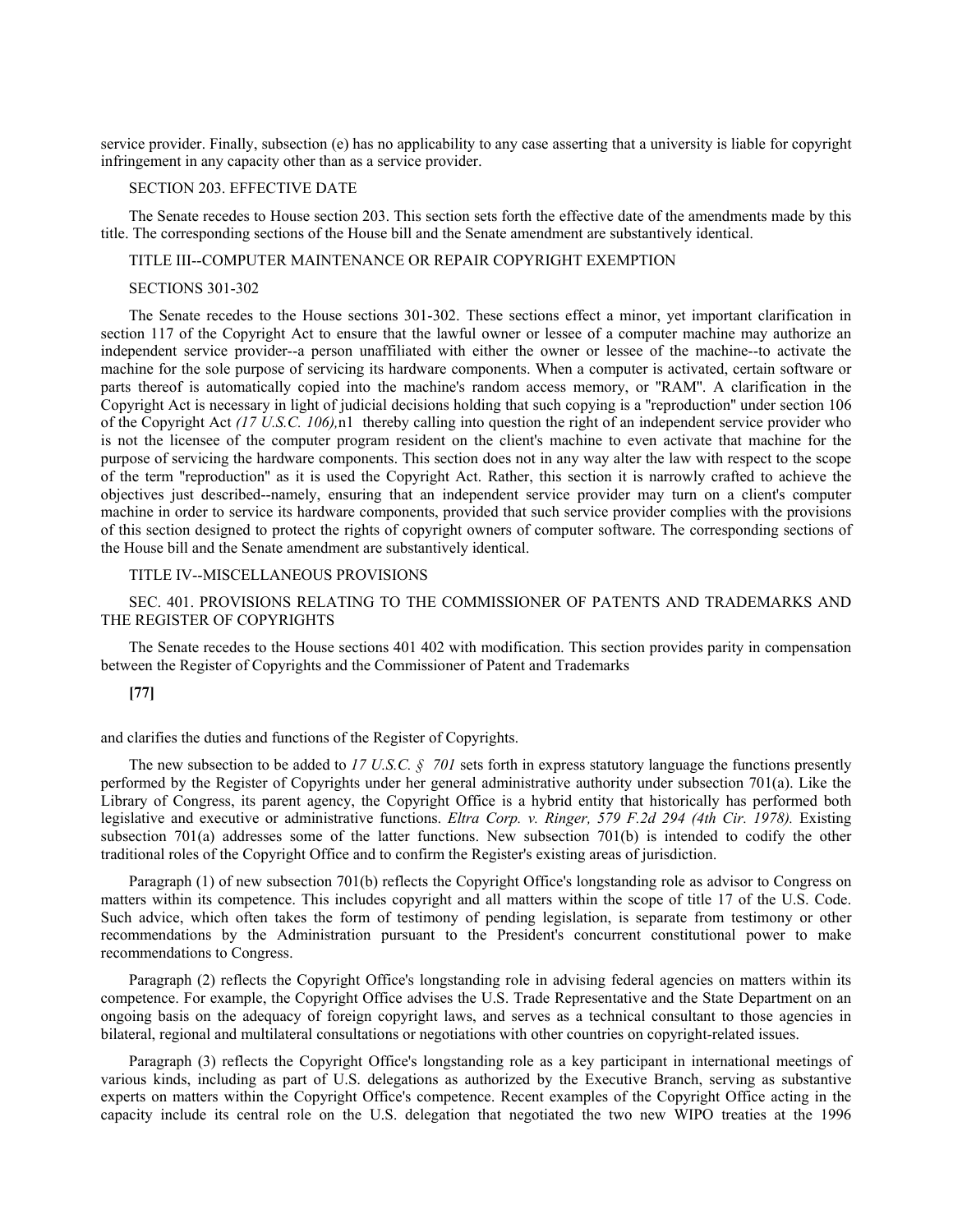Diplomatic Conference in Geneva, and its ongoing contributions of technical assistance in the TRIPS Council of the World Trade Organization and the Register's role as a featured speaker at numerous WIPO conferences.

Paragraph (4) describes the studies and programs that the Copyright Office has long carried out as the agency responsible for administering the copyright law and other chapters of title 17. Among the most important of these studies historically was a series of comprehensive reports on various issues produced in the 1960's as the foundation of the last general revision of U.S. copyright law, enacted as the 1976 Copyright Act. Most recently the Copyright Office has completed reports on the cable and satellite compulsory licenses, legal protection for databases, and the economic and policy implications of term extension. Consistent with the Copyright Office's role as a legislative branch agency, these studies have often included specific policy recommendations to Congress. The reference to ''programs'' includes such projects as the conferences the Copyright Office cosponsored in 1996-97 on the

# **[78]**

subject of technology-based intellectual property management, and the International Copyright Institutes that the Copyright Office has conducted for foreign government officials at least annually over the past decade, often in cooperation with WIPO.

Paragraph (5) makes clear that the functions and duties set forth in this subsection are illustrative, not exhaustive. The Register of Copyrights would continue to be able to carry out other functions under her general authority under subsection 701(a), or as Congress may direct. The latter may include specific requests by Committees for studies and recommendations on subjects within the Copyright Office's area of competence. It may also include, when appropriate or required for constitutional reasons, directions to the Office in separate legislation.

## SEC. 402. EPHEMERAL RECORDINGS

The Senate recedes to House section 411 with modification. This section amends section 112 of the Copyright Act  $(17 \text{ U.S. C. }$   $\frac{6}{5}$   $112)$  to address two issues concerning the application of the ephemeral recording exemption in the digital age. The first of these issues is the relationship between the ephemeral recording exemption and the Digital Performance Right in Sound Recordings Act of 1995 (''DPRA''). The DPRA granted sound recording copyright owners the exclusive right to perform their works publicly by means of digital audio transmission, subject to certain limitations, particularly those set forth in section 114(d). Among those limitations is an exemption for nonsubscription broadcast transmissions, which are defined as those made by terrestrial broadcast stations licensed as such by the FCC. *17 U.S.C. § § 114*(d)(1)(A)(iii) and (j)(2). The ephemeral recording exemption presently privileges certain activities of a transmitting organization when it is entitled to transmit a performance or display under a license or transfer of copyright ownership or under the limitations on exclusive rights in sound recordings specified by section 114(a). The House bill and the Senate amendment propose changing the existing language of the ephemeral recording exemption (redesignated as  $112(a)(1)$ ) to extend explicitly to broadcasters the same privilege they already enjoy with respect to analog broadcasts.

The second of these issues is the relationship between the ephemeral recording exemption and the anticircumvention provisions that the bill adds as section 1201 of the Copyright Act. Concerns were expressed that if use of copy protection technologies became widespread, a transmitting organization might be prevented from engaging in its traditional activities of assembling transmission programs and making ephemeral recordings permitted by section 112 for purposes of its own transmissions within its local service area and of archival preservation and security. To address this concern, the House bill and the Senate amendment propose adding to section 112 a new paragraph that permits transmitting organizations to engage in activities that otherwise would violate section  $1201(a)(1)$  in certain limited circumstances when necessary for the exercise of the transmitting organization's privilege to make ephemeral recordings under redesignated section  $112(a)(1)$ . By way of example, if a radio station could not make a permitted ephemeral recording from a commercially available phonorecord without

# **[79]**

violating section  $1201(a)(1)$ , then the radio station could request from the copyright owner the necessary means of making a permitted ephemeral recording. If the copyright owner did not then either provide a phonorecord that could be reproduced or otherwise provide the necessary means of making a permitted ephemeral recording from the phonorecord already in the possession of the radio station, the radio station would not be liable for violating section  $1201(a)(1)$  for taking the steps necessary for engaging in activities permitted under section  $112(a)(1)$ . The radio station would, of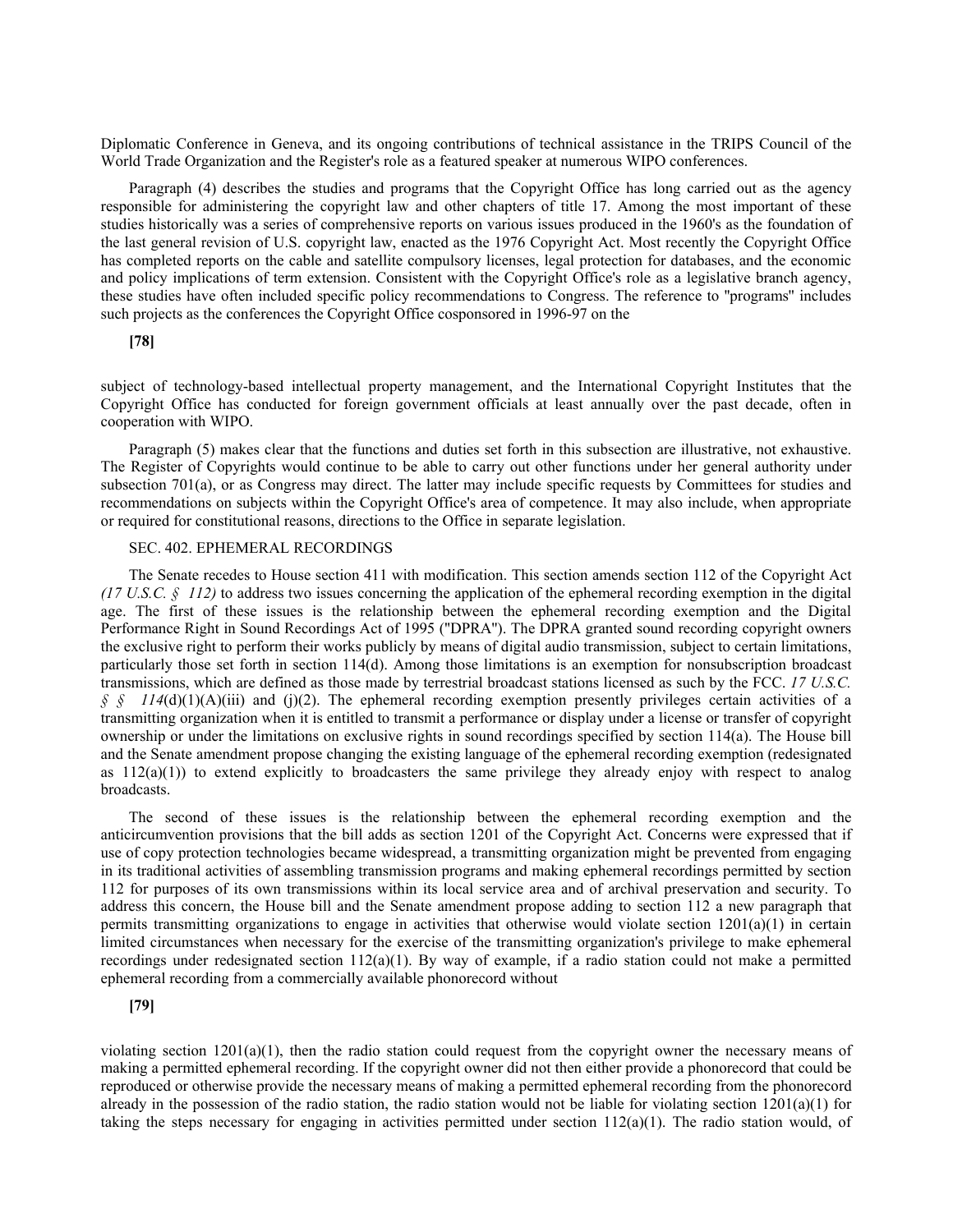course, be liable for violating section  $1201(a)(1)$  if it engaged in activities prohibited by that section in other than the limited circumstances permitted by section 112(a)(1).

House section 411 is modified in two respects. First, the House provision is modified by adding a new paragraph (3) to include specific reference to section 114(f) in section 112(a) of the Copyright Act. The addition to section 112(a) of a reference to section 114(f) is intended to make clear that subscription music services, webcasters, satellite digital audio radio services and others with statutory licenses for the performance of sound recordings under section 114(f) are entitled to the benefits of section  $112(a)$  with respect to the sound recordings they transmit.

Second, the House provision is modified in paragraph  $(4)$ . This amendment to section  $112(a)$  is intended to clarify the application of section 112(a) to FCC-licensed broadcasters with respect to digital nonsubscription broadcast transmissions. Notwithstanding this clarification, neither the amendment in paragraph (4) of section 411 nor the creation of a statutory license in section  $112(e)$  is in any manner intended to narrow the scope of section  $112(a)$  or the entitlement of any transmitting entity to the exemption provided thereunder with respect to copies made for other transmissions.

## SECTION 403. LIMITATIONS ON EXCLUSIVE RIGHTS; DISTANCE EDUCATION

The Senate recedes to House section 412. The corresponding sections of the House bill and the Senate amendment are substantively identical.

#### SECTION 404. EXEMPTION FOR LIBRARIES AND ARCHIVES

The Senate recedes to House section 413. The corresponding sections of the House bill and the Senate amendment are substantively identical.

### SECTION 405. SCOPE OF EXCLUSIVE RIGHTS IN SOUND RECORDINGS; EPHEMERAL RECORDINGS

The Senate recedes to section 415 of the House bill with modification.

The amendments to sections 112 and 114 of the Copyright Act that are contained in this section of the bill are intended to achieve two purposes: first, to further a stated objective of Congress when it passed the Digital Performance Right in Sound Recordings Act of 1995 (''DPRA'') to ensure that recording artists and record companies will be protected as new technologies affect the ways in which their creative works are used; and second, to create fair and

#### **[80]**

efficient licensing mechanisms that address the complex issues facing copyright owners and copyright users as a result of the rapid growth of digital audio services. This section contains amendments to sections 112 and 114 of Title 17 as follows:

*Section 114(d)(1). Exempt Transmissions and Retransmissions.* Section 114(d)(1)(A) is amended to delete two exemptions that were either the cause of confusion as to the application of the DPRA to certain nonsubscription services (especially webcasters) or which overlapped with other exemptions (such as the exemption in subsection (A)(iii) for nonsubscription broadcast transmissions). The deletion of these two exemptions is not intended to affect the exemption for nonsubscription broadcast transmissions.

*Section 114(d)(2). Statutory Licensing of Certain Transmissions.* The amendment to subsection (d)(2) extends the availability of a statutory license for subscription transmissions to cover certain eligible nonsubscription transmissions. "Eligible nonsubscription transmission" are defined in subsection  $(j)(6)$ . The amendment subdivides subsection  $(d)(2)$ into three subparagraphs ((A), (B), and (C)), each of which contains conditions of a statutory license for certain nonexempt subscription and eligible nonsubscription transmissions.

The conferees note that if a sound recording copyright owner authorizes a transmitting entity to take an action with respect to that copyright owner's sound recordings that is inconsistent with the requirements set forth in section 114(d)(2), the conferees do not intend that the transmitting entity be disqualified from obtaining a statutory license by virtue of such authorized actions.

The conferees intend that courts considering claims of infringement involving violation of the requirements set forth in section 114(d)(2) should judiciously apply the doctrine of de minimis non curat lex. A transmitting entity's statutory license should not be lost, and it become subject to infringement damages for transmissions that have been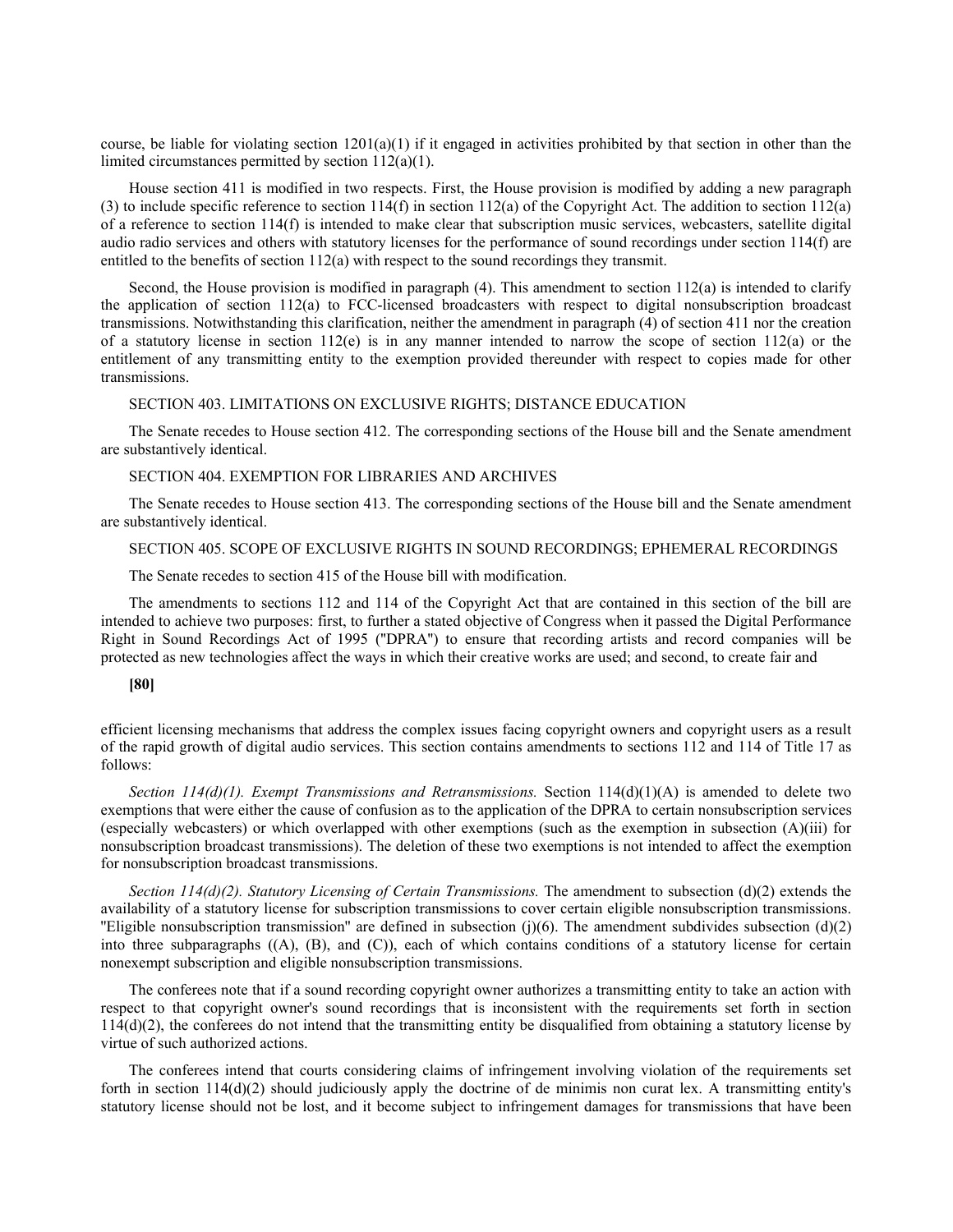made as part of its service, merely because, through error, it has committed nonmaterial violations of these conditions that, once recognized, are not repeated. Similarly, if a service has multiple channels, the transmitting entity's statutory license should not be lost, and it become subject to infringement damages for transmissions that have been made on other channels, merely because of a violation in connection with one channel. Conversely, courts should not apply such doctrine in cases in which repeated or intentional violations occur.

Subparagraph (A) sets forth three conditions of a statutory license applicable to all nonexempt subscription and eligible nonsubscription transmissions. These three conditions are taken from previous subsection  $(d)(2)$ .

Subparagraphs (B) and (C) are alternatives: a service is subject to the conditions in one or the other in addition to those in subparagraph (A). Subparagraph (B) contains conditions applicable only to nonexempt subscription transmissions made by a preexisting

### **[81]**

subscription service in the same transmission medium as was used by the service on July 31, 1998 or a preexisting satellite digital audio radio service. A preexisting subscription service is defined in subsection  $(j)(11)$ ; a preexisting satellite digital audio radio service is defined in  $(j)(10)$ . The purpose of distinguishing preexisting subscription services making transmissions in the same medium as on July 31, 1998, was to prevent disruption of the existing operations by such services. There was only three such services that exist: DMX (operated by TCI Music), Music Choice (operated by Digital Cable Radio Associates), and the DiSH Network (operated by Muzak). As of July 31, 1998, DMX and Music Choice made transmissions via both cable and satellite media; the DiSH Network was available only via satellite. The purpose of distinguishing the preexisting satellite digital audio radio services is similar. The two preexisting satellite digital audio radio services, CD Radio and American Mobile Radio Corporation, have purchased licenses at auction from the FCC and have begun developing their satellite systems.

The two conditions contained in subparagraph  $(B)$  are taken directly from previous subsection  $(d)(2)$ . Thus, preexisting satellite digital audio radio services and the historical operations of preexisting subscription services are subject to the same five conditions for eligibility for a statutory license, as set forth in subparagraphs (A) and (B), as have applied previously to these services.

Subparagraph (C) sets forth additional conditions for a statutory license applicable to all transmissions not subject to subparagraph (B), namely all eligible nonsubscription transmissions, subscription transmissions made by a new subscription service, and subscription transmissions made by a preexisting subscription service other than those made in the same transmission medium. Subparagraph (C) contains nine conditions.

Subparagraph  $(C)(i)$  requires that transmissions subject to a statutory license cannot exceed the sound recording performance complement defined in subsection (j)(13), which is unchanged by this amendment. Subparagraph  $(C)(i)$ eliminates this requirement for retransmissions of over-the-air broadcast transmissions by a transmitting entity that does not have the right or ability to control the programming of the broadcast station making the initial broadcast transmission, subject to two limitations.

First, the retransmissions are not eligible for statutory licensing if the retransmitted broadcast transmissions are in digital format and regularly exceed the sound recording performance complement. Second, the retransmissions are not eligible for statutory licensing if the retransmitted broadcast transmissions are in analog format and a substantial portion of the transmissions, measured on a weekly basis, violate the sound recording performance complement. In both cases, however, the retransmitter is disqualified from making its transmissions under a statutory license only if the sound recording copyright owner or its representative notifies the retransmitter in writing that the broadcast transmissions exceed the sound recording performance complement. Once notification is received, the transmitting entity making the retransmissions must cease retransmitting those broadcast transmissions that exceed the sound recording performance complement.

Subparagraph (C)(ii) imposes limitations on the types of prior announcements, in text, video or audio, that may be made by a service under the statutory license. Services may not publish advance program schedules or make prior announcements of the titles of specific sound recordings or the featured artists to be performed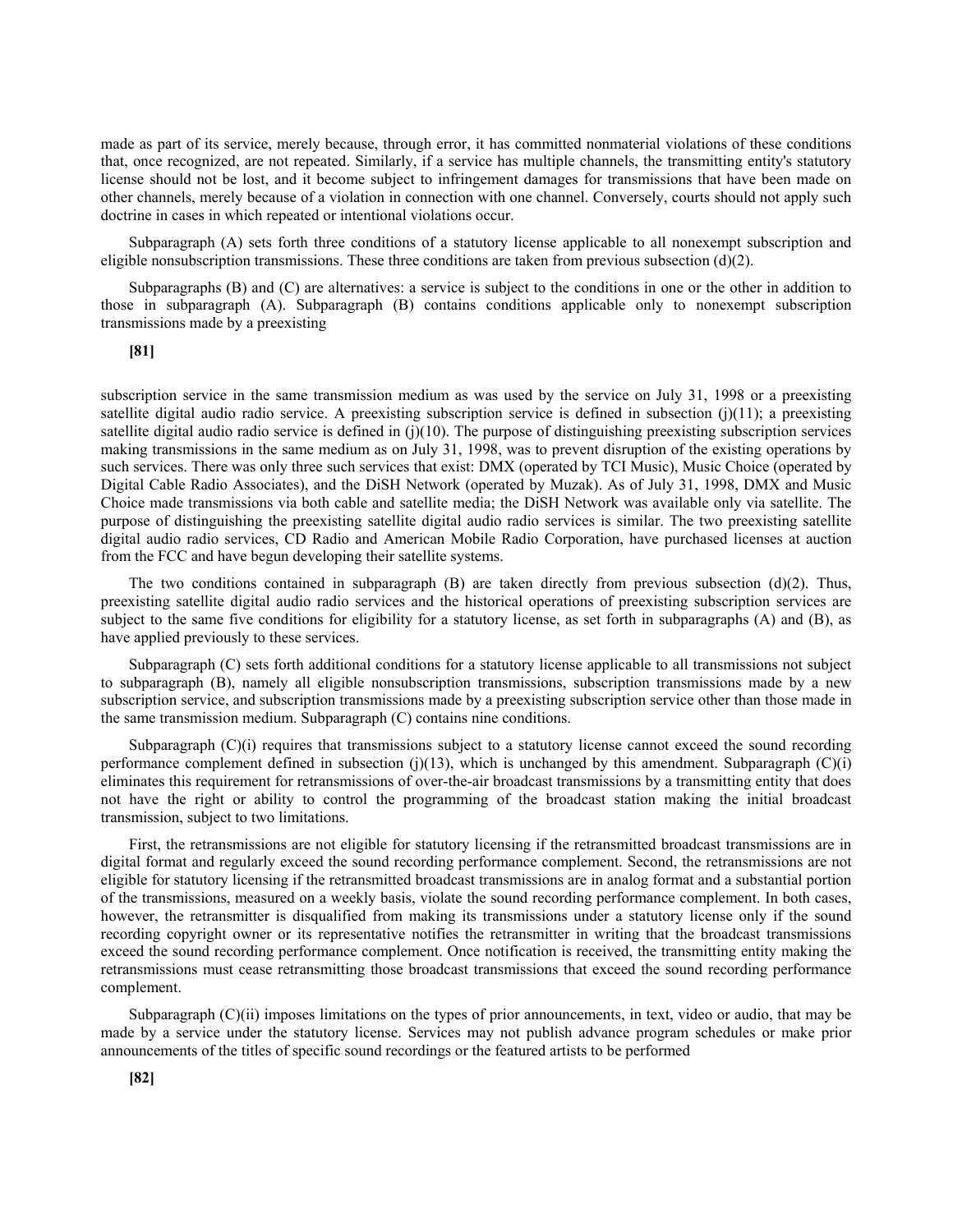on the service. Moreover, services may not induce or facilitate the advance publication of schedules or the making of prior announcements, such as by providing a third party the list of songs or artists to be performed by the transmitting entity for publication or announcement by the third party. The conferees do not intend that the term ''prior announcement'' preclude a transmitting entity from identifying specific sound recordings immediately before they are performed.

However, services may generally use the names of several featured recording artists to illustrate the type of music being performed on a particular channel. Subparagraph (C)(iii) addresses limitations for archived programs and continuous programs, which are defined in subsections  $(j)(2)$  and  $(j)(4)$ , respectively. Subparts (I) and (II) address archived programs. Archived programs often are available to listeners indefinitely or for a substantial period of time, thus permitting listeners to hear the same songs on demand any time the visitor wishes. Transmissions that are part of archived programs that are less than five hours long are ineligible for a statutory license. Transmissions that are part of archived programs more than five hours long are eligible only if the archived program is available on the webcaster's site or a related site for two weeks or less. The two-week limitation is to be applied in a reasonable manner to achieve the objectives of this subparagraph, so that, for example, archived programs that have been made available for two weeks are not removed from a site for a short period of time and then made available again. Furthermore, altering an archived program only in insignificant respects, such as by replacing or reordering only a small number of the songs comprising the program, does not render the program eligible for statutory licensing.

Subparagraph (C)(iii) also limits eligibility for a statutory license to transmissions that are not part of a continuous program of less than three hours duration (subparagraph  $(C)(iii)(III)$ ). A listener to a continous program hears that portion of the program that is being transmitted to all listeners at the particular time that the listener accesses the program, much like a person who tunes in to an over-the-air broadcast radio station.

Finally, subparagraph (C)(iii)(IV) limits eligibility for a statutory license to transmissions that are not part of an identifiable program in which performances of sound recordings are rendered in a predetermined order that is transmitted at (a) more than three times in any two week period, which times have been publicly announced in advance, if the program is of less than one hour duration, or (b) more than four times in any two week period, which times have been publicly announced in advance, if the program is one hour or more. It is the conferee's intention that the two-week limitation in subclause (IV) be applied in a reasonable manner. consistent with its purpose so that, for example, a transmitting entity does not regularly make all of the permitted repeat performances within several days.

Subparagraph  $(C)(iv)$  states that the transmitting entity may not avail itself of a statutory license if it knowingly performs a sound recording, as part of a service that offers transmissions of visual images contemporaneous with transmissions of sound recordings,

# **[83]**

in a manner that is likely to cause a listener to believe that there is an affiliation or association between the sound recording copyright owner or featured artist and a particular product or service advertised by the transmitting entity. This would cover, for example, transmitting an advertisement for a particular product or service every time a particular sound recording or artist is transmitted; it would not cover more general practices such as targeting advertisements of particular products or services to specific channels of the service according to user demographics. If, for example, advertisements are transmitted randomly while sound recordings are performed, this subparagraph would be satisfied.

Subparagraph  $(C)(v)$  provides that, in order to qualify for a statutory license, a transmitting entity must cooperate with sound recording copyright owners to prevent a transmission recipient from scanning the transmitting entity's transmissions to select particular sound recordings. In the future, a device or software may be developed that would enable its user to scan one or more digital transmissions to select particular sound recordings or artists requested by its user. Such devices or software would be the equivalent of an on demand service that would not be eligible for the statutory license. Technology may be developed to defeat such scanning, and transmitting entities taking a statutory license are required to cooperate with sound recording copyright owners to prevent such scanning, provided that such cooperation does not impose substantial costs or burdens on the transmitting entity. This requirement does not apply to a satellite digital audio service, including a preexisting satellite digital audio radio service, that is in operation, or that is licensed by the FCC, on or before July 31, 1998.

Subparagraph  $(C)(vi)$  requires that if the technology used by the transmitting entity enables the transmitting entity to limit the making by the transmission recipient of phonorecords in a digital format directly of the transmission, the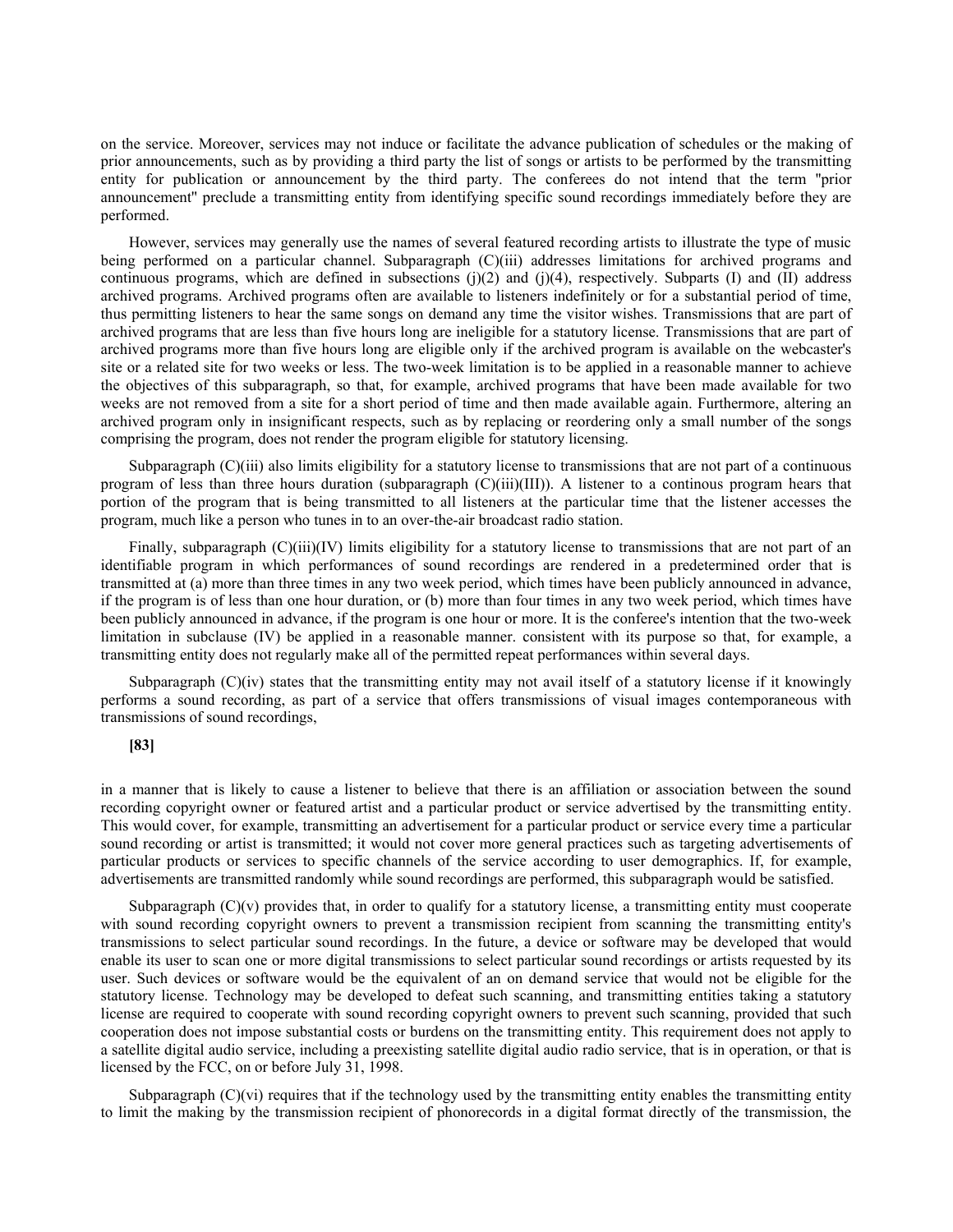transmitting entity sets such technology to limit such making of phonorecords to the extent permitted by such technology. The conferees note that some software used to ''stream'' transmissions of sound recordings enables the transmitting entity to disable such direct digital copying of the transmitted data by transmission recipients. In such circumstances the transmitting entity must disable that direct copying function. Likewise, a transmitting entity may not take affirmative steps to cause or induce the making of any copies by a transmission recipient. For example, a transmitting entity may not encourage a transmission recipient to make either digital or analog copies of the transmission such as by suggesting that recipients should record copyrighted programming transmitted by the entity.

Subparagraph  $(C)(vi)$  requires that each sound recording transmitted by the transmitting entity must have been distributed to the public under authority of the copyright owner or provided to the transmitting entity with authorization that the transmitting entity may perform such sound recording. The conferees recognize that a disturbing trend on the Internet is the unauthorized performance of sound recordings not yet released for broadcast or sale to the public. The transmission of such pre-released sound recordings is not covered by the statutory license unless the sound recording copyright owner has given explicit authorization to the

### **[84]**

transmitting entity. This subparagraph also requires that the transmission be made from a phonorecord lawfully made under the authority of the copyright owner. A phonorecord provided by the copyright owner or an authorized phonorecord purchased through commercial distribution channels would qualify. However, the transmission of bootleg sound recordings (e.g., the recording of a live musical performance without the authority of the performer, as prohibited by Chapter 11) is ineligible for a statutory license.

Subparagraph (C)(viii) conditions a statutory license on whether a transmitting entity has accommodated and does not interfere with technical measures widely used by sound recording copyright owners to identify or protect their copyrighted works. Thus, the transmitting entity must ensure that widely used forms of identifying information, embedded codes, encryption or the like are not removed during the transmission process, provided that accommodating such measures is technologically feasible, does not impose substantial costs or burdens on the transmitting entity, and does not result in perceptible degradation of the digital audio or video signals being transmitted. This requirement shall not apply to a satellite digital audio service, including a preexisting satellite digital audio radio service, that is in operation, or that is licensed under the authority of the Federal Communications Commission, on or before July 31, 1998, to the extent that such service has designed, developed or made commitments to procure equipment or technology that is not compatible with such technical measures before such technical measures are widely adopted by sound recording copyright owners.

Subparagraph  $(C)(ix)$  requires transmitting entities eligible for the statutory license to identify in textual data the title of the sound recording, the title of the album on which the sound recording appears (if any), and the name of the featured recording artist. These titles and names must be made during, but not before, the performance of the sound recording. A transmitting entity must ensure that the identifying information can easily be seen by the transmission recipient in visual form. For example, the information might be displayed by the software player used on a listener's computer to decode and play the sound recordings that are transmitted. Many webcasters already provide such information, but in order to give those who do not an adequate opportunity to do so this obligation does not take effect until one year after the effective date of the amendment. This requirement does not apply to the retransmission of broadcast transmissions by a transmitting entity that does not have the right or ability to control the programming of the broadcast station making the broadcast transmission, or where devices or technology intended for receiving the service that have the capability to display the identifying information are not common in the marketplace.

*Section 114(f). Licenses for Certain Nonexempt Transmissions.* Section 114(f) is amended to set forth procedures for determining reasonable rates and terms for those transmissions that qualify for statutory licensing under section 114(d)(2). Section 114(f) is divided into two parts: one applying to transmissions by preexisting subscription services and preexisting satellite digital audio radio services (subsection  $(f)(1)$ ), and the other applying to transmissions by

### **[85]**

new subscription services (including subscription transmissions made by a preexisting subscription service other than those that qualify under subsection  $(f)(1)$ ) as well as eligible nonsubscription transmissions (subsection  $(f)(2)$ ).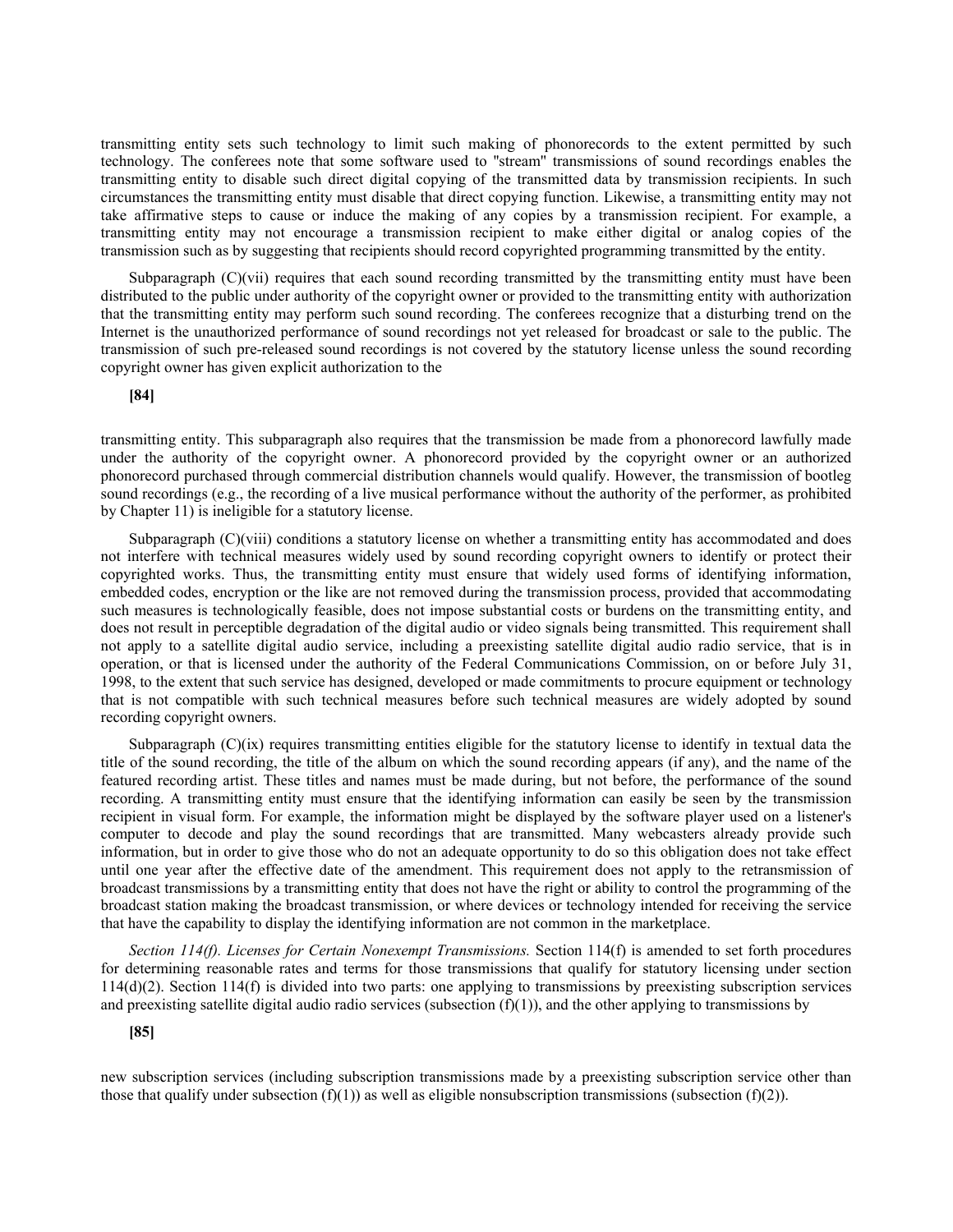Subsection (f)(1) provides for procedures applicable to subscription transmission by preexisting subscription services and preexisting satellite digital audio radio services. The conferees note that this subsection applies only to the three services considered preexisting subscription services, DMX, Music Choice and the DiSH Network, and the two services considered preexisting satellite digital audio radio services, CD Radio and American Mobile Radio Corporation. The procedures in this subsection remain the same as those applicable before the amendment, except that the rate currently in effect under prior section 114(f) is extended from December 31, 2000 until December 31, 2001. That rate currently applies to the three preexisting subscription services, and the Conferees take no position on its applicability to the two preexisting satellite digital audio radio services. Likewise, the initiation of the next voluntary negotiation period shall take place in the first week of January 2001 instead of January 2000 (subsection  $(f)(1)(C)(i)$ ). These extensions are made purely to facilitate the scheduling of proceedings.

Subsection  $(f)(1)(B)$ , which sets forth procedures for arbitration in the absence of negotiated license agreement, continues to provide that a copyright arbitration royalty panel should consider the objectives set forth in section 801(b)(1) as well as rates and terms for comparable types of subscription services.

Subsection (f)(2) addresses procedures applicable to eligible nonsubscription transmissions and subscription transmissions by new subscription services. The first such voluntary negotiation proceeding is to commence within 30 days after the enactment of this amendment upon publication by the Librarian of Congress of a notice in the Federal Register. The terms and rates established will cover qualified transmissions made between the effective date of this amendment and December 31, 2000, or such other date as the parties agree.

Subsection (f)(2) directs that rates and terms must distinguish between the different types of eligible nonsubscription transmission services and new subscription services then in operation. The conferees recognize that the nature of qualified transmissions may differ significantly based on a variety of factors. The conferees intend that criteria including, but not limited to, the quantity and nature of the use of sound recordings, and the degree to which use of the services substitutes for or promotes the purchase of phonorecords by consumers may account for differences in rates and terms between different types of transmissions.

Subsection  $(f)(2)$  also directs that a minimum fee should be established for each type of service. A minimum fee should ensure that copyright owners are fairly compensated in the event that other methodologies for setting rates might deny copyright owners an adequate royalty. For example, a copyright arbitration royalty panel should set a minimum fee that guarantees that a reasonable royalty rate is not diminished by different types of marketing practices or contractual relationships. For example, if the base royalty

### **[86]**

for a service were a percentage of revenues, the minimum fee might be a flat rate per year (or a flat rate per subscriber per year for a new subscription service).

Also, although subsection  $(f)(1)$  remains silent on the setting of a minimum fee for preexisting subscription services and preexisting satellite digital audio radio services, the Conferees do not intend that silence to mean that a minimum fee may or may not be established in appropriate circumstances when setting rates under subsection (f)(1) for preexisting subscription services and preexisting satellite digital audio radio services. Likewise, the absence of criteria that should be taken into account for distinguishing rates and terms for different services in subsection  $(f)(1)$  does not mean that evidence relating to such criteria may not be considered when adjusting rates and terms for preexisting subscription services and preexisting satellite digital audio radio services in the future.

Subsection  $(f)(2)(B)$  sets forth procedures in the absence of a negotiated license agreement for rates and terms for qualifying transmissions under this subsection. Consistent with existing law, a copyright arbitration proceeding should be empaneled to determine reasonable rates and terms. The test applicable to establishing rates and terms is what a willing buyer and willing seller would have arrived at in marketplace negotiations. In making that determination, the copyright arbitration royalty panel shall consider economic, competitive and programming information presented by the parties including, but not limited to, the factors set forth in clauses (i) and (ii).

Subsection  $(f)(2)(C)$  specifies that rates and terms for new subscription and eligible nonsubscription transmissions should be adjusted every two years, unless the parties agree as to another schedule. These two-year intervals are based upon the conferees' recognition that the types of transmission services in existence and the media in which they are delivered can change significantly in a short period of time.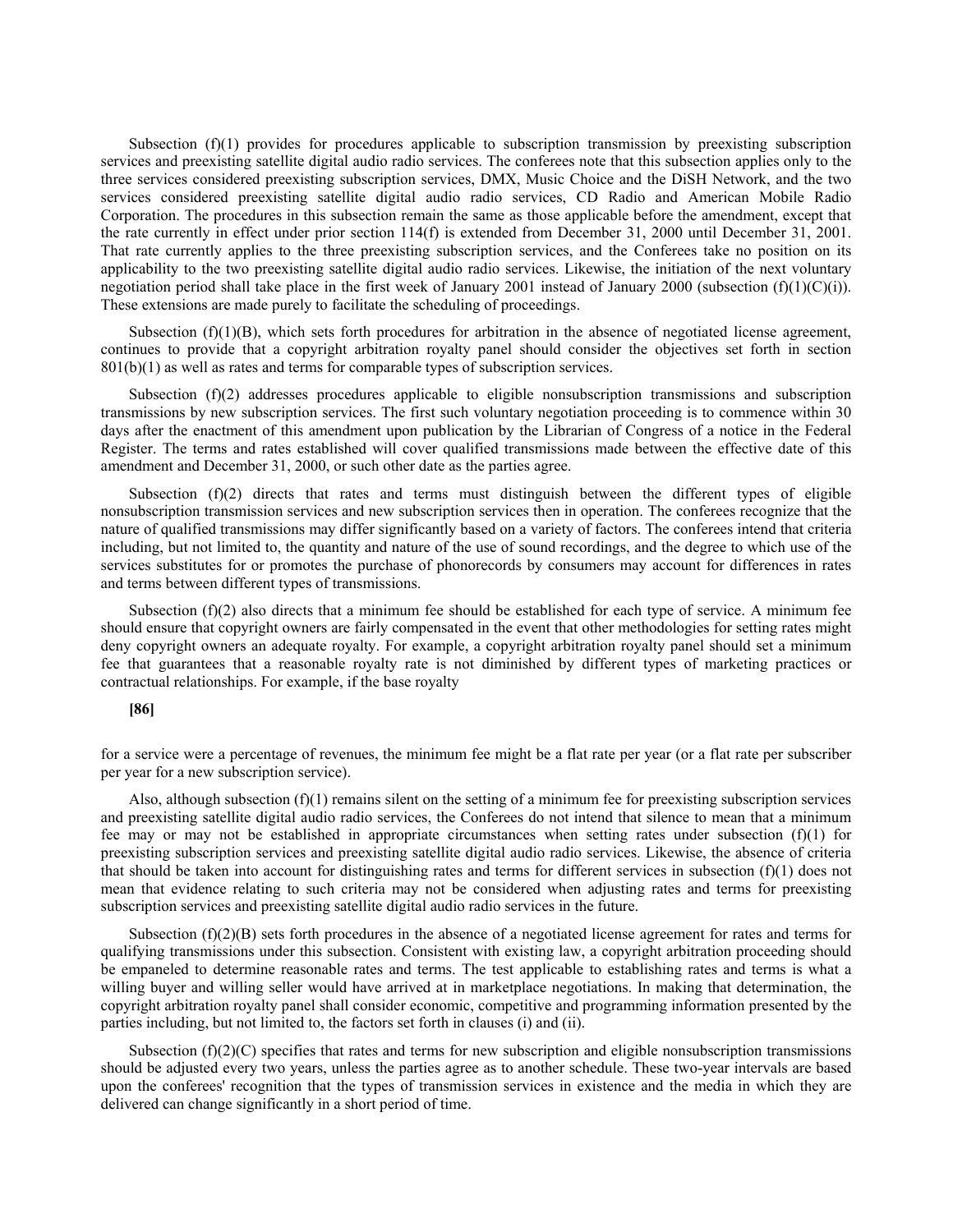*Subsection (j)(2)--''archived program.''* A program is considered an ''archived program'' if it is prerecorded or preprogrammed, available repeatedly on demand to the public and is performed in virtually the same order from the beginning.

The exception to the definition of ''archived program'' for a recorded event or broadcast transmission is intended to allow webcasters to make available on demand transmissions of recorded events or broadcast shows that do not include performances of entire sound recordings or feature performances of sound recordings (such as a commercially released sound recording used as a theme song), but that instead use sound recordings only in an incidental manner (such as in the case of brief musical transitions in and out of commercials and music played in the background at sporting events). Some broadcast shows may be part of series that do not regularly feature performances of sound recordings but that occasionally prominently include a sound recording (such as a performance of a sound recording in connection with an appearance on the show by the recording artist). The recorded broadcast transmission of the show should not be considered an ''archived program'' merely because of such a prominent performance in a show that is part of a series that does not regularly feature performances of sound recordings.

### **[87]**

The inclusion of this exception to the definition of ''archived program'' is not intended to impose any new license requirement where the broadcast programmer or syndicator grants the webcaster the right to transmit a sound recording, such as may be the case where the sound recording has been specially created for use in a broadcast show.

*Subsection 114(j)(4)--''continuous program.''* A ''continuous program'' is one that is continuously performed in the same predetermined order. Such a program generally takes the form of a loop whereby the same set of sound recordings is performed repeatedly; rather than stopping at the end of the set, the program automatically restarts generally without interruption. In contrast to an archived program (which always is accessed from the beginning of the program), a transmission recipient typically accesses a continuous program in the middle of the program. Minor alterations in the program should not render a program outside the definition of ''continuous program.''

*Subsection 114(j)(6)--''eligible nonsubscription transmission''*. An ''eligible nonsubscription transmission'' is one that meets the following criteria. First, the transmission must be noninteractive and nonsubscription in nature. Second, the transmission must be made as part of a service that provides audio programming consisting in whole or in part of performances of sound recordings. Third, the purpose of the transmission service must be to provide audio or entertainment programming, not to sell, advertise or promote particular goods or services. Thus, for example, an ordinary commercial Web site that was primarily oriented to the promotion of a particular company or to goods or services that are unrelated to the sound recordings or entertainment programming, but that provides background music would not qualify as a service that makes eligible nonsubscription transmissions. The site's background music transmissions would need to be licensed through voluntary negotiations with the copyright owners. However, the sale or promotion of sound recordings, live concerts or other musical events does not disqualify a service making a nonsubscription transmission. Furthermore, the mere fact that a transmission service is advertiser-based or may promote itself or an affiliated entertainment service does not disqualify it from being considered an eligible nonsubscription transmission service.

*Subsection 114(j)(7)--''interactive service.''* The definition of ''interactive service'' is amended in several respects. First, personalized tranmissions--those that are specially created for a particular individual--are to be considered interactive. The recipient of the transmission need not select the particular recordings in the program for it to be considered personalized, for example, the recipient might identify certain artists that become the basis of the personal program. The conferees intend that the phrase ''program specially created for the recipient'' be interpreted reasonably in light of the remainder of the definition of ''interactive service.'' For example, a service would be interactive if it allowed a small number of individuals to request that sound recordings be performed in a program specially created for that group and not available to any individuals outside of that group. In contrast, a service would not be interactive if it merely transmitted to a large number of recipients of

## **[88]**

the service's transmissions a program consisting of sound recordings requested by a small number of those listeners.

Second, a transmission of a particular sound recording on request is considered interactive ''whether or not [the sound recording is] part of a program." This language clarifies that if a transmission recipient is permitted to select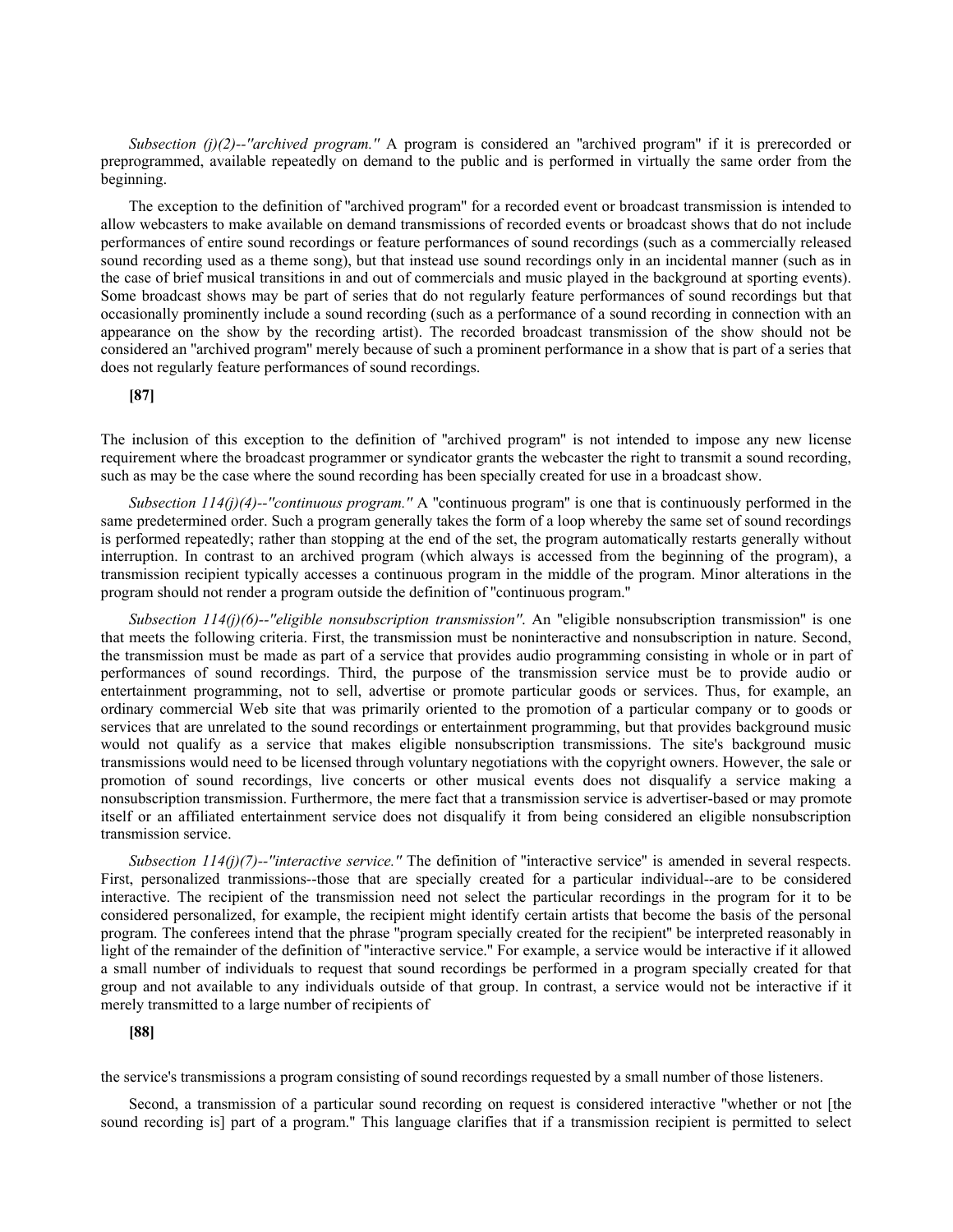particular sound recordings in a prerecorded or predetermined program, the transmission is considered interactive. For example, if a transmission recipient has the ability to move forward and backward between songs in a program, the transmission is interactive. It is not necessary that the transmission recipient be able to select the actual songs that comprise the program. Additionally, a program consisting only of one sound recording would be considered interactive.

Third, the definition of ''interactive service'' is amended to clarify that certain channels or programs are not considered interactive provided that they do not substantially consist of requested sound recordings that are performed within one hour of the request or at a designated time. Thus, a service that engaged in the typical broadcast programming practice of including selections requested by listeners would not be considered interactive, so long as the programming did not substantially consist of requests regularly performed within an hour of the request, or at a time that the transmitting entity informs the recipient it will be performed.

The last sentence of the definition is intended to make clear that if a transmitting entity offers both interactive and noninteractive services then the noninteractive components are not to be treated as part of an interactive service, and thus are eligible for statutory licensing (assuming the other requirements of the statutory license are met). For example, if a Web site offered certain programming that was transmitted to all listeners who chose to receive it at the same time and also offered certain sound recordings that were transmitted to particular listeners on request, the fact that the latter are interactive transmissions would not preclude statutory licensing of the former.

*Subsection 114(j)(8)--''new subscription service.''* A ''new subscription service'' is any service that is not a preexisting subscription service as defined in subsection  $(i)(11)$  or a preexisting satellite digital audio radio service as defined in subsection  $(j)(10)$ .

*Subsection 114(j)(10)--''preexisting satellite digital audio radio service.''* A ''preexisting satellite digital audio service'' is a subscription digital audio radio service provided pursuant to a satellite digital audio radio service license issued by the Federal Communications Commission on or before July 31, 1998. Subscription services offered by these licensed entities do not qualify as "preexisting subscription services" under section 114(j)(11) because they had not commenced making transmissions to the public for a fee on or before July 31, 1998. Only two entities received these licenses: CD Radio and American Mobile Radio Corporation.

A ''preexisting satellite digital audio radio service'' and ''preexisting subscription service'' may both include a limited number of sample channels representative of the subscription service that are made available on a nonsubscription basis in order to promote the subscription service. Such sample channels are to be treated as part of the subscription service and should be considered in determining

# **[89]**

the royalty rate for such subscription service. The conferees do not intend that the ability to offer such sample channels be used as a means to offer a nonsubscription service under the provisions of section 114 applicable to subscription services. The term ''limited number'' should be evaluated in the context of the overall service. For example, a service consisting of 100 channels should have no more than a small percentage of its channels as sample channels.

*Subsection*  $114(j)(11)$ *--"preexisting subscription service."* A "preexisting subscription service" is a noninteractive subscription service that was in existence and was making transmissions to the public on or before July 31, 1998, and which is making transmissions similar in character to such transmissions made on or before July 31, 1998. Only three services qualify as a preexisting subscription service--DMX, Music Choice and the DiSH Network. As of July 31, 1998, DMX and Music Choice made transmissions via both cable and satellite media; the DiSH Network was available only via satellite.

In grandfathering these services, the conferee's objective was to limit the grandfather to their existing services in the same transmission medium and to any new services in a new transmission medium where only transmissions similar to their existing service are provided. Thus, if a cable subscription music service making transmissions on July 31, 1998, were to offer the same music service through the Internet, then such Internet service would be considered part of a preexisting subscription service.

If, however, a subscription service making transmissions on July 31, 1998, were to offer a new service either in the same or new transmission medium by taking advantages of the capabilities of that medium, such new service would not qualify as a preexisting subscription service. For example, a service that offers video programming, such as advertising or other content, would not qualify as a preexisting service, provided that the video programming is not merely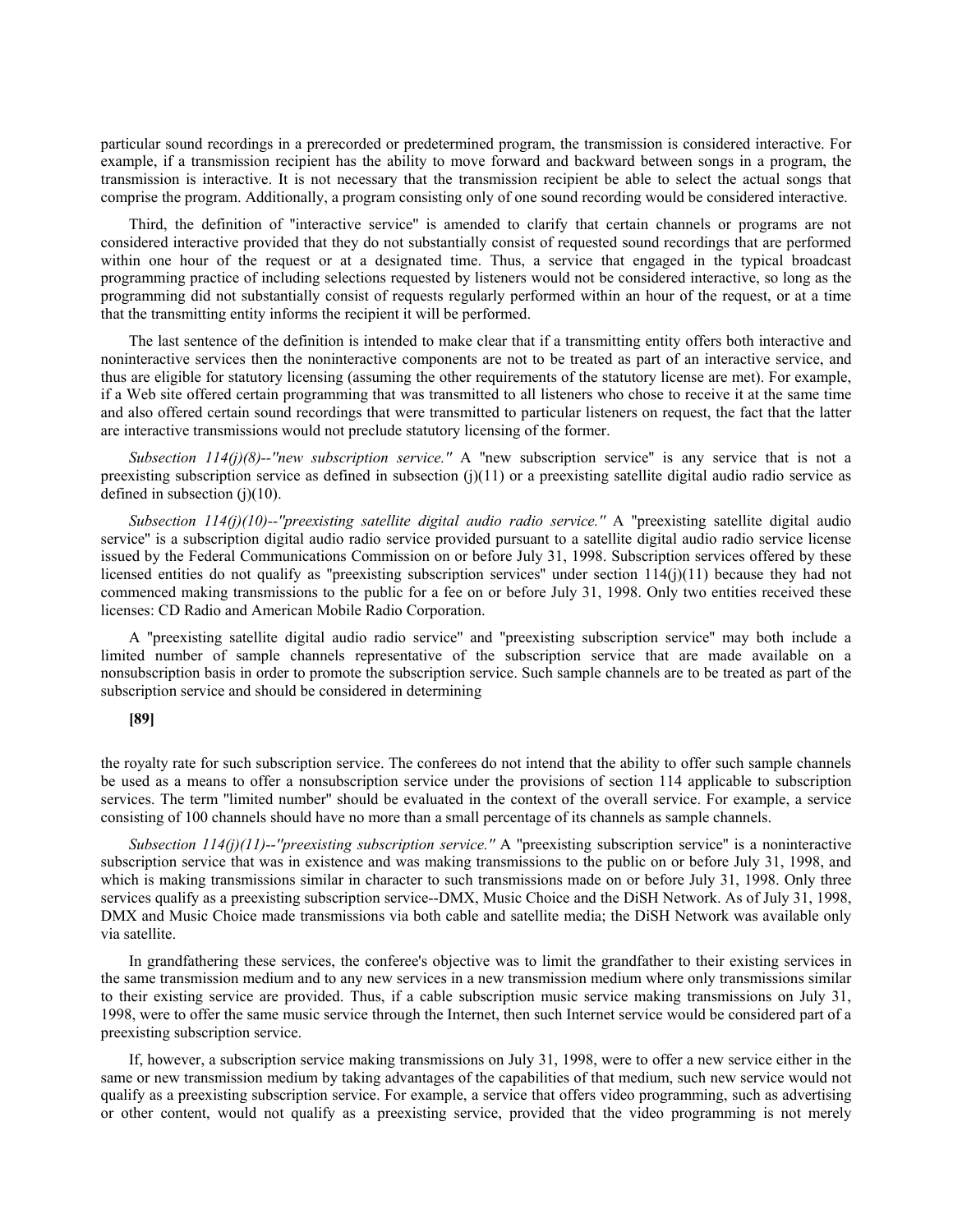information about the service itself, the sound recordings being transmitted, the featured artists, composers or songwriters, or an advertisement to purchase the sound recording transmitted.

*Section 114 in General*. These amendments are fully subject to all the existing provisions of section 114. Specifically, these amendments and the statutory licenses they create are all fully subject to the safeguards for copyright owners of sound recordings and musical works contained in sections 114(c), 114(d)(4) and 114(i), as well as the other provisions of section 114. In addition, the conferees do not intend to affect any of the rights in section 115 that were clarified and confirmed in the DPRA.

*Section 112(e)--Statutory License*. Section 112(e) creates a statutory license for the making of an ''ephemeral recording" of a sound recording by certain transmitting organizations. The new statutory license in section 112(e) is intended primarily for the benefit of entities that transmit performances of sound recordings to business establishments pursuant to the limitation on exclusive rights set forth in section  $114(d)(1)(C)(iv)$ . However, the new section  $112(e)$ statutory license also is available to a transmitting entity with a statutory license under section 114(f) that chooses to avail itself of the section 112(e) statutory license to make more than the one phonorecord

## **[90]**

it is entitled to make under section  $112(a)$ . For example, the conferees understand that a webcaster might wish to reproduce multiple copies of a sound recording to use on different servers or to make transmissions at different transmission rates or using different transmission software. Under section 112(a), as amended by this bill, a webcaster with a section 114(f) statutory license is entitled to make only a single copy of the sound recording. Thus, the webcaster might choose to obtain a statutory license under section  $112(e)$  to allow it to make such multiple copies. The conferees intend that the royalty rate payable under the statutory license may reflect the number of phonorecords of a sound recording made under a statutory license for use in connection with each type of service.

Ephemeral recordings of sound recordings made by certain transmitting organizations under section 112(e) may embody copyrighted musical compositions. The making of an ephemeral recording by such a transmitting organization of each copyrighted musical composition embodied in a sound recording it transmits is governed by existing section  $112(a)$  (or section  $112(a)(1)$  as revised by the Digital Millennium Copyright Act), and, pursuant to that section, authorization for the making of an ephemeral recording is conditioned in part on the transmitting organization being entitled to transmit to the public the performance of a musical composition under a license or transfer of the copyright.

The conditions listed in section  $112(e)(1)$ , most of which are also found in section  $112(a)$ , must be met before a transmitting organization is eligible for statutory licensing in accordance with section  $112(e)$ . First, paragraph  $(1)(A)$ provides that the transmitting organization may reproduce and retain only one phonorecord, solely for its own use (unless the terms and conditions of the statutory license allow for more). Thus, trafficking in ephemeral recordings, such as by preparing prerecorded transmission programs for use by third parties, is not permitted. This paragraph provides that the transmitting organization may reproduce and retain more than one ephemeral recording, in the manner permitted under the terms and conditions as negotiated or arbitrated under the statutory license. This provision is intended to facilitate efficient transmission technologies, such as the use of phonorecords encoded for optimal performance at different transmission rates or use of different software programs to receive the transmissions.

Second, paragraph (1)(B) requires that the phonorecord be used only for the transmitting organization's own transmissions originating in the United States, and such transmissions must be made under statutory license pursuant to section 114(f) or the exemption in section  $114(d)(1)(C)(iv)$ . Third, paragraph (1)(C) mandates that, unless preserved exclusively for archival purposes, the phonorecord be destroyed within six months from the time that the sound recording was first performed publicly by the transmitting organization. Fourth, paragraph (1)(D) limits the statutory license to reproductions of sound recordings that have been distributed to the public and that are made from a phonorecord lawfully made and acquired under the authority of the copyright owner.

Subsection  $(e)(3)$  clarifies the applicability of the antitrust laws to the use of common agents in negotiations and agreements relating

**[91]**

to statutory licenses and other licenses. Under this subsection, the copyright owners of sound recordings and transmitting organizations entitled to obtain the statutory license in this section may negotiate collectively regarding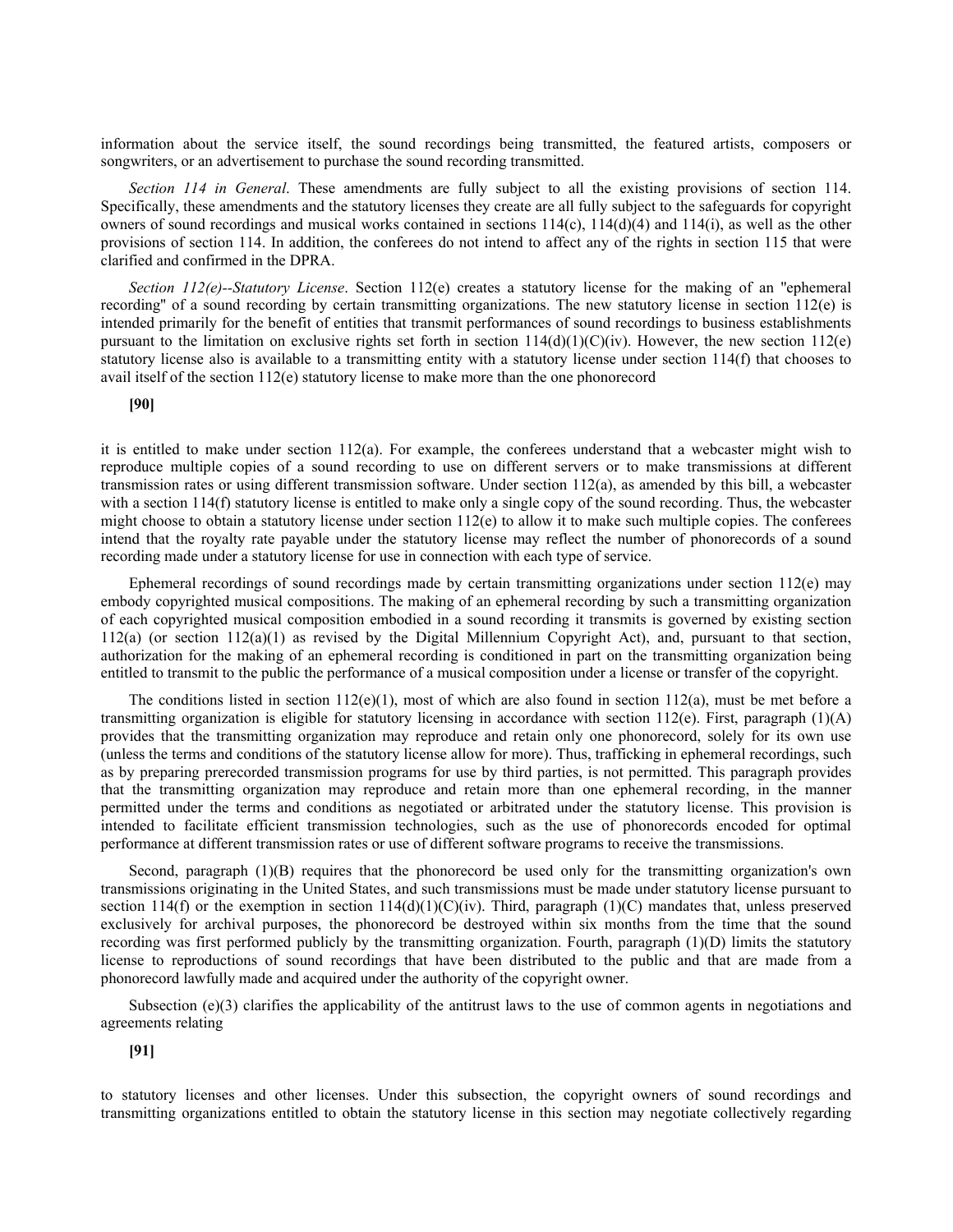rates and terms for the statutory license or other licenses. This subsection provides that such copyright owners and transmitting organizations may designate common agents to represent their interests to negotiate or administer such license agreements. This subsection closely follows the language of existing antitrust exemptions in copyright law, including the exemption found in the statutory licenses for transmitting sound recordings by digital audio transmission found in section 114(f).

Subsections (e)(4) and (5) address the procedures for determining rates and terms for the statutory license provided for in this section. These procedures are parallel to the procedures found in section  $114(f)(2)$  for public performances of sound recordings by digital audio transmission by new subscription services and services making eligible Nonsubscription transmissions.

Subsection (e)(4) provides that the Librarian of Congress should publish notice of voluntary negotiation proceedings 30 days after enactment of this amendment. Such voluntary negotiation proceedings should address rates and terms for the making of ephemeral recordings under the conditions of this section for the period beginning on the date of enactment and ending on December 31, 2000. This subsection requires that a minimum fee be established as part of the rates and terms.

In the event that interested parties do not arrive at negotiated rates and terms during the voluntary negotiation proceedings, subsection (e)(5) provides for the convening of a copyright arbitration royalty panel to determine reasonable rates and terms for the making of ephemeral recordings under this subsection. This paragraph requires the copyright arbitration royalty panel to establish rates that reflect the fees that a willing buyer and seller would have agreed to in marketplace negotiations. In so doing, the copyright arbitration royalty panel should base its decision on economic, competitive and programming information presented by the parties, including, but not limited to, such evidence as described in subparagraphs (A) and (B).

Subseciton  $(e)(7)$  states that rates and terms either negotiated or established pursuant to arbitration shall be effective for two-year periods, and the procedures set forth in subsections  $(e)(4)$  and  $(5)$  shall be repeated every two years unless otherwise agreed to by the parties.

The conferees intend that the amendments regarding the statutory licenses in sections 112 and 114 contained in section 415 of this bill apply only to those statutory licenses.

SECTION 406. ASSUMPTION OF CONTRACTUAL OBLIGATIONS RELATED TO TRANSFERS OF RIGHTS IN MOTION PICTURES

The Senate recedes to House section 416 with modification.

*Paragraph (a)--Assumption of obligations.* The conferees have added to paragraph (a) language that defines more specifically the meaning of the "knows or has reason to know" standard in subsection  $(a)(1)$ . There are three ways to satisfy this standard. The

### **[92]**

first is actual knowledge that a motion picture is or will be covered by a collective bargaining agreement. Subparagraph (ii) provides for constructive knowledge, established through two alternative mechanisms: recordation with the Copyright Office or identification of the motion picture on an online web site maintained by the relevant Guild, where the site makes it possible for users to verify their access date in a commercially reasonable way. In order to ensure that the transferee has a reasonable opportunity to obtain the relevant information, these mechanisms for providing constructive notice apply with respect to transfers that take place after the motion picture is completed. They also apply to transfer that take place before the motion picture is completed, but only if the transfer is within eighteen months prior to the filing of an application for copyright registration for the motion picture or, if there is no application for registration, within eighteen months of its first publication in the United States.

The constructive notice established by recordation for purposes of application of this section is entirely separate and independent from the constructive notice established by recordation under section 205(c) of the Copyright Act. This section does not condition constructive notice on prior registration of the motion picture with the Copyright Office, and does not have any hearing on the issue of priority between conflicting transfers as described in section 205(d) of the Copyright Act.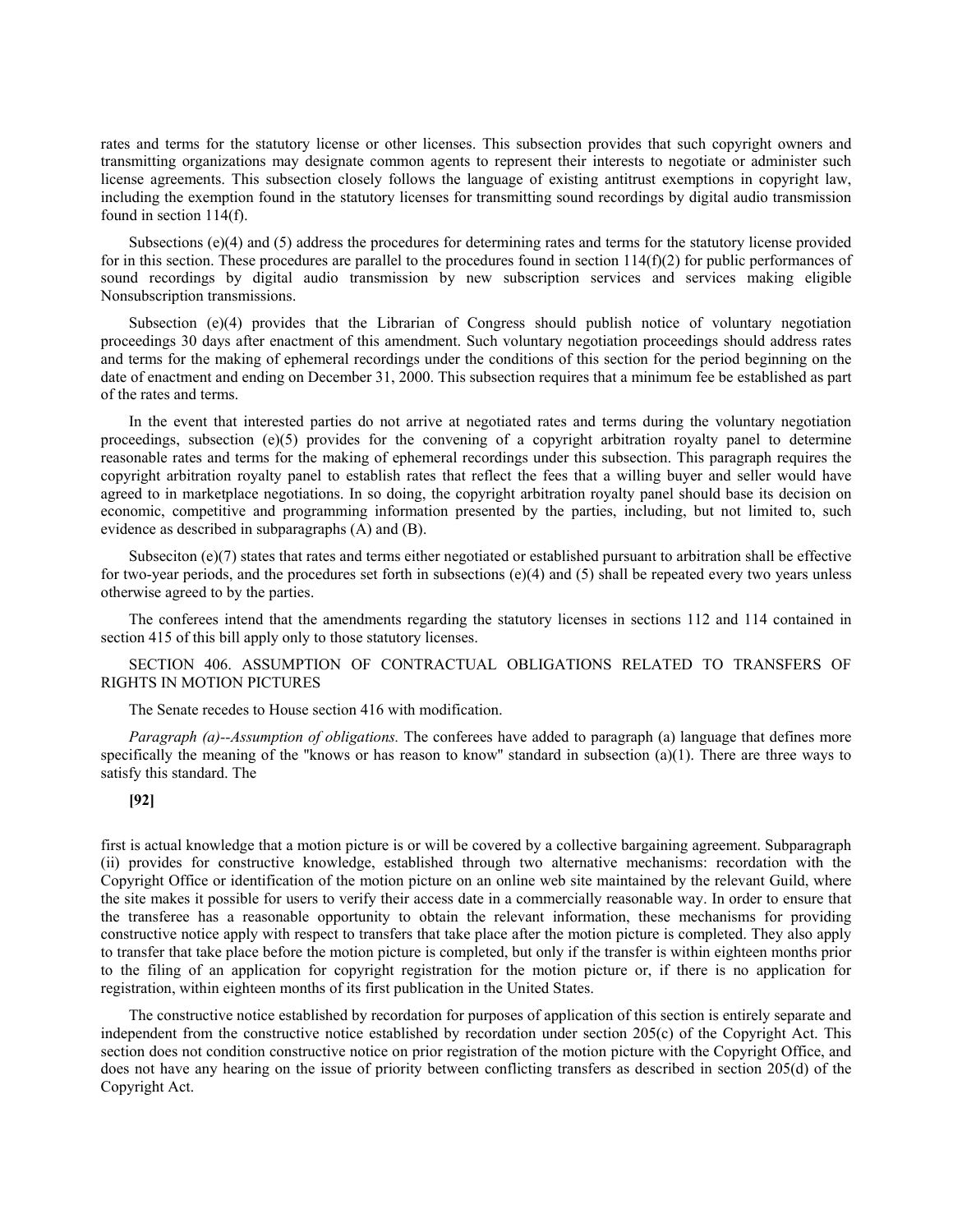Subparagraph (iii) provides a more general standard for circumstances where the transferee does not have actual knowledge or constructive knowledge through one of the two mechanisms set out in subparagraph (ii), but is aware of facts and circumstances about the transfer that make it apparent that the motion picture is subject to a collective bargaining agreement. Such facts and information might include, for example, budget, location of principal photography, the identity of the talent associated with a project, or the existence of a personal service contract that references terms or conditions of collective bargaining agreements.

*Paragraph (b)--Scope of exclusion of transfer of public performance rights*. --New paragraph (b) clarifies that the ''public performance'' exclusion from the operation of paragraph (a) is intended to include performances described in paragraph (b) that reach viewers through transmission or retransmission of programming or program services via satellite, MMDS, cable, and other means of carriage. This paragraph does not expand or restrict in any way what constitutes a ''public performance'' for any other purpose. The public performance exclusion would not be rendered inoperable simply because a transfer of public performance rights is accompanied by a transfer of limited, incidental other rights necessary to implement or facilitate the exercise of the performance rights.

*Paragraph (c)--Exclusion for grants of security interests. --*The purpose of this paragraph is to ensure that banks and others providing financing for motion pictures will not be made subject to the assumption of obligations required by this section merely because they obtain a security interest in the motion picture. Because the term ''transfer of copyright ownership'' is defined in section 101 of the Copyright Act to include a ''mortgage ... or hypothecation'' of any exclusive copyright right, this could be the unintended result

# **[93]**

of the statutory language. Under this exclusion, a bank or other party would not be subject to the application of paragraph (a) based solely on the acts of taking a security interest in a motion picture, foreclosing on that interest or otherwise exercising its rights as a secured party, or transferring or authorizing transfer of copyright ownership rights secured by its security interest to a third party. Neither would any subsequent transferee downstream from the initial secured party be subject to paragraph (a). The exclusion would apply irreespective of the form or language used to grant or create the security interest.

It should be clear that the only agreements whose terms are enforced by this section are collective bargaining agreements and assumption agreements. In the course of financing a motion picture, a lender, other financier or completion guarantor may execute an inter-creditor or subordination agreement with a union including obligations with respect to the payment of residuals or the obtaining of assumption agreements. Such agreements are not within the scope of this section, and nothing in this section obligates lenders, other financiers or completion guarantors to enter into these agreements, enforces any terms thereof or diminishes any rights that the parties may have under these agreements.

*Paragraph (d)--Deferral pending resolution of bona fide dispute.* Paragraph (d) allows a remote transferee obligated under paragraph  $(a)(1)$  to stay enforcement of this section while there exists a bona fide dispute between the applicable union and a prior transferor regarding obligations under this section. It contemplates that union claims not subject to bona fide dispute will be payable when due under the applicable collective bargaining agreement or through application of this section. Such disputes may be manifested through grievance or arbitration claims, litigation, or other claims resolution procedures in effect between the applicable parties.

*Paragraph (e)--Scope of obligations determined by private agreement.* Paragraph (e) states explicitly the basic principle of operation of this section. It makes clear that the section simply provides an enforcement mechanism for obligations that have already been agreed to in a collective bargaining agreement. It is not intended to affect in any way the scope or interpretation of the provisions of, or the acts required by, any collective bargaining agreement. The rights and obligations themselves, as well as the remedies for breach, are those that have been agreed to among the parties. Accordingly, they can be changed at any time by agreement.

The collective bargaining agreements contemplate that producers will obtain assumption agreements from distributors in certain circumstances. The statute states that where a producer does not comply with the obligation and obtain an assumption agreement where required, the law will act as though the producer has in fact done so. Thus, it removes the possibility of noncompliance with the obligation to obtain an assumption agreement. It does not require assumption agreements to be obtained in circumstances where the collective bargaining agreement would not require it.